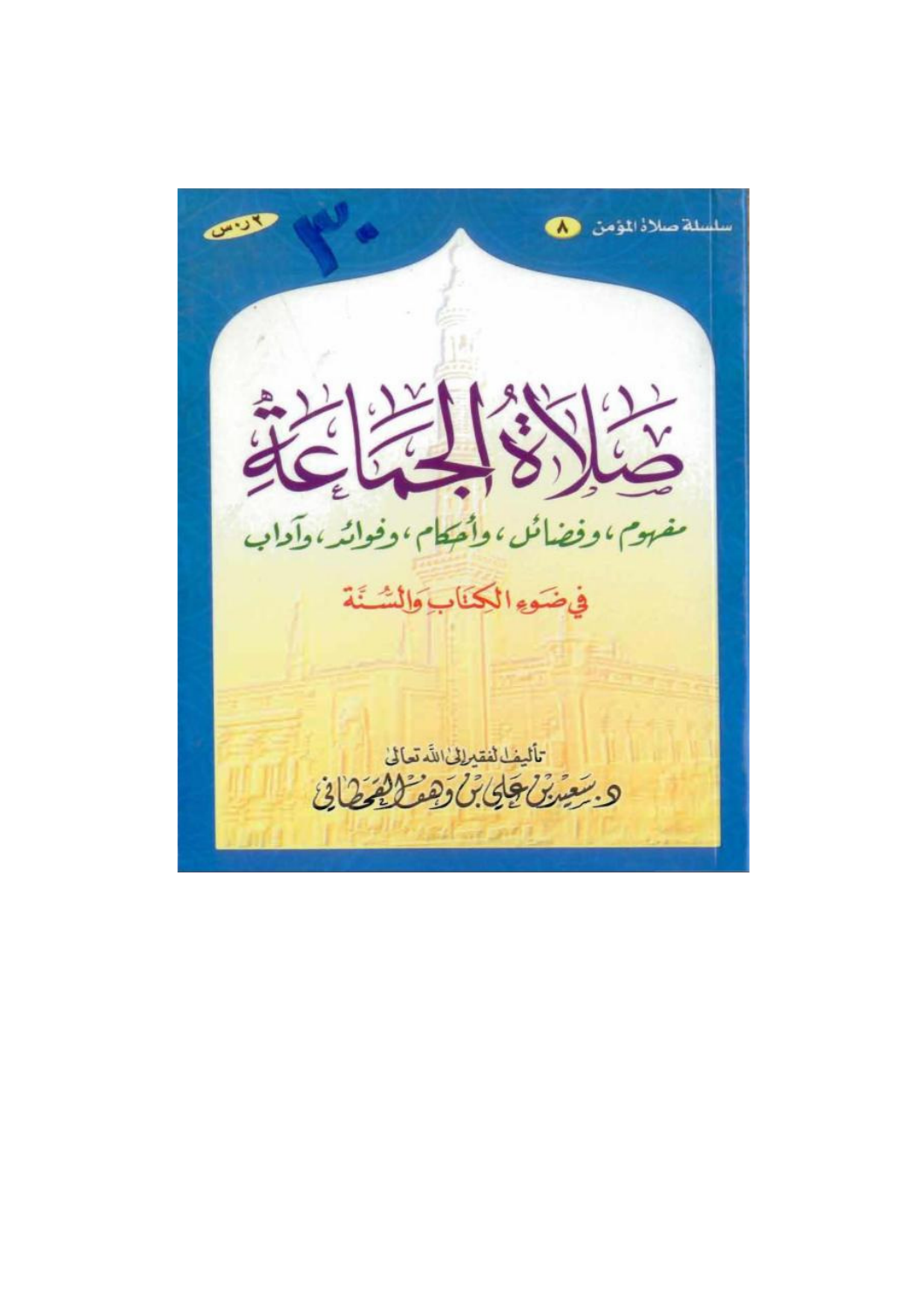سلسلة مؤلفات سعيد بن علي بن وهف القحطاني ( ٣٠



## مفهوم، وفضائل، وأُحكّام، وفوائد، وآداب

## في ضوع الكتاب والسنة

## تأليف الفقير إلى الله تعالى

د بعيدبن على وجعف للقطاني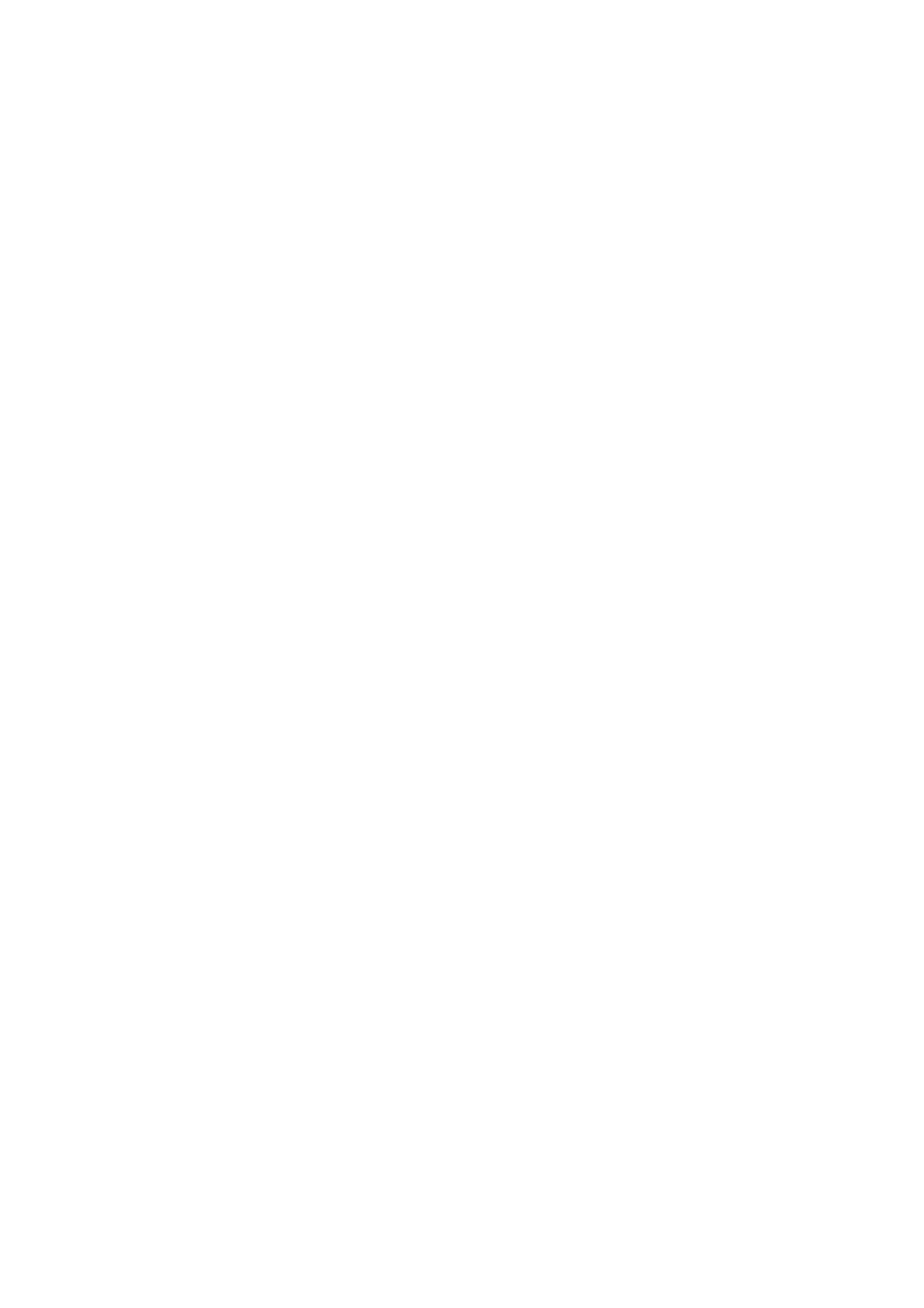بسماللهالرحمزالرحيم المقدمة

إن الحمد لله، نحمده، ونستعينه، ونستغفره، ونعوذ بالله من شرور أنفسنا، وسيئات أعمالنا، من يهده الله فلا مضل له، ومن يُضلل فلا هادي له، وأشهد أن لا إله إلا الله وحده لا شريك له، وأشهد أن محمداً عبده ورسوله، صلى الله عليه وعلى آله وصحبه ومن تبعهم بإحسان إلى يوم الدين، وسلم تسليهاً كثيراً، أما بعد:

فهذه رسالة مختصرة في «صلاة الجماعة» بيّنت فيها: مفهوم صلاة الجماعة، وحكمها، وفوائدها، وفضلها، وفضل المشي إليها، وآداب المشي إليها، وانعقادها باثنين، وإدراكها بركعة، وأن صلاة الجماعة الثانية مشروعة لمن فاتته صلاة الجماعة الأولى مع الإمام، وأن من صلى ثم أدرك جماعة أعادها معهم نافلة، وأن المسبوق يدخل مع الإمام على أي حال وجده، ولكن لا يعتد بركعة لا يدرك ركوعها، ويصلى ما بقى من صلاته إذا سلم إمامه.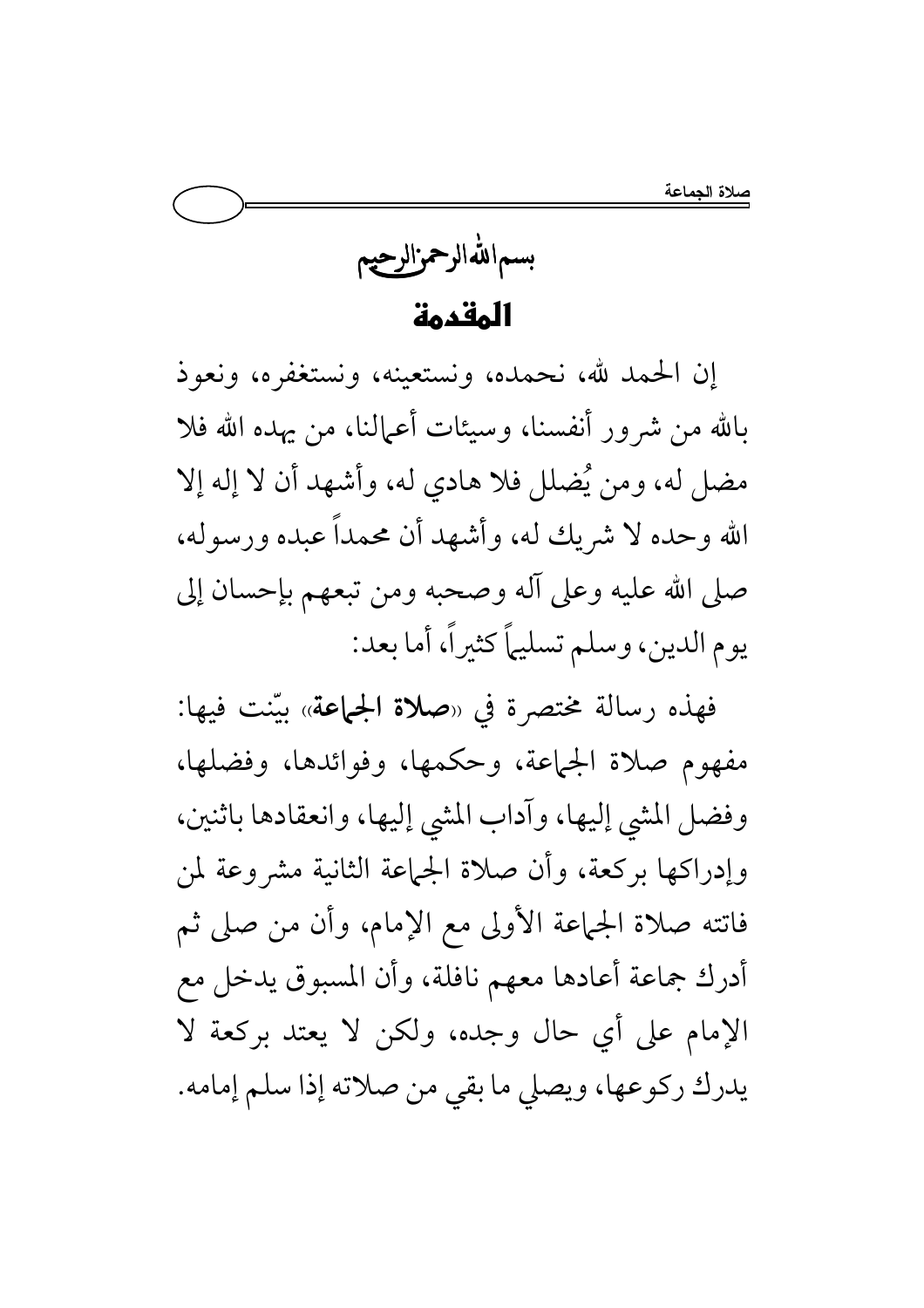وقرنتُ كلَّ مسألة بدليلها.

وقد استفدت كثيراً من تقريرات وترجيحات شيخنا سماحة الإمام عبد العزيز بن عبد الله ابن باز – رحمه الله– ورفع درجاته في جنات النعيم.

والله تعالى أسأل أن يجعل هذا العمل مقبولاً، مباركاً، خالصاً لوجهه الكريم، وأن ينفعني به في حياتي وبعد مماتي، وينفع به كل من انتهى إليه؛ فإنه سبحانه خير مسؤول، وأكرم مأمول، وهو حسبنا ونعم الوكيل، ولا حول ولا قوة إلا بالله العلى العظيم، وصلى الله وسلم وبارك على عبده ورسوله وخيرته من خلقه، نبينا وإمامنا وقدوتنا محمد بن عبد الله، وعلى آله وأصحابه، ومن تبعهم بإحسان إلى يوم الدين.

المؤلف

حرر في ضحى يوم الأربعاء الموافق ١٤٢١/٢/٢٧هـــ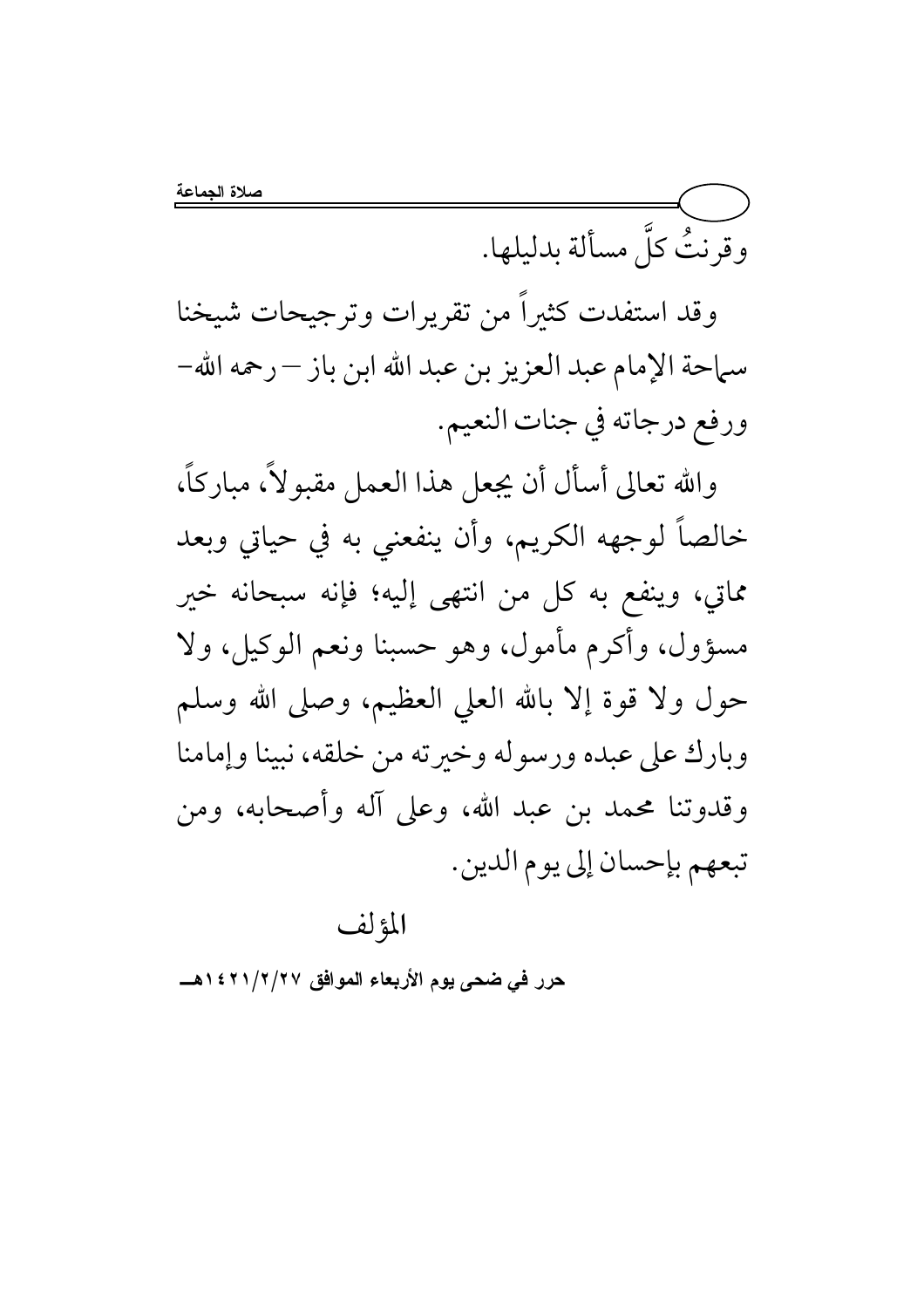صلاة الجماعة

المبحث الأول: مفهوم صلاة الجماعة لغة واصطلاحاً: ١ - الصلاة لغة: الدعاء، قاله الله تعالى: ﴿ وَصَلَّم عَلَيْهِمْ إِنَّ صَلاَتَكَ سَكَنٌ هُُمْ ﴾''' أي ادعُ لهم، وقال النبي ﷺ: «إذا دُعى أحدكم فليُجِبْ، فإن كان صائماً فليصلِّ، وإن كان مفطراً فليطعم»<sup>(٢)</sup>.

أي فليدعٌ بالبركة والخير والمغفرة")، والصلاة من الله حسن الثناء، وِمن الملائكة الدعاء، قال الله تعالى: ﴿ إِنَّ اللَّهَ وَمَلائِكَتَهُ يُصَلَّونَ عَلَى النَّبِيِّ يَا أَيُّهَا الَّذِينَ آمَنُوا صَلَّوا عَلَيْهِ وَسَلَّمُوا تَسْلِيًا ﴾ (''. قال أبو العالية: «صلاة الله: ثناؤه عليه عند الملائكة، وصلاة الملائكة الدعاء»(°)، وقال ابن عباس ر<sub>ضرالله</sub>ءسا: «يصلون: يبرِّكون»<sup>(٦)</sup>، وقيل: إن صلاة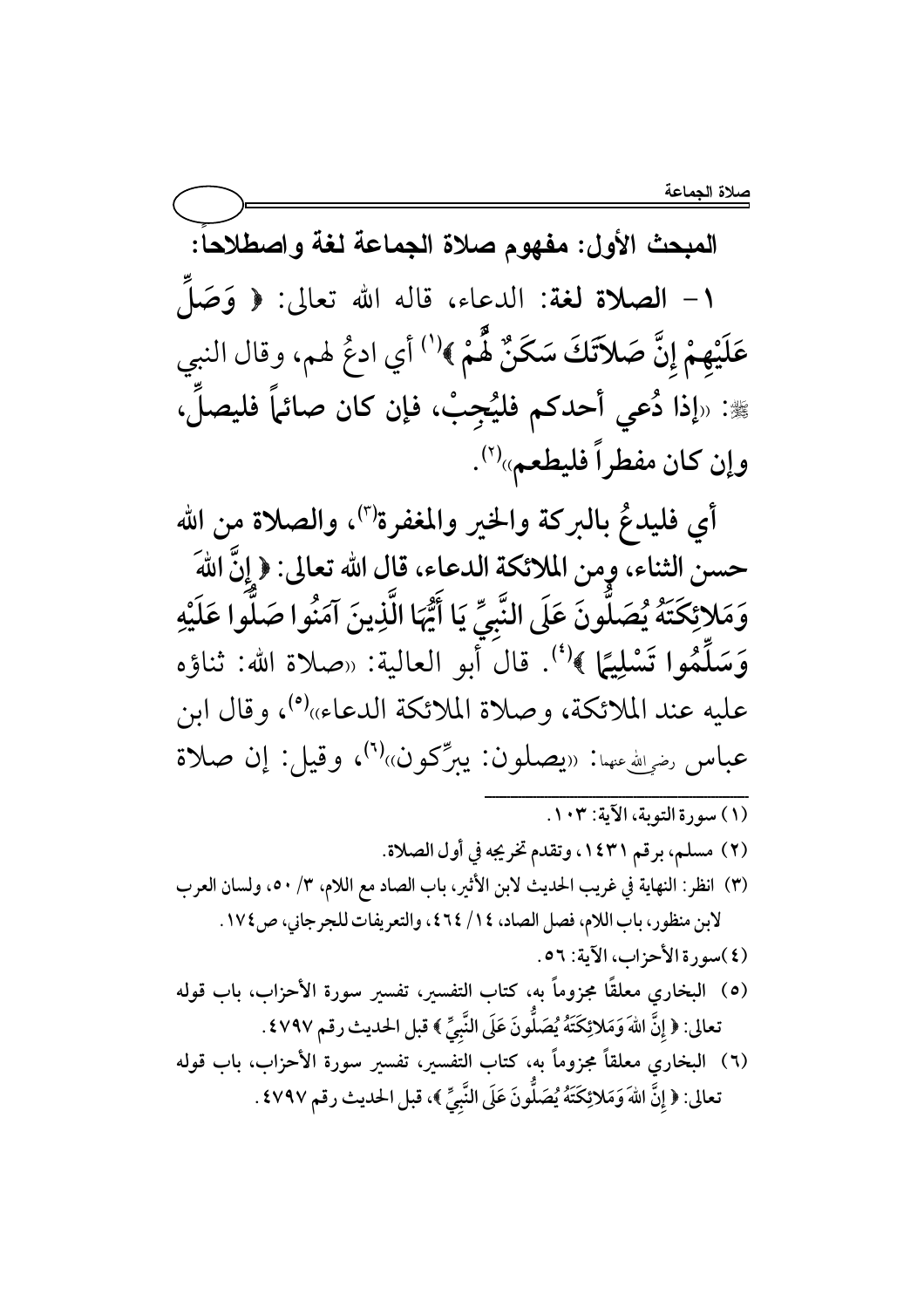الله الرحمة، وصلاة الملائكة الاستغفار، والصواب القول الأول''). فالصلاة من الله: الثناء، ومن المخلوقين: الملائكة، والإنس، والجن: القيام، والركوع، والسجود، والدعاء، والاستغفار، والتسبيح. والصلاة من الطير والهوام: التسبيح'').

٢- الصلاة في الاصطلاح الشرعي: عبادة لله ذات أقوال، وأفعال معلومة مخصوصة، مفتَتَحة بالتكبير، مختَتَمة بالتسليم، وسُـمِّيت صلاة؛ لاشتهالها على الدعاء")؛ فإنها كانت اسماً لكل دعاء، فصارت اسماً لدعاء مخصوص، أو كانت اسماً لدعاء فنقلت إلى الصلاة الشر عية؛لما بينها وبين الدعاء من المناسبة،والأمر في ذلك متقارب،فإذا أطلق اسم الصلاة في الشرع لم يفهم منه إلا الصلاة المشر وعة<sup>(٤)</sup>،وقد اشتملت على الدعاء بنو عيه:

- (١) انظر: تفسير ابن كثير، ص٧٦، والشرح الممتع لابن عثيمين، ٢٢٨/٣.
- (٢) انظر: لسان العرب لابن منظور، باب الياء، فصل الصاد، ١٤/ ٢٥، ٤.
- (٣) انظر: المغنى لابن قدامة، ٣/ ٥، والشرح الكبير، ٣/ ٥، والإنصاف في معرفة الراجح من الخلاف مع الشرح الكبير، ٣/ ٥، والتعريفات للجرجاني، ص ١٧٤. (٤) انظر: شرح العمدة، لشيخ الإسلام ابن تيمية، ٢/ ٣٠.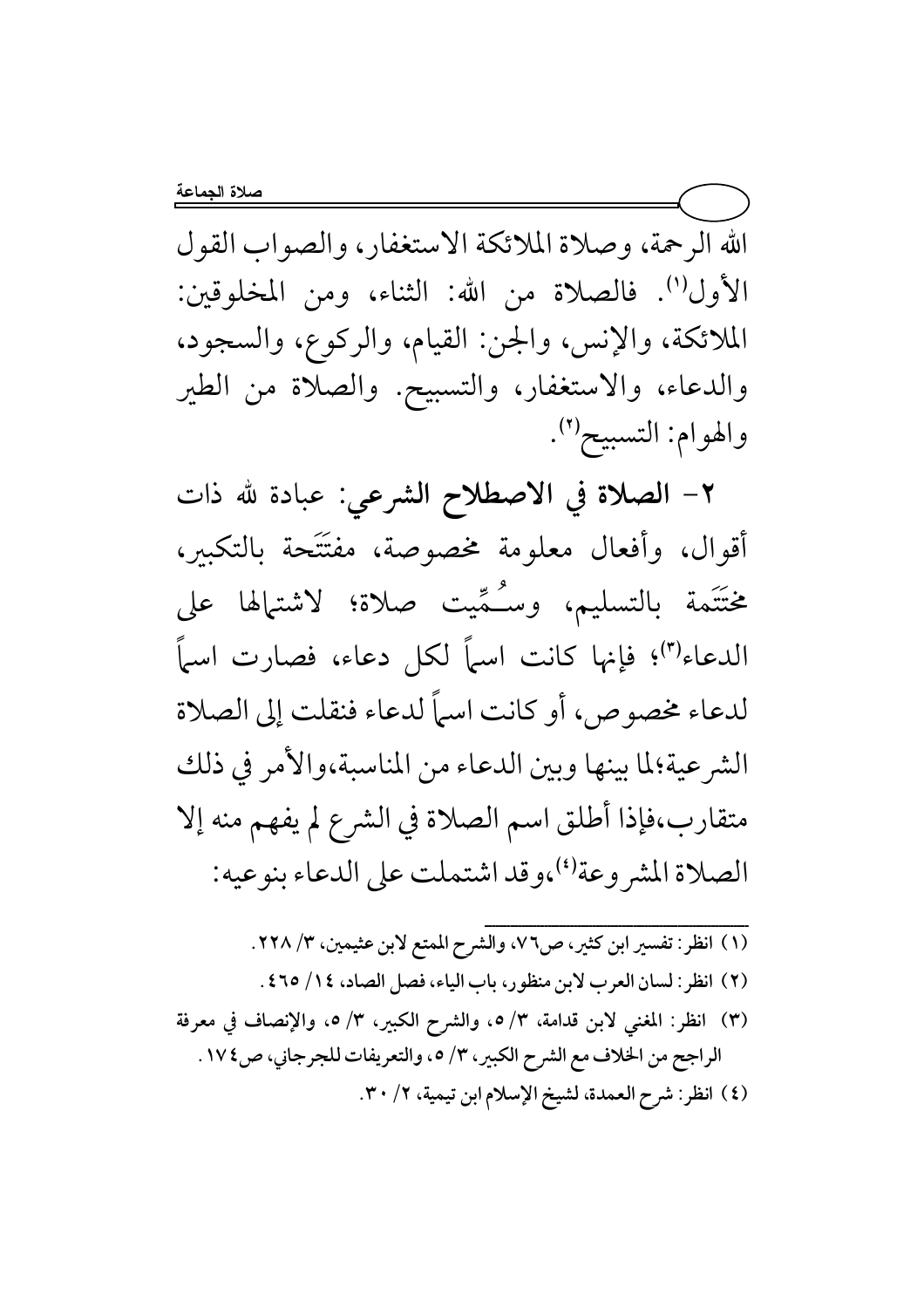دعاء المسألة: وهو طلب ما ينفع الداعي من جلب نفع، أو دفع ضر، أو كشفه، وسؤال الحاجات من الله ىلسان الحال.

ودعاء العبادة: وهو طلب الثواب بالأعمال الصالحة: من القيام، والركوع، والسجود، فمن فعل هذه العبادات فقد دعا ربه وطلبه بلسان الحال أن يغفر له، فاتضح بذلك أن الصلاة كلها: دعاء مسألة، ودعاء عبادة؛ لاشترالها على ذلك كله''.

٣- الجماعة لغة: عدد كل شيء وكثرته، والجمعُ: تأليف المتفرِّق؛ والمسجدُ الجامعُ: الذي يجمع أهله، نعتٌ له؛ لأنه علامة للاجتهاع، ويجوز: مسجد الجامع بالإضافة، كقولك: الحقُّ اليقينُ، وحقَّ اليقين، بمعنى: مسجد اليوم الجامع، وحق الشي اليقين؛ لأن إضافة

ص ١٨٠، والقول المفيد على كتاب التوحيد، للعلامة محمد بن صالح بن عثيمين، ١ / ١١٧، وانظر : شروط الدعاء وموانع الإجابة، للمؤلف، ص ١٠.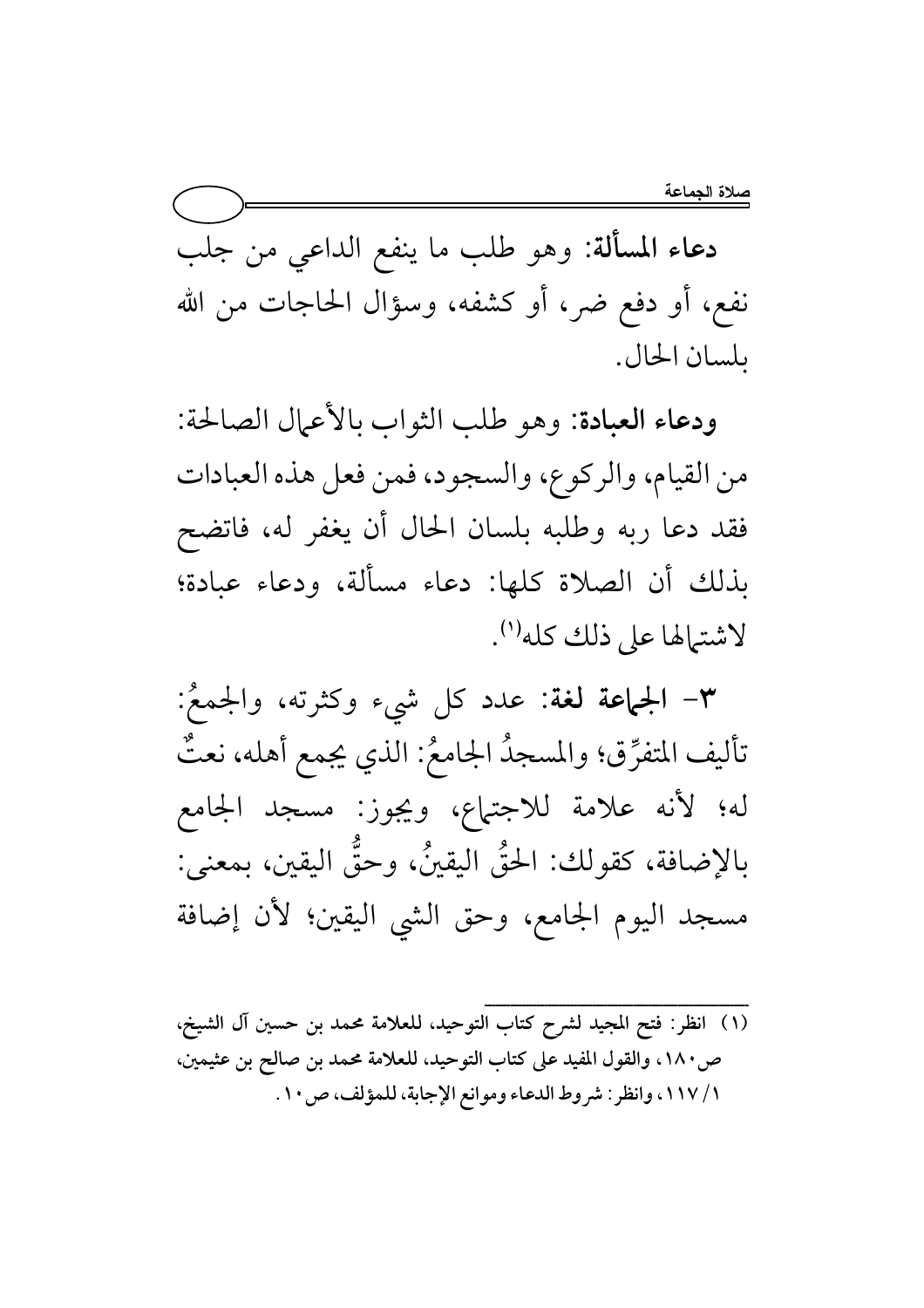الشيء إلى نفسه لا تجوز إلا على هذا التقدير، والجماعة: عدد من الناس يجمعهم غرض واحد<sup>(١)</sup>.

٤- الجماعة في الاصطلاح الشرعي: تطلق على عدد من الناس، مأخوذة من معنى الاجتماع، وأقل ما يتحقق به الاجتهاع اثنان: إمام ومأموم'')، وسميت صلاة الجماعة: لاجتهاع المصلين في الفعل: مكاناً وزماناً، فإذا أخلوا بهما أو بأحدهما لغير عذر كان ذلك منهيّاً عنه باتفاق الأئمة".

المبحث الثاني: حكم صلاة الجماعة:

صلاة الجماعة فرض عين على الرجال المكلفين القادرين، حضراً وسفراً، للصلوات الخمس'')؛ لأدلة

- (١) انظر: لسان العرب لابن منظور، فصل الجيم، باب العين، ٨/ ٥٥، والقاموس المحيط، للفيروز آبادي،باب العين،فصل الجيم،ص٩١٧، والموسوعة الفقهية، وزارة الأوقاف بالكويت، ٢٥/ ٢٨٠، وصلاة الجماعة، للأستاذ الدكتور صالح السدلان، ص١٣.
- (٢) انظر: بدائع الصنائع في ترتيب الشرائع، ١/ ١٥٦، وصلاة الجماعة، للأستاذ الدكتور صالح السدلان، ص١٤.
	- (٣) حاشية عبد الرحمن بن القاسم على الروض المربع، ٢/ ٢٥٥.

(٤) اتفق علماء الإسلام على أن إقامة الصلوات الخمس في المساجد هي من أعظم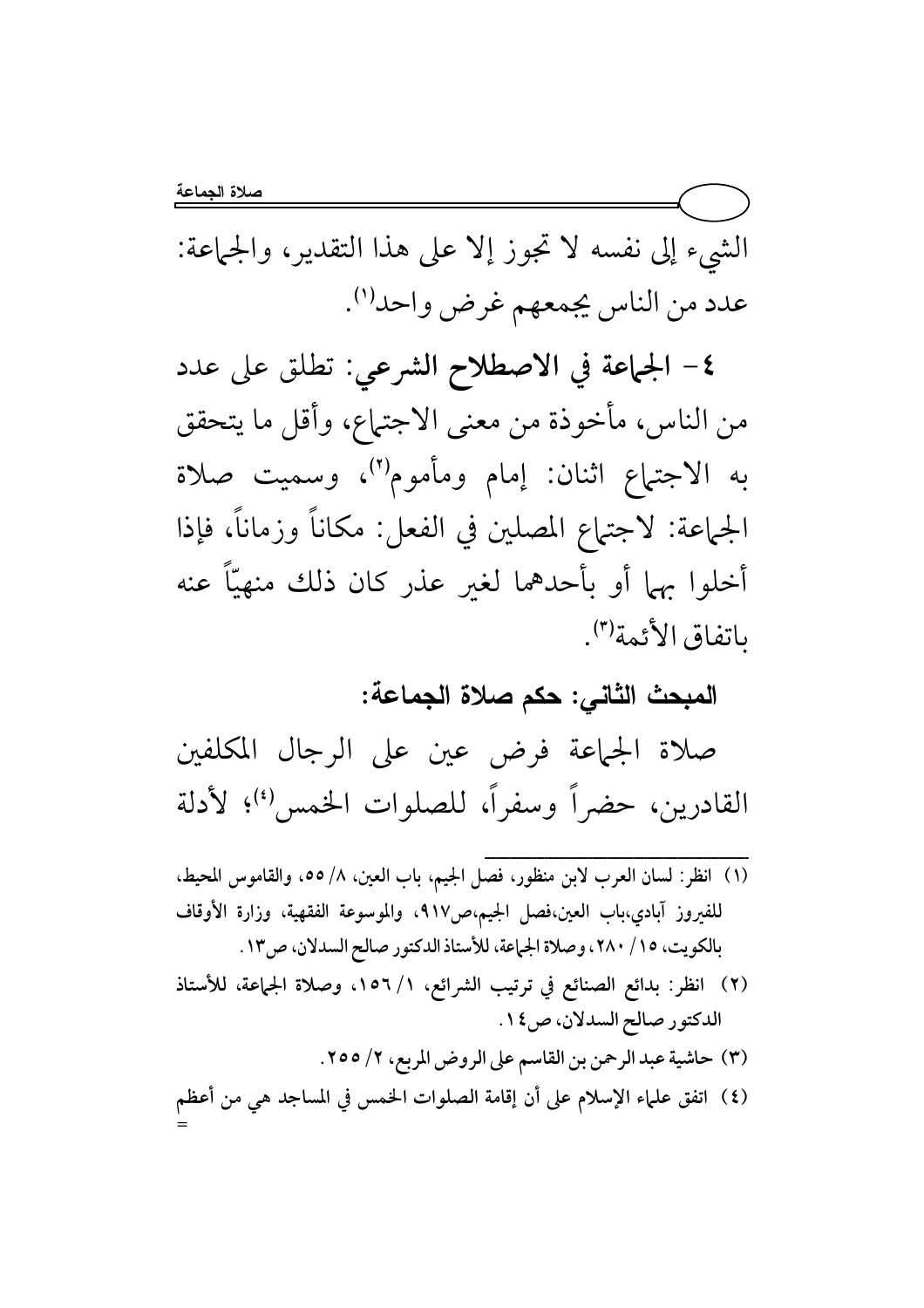ــــــــــــــــــــــــــــــــــــــــــــــــــــــــــــــــــــــــ

صر يحة كثيرة من الكتاب والسنة الصحيحة، والآثار، ومنها ما يأتي:

= العبادات، وأجل القربات، ولكن تنازع العلماء بعد ذلك في كونها، واجبة على الأعيان، أو على الكفاية، أو سنة مؤكدة على النحو الآتي: 1 – فرض عين،وهذا المنصوص عن الإمام أحمد وغيره من أئمة السلف وفقهاء الحديث. ٢− فرض كفاية، وهذا المرجح في مذهب الشافعي، وقول بعض أصحاب مالك، وقول في مذهب أحمد.

- ٣- سنة مؤكدة، وهذا هو المعروف عن أصحاب أبي حنيفة، وأكثر أصحاب مالك، وكثير من أصحاب الشافعي، ويذكر رواية عن أحمد.
- ٤ فرض عين وشرط في صحة الصلاة، وهو قول طائفة من قدماء أصحاب أحمد وطائفة من السلف، واختاره ابن حزم وغيره، ويذكر عن شيخ الإسلام ابن تيمية في أحد قوليه كما في الاختيارات الفقهية له، ص١٠٣، وعن تلميذه ابن القيم كما في كتاب الصلاة له، ص٨٢−٨٧ والقول الصواب هو الأول والله أعلم.
- انظر: كتاب المجموع شرح المهذب للشيرازي، للإمام النووي، ٤/ ٨٧، والمغنى لابن قدامة، ٣/ ٥، وفتاوى شيخ الإسلام ابن تيمية، ٢٣/ ٢٢٥- ٢٥٤، والإنصاف في معرفة الراجح من الخلاف، للمرداوي، مع المقنع والشرح الكبير، ٤/ ٢٦٥، ونيل الأوطار للشوكاني، ٢/ ٣٤٠، والأخبار العلمية من الاختيارات الفقهية لشيخ الإسلام ابن تيمية، ص١٠٣، وكتاب الصلاة لابن القيم، ص ٦٩–٨٦، وصلاة الجماعة، للأستاذ الدكتور صالح بن غانم السدلان، ص11−٧٢، وأهمية صلاة الجماعة، للأستاذ الدكتور فضل إلهي، ص١١. -١١٠، وفتاوى الإمام ابن باز، ٠٧/١٢، والشرح الممتع، للعلامة ابن عثيمين، ٤/ ٢٠٤، والإحكام شرح أصول الأحكام، لابن قاسم، ١ / ٢٣٩.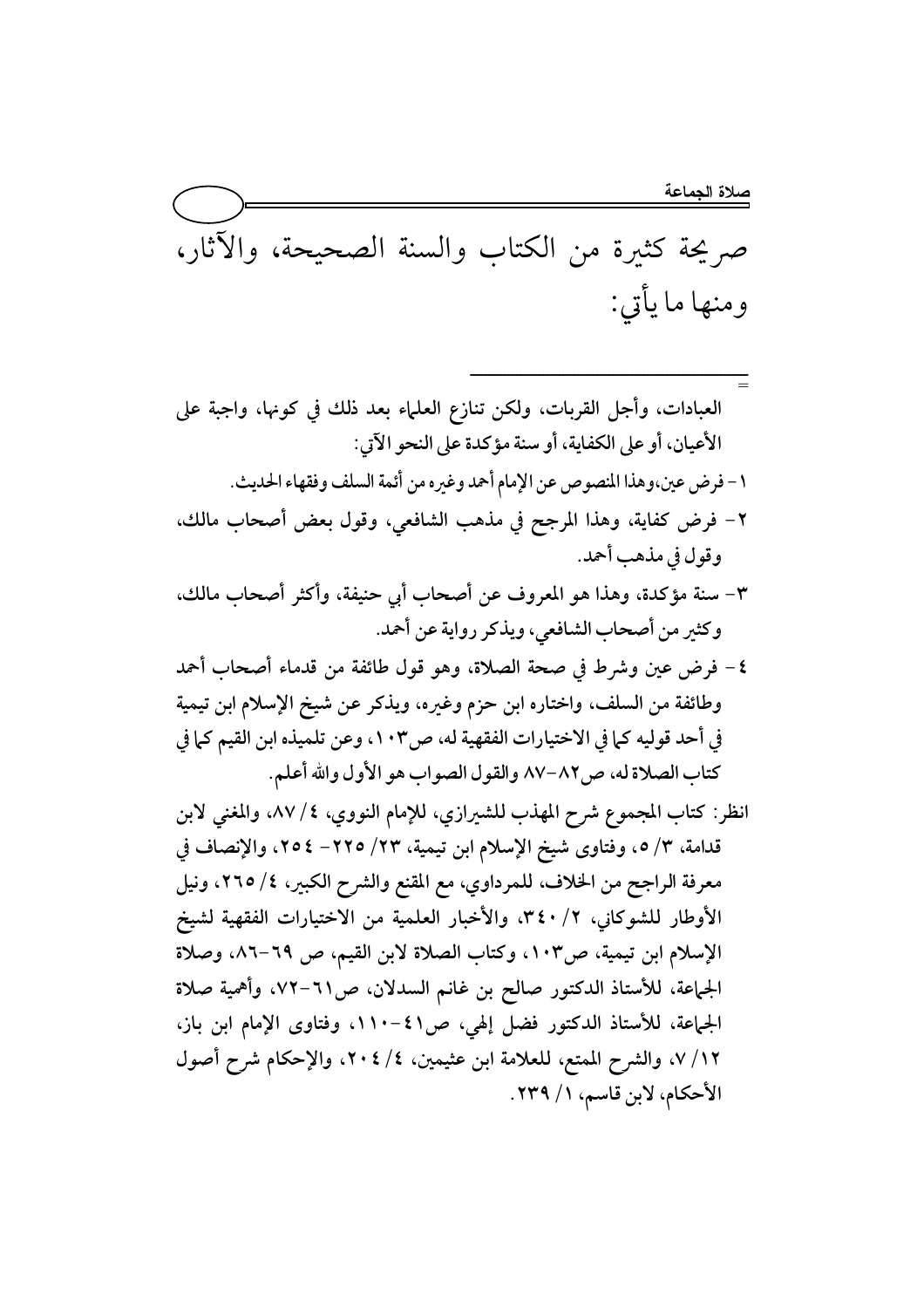١ - أمر الله تعالى حال الخوف بالصلاة جماعة فقال: ﴿ وَإِذَا كُنتَ فِيهِمْ فَأَقَمْتَ هُمُ الصَّلاَةَ فَلْتَقُمْ طَآئِفَةٌ مِّنْهُم مَّعَكَ وَلْيَأْخُذُواْ أَسْلِحَتَهُمْ فَإِذَا سَجَدُواْ فَلْيَكُونُواْ مِن وَرَآئِكُمْ وَلْتَأْتِ طَآئِفَةٌ أَخْرَى لَمْ يُصَلُّواْ فَلْيُصَلُّواْ مَعَكَ وَلْيَأْخُذُواْ حِذْرَهُمْ وَأَسْلِحَتَهُمْ ﴾'''، فالله ﷺ أمر بالصلاة في الجماعة في شدة الخوف، ثم أعاد هذا الأمر سبحانه مرة ثانية في حق الطائفة الثانية، فلو كانت الجماعة سُنَّة لكان أولى الأعذار بسقوطها عذر الخوف، ولو كانت فرض كفاية لأسقطها سبحانه عن الطائفة الثانية بفعل الأولى، فدَّل ذلك على أن الجماعة فرض على الأعيان.

٢- أمر الله ﷺ بالصلاة مع المصلين فقال: ﴿ وَأَقِيمُواْ الصَّلاَةَ وَآتُواْ الزَّكَاةَ وَارْكَعُواْ مَعَ الزَّاكِعِينَ ﴾'''،فقد أمر الله عة بالصلاة مع جماعة المصلين، والأمر يقتضي الوجوب. ٣- عاقب الله من لم يُجب المؤذن فيصلى مع الجماعة بأن

- (١) سورة النساء، الآية: ١٠٢.
	- (٢) سورة البقرة، الآية: ٤٣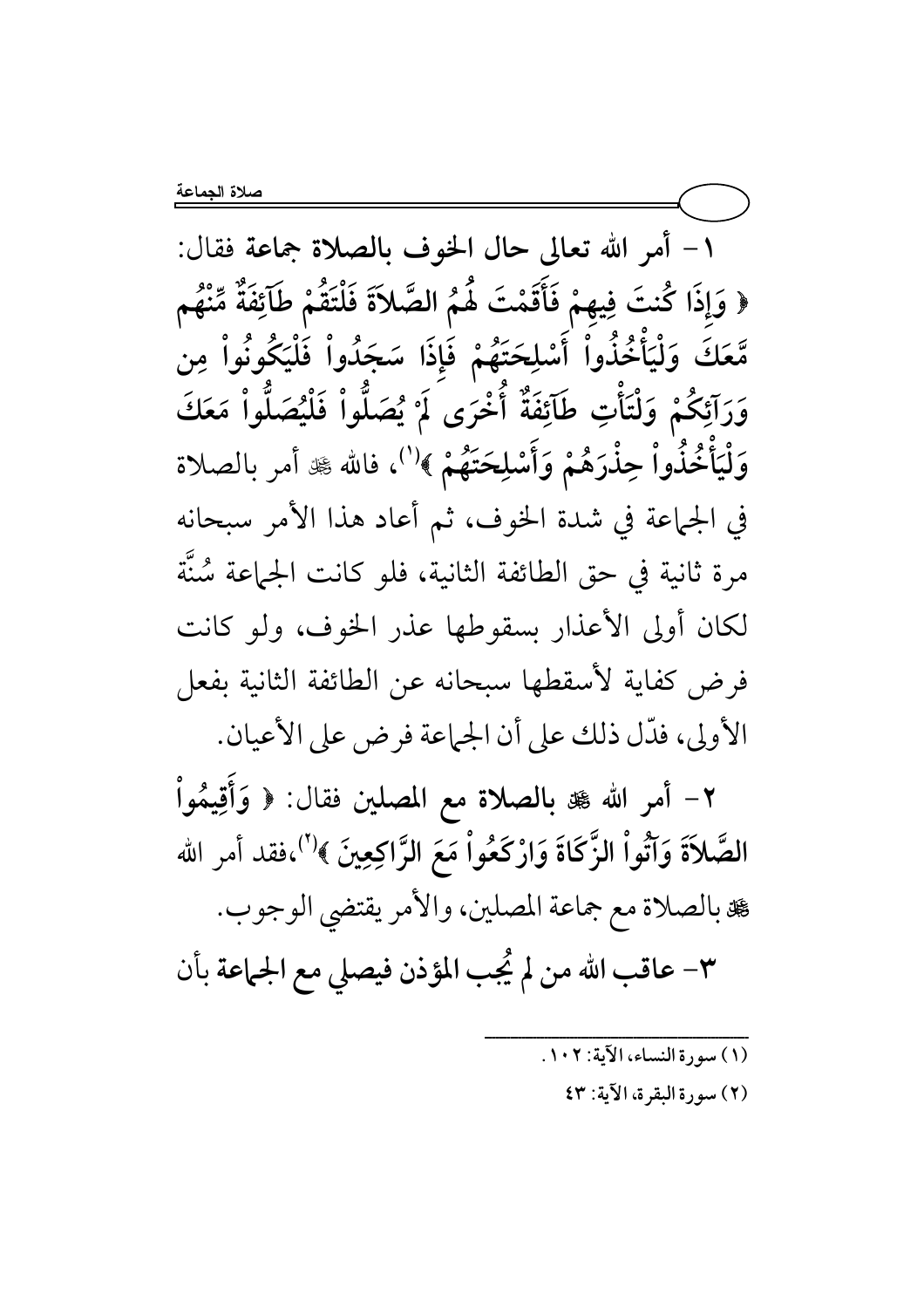حال بينهم وبين السجود يوم القيامة، قال ﷺ: ﴿ يَوْمَ يُكْشَفُ عَن سَاقِ وَيُدْعَوْنَ إِلَى السُّجُودِ فَلا يَسْتَطِيعُونَ \* خَاشِعَةً أَبْصَارُهُمْ تَرْهَقُهُمْ ذِلَّةٌ وَقَدْ كَانُوا يُدْعَوْنَ إِلَى السُّجُودِ وَهُمْ سَالِمُونَ ﴾'''. فقد عاقب سبحانه من لم يجب الداعي إلى الصلاة مع الجماعة بأن حال بينه وبين السجود يوم القيامة، وعن أبي سعيد الخدري ۞ قال: سمعت النبي ﷺ يقول: «يكشف ربنا عن ساقه فيسجد له كل مؤمن ومؤمنة، ويبقى من كان يسجد في الدنيا رياءً وسمعة، فيذهب ليسجد فيعود ظهره طبقاً واحداً». وفي لفظ: «.. فيُكشف عن ساق فلا يبقى من كان يسجد لله من تلقاء نفسه إلا أذن الله له بالسجود، ولا يبقى من كان يسجد اتقاءً ورياءً إلا جعل الله ظهره طبقة واحدة كلما أراد أن يسجد خرَّ على قفاه...)(").

(١) سورة القلم، الآيتان: ٤٢-٤٣.

(٢) متفق عليه: البخاري، كتاب التفسير، تفسير سورة ﴿ ن وَالْقَلَمِ ﴾، باب ‹‹يوم يكشف عن ساق)) برقم ٤٩١٩، وكتاب التوحيد، باب قول الله تعالى: ﴿ وُجُوهٌ يَوْمَئِذٍ نَّاضِرَةٌ \* إِلَى رَبِّهَا نَاظِرَةٌ ﴾، برقم ٧٤٣٩، ومسلم، كتاب الإيمان، باب إثبات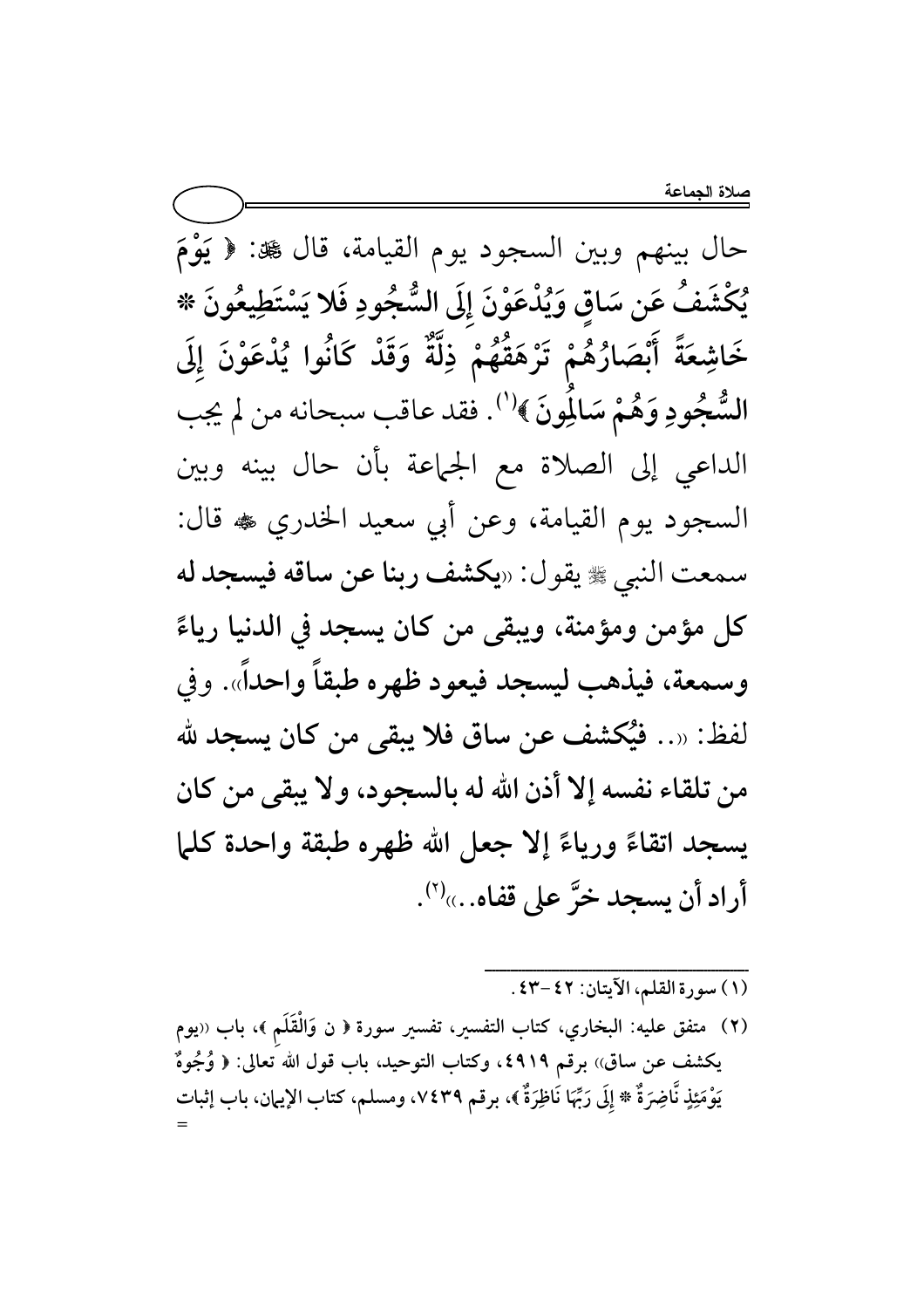وهذا فيه عقوبة للمنافقين وأن ظهورهم يوم القيامة تكون طبقاً واحداً: أي فقار الظهر كله يكون كالفقارة الواحدة، فلا يقدرون على السجودا".

٤- أمر النبي ﷺ بالصلاة مع الجماعة، فعن مالك بن الحويرث ، قال: أتيت النبي ، وفي نفر من قومي، فأقمنا عنده عشرين ليلة — وكان رحيهاً رفيقاً– فلما رأى شوقنا إلى أهالينا قال: «ارجعوا فكونوا فيهم، وعلَموهم، وصلُّوا، فإذا حضرت الصلاة فليؤذن لكم أحدكم، وليؤمكم أكبركم»<sup>(٢)</sup>.

فالنبي ﷺ أمر بصلاة الجماعة، والأمر يقتضي الوجوب.

٥- همّ النبي ۞ بتحريق البيوت على المتخلفين عن صلاة الجماعة؛ فعن أبي هريرة ۞ أن رسول الله ﷺ فقد

رؤية المؤمنين ربهم في الآخرة، برقم ١٨٢. (١) انظر: النهاية في غريب الحديث لابن الأثير، ٣/ ١١٤. (٢) متفق عليه: البخاري، كتاب الأذان، باب من قال يؤذن في السفر مؤذن واحد، برقم ٦٢٨، ومسلم، كتاب المساجد، باب من أحق بالإمامة، برقم ٢٧٤.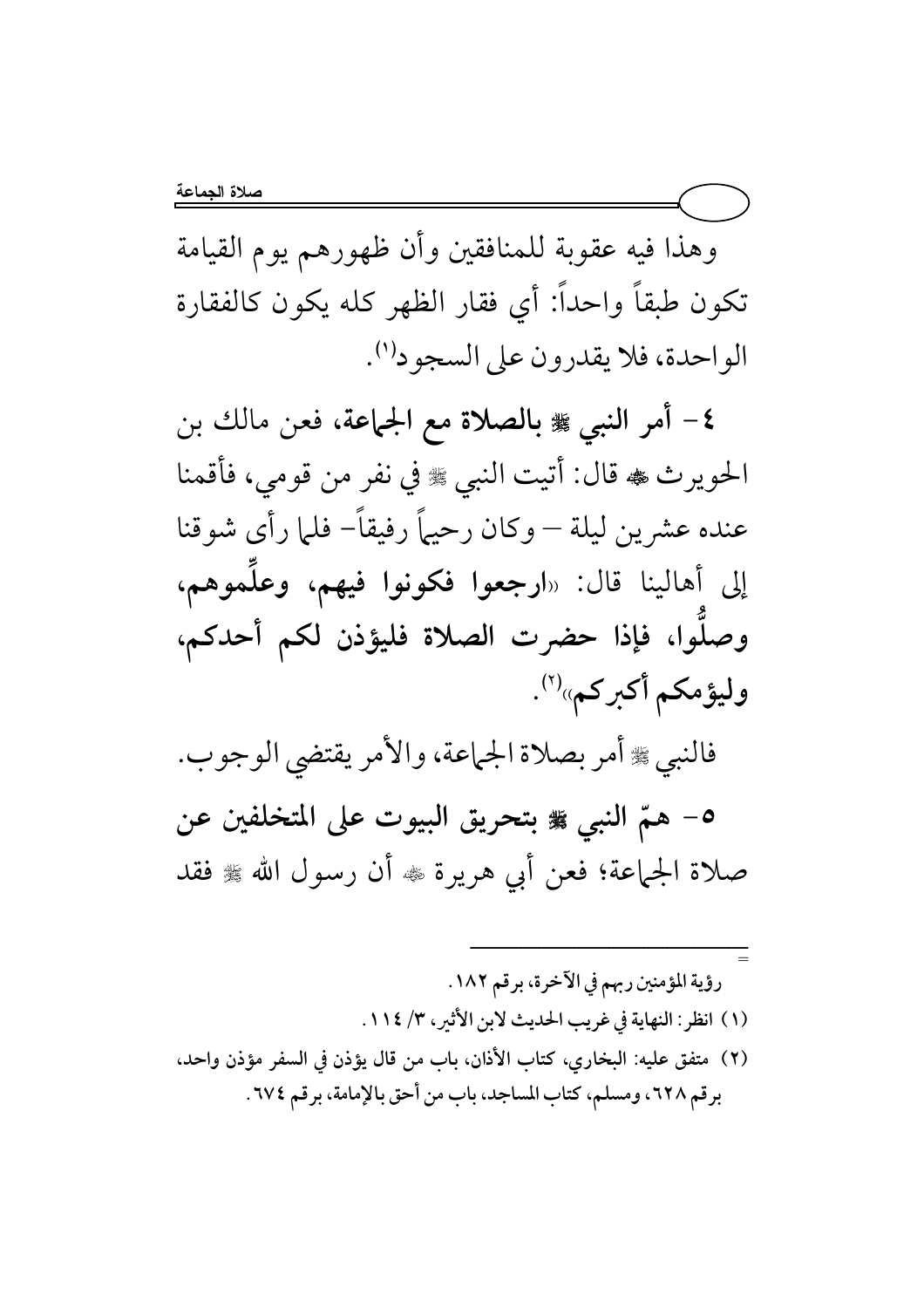ناساً في بعض الصلوات فقال: «لقد هممتُ أن آمر رجلاً يصلى بالناس، ثم أخالِفَ<sup>(י)</sup> إلى رجالٍ يتخلَّفون عنها فآمر بهم فيحرقوا عليهم بحزم الحطب بيوتهم، ولو عَلِمَ أحدهم أنه يجد عظماً سميناً لشهدها». وهذا لفظ مسلم، ولفظ البخاري: «**والذي نفسي بيده لقد هممتٌ أن آمر** بحطب ليحطب، ثم آمر بالصلاة فيؤذّن لها، ثم آمر رجلاً فيؤمُّ الناس، ثم أخالف إلى رجالٍ فأحرِّق عليهم بيوتهم، والذي نفسى بيده لو يعلم أحدهم أنه يجد عَرْقاً سميناً'')، أو مرماتين حسنتين<sup>(٣)</sup> لشهد العشاء». وفي لفظ لمسلم: «إن أثقل صلاة على المنافقين صلاة العشاء وصلاة الفجر، ولو يعلمون ما فيهما لأتوهما ولو حبواً<sup>(؛)</sup>، ولقد

- (١) أخالف إلى رجال: أي أذهب إليهم، شرح النووي على صحيح مسلم، ٥/ ١٦٠. (٢) عَرِقا: العرق: العظم بيا عليه من بقايا اللحم بعدما أخذ عنه معظم اللحم. جامع الأصول لابن الأثير، ٥٦٨/٥.
- (٣) المرماة: قيل: هو ما بين ظلفي الشاة، وقيل: سهمان يرمي بهما الرجل. انظر جامع الأصول لابن الأثير، ٥٦٨/٥.
- (٤) حبواً: الحبو حبو الصبي الصغير على يديه ورجليه، شرح النووي على صحيح مسلم، ٥/ ١٦٠.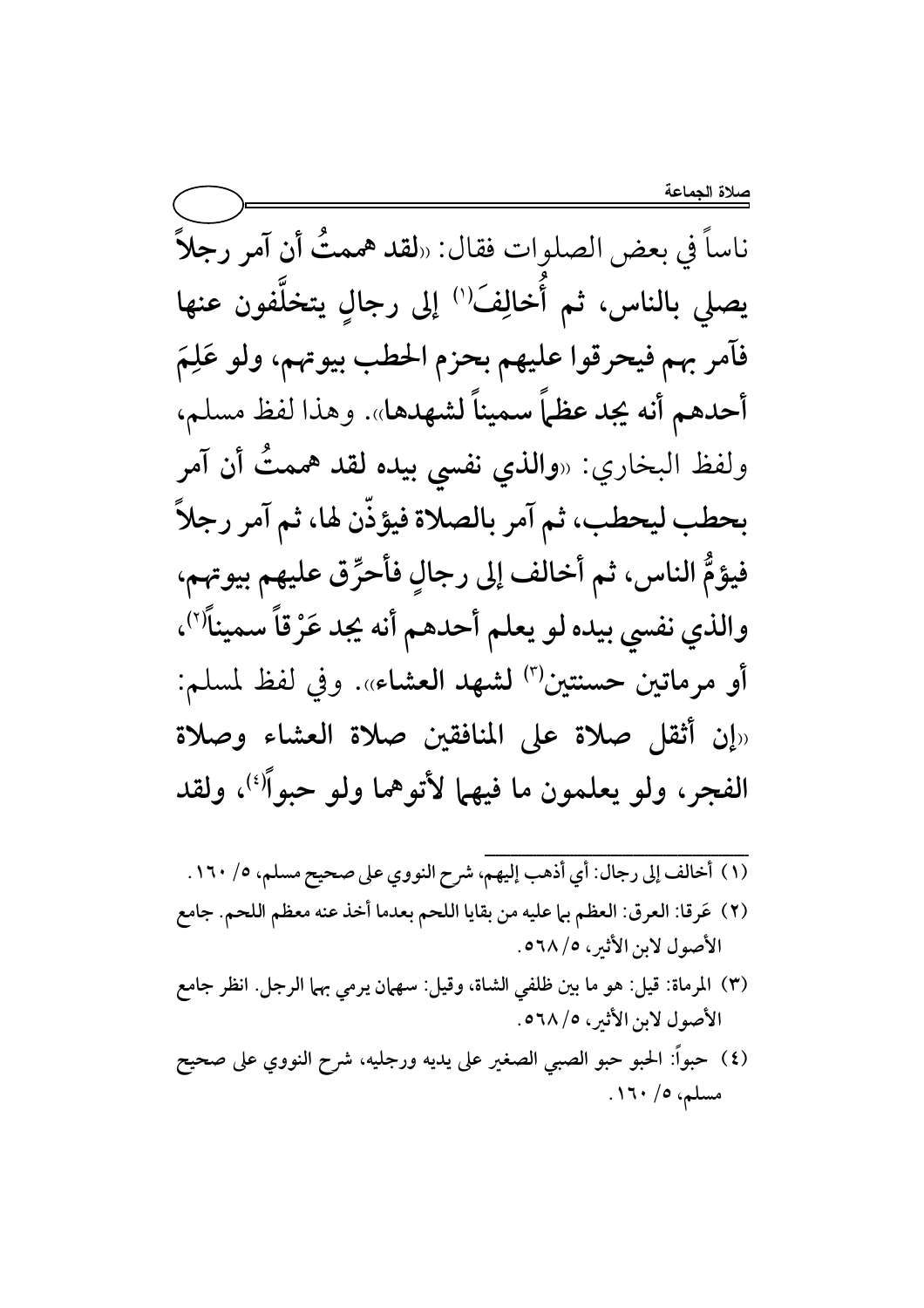هممتُ أن آمر بالصلاة فتُقام، ثم آمر رجلاً فيصلى بالناس، ثم أنطلق معي برجال معهم حزم من حطب إلى قوم لا يشهدون الصلاة، فأحرق عليهم بيوتهم بالنار»('). وفيَ هذا الحديث دلالة على أن صلاة الجماعة فرض  $\mathfrak{so}^{\left(\mathfrak{r}\right)}$ .

٦ – لم يرخص النبي ﷺ للأعمى بعيد الدار في التخلف عن الجماعة؛ فعن أبي هريرة ﷺ قال: أتى النبي ﷺ رجل أعمى فقال: يا رسول الله إنه ليس لي قائد يقودني إلى المسجد، فسأل رسول الله ﷺ أن يرخص له؛ فيصلى في بيته، فرخص له، فلما ولَّى دعاه فقال: «هل تسمع النداء بالصلاة؟» فقال: نعم، قال: «فأجب»<sup>(٣)</sup>.

وعن ابن أم مكتوم ، أنه سأل النبي ، فقال: يا رسول

ومسلم، كتاب الصلاة، باب فضل صلاة الجماعة وبيان التشديد في التخلف عنها، برقم ٥١. (٢) انظر: شرح النووي على صحيح مسلم، ٥/ ١٦١. (٣) مسلم، كتاب المساجد، باب يجب إتيان المسجد على من سمع النداء، برقم ٢٥٣.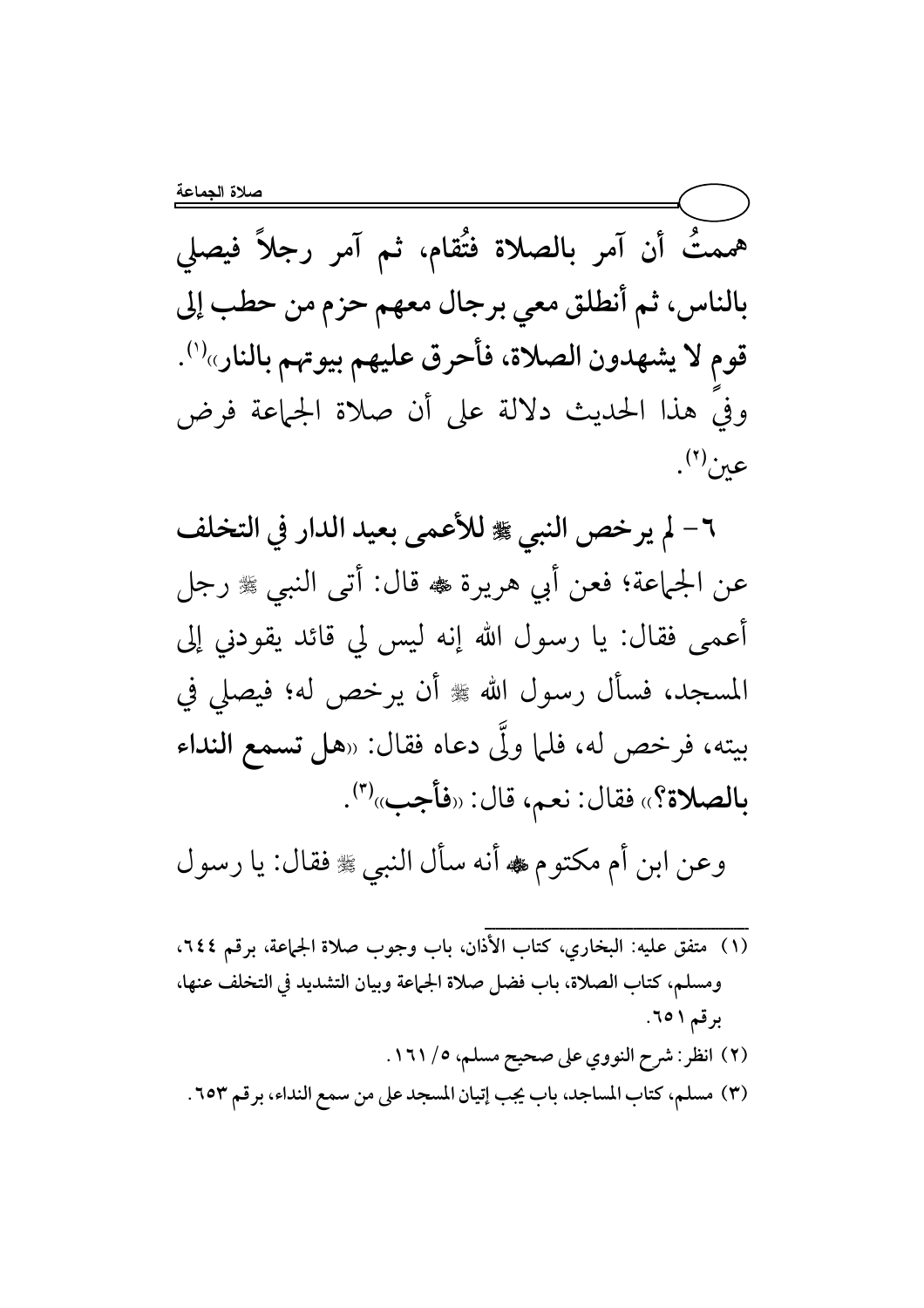الله، إني رجل ضرير البصر، شاسع الدار، ولي قائد لا يلائمني، فهل لي رخصة أن أصلي في بيتي؟ قال: «هل تسمع النداء؟» قال: نعم، قال: «لا أجد لك رخصة»<sup>(י)</sup>. وفي لفظ أنه قال: يا رسول الله، إن المدينة كثيرة الهوام والسباع، فقال النبي ﷺ: «أتسمع حيٌّ على **الصلاة**، حيٌّ على الفلاح؟ فحي هلا<sup>(٢)</sup>  $\cdot^{(\tau)}$ 

وهذا يصرح فيه النبي ﷺ بأنه لا رخصة للمسلم في التخلف عن صلاة الجماعة إذا سمع النداء، ولو كان مخيرا بين أن يصلي وحده أو جماعة، لكان أولى الناس بهذا التخيير هذا الأعمى الذي قد اجتمع له ستة أعذار: كونه أعمى البصر، وبعيد الدار، والمدينة كثيرة الهوام والسباع، وليس له قائد يلائمه، وكبير السن، وكثرة النخل  ${{\bf{x}}}}_{i}} = {\bf{x}}_{i}} = {\bf{x}}_{i}}$  , where the contract of the contract of the contract of the contract of the contract of the contract of the contract of the contract of the contract of the contract of the contract of the contra (١) أبو داود، كتاب الصلاة، باب التشديد في ترك الجماعة، برقم ٥٥٢، وقال العلامة الألباني في صحيح سنن أبي داود: ((حسن صحيح))، ١ / ١١٠ . (٢) ((حيِّ)) أي هلمٌ، وكلمة ((هلا)) بمعنى عَجّل وأسرع. جامع الأصول لابن الأثير،  $\sqrt{977/6}$ 

(٣) أبو داود، كتاب الصلاة، باب التشديد في ترك الجماعة، برقم ٥٥٣، وصححه الألباني في صحيح سنن أبي داود، ١ / ١١٠ .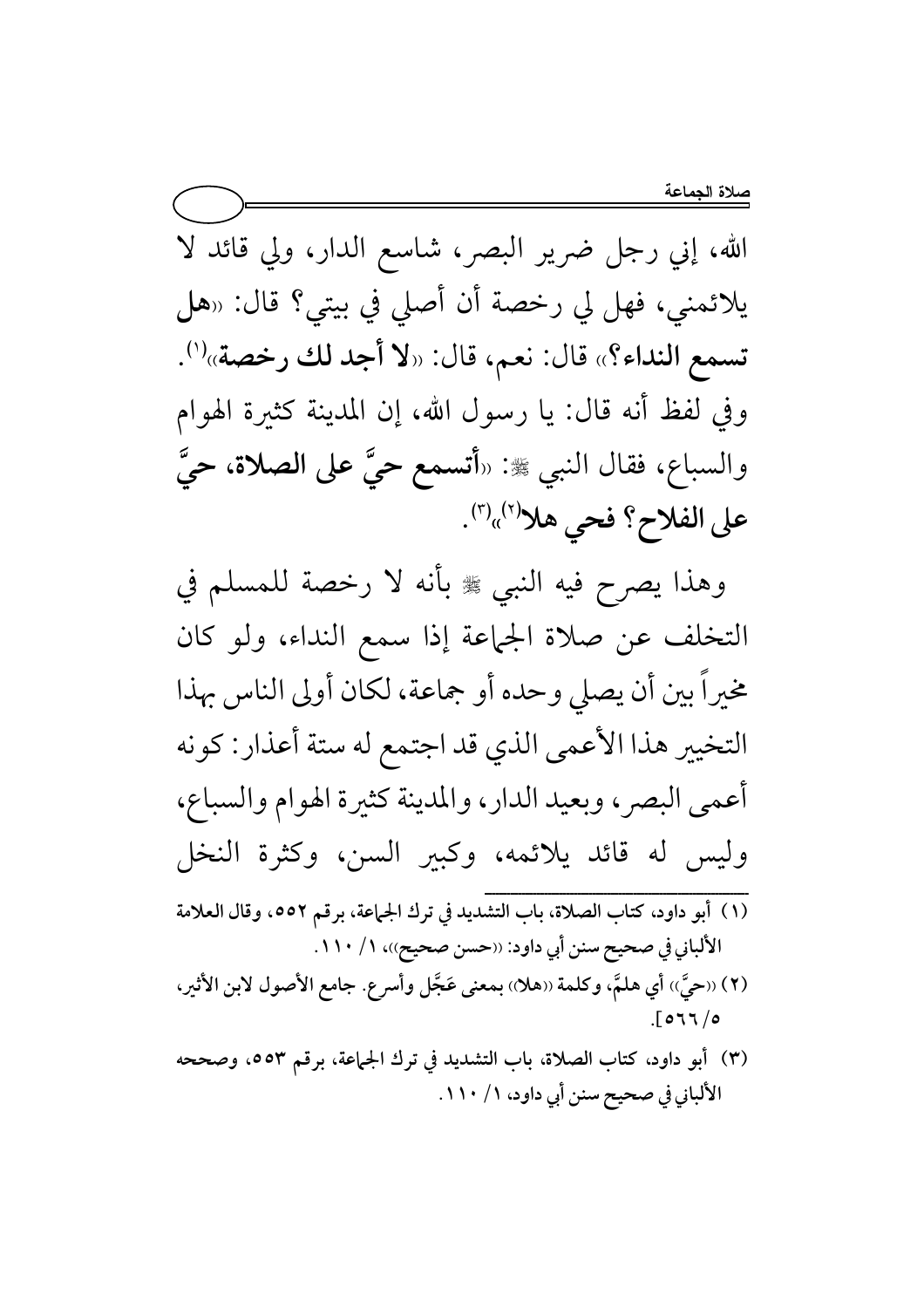والشجر بينه وبين المسجد<sup>(י)</sup>.

٧- بيَّن النبي ﷺ أن من سمع النداء فلم يأته فلا صلاة له؛ فعن ابن عباس رضيالله عنهاعن النبي ﷺ أنه قال: «من سمع النداء فلم يأته فلا صلاةَ له إلا من عُذرٍ»''. وهذا يدل على أن صلاة الجماعة فرض عين، وسمعت شيخنا الإمام عبد العزيز بن عبد الله ابن باز – رحمه الله– يقول: «معنى لا صلاة له: أي لا صلاة كاملة بل ناقصة، والجمهور على الإجزاء...»<sup>(٣)</sup>.

- ص ۱۷۳.
- (٢) ابن ماجه، كتاب المساجد والجماعات، باب التغليظ في التخلف عن الجماعة، برقم ٧٩٣، والدارقطني في سننه، ١/ ٤٢٠، برقم ٤، وابن حبان ((الإحسان))، ٥/ ٤١٥ برقم ٢٠٦٤، والحاكم وصححه على شرط الشيخين ووافقه الذهبي، ١/ ٢٤٥، وأخرجه أبو داود، كتاب الصلاة، باب التشديد في ترك الجماعة، برقم ٥٥١، وصححه ابن القيم في كتاب الصلاة، ص٧٦، والألباني في صحيح سنن ابن ماجه، ١/ ١٣٢، وصحيح سنن أبي داود، ١/ ١١٠، وفي إرواء الغليل، ٢/ ٣٢٧، وسمعت الإمام ابن باز أثناء تقريره على الحديث رقم ٤٢٧ من بلوغ المرام يقول: (الا بأس به على شرط مسلم))، وهذا كما قال الحافظ ابن حجر في البلوغ: ((وإسناده على شرط مسلم)). (٣) سمعته من سماحته أثناء تقريره على بلوغ المرام، الحديث رقم ٤٢٧ .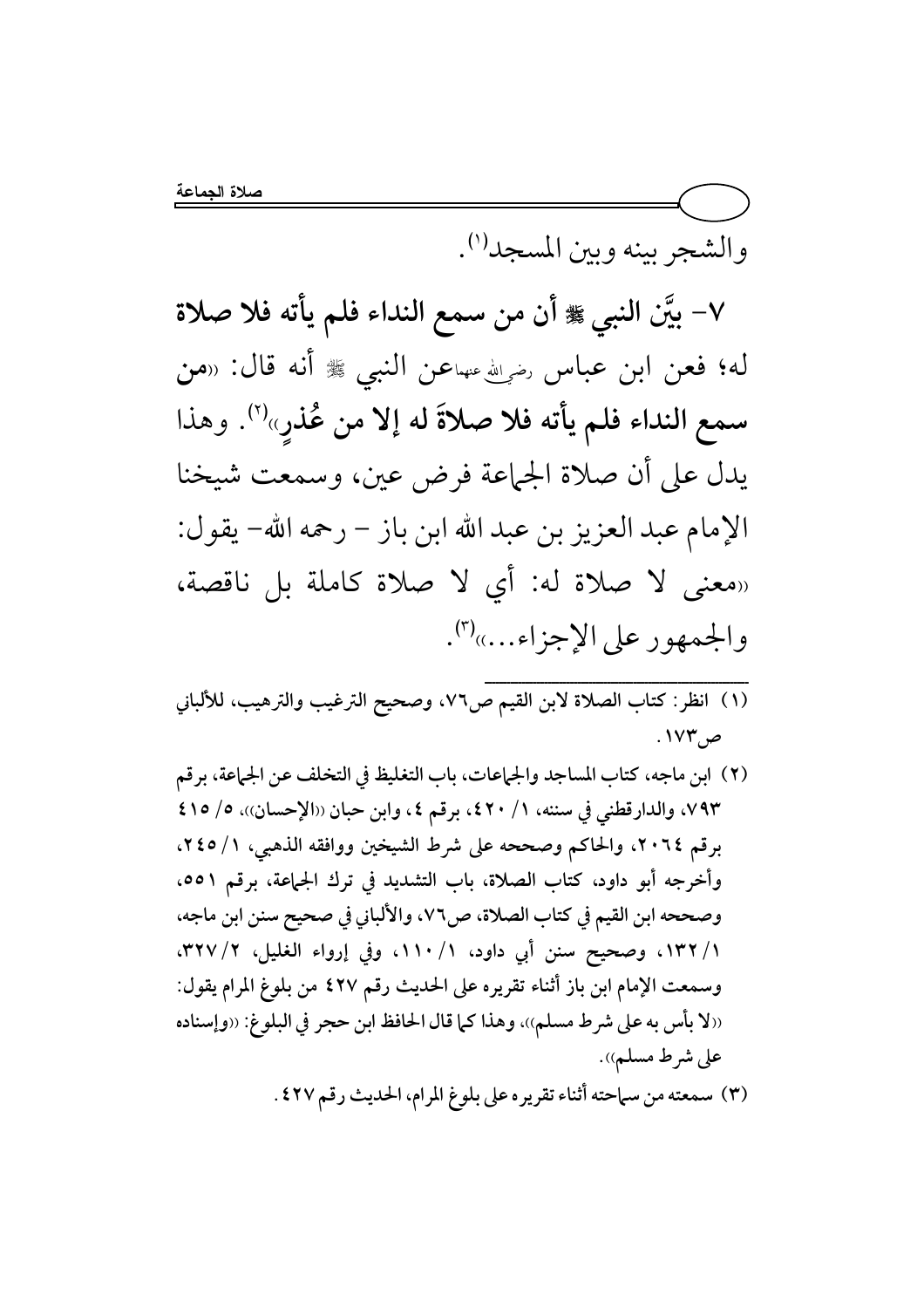صلاة الجماعة

٨– تركَ صلاة الجماعة من علامات المنافقين ومن أسباب الضلال؛ لقول عبد الله بن مسعود یه: «لقد رأيتُنا وما يتخلَّف عن الصلاة إلا منافق قد عُلِم نفاقه، أو مريض، إن كان المريض ليمشي بين الرجلين حتى يأتي الصلاة، وقال: إن النبي ﷺ علمنا سنن الهُدى، وإن من سنن الهُدى الصلاة في المسجد الذي يؤذن فيه». وفي رواية: أن عبد الله قال: «من سرَّه أن يلقى الله تعالى غداً مسلماً فليحافظ على هؤلاء الصلوات، حيثٌ يُنادَى بهنَّ؛ فإن الله شرع لنبيكم سنن الهدى'')، وإنهنَّ من سنن الهدى، ولو أنكم صليتم في بيوتكم كما يصلى هذا المتخلف في بيته لتركتم سنة نبيكم، ولو تركتم سنة نبيكم لضللتم'')، وما من رجل يتطهر فيحسن الطهور ثم يعمد إلى مسجدٍ من هذه المساجد إلا كتب الله له بكل خطوة

- (١) سنن الهدى، روي بضم السين وفتحها، وهما بمعنى متقارب، أي طرائق الهدى والصواب. شرح النووي على صحيح مسلم، ٥/ ١٦٢.
- (٢) وفي رواية أبي داود برقم ٥٥٠ «ولو تركتم سنة نبيكم لكفرتم» . قال الألباني في صحيح سنن أبي داود: ‹‹ لضللتم››، وهو المحفوظ، ١ / ١١٠.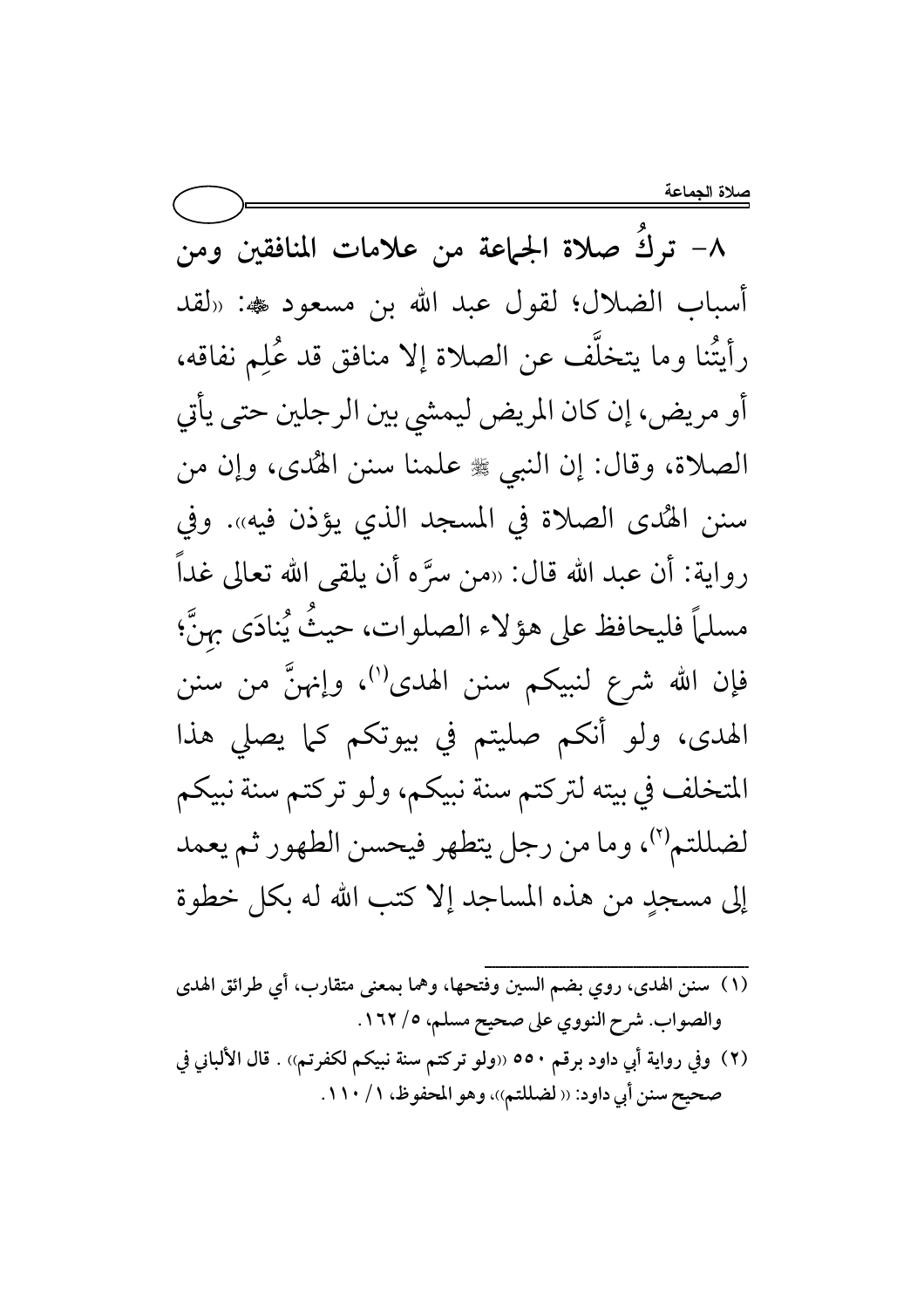يخطوها حسنة، ويرفعه بها درجة، ويحط عنه بها سيئة، ولقد رأيتُنا وما يتخلف عنها إلا منافق معلوم النفاق، ولقد كان الرجل يؤتى به يُهادى بين الرجلين'' حتى يقام في الصف»<sup>(٢)</sup>.

وهذا يدل على أن التخلف عن الجماعة من علامات المنافقين المعلوم نفاقهم، وعلامات النفاق لا تكون بترك مستحب، ولا بفعل مكروه، ومعلوم أن من استقرأ علامات النفاق في السنة وجدها إما بترك فريضة، أو فعل محرم<sup>(٣)</sup>، وفي هذا كله تأكيد أمر الجماعة، وتحمل المشقة في حضورها، وأنه إذا أمكن المريض ونحوه التوصل إليها استحب له حضورها<sup>(٤)</sup>.

وعن أبي هريرة ♣ عن النبي ﷺ قال: «إن للمنافقين

.<br>(١) يهادَى: أي يمسكه رجلان من جانبيه بعضديه يعتمد عليهما، شرح النووي على صحيح مسلم، ١٦٢/٥. (٢) مسلم،كتاب المساجد ومواضع الصلاة،باب صلاة الجماعة من سنن الهدى،برقم ٢٥٤. (٣) انظر: كتاب الصلاة، لابن القيم، ص٧٧. (٤) شرح النووي على صحيح مسلم، ٥/ ١٦٢.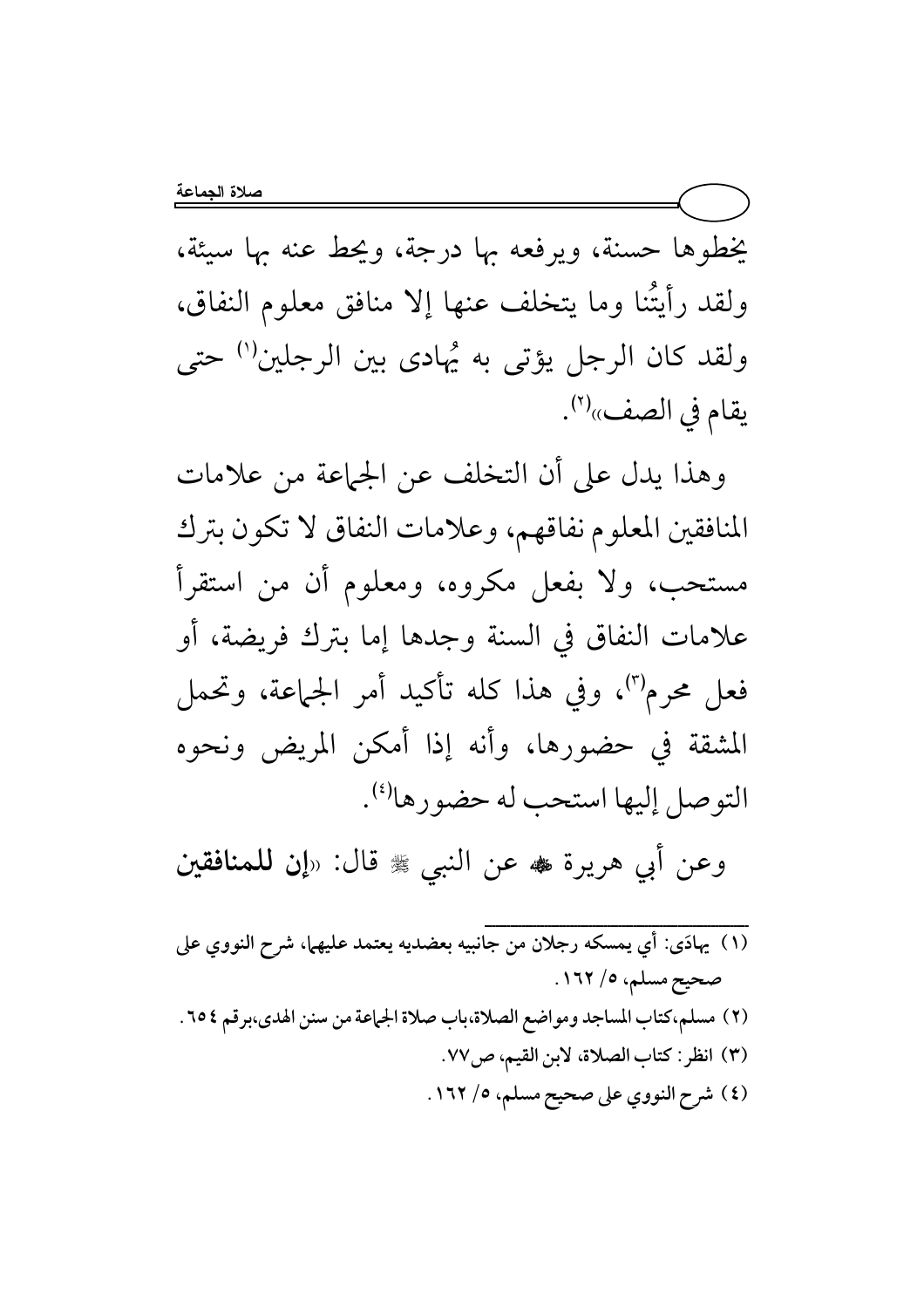علامات يُعرَفون بها: تحيتهم لعنةٌ، وطعامهم نُهبة، وغنيمتهم غلول، ولا يقربون المساجد إلا هَجْراً'')، ولا يأتون الصلاة إلا دَبْراًًا" مستكبرين، لا يألفون ولا يُؤلفون، خُشُبٌ<sup>(٣)</sup> بالليل، صُخُبٌ بالنهار»<sup>(٤)</sup>. وفي لفظ: «سُخُبٌ بِالنهار»<sup>(٥</sup>).

وعن عبد الله بن عمر رضي الله عنها قال: «كنا إذا فقدنا الرجل في صلاة العشاء وصلاة الفجر أسأنا به الظن»<sup>(٦)</sup>.

- المسند، لأحمد شاكر، ١٥/ ٥١. (٢) دَبْراً: أي آخراً، حين كاد الإمام أن يفرغ. شرح المسند، لأحمد شاكر، ١٥/ ٦١.
- (٣) خشب بالليل: أي ينامون الليل لا يصلون، شبههم في تمددهم نياماً بالخشب المطرحة، شرح المسند لأحمد شاكر، ١٥/ ٥١.
- (٤) صخب: سخب وصخب: الضجة واضطراب الأصوات للخصام على الدنيا شحّاً وحرصاً. انظر: شرح المسند، لأحمد شاكر، ١٥/ ٥١.
- (٥) أحمد في المسند، ٢/ ٢٩٣، وحسن إسناده العلامة أحمد محمد شاكر، في شرحه للمسند، ١٥/ ٥٠-٥١، برقم ٧٩١٣.
- (٦) ابن أي شيبة في المصنف، كتاب الصلوات، في التخلف في العشاء والفجر ، وفضل حضورهما، ١/ ٣٣٢، ورواه الطبراني في المعجم الكبير، ١٢/ ٢٧١، برقم ١٣٠٨٥. والبزار [مختصر زوائد مسند البزار على الكتب الستة ومسند أحمد لابن حجر، ١/ ٢٢٨، برقم ٣٠١]، قال الهيثمي في مجمع الزوائد، ١/ ٤٠: «رواه الطبراني في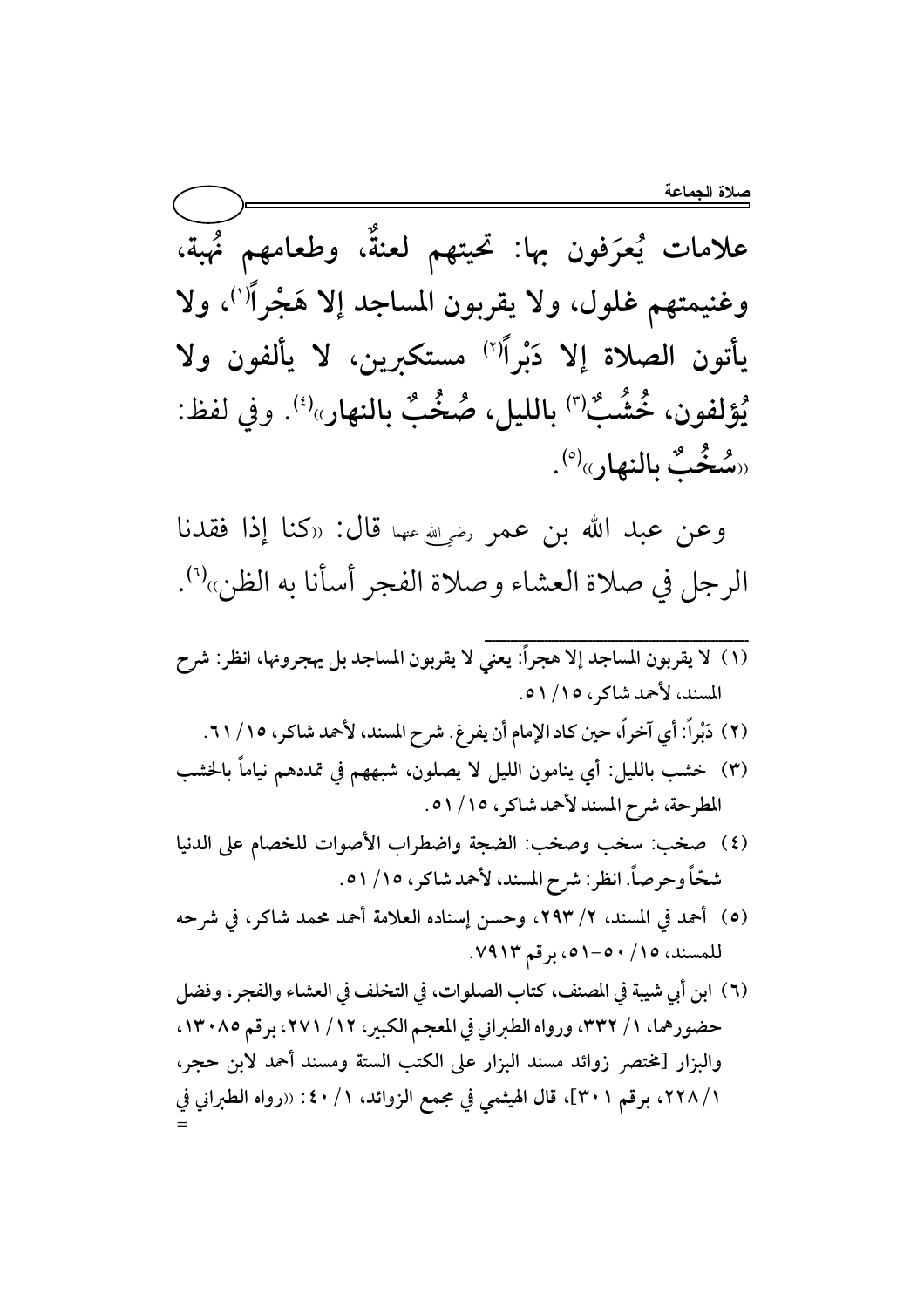وفي رواية عنه ‱: «كنا إذا فقدنا الرجل في صلاة الغداة أسأنا به الظن»<sup>(י)</sup>.

4 - تارك صلاة الجماعة متوعد بالختم على قلبه؛لحديث ابن عباس وابن عمر ۞ أنهما سمعا النبي ۞ يقول على أعواده<sup>(٢)</sup>: «لينتهينَّ أقوامٌ عن ودعهم<sup>(٣)</sup> الجماعات أو ليختمنَّ الله على قلوبهم، ثم ليكوننَّ من الغافلين»<sup>(؛</sup>). وهذا التهديد لا يكون إلا على ترك واجب عظيم.

∙ ١ − استحواذ الشيطان على قوم لا تقام فيهم الجماعة؛

= الكبير والبزار، ورجال الطيراني موثوقون)). (۱) البزار [مختصر زوائد مسند البزار، لابن حجر، ۲۲۸/۱، برقم ۳۰۲]، وقال ابن حجر : ‹‹وهذا إسناد صحيح››، وقال الهيثمي في مجمع الزوائد، ١ / ٤٠ : ‹‹رواه البزار ورجاله ثقات)). (٢) على أعواده: أي على المنبر الذي اتخذه من الأعواد. شرح السندي على سنن ابن

ــــــــــــــــــــــــــــــــــــــــــــــــــــــــــــــــــــــــ

- ماجه، ۱/ ۴۳٦. (٣) عن ودعهم الجماعات: أي تركهم. شرح السندي على سنن ابن ماجه، ١/ ٤٣٦.
- (٤) ابن ماجه، كتاب المساجد والجماعات، باب التغليظ في التخلف عن الجماعة، برقم ٧٩٤، وصححه العلامة الألباني في صحيح سنن ابن ماجه، ١/ ١٣٢، والحديث أخرجه مسلم، برقم ٨٦٥، لكنه بلفظ: ((الجَمُعات)).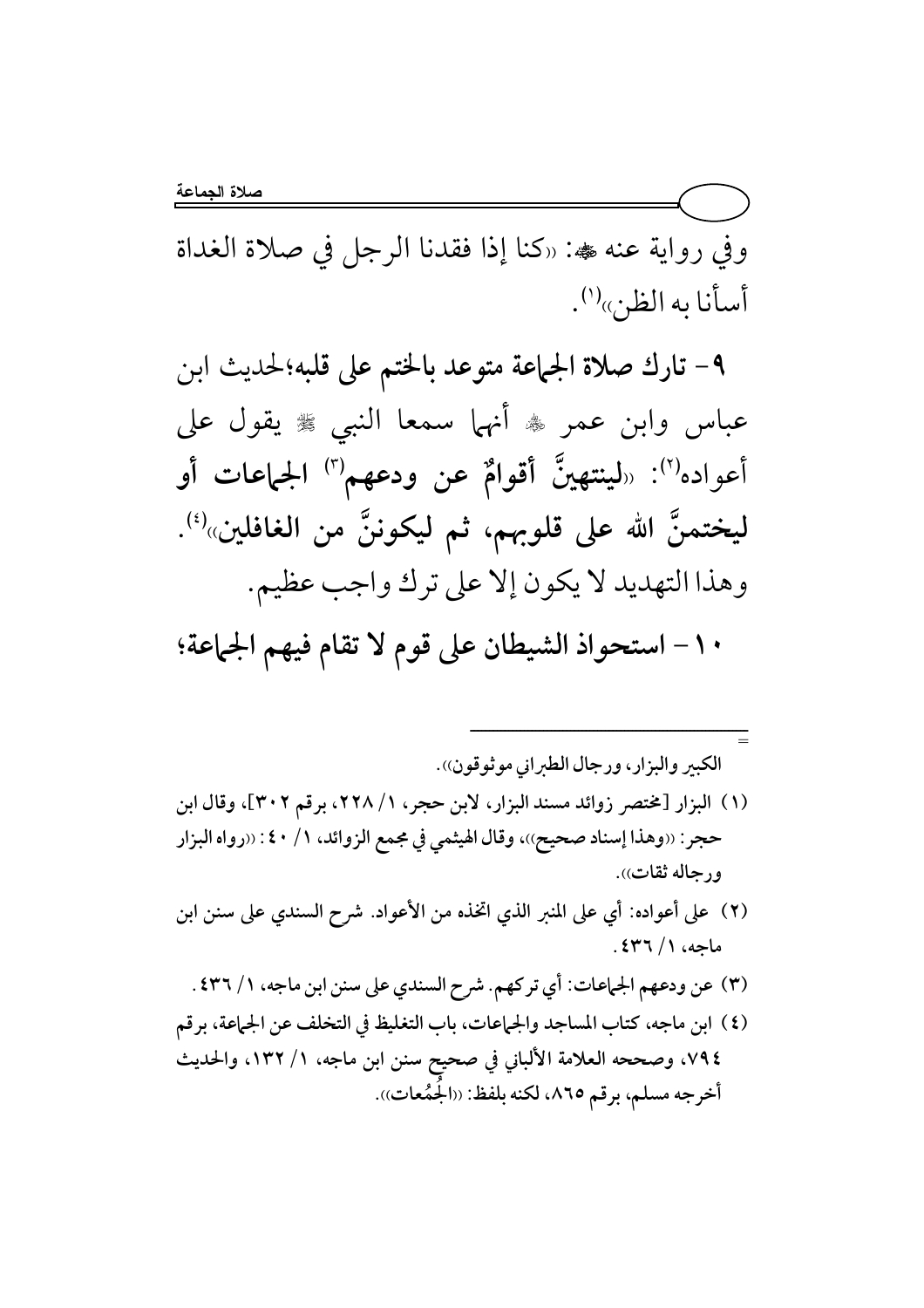لحديث أبي الدرداء ، قال: سمعت رسول الله ، يقول: «ما من ثلاثة في قرية، ولا بدوٍ لا تقام فيهم الصلاة<sup>(١)</sup> إلا قد استحوذ عليهم الشيطان (٢)، فعليك بالجماعة، فإنها يأكل الذئب من الغنم القاصية»<sup>(٣)</sup>. قال زائدة: قال السائب: يعني بالجماعة: الصلاة في الجماعة<sup>(٤)</sup>، فقد أخبر النبي ﷺ باستحواذ الشيطان عليهم بترك الجماعة التي شعارها الأذان، وإقامة الصلاة، ولو كانت الجماعة ندباً يخير الرجل بين فعلها وتركها لما استحوذ الشيطان على تاركها وتارك شعارها<sup>(٥)</sup>.

- (١) لا تقام فيهم الصلاة:أي جماعة.عون المعبود شرح سنن أبي داود،للعظيم آبادي، ٢/ ٢٥١. (٢) استحوذ عليهم الشيطان: أي غلبهم وحولهم إليه، عون المعبود شرح سنن أبي داود، ۲/ ۲۰۱۱.
- (٣) فإنما يأكل الذئب من الغنم القاصية، أي إن الشيطان يتسلط على الخارج عن الجماعة. انظر: عون المعبود، ٢/ ٢٥١.
- (٤) أبو داود، كتاب الصلاة، باب التشديد في ترك الجماعة، برقم ٥٤٧، والنسائي، كتاب الإمامة، باب التشديد في ترك الجماعة، برقم ٨٤٧، وأحمد، ٦/ ٤٤٦، والحاكم وصححه ووافقه الذهبي، ١/ ٢٤٦ وحسنه الألباني في صحيح سنن أبي داود، ١/ ١٠٩، وفي صحيح سنن النسائي، ١١/ ١٨٢. (٥) انظر: كتاب الصلاة، لابن القيم، ص١٠.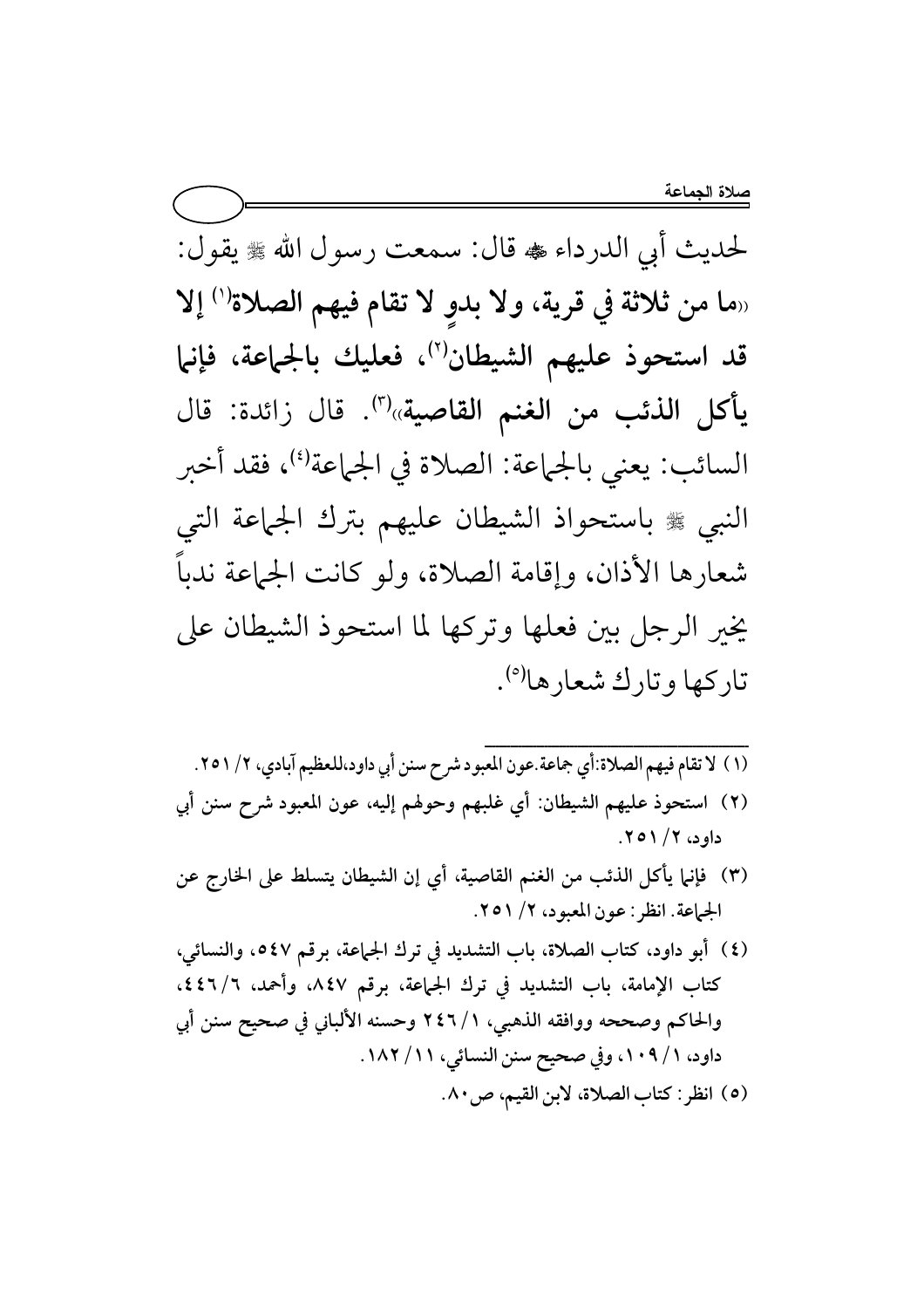١١- تحريم الخروج من المسجد بعد الأذان حتى يصلى صلاة الجماعة؛ لحديث أبي الشعثاء قال: كنا قعوداً في المسجد مع أبي هريرة ﴾ فَأَذَّن المؤذن، فقام رجل من المسجد يمشي فأتبعه أبو هريرة بصره حتى خرج من المسجد، فقال أبو هريرة ﷺ: «أما هذا فقد عصى أبا القاسم ﷺ)''. فقد جعله أبو هريرة ، عاصياً لرسول الله ﴾ بخروجه بعد الأذان؛ لتركه الصلاة جماعة (٢).

قال الإمام النووي – رحمه الله تعالى-: «فيه كراهة الخروج من المسجد بعد الأذان حتى يصلى المكتوبة إلا لعذر والله أعلم»'". وقد جاء النهي صريحاً، فعن أبي هريرة ، قال: أمرنا رسول الله ﷺ: «إذا كنتم في المسجد فنودي بالصلاة فلا يخرج أحدكم حتى يصلي»<sup>(٤)</sup>. وعنه أذن المؤذن، برقم ٦٥٥. (٢) انظر: كتاب الصلاة لابن القيم، ص٨١. (٣) شرح النووي على صحيح مسلم، ٥/ ١٦٣. (٤) أخرجه أحمد في المسند، ٢/ ٥٣٧ه، قال الهيثمي في مجمع الزوائد، ٢/ ٥: «رواه أحمد ورجاله رجال الصحيح)).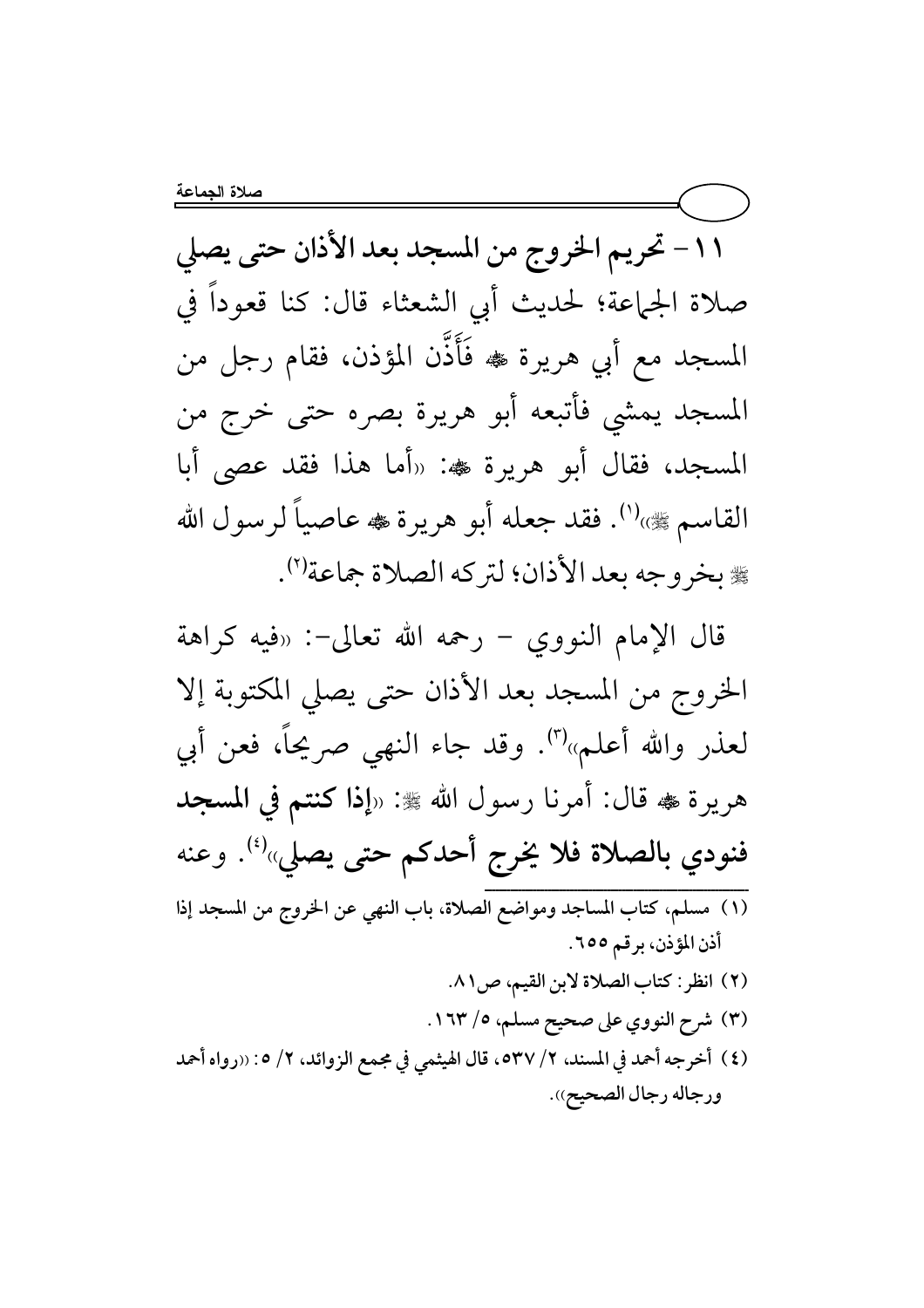هه قال: قال رسول الله ﷺ: «لا يسمع النداء في مسجدي هذا ثم يخرج منه إلا لحاجة، ثم لا يرجع إليه إلا منافق $\mathfrak{h}^{(\prime)}$ .

وسمعت شيخنا الإمام عبد العزيز بن عبد الله ابن باز – رحمه الله– يذكر أنه لا يجوز الخروج من المسجد الذي أذن فيه،إلا لعذر :كأن يريد الوضوء أو يصلي في مسجد آخر .

قلت: قال الترمذي – رحمه الله-: «وعلى هذا العمل عند أهل العلم من أصحاب النبي ﷺ، ومن بعدهم، أن لا يخرج أحد من المسجد بعد الأذان إلا من عذر، أو يكون على غير وضوء، أو أمرٌ لا بد منه»''.

وذكر المباركفوري – رحمه الله–: أن الحديث يدل على أنه لا يجوز الخروج من المسجد، بعدما أذن فيه، إلا للضرورة، كمن كان جنباً، أو عليه حدث أصغر، أو

- (١) أخرجه الطبراني في الأوسط [مجمع البحرين، ٢/ ٢٢، برقم ٦٤٣]، وقال الهيثمي في مجمع الزوائد، ٢/ ٥: ((رواه الطبراني في الأوسط ورجاله رجال الصحيح)).
- (٢) سنن الترمذي، كتاب الصلاة، باب النهي عن الخروج من المسجد إذا أذن المؤذن، بعد الحديث رقم ٢٠٤.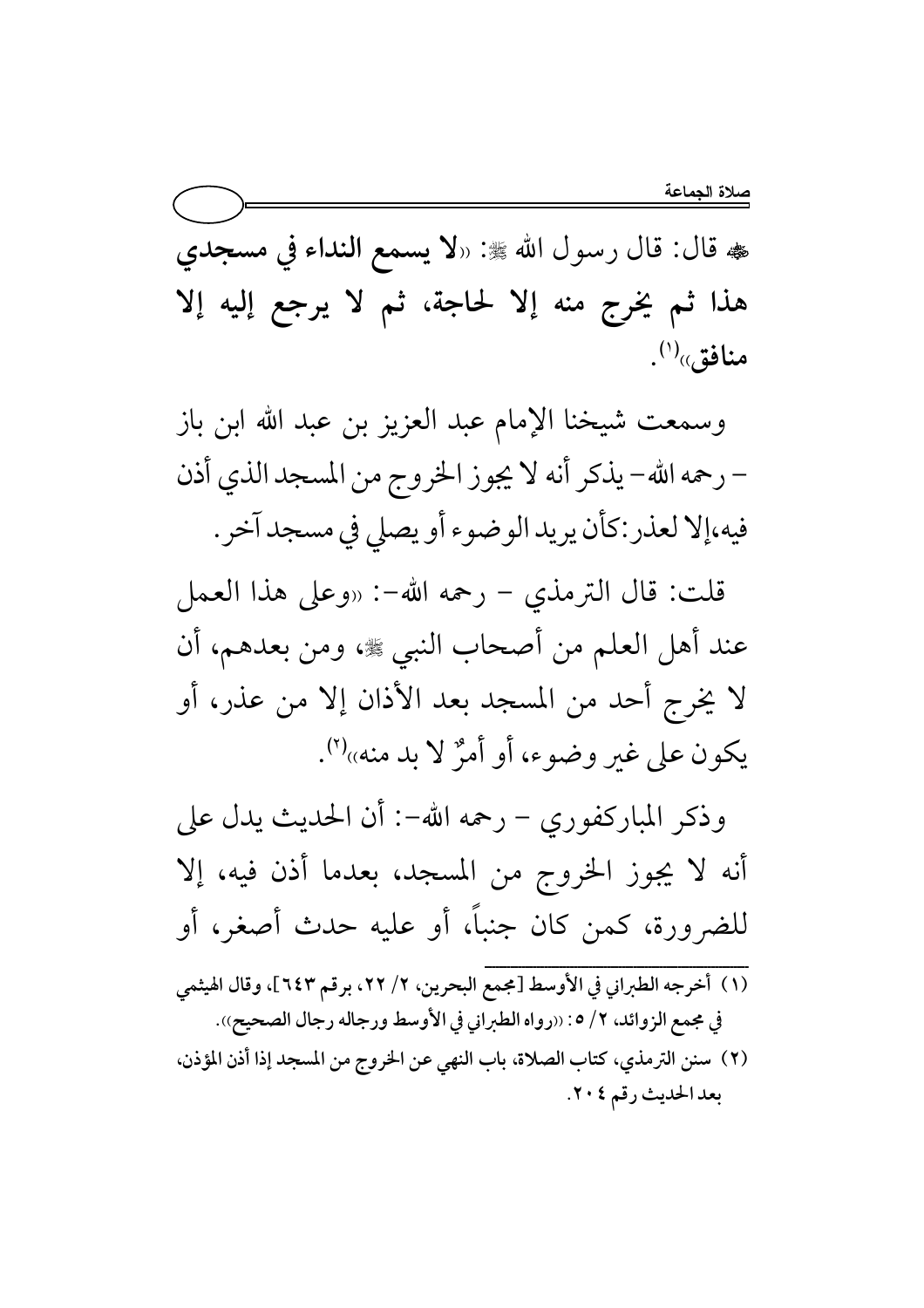الذي حصل له رعاف، أو الحاقن، ونحوهم، وكذا من يكون إماماً لمسجد آخر، ومن في معناه''.

١٢- تفقد النبي ﷺ للجماعة في المسجد يدل على وجوب صلاة الجماعة؛ لحديث أبي بن كعب ﴿ قَالَ: صلى بنا رسول الله ﷺ يوماً الصبح، فقال: «أشاهد فلان؟» قالوا: لا، قال: «أشاهد فلان؟» قالوا: لا، قال: ران هاتين الصلاتين'') أثقل الصلوات على المنافقين، ولو $_{\shortparallel}$ تعلمون ما فيهما، لأتيتموها ولو حبواً على الركب، وإن الصف الأول على مثل صف الملائكة، ولو علمتم ما فضيلته لابتدرتموه، وإن صلاة الرجل مع الرجل أزكى من صلاته وحده، وصلاته مع الرجلين أزكى من صلاته مع الرجل وما كثر فهو أحب إلى الله تعالى»<sup>(٣)</sup>.

(١) انظر: تحفة الأحوذي بشرح جامع الترمذي، للمباركفوري، ٢/ ٢٠٧. (٢) إن هاتين الصلاتين: أي صلاة العشاء والفجر، كما تقدم. (٣) سنن أبي داود، كتاب الصلاة، باب فضل صلاة الجماعة، برقم٤٥٥، واللفظ له، والنسائي، كتاب الإمامة، باب الجماعة إذا كانوا اثنين، برقم ٨٤٣، وحسنه الألباني في صحيح سنن أبي داود ٠/ ١١٠، وفي صحيح سنن النسائي، ١/ ١٨٣.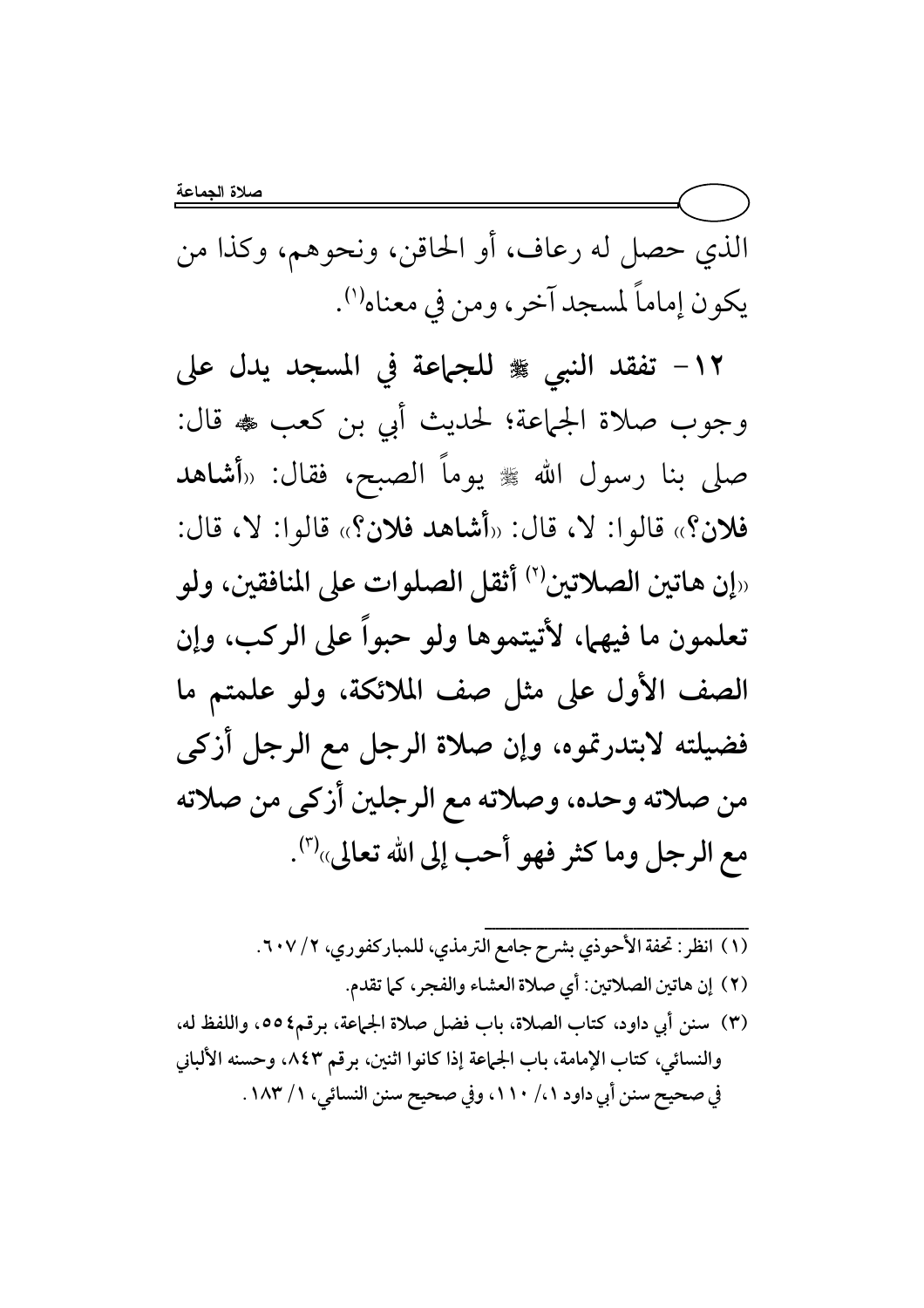١٣- إجماع الصحابة ۞ على وجوب صلاة الجماعة؛ فقد ذكر الإمام ابن القيم - رحمه الله تعالى- إجماع الصحابة على وجوب صلاة الجماعة، وذكر نصوصهم في ذلك، ثم قال: «فهذه نصوص الصحابة كما تراها: صحةً، وشهرةً، وانتشاراً، ولم يجئٍ عن صحابي واحد خلاف ذلك، وكل من هذه الآثار دليل مستقل في المسألة، لو كان وحده، فكيف إذا تعاضدت وتظافرت، وبالله التو فيق»<sup>(י)</sup>.

وقال الترمذي – رحمه الله–: «وقد روي عن غير واحد من أصحاب النبي ﷺ أنهم قالوا: من سمع النداء فلم يجب فلا صلاة له»''). وقال بعض أهل العلم: هذا على التغليظ والتشديد ولا رخصة لأحد في ترك الجماعة إلا من عذر»(۳).

- (١) كتاب الصلاة، ص ٨١-٨٢.
- (٢) سنن الترمذي، كتاب الصلاة، باب ما جاء فيمن يسمع النداء فلا يجيب، بعد الحديث رقم ٢١٧.
- (٣) سنن الترمذي، كتاب الصلاة، باب ما جاء فيمن يسمع النداء فلا يجيب، بعد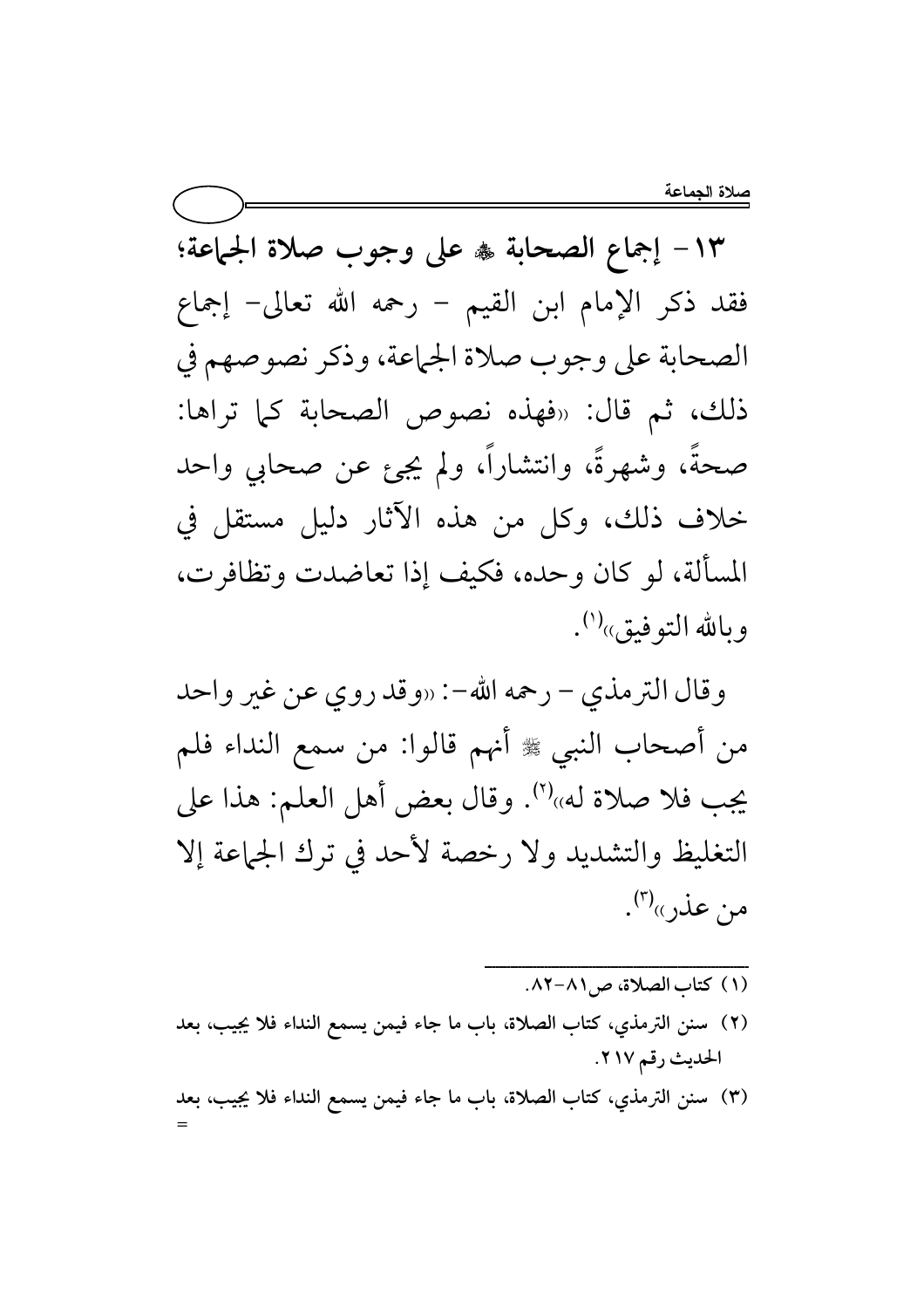وقال مجاهد: «وسئل ابن عباس عن رجل يصوم النهار ويقوم الليل، ولا يشهد جمعة ولا جماعة؟ قال: هو في النار»<sup>(י)</sup>.

قال الترمذي − رحمه الله−: «ومعنى الحديث: أن لا يشهد الجماعة والجمعة رغبة عنها، واستخفافا بحقها، وتهاوناً بها»<sup>(۲)</sup>.

المبحث الثالث: فوائد صلاة الجماعة:

صلاة الجماعة فيها فوائد كثيرة، ومصالح عظيمة، ومنافع متعددة شرعت من أجلها، وهذا يدل على أن الحكمة تقتضى أن صلاة الجماعة فرض عين، ومن هذه الفوائد والحكم التي شرعت من أجلها ما يأتي:

9 Z r HW hM.i

=

ــــــــــــــــــــــــــــــــــــــــــــــــــــــــــــــــــــــــ

(١) سنن الترمذي، كتاب الصلاة، باب ما جاء فيمن يسمع النداء فلا يجيب، برقم ٢١٨، قال العلامة أحمد محمد شاكر في حاشيته على سنن الترمذي، ١/ ٤٢٤: اوهذا إسناد صحيح، وهذا الحديث وإن كان موقوفاً ظاهراً على ابن عباس إلا أنه مرفوع حكماً؛ لأن مثل هذا مما لا يعلم بالرأي...)). (٢) سنن الترمذي، في الباب السابق، ١/ ٢٤٤.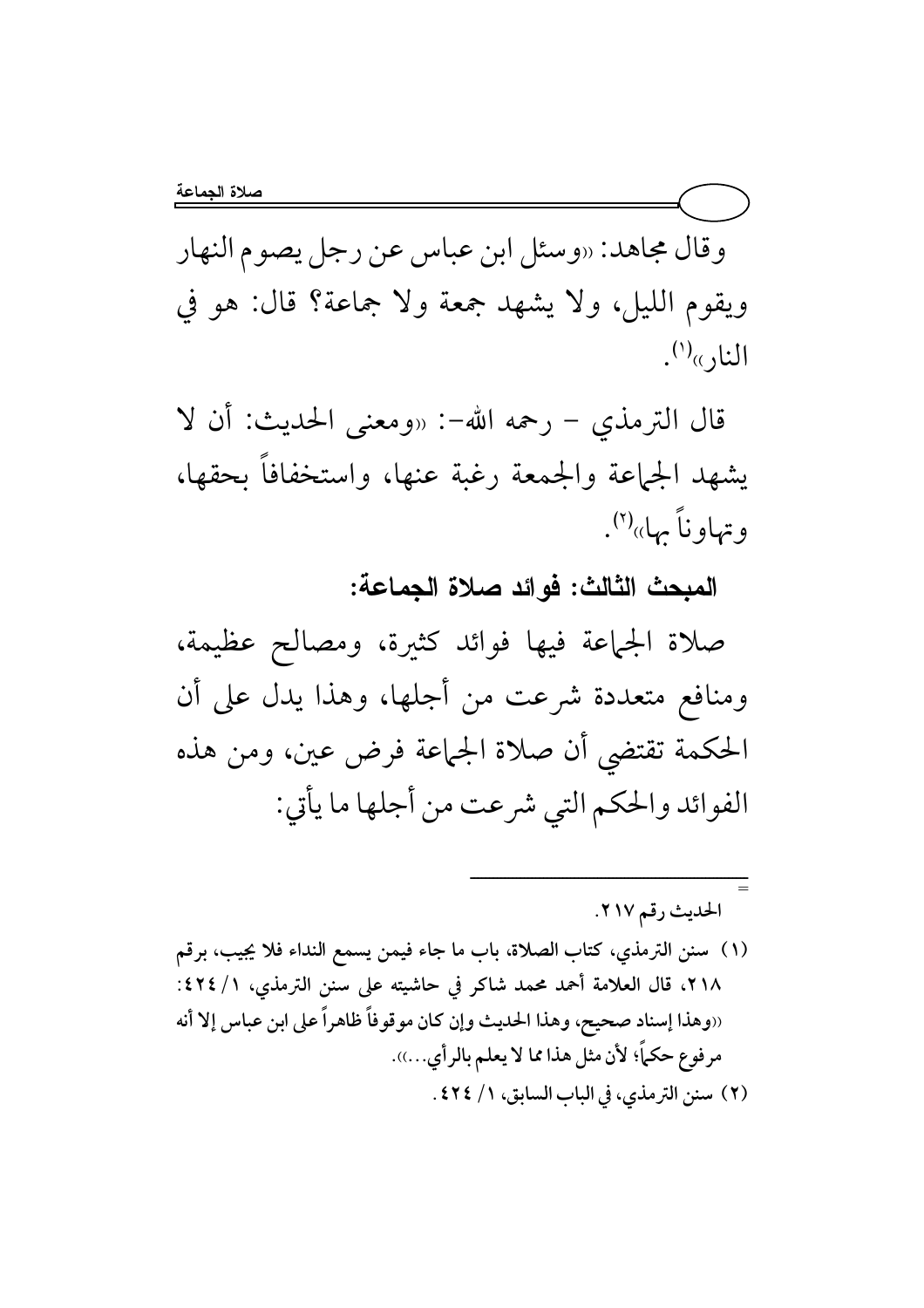١ - شرع الله صلى هذه الأمة الاجتماع في أوقات معلومة، منها ما هو في اليوم والليلة كالصلوات الخمس، ومنها ما هو في الأسبوع وهو صلاة الجمعة، ومنها ما هو في السنة متكرراً وهو صلاة العيدين لجماعة كل بلد، ومنها ما هو عامٌ في السنة وهو الوقوف بعرفة؛ لأجل التواصل وهو الإحسان، والعطف، والرعاية؛ ولأجل نظافة القلوب، والدعوة إلى الله کل بالقول والعمل.

٢- التعبد لله تعالى بهذا الاجتهاع؛ طلباً للثواب، وخوفاً من عقاب الله، ورغبة فيها عنده.

٣- التوادد، وهو التحابّ؛ لأجل معرفة أحوال بعضهم لبعض، فيقومون بعيادة المرضى، وتشييع الموتى، وإغاثة الملهوفين، وإعانة المحتاجين؛ ولأن ملاقاة الناس بعضهم لبعض توجب المحبة، والألفة.

٤- التعارف؛ لأن الناس إذا صلى بعضهم مع بعض حصل التعارف، وقد يحصل من التعارف معرفة بعض الأقرباء، فتحصل صلته بقدر قرابته، وقد يعرف الغريب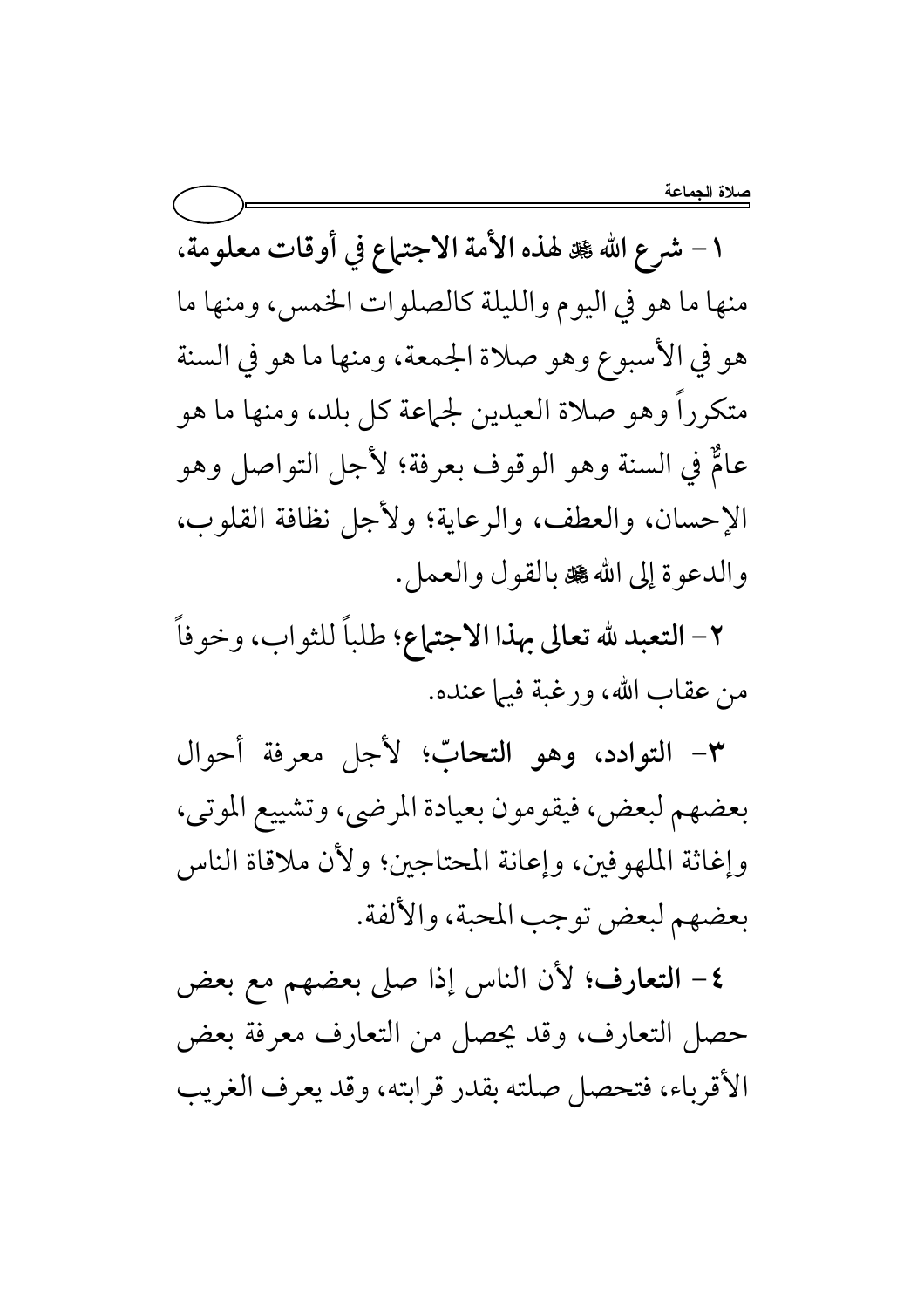عن بلده فيقوم الناس بحقه.

٥- إظهار شعيرة من أعظم شعائر الإسلام؛ لأن الناس لو صلُّوا كلُّهم في بيوتهم ما عرف أن هنالك صلاة.

٦- إظهار عز المسلمين، وذلك إذا دخلوا المساجد ثم خرجوا جميعاً، وهذا فيه إغاظة لأهل النفاق والكافرين، وفيه البعد عن التشبه بهم والبعد عن سبيلهم.

٧– تعليم الجاهل؛ لأن كثيراً من الناس يستفيد مما شرع في الصلاة بواسطة صلاة الجماعة، ويسمع القراءة في الجهرية فيستفيد ويتعلم، ويسمع أذكار أدبار الصلوات فيحفظها، ويقتدي بالإمام ومن بجانبه وأمامه فيتعلم أحكام صلاته، ويتعلم الجاهل من العالم.

٨– تشجيع المتخلف عن الجماعة، والقيام بإرشاده وتوجيهه، والتواصي بالحق والصبر عليه.

٩- تعويد الأمة الإسلامية على الاجتماع وعدم التفرق؛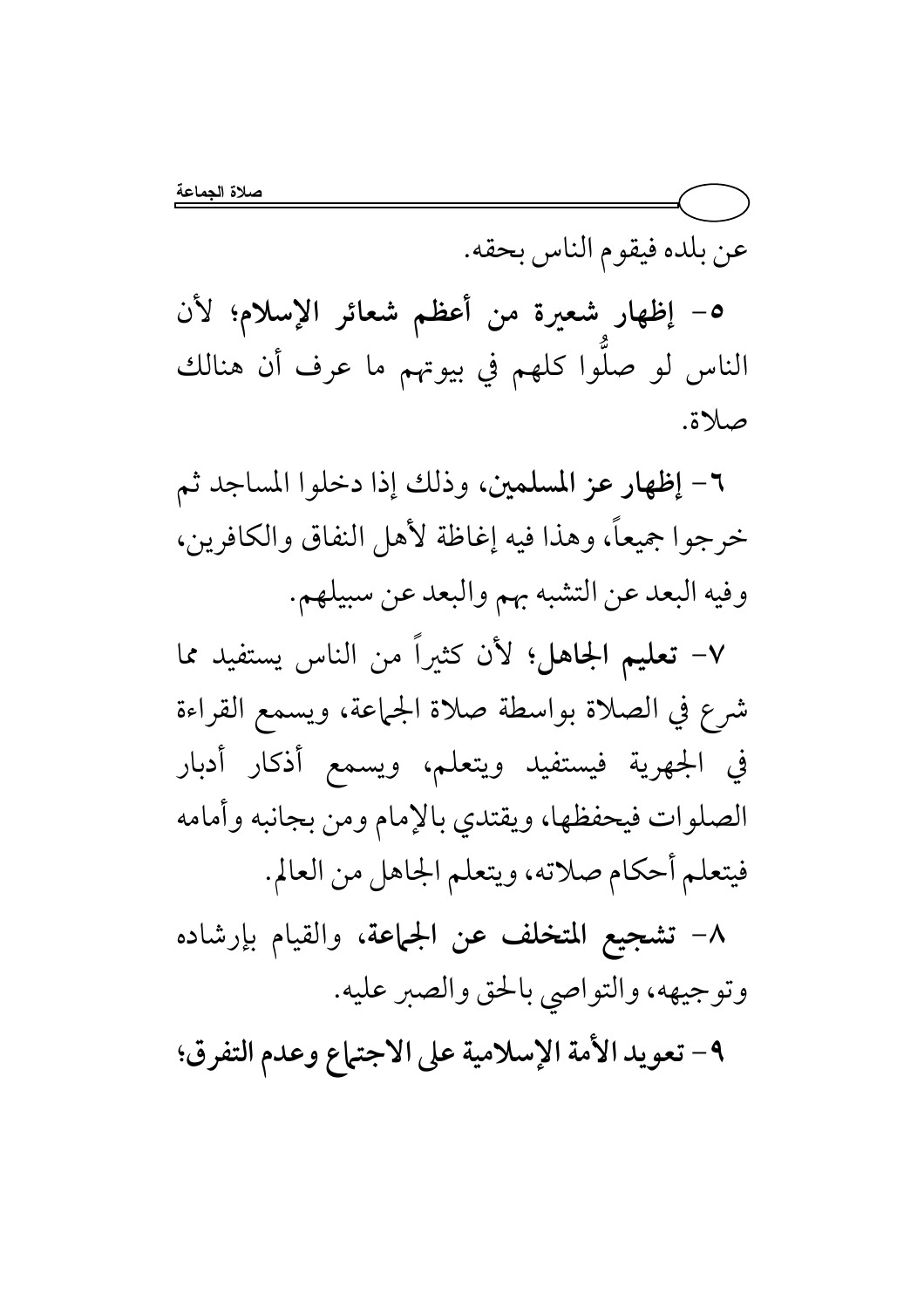فإن الأمة مجتمعة على طاعة ولى الأمر، وهذه الصلاة في الجماعة ولاية صغرى؛ لأنهم يقتدون بإمام واحد يتابعونه تماماً، فهي تشكل النظرة العامة للإسلام.

١٠- تعويد الإنسان ضبط النفس؛ لأنه إذا اعتاد على متابعة الإمام متابعة دقيقة، لا يكبِّر قبله، ولا يتقدم ولا يتأخر كثيراً، ولا يوافقه؛ بل يتابعه تعوَّد على ضبط النفس .

١١- استشعار المسلم وقوفه في صف الجهاد كما قال الله تعالى: ﴿ إِنَّ اللَّهَ يُحِبُّ الَّذِينَ يُقَاتِلُونَ فِي سَبِيلِهِ صَفًّا كَأَنَّهُمْ بُنيَانٌ مَّرْصُوصٌ ﴾''' . فهؤلاء الذين صاروا صفًّا في الجهاد لا شك أنهم إذا تعوَّدوا ذلك في الصلوات الخمس سوف يكون ذلك وسيلة إلى ائتهامهم بقائدهم في صف الجهاد، فلا يتقدمون ولا يتأخرون عن أوامره.

١٢– شعور المسلمين بالمساواة، وتحطيم الفوارق الاجتماعية؛ لأنهم يجتمعون في المسجد: أغنى الناس (١) سورة الصف، الآية: ٤ .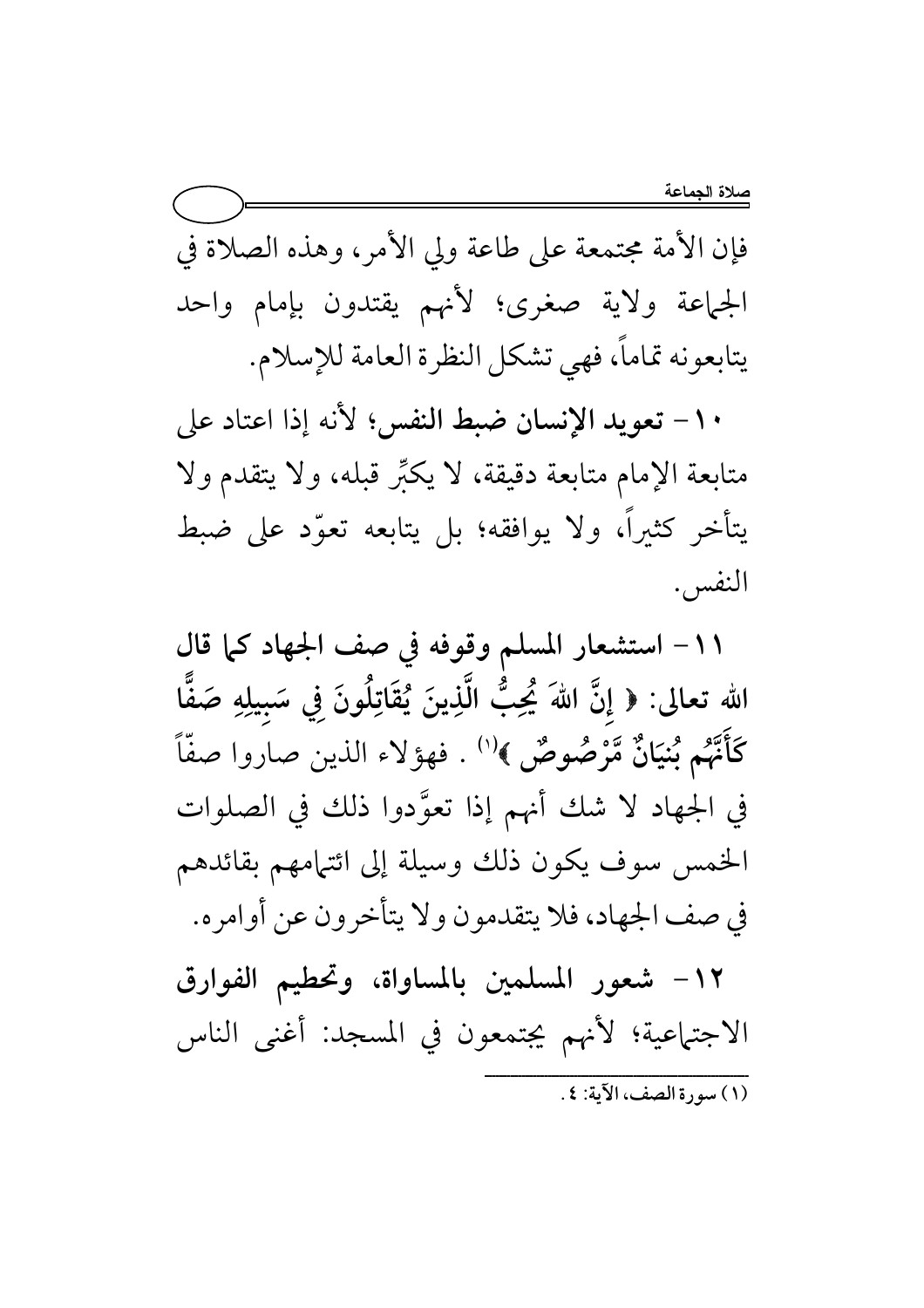بجنب أفقر الناس، والأمير إلى جنب المأمور، والحاكم إلى جنب المحكوم، والصغير إلى جنب الكبير، وهكذا، فيشعر الناس بأنهم سواء، فتحصل بذلك الألفة؛ ولهذا أمر النبي ﷺ بمساواة الصفوف حتى قال: «**ولا تختلفوا** فتختلف قلوبكم»<sup>(۱)</sup>.

١٣- تفقد أحوال الفقراء، والمرضى، والمتهاونين بالصلاة؛ فإن الناس إذا رأوا الإنسان يلبس ثياباً بالية وتبدو عليه علامات الجوع رحموه، وأحسنوا إليه، وإذا تخلف بعضهم عن الجماعة عرفوا أنه كان مريضاً، أو عاصياً فينصحوه، فيحصل التعاون على البر والتقوى، والتواصي بالحق والأمر بالمعروف والنهى عن المنكر.

١٤- استشعار آخر هذه الأمة بيا كان عليه أولها؛ لأن الصحابة كانوا يقتدون بالرسول ﷺ، فيستشعر الإمام أنه في مقام الرسول ﷺ، ويستشعر المأموم أنه في مقام الصحابة ۞، وهذا يعطي الأمة الحرص على الاقتداء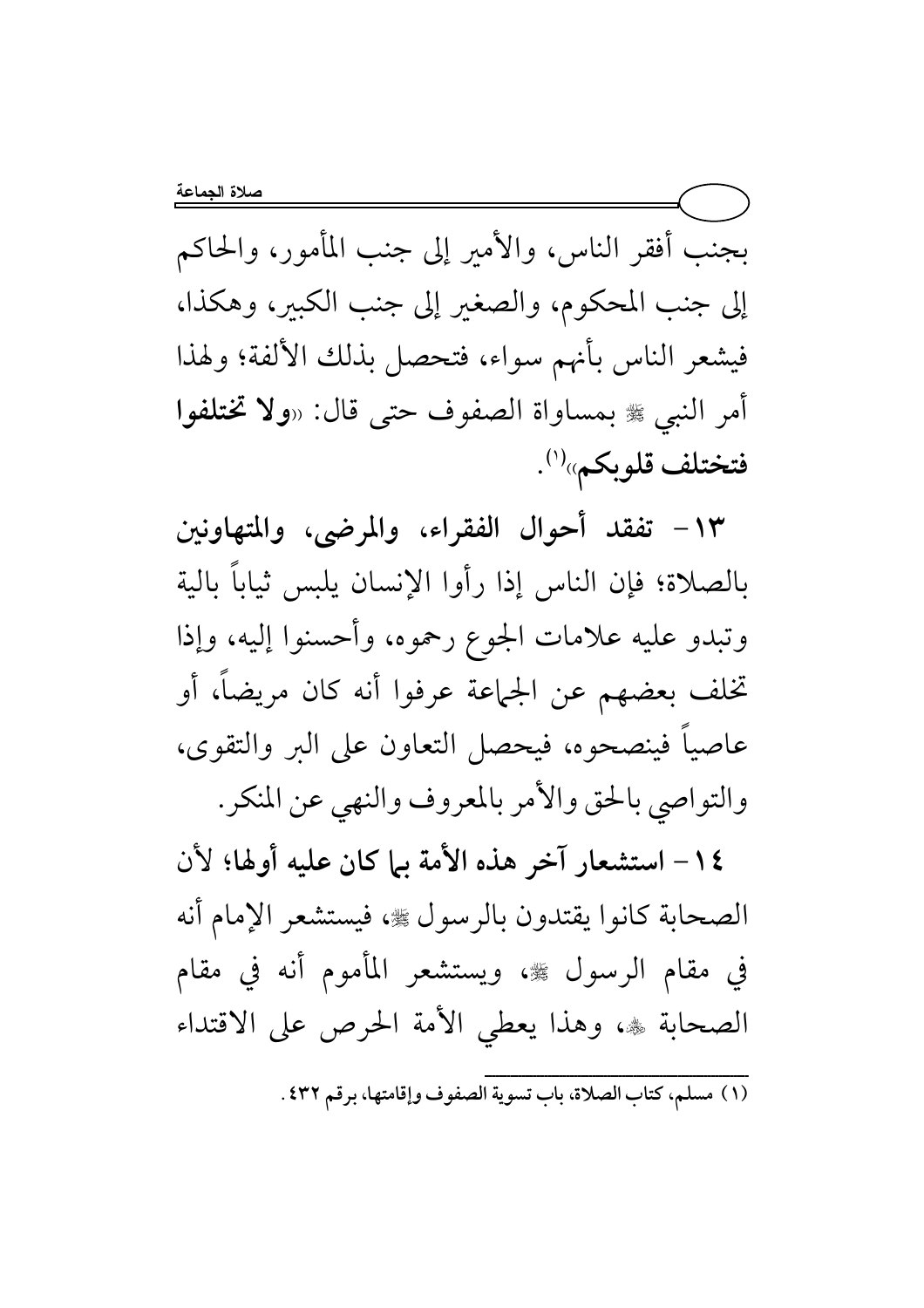بالنبي ﷺ وأصحابه. ١٥- اجتماع المسلمين في المسجد راغبين فيها عند الله من أسباب نزول البركات. ١٦- يزيد نشاط المسلم فيزيد عمله عندما يشاهد أهل النشاط في العبادة، وهذا فيه فائدة عظيمة. ١٧ - تضاعف الحسنات ويعظم الثواب. ١٨- الدعوة إلى الله ٦ بالقول والعمل، إلى غير ذلك من الفوائد الكثيرة''). ١٩- اجتماع المسلمين في أوقات معينة يربيهم على المحافظة على الأوقات. المبحث الرابع: فضل صلاة الجماعة: الصلاة مع الجماعة لها فضائل كثيرة، منها ما يأتي:

(١) انظر: حاشية الروض المربع، لعبد الرحمن بن قاسم، ٢/ ٢٥٥، والإحكام شرح أصول الأحكام له، ١/ ٣٤٠، ومجموع فتاوى ابن باز، ١٢/ ١٩–٢٠، والشرح الممتع لابن عثيمين، ٤/ ١٩٢–١٩٥، وصلاة الجماعة للأستاذ الدكتور صالح غانم السدلان، ص٣٣.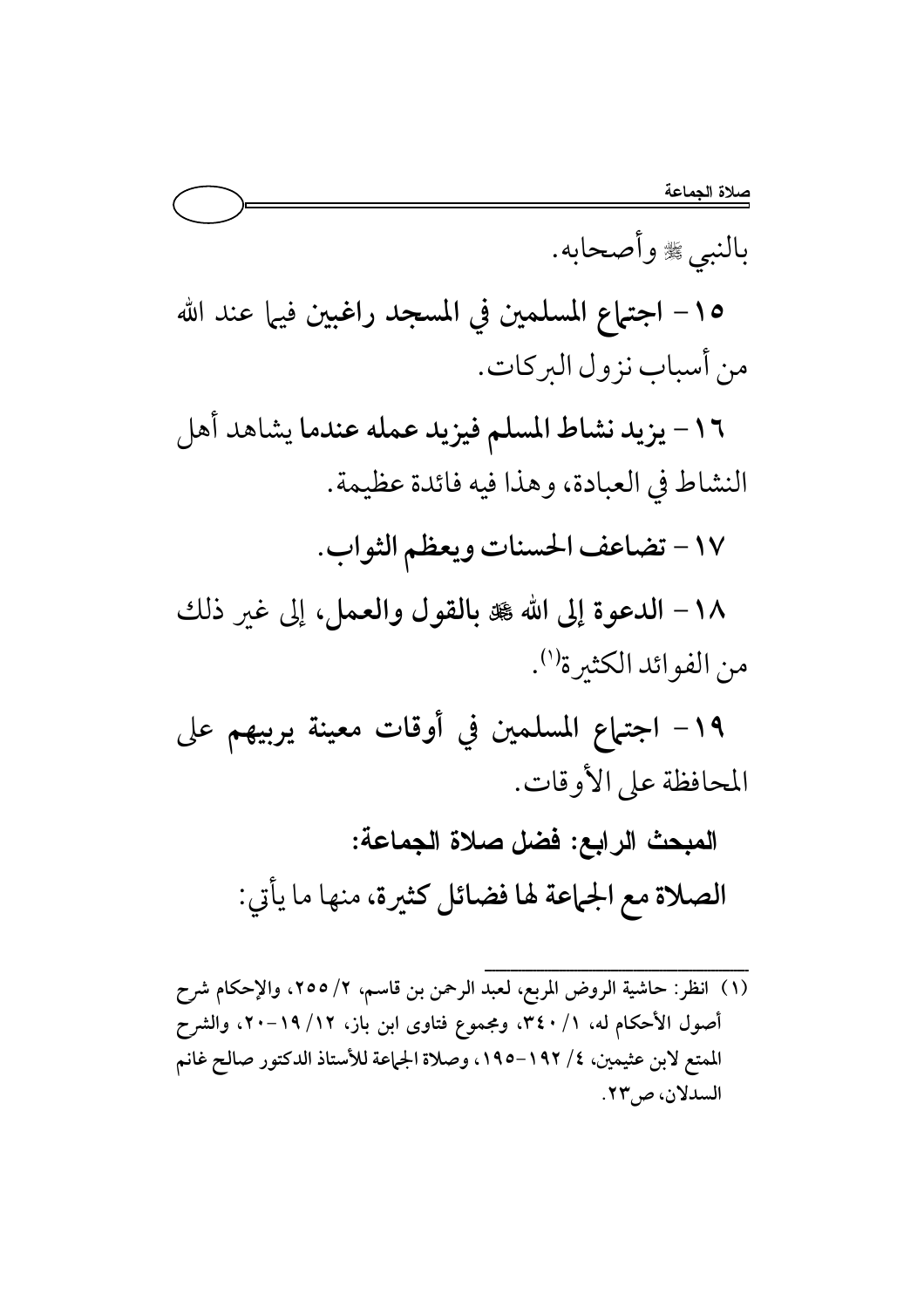١– صلاة الجماعة بسبع وعشرين صلاة فرادى، فالمصلى مع جماعة يحصل له من صلاة الجماعة مثل أجر صلاة المنفرد سبع وعشرين مرة''؛ لحديث عبد الله بن عمر رضوالله عنهما أن رسول الله ﷺ قال: «صلاة الجماعة تفضل صلاة الفذ بسبع وعشرين درجة». ولفظ مسلم: «صلاة الجماعة أفضل من صلاة الفذ بسبع وعشرين درجة». وفي لفظ له: «صلاة الرجل في جماعة تزيد على صلاته وحده سبعاً وعشرين»<sup>(٢)</sup>. وعن أبي سعيد الخدري ﷺ أنه سمع النبي ﷺ يقول: «**الجماعة تفضل صلاة الفذَ بخمس** وعشرين درجة»<sup>(٣)</sup>. وعن أبي هريرة ♣ عن النبي ☀ قال: «تفضل صلاة في الجميع على صلاة الرجل وحده خمساً وعشرين درجة». قال: «وتجتمع ملائكة الليل وملائكة النهار في صلاة الفجر». قال أبو هريرة: «واقرؤوا إن

(١) انظر: نيل الأوطار للشوكاني، ٢/ ٣٤٧، وسبل السلام للصنعاني، ٣/ ٦٧. (٢) متفق عليه: البخاري كتاب الأذان، باب فضل صلاة الجماعة، برقم ٢٤٥، كتاب المساجد، باب فضل صلاة الجماعة، برقم ٢٥٠. (٣) البخاري، كتاب الأذان، باب فضل صلاة الجماعة، بر قم ٢٤٦.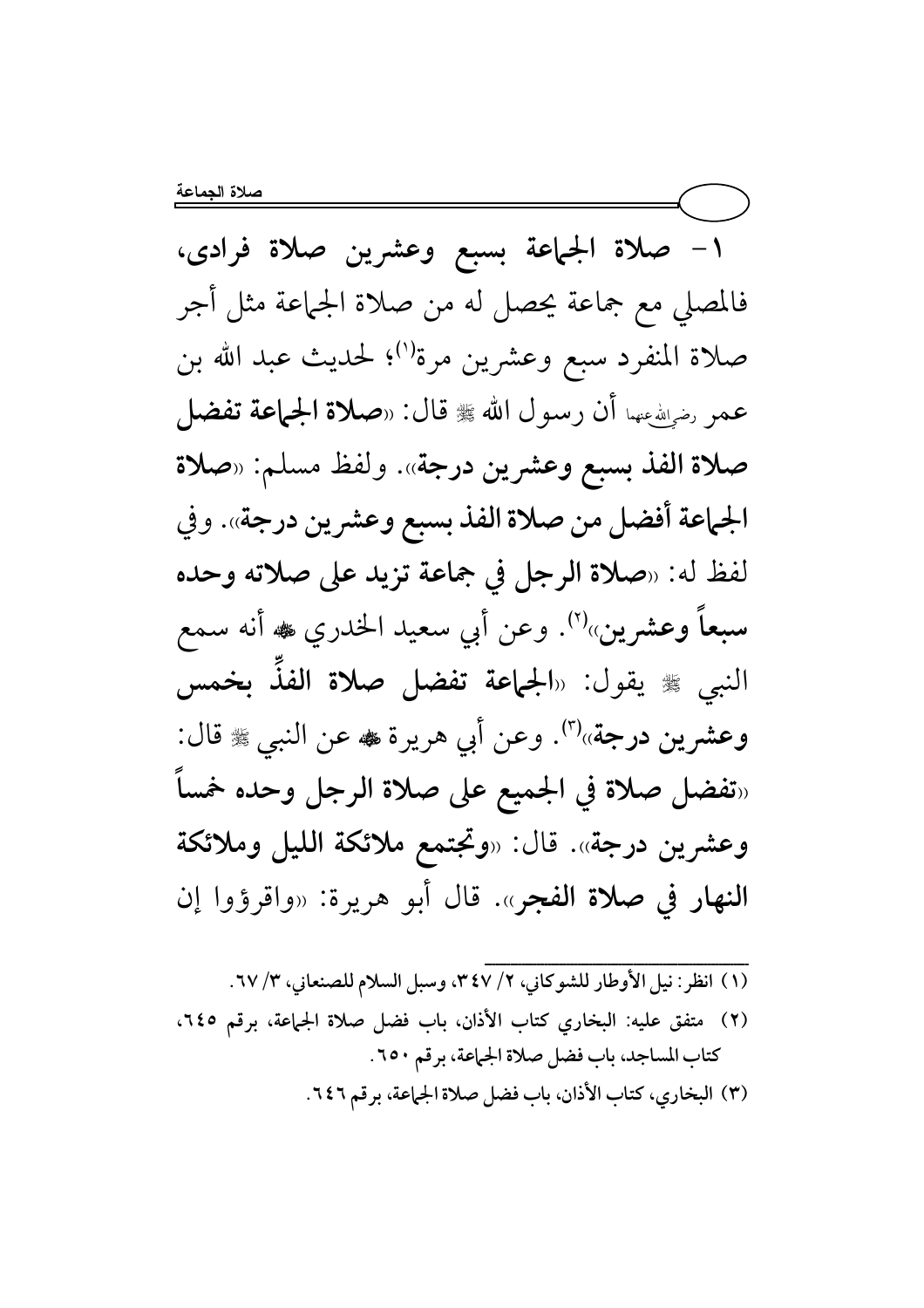شئتم ﴿ وَقُرْآنَ الْفَجْرِ إِنَّ قُرْآنَ الْفَجْرِ كَانَ مَشْهُودًا ﴾. وفي لفظ: «بخمس وعشرين جزءًا»<sup>(١)</sup>. والجزء والدرجة بمعنى واحد<sup>(٢)</sup>.

وقد جُمع بين هذه الروايات: بأن حديث الخمس والعشرين ذكر فيه الفضل الذي بين صلاة المنفرد والصلاة في الجماعة، والفضل خمس وعشرون، وحديث السبع والعشرين ذكر فيه صلاته منفرداً وصلاته في الجماعة،والفضل بينهما،فصار المجموع سبعاً وعشرين"). وقال الإمام النووي – رحمه الله-: «والجمع بينها من ثلاثة أوجه:

أحدها: أنه لا منافاة بينها فذكر القليل لا ينفي الكثير، ومفهوم العدد باطل عند الأصوليين.

والثانى: أن يكون أخبر أولاً بالقليل، ثم أعلمه الله

- .<br>(١) متفق عليه: البخاري،كتاب الأذان، باب فضل صلاة الفجر في جماعة، برقم ٢٤٨، ومسلم، كتاب المساجد ومواضع الصلاة، باب فضل صلاة الجماعة، برقم ٢٤٩. (٢) انظر:شرح النووي على صحيح مسلم،٥/ ١٥٨،وسبل السلام للصنعاني،٣/ ٦٦.
	- (٣) فتاوى شيخ الإسلام ابن تيمية، ٢٣/ ٢٢٢-٢٢٣.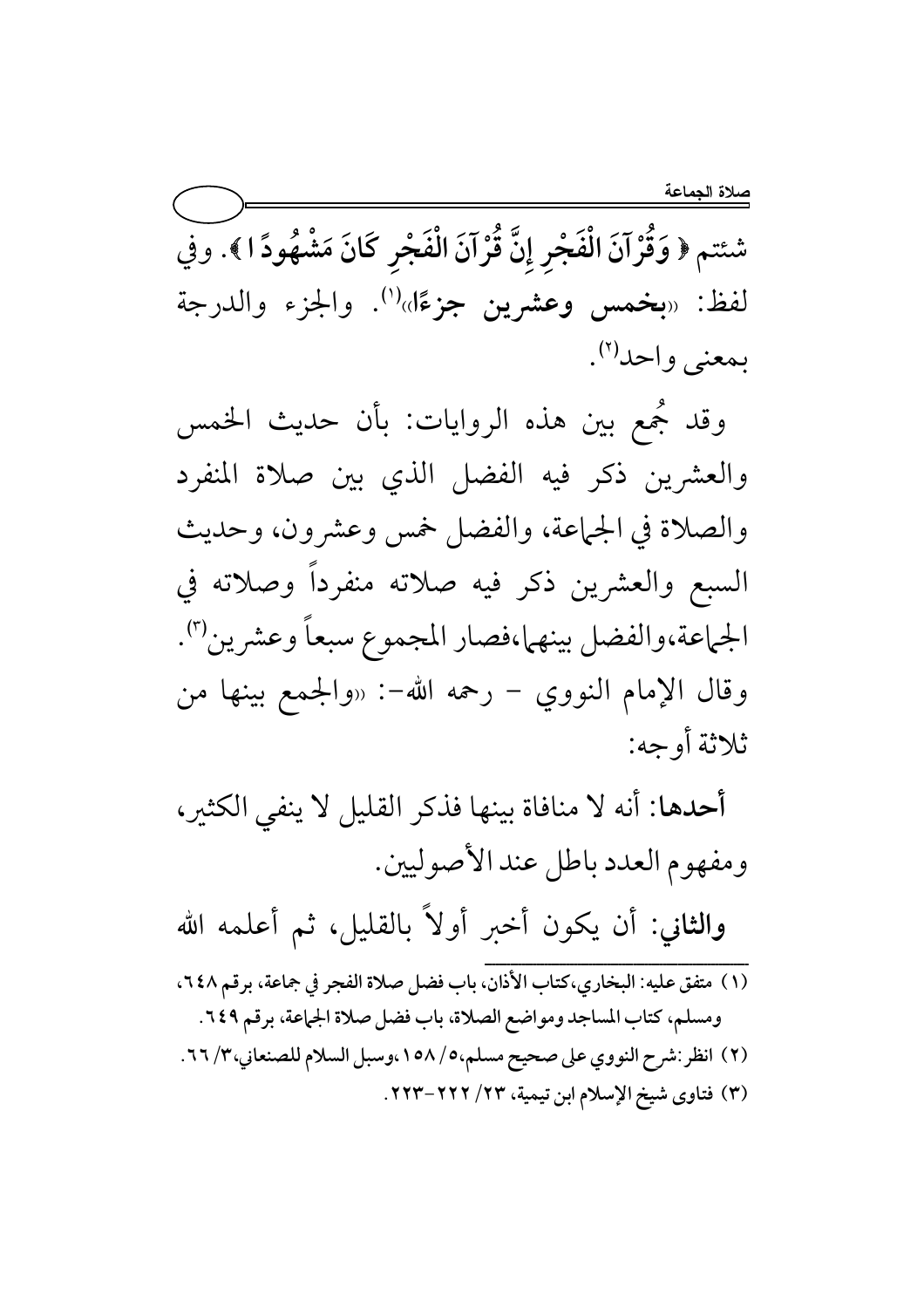تعالى بزيادة الفضل فأخبر بها.

والثالث: أنه يختلف باختلاف أحوال المصلين والصلاة: فيكون لبعضهم خمس وعشرون، ولبعضهم سبع وعشرون، بحسب كمال الصلاة، ومحافظته على هيئتها، وخشوعها، وكثرة جماعتها، وفضلهم وشرف البقعة، ونحو ذلك فهذه هي الأجوبة المعتمدة»<sup>(١)</sup>. وسمعت سماحة الإمام شيخنا عبد العزيز بن عبد الله ابن باز – رحمه الله– يقول: «وأما التفاوت فهذا والله أعلم كان لعدم نزول فضل الزائد إلا بعد الناقص، فأخبر بخمس وعشرين، ثم أخبر بسبع وعشرين»<sup>(٢)</sup>.

وقد استدل القائلون بأن صلاة الجماعة غير واجبة بهذه

(١) شرح النووي على صحيح مسلم، ١٥٦/٥٦-١٥٧، وانظر: فتح الباري لابن حجر، ٢/ ١٣٣-١٣٤ ، ونيل الأوطار للشوكاني، ٢/ ٣٤٦. (٢) سمعته أثناء تقريره على بلوغ المرام لابن حجر، الحديث رقم ٤٢١، ٤٢٢، ٤٢٣، وقال رحمه الله في تعليقه على جمع الحافظ ابن حجر في فتح الباري، ٢/ ١٣٤: «وفي هذا الترجيح نظر، والأظهر عموم الحديث لجميع الصلوات الخمس، وذلك من زيادة فضل الله سبحانه لمن يحضر الصلاة في الجماعة)). والله أعلم.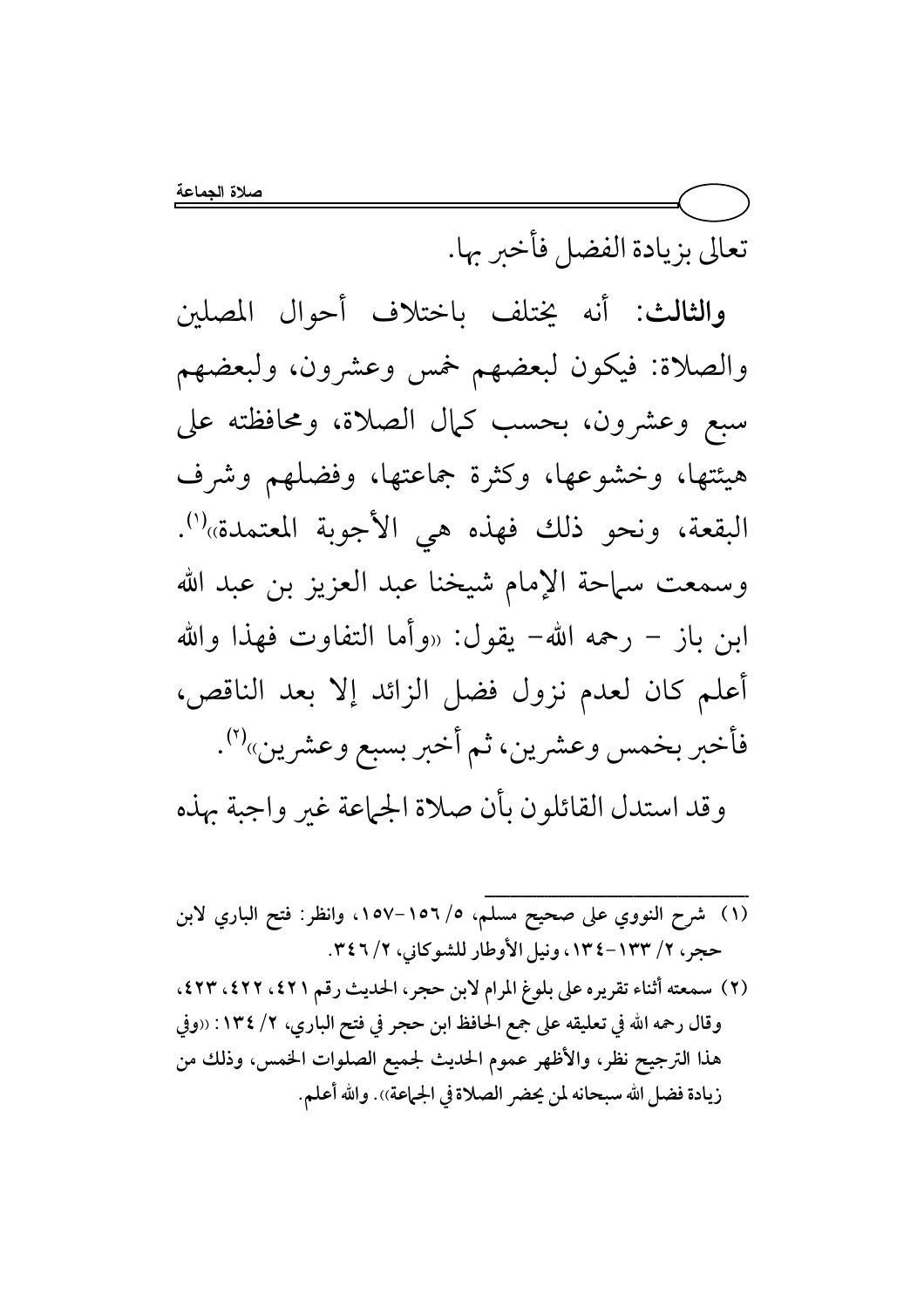الأحاديث، وأن صيغة أفضل تدل على الاشتراك في أصل الفضل''.وسمعت الإمام عبد العزيز بن عبد الله ابن باز – رحمه الله- يقول: «هذه الأحاديث تدل على فضل الجماعة، وهذا التفضيل لا يلزم منه عدم الوجوب،فصلاة الجماعة واجبة، ومفضلة، فلا منافاة بين التفضيل والوجوب، ومن لم يصلَها مع الجماعة فصلاته صحيحة على الراجح، مع الإثبه»(٢).

والمنفرد الذي لا يحصل على ثواب صلاة الجماعة هو غير المعذور والله أعلم، أما إذا كان من عادته أنه يصلى الصلاة مع الجماعة فمنعه عذرٌ: كمرض أو سفر، أو حبس وتعذرت عليه الجماعة، والله يعلم أن من نيته لو قدر على الصلاة مع الجماعة لما تركها، فهذا يكمل له أجره؛ لأن من كان عازماً على الفعل عزماً جازماً، وفعل ما يقدر عليه منه كان بمنزلة الفاعل'"؛ لحديث أبي بردة ﷺ عن أبي موسى (١) انظر: شرح النووي على صحيح مسلم، ١٥٨/٥. (٢) سمعته من سماحته أثناء تقريره على الحديث رقم ٤٢١، ٤٢٢، ٤٢٣، من بلوغ المرام.

(٣) انظر: فتاوى شيخ الإسلام ابن تيمية، ٢٣/ ٢٣٦، وكتاب الصلاة، لابن القيم،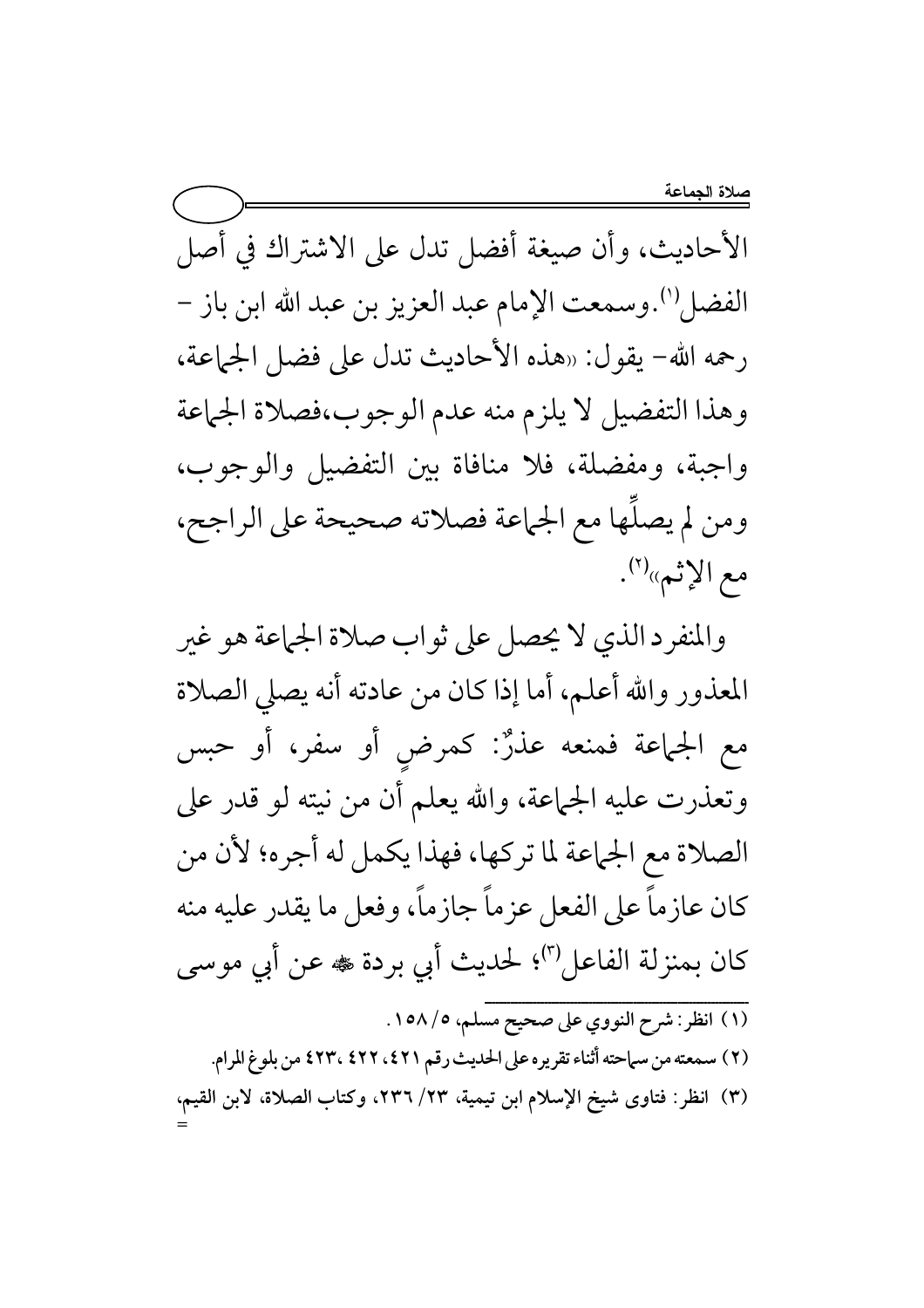هه قال: قال رسول الله ﷺ: «إذا مرض العبد أو سافر كتب صحيحاً» له مثل ما كان يعمل مقيها ') صحيحاً»<sup>(۱)</sup>.

٢− يعصم الله بالصلاة مع الجماعة من الشيطان؛ لحديث معاذ بن جبل ﷺ رسول الله ﷺ: «إن الشيطان ذئب للإنسان كذئب الغنم'')، يأخذ الشاة القاصية، والناحية<sup>(٣)</sup>، وإياكم والشعاب، وعليكم بالجماعة<sup>(٤)</sup>، والعامة»<sup>(٥)</sup>؛ ولحديث أبي الدرداء ، قال: سمعت رسول ــــــــــــــــــــــــــــــــــــــــــــــــــــــــــــــــــــــــ

- = ص٨٥، والاختيارات العلمية من الاختيارات الفقهية، لشيخ الإسلام ابن تيمية، ص٢٠٢، والإحكام شرح أصول الأحكام، للعلامة عبد الرحمن بن محمد بن قاسم، ٠/ ٣٤٦، وحاشية الروض المربع له، ٢/ ٢٦٠، والشرح الممتع لابن عثيمين،  $.7.7/2$ 
	- (١) البخاري، كتاب الجهاد والسير، باب يكتب للمسافر مثل ما كان يعمل في الإقامة، برقم ٢٩٩٦.
	- (٢) كذئب الغنم: يعني أن الشيطان مفسد للإنسان مهلك له، بإغوائه كإفساد الذئب إذا أرسل في قطيع من الغنم. الفتح الرباني مع بلوغ الأماني، للبنا، ٥/ ١٧٥.
- (٣) الناحية، التي غفل عنها وبقيت في جانب منفرد، الفتح الرباني مع بلوغ الأماني، .  $\frac{1}{2}$  / 0
	- (٤) ۖ وعليكم بالجماعة: أي الزموا ما عليه جماعة أهل السنة في كل شيء، ومن ذلك الجماعة في الصلاة، الفتح الرباني مع بلوغ الأماني، ٥/ ١٧٦.

(٥) أخرجه أحمد في المسند، ٥/ ٢٤٣، وقال عنه البنا في بلوغ الأماني من أسرار الفتح =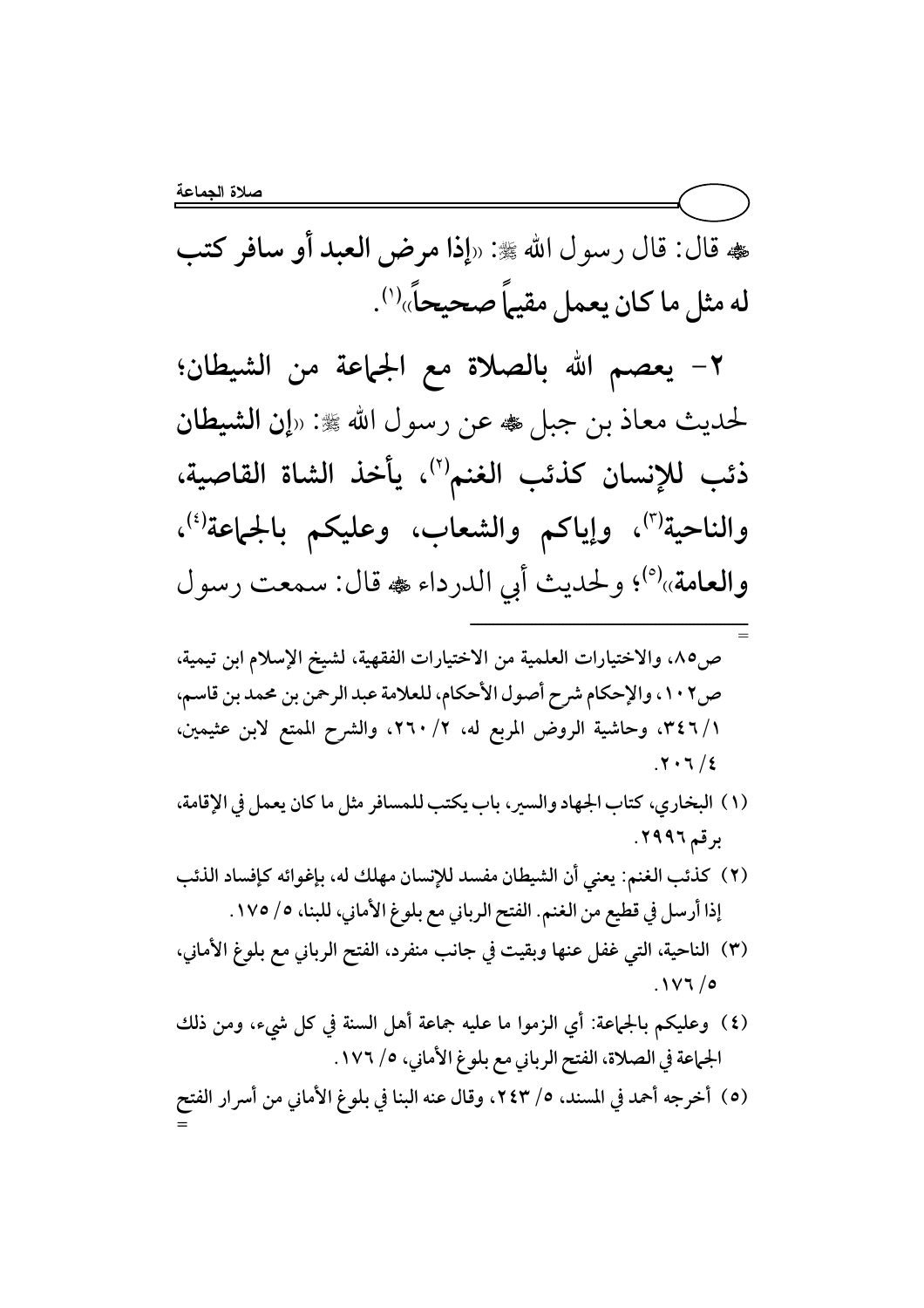الله ﷺ يقول: «ما من ثلاثة في قرية ولا بدوٍ لا تقام فيهم الصلاة، إلا قد استحوذ عليهم الشيطان، فعليكم بالجماعة، فإنما يأكل الذئب من الغنم القاصية»<sup>(١)</sup>.

٣- يزيد فضل الصلاة مع الجماعة بزيادة عدد المصلين؛ لحديث أبيّ بن كعب هه، وفيه: «…إن صلاة الرجل مع الرجل أزكى من صلاته وحده، وصلاته مع الرجلين أزكى من صلاته مع الرجل، وما كثر فهو أحب إلى الله عِين)(٢). وهذا يرغب في الصلاة مع الجماعة الكثيرة مع أمن المفاسد، وعدم فوات المصالح.

٤ – براءة من النار وبراءة من النفاق لمن صلَّى لله أربعين يوماً في جماعة يدرك تكبيرة الإحرام؛ لحديث أنس ﴿ قال: قال رسول الله ﷺ: «من صلى لله أ**ربع**ين يوماً في

الرباني، ٥/ ١٧٦: ((وسنده جيد)).

- (١) أبو داود، برقم ٤٧ه، والنسائي، برقم ٨٤٧، وأحمد، ٦/ ٤٤٦، وتقدم تخريجه في وجوب صلاة الجماعة.
- (٢) أبو داود، برقم ٥٥٤، والنسائي، برقم ٨٤٣، وتقدم تخريجه في وجوب صلاة الجهاعة.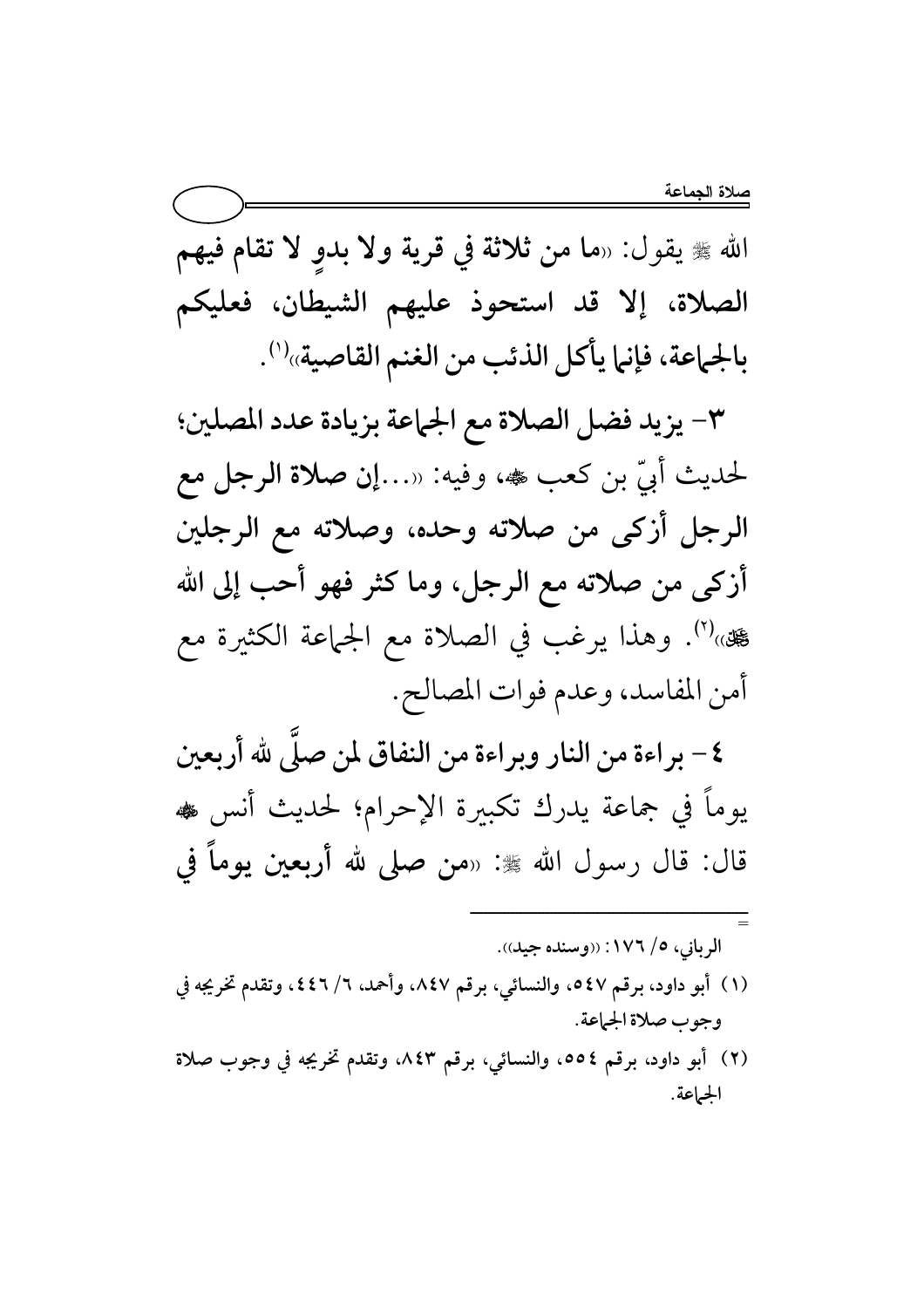بَ له براءتان  $\ddot{\ddot{\cdot}}$ جماعة يدرك التكبيرة الأولى كُتِبَ له براءتان: براءة من النار، وبراءة من النفاق»<sup>(י)</sup>.

وهذا فيه فضل الإخلاص في الصلاة؛ لقوله ﷺ: «من صلى لله» أي خالصا لله تعالى، «براءة من النار» أي نجاة وخلاص منها، وكتب له «براءة من النفاق» أي يؤمنه في الدنيا أن يعمل عمل المنافق ويوفقه لعمل أهل الإخلاص، وفي الآخرة يؤمنه مما يعذب به المنافق، ويشهد له بانه غير منافق، يعني بأن المنافقين إذا قاموا إلى الصلاة قاموا كسالي» وحال هذا بخلافهم<sup>(٢)</sup>.

0– من صلى الصبح في جماعة فهو في ضبان الله وأمانه حتى يمسى؛ لحديث جندب بن عبد الله ﷺ قال: قال رسول الله ﷺ: «من صلى الصبح فهو في ذمة الله<sup>(٣)</sup>، فلا

{{{{{{{{{{{{{{{{{{{{{{{{{{{{{{{{{{{{{{{{{{{{{{{{{{{{{{{{{{{{{{{{{{{{{{{ (١) الترمذي، كتاب الصلاة، باب فضل التكبيرة الأولى، برقم ٢٤١، وحسنه الألباني في سلسلة الأحاديث الصحيحة، برقم ٢٦٥٢، وبرقم ١٩٧٩، وفي صحيح سنن الترمذي، ١ / ٧٧، وفي صحيح الترغيب والترهيب، ١ / ١٦٥، برقم ٤٠٧ . (٢) انظر: تحفة الأحوذي بشرح جامع الترمذي، للمباركفوري، ٢/ ٤٥. (٣) في ذمة الله: ضمان الله، وقيل: أمان الله، شرح النووي على صحيح مسلم،٥/ ١٦٤.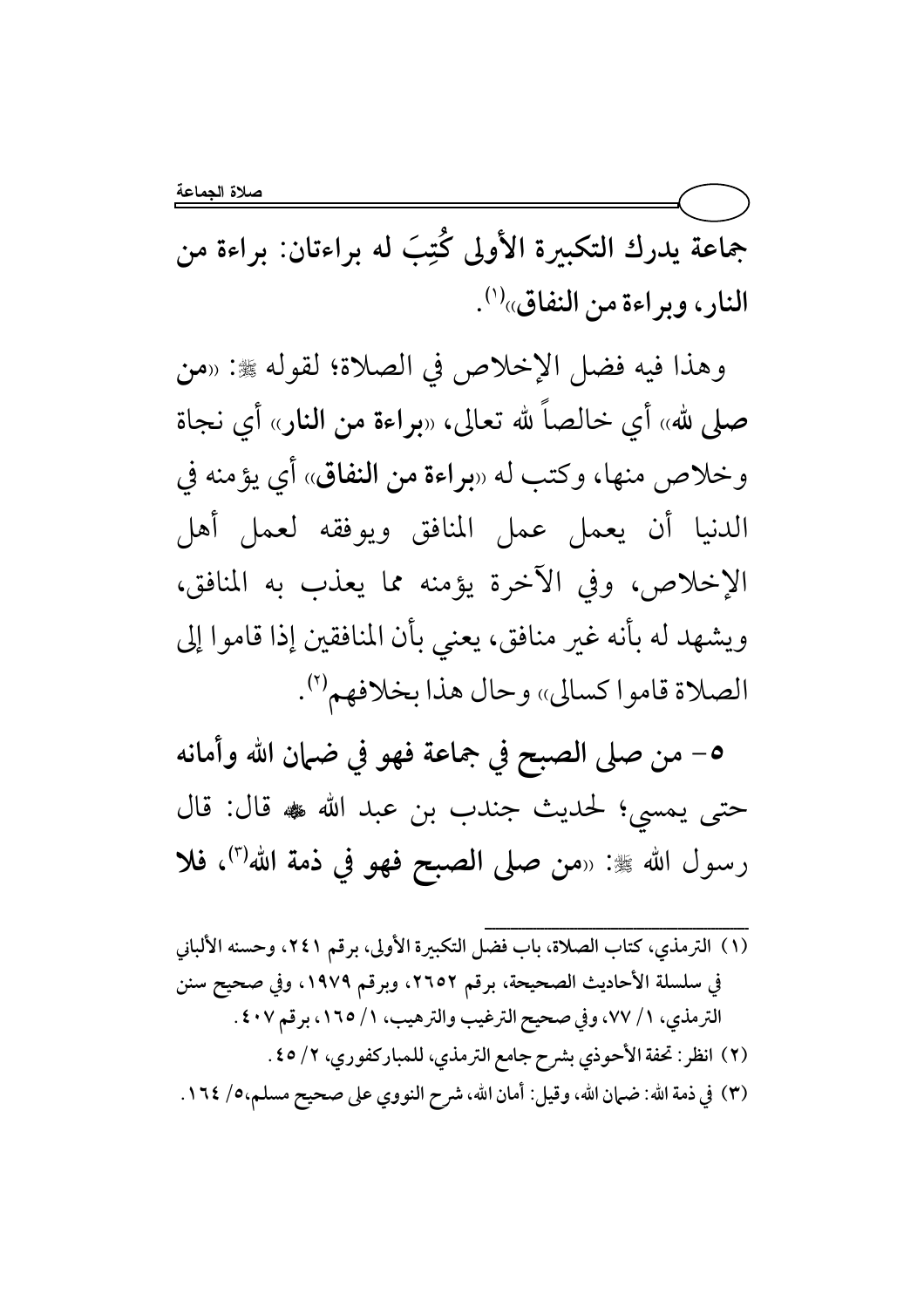يطلبنكم الله من ذمته بشيء؛ فإنه من يطلبه من ذمته بشيء يدركه ثم يكبه<sup>(י)</sup> على وجهه في نار جهنم»<sup>(٢)</sup>.

وهذا يؤكد أن من صلى الصبح فهو في أمان الله، وفي جواره، فهو قد استجار بالله تعالى، والله قد أجاره، فلا ينبغي لأحد أن يتعرض له بضر أو أذى، فمن فعل ذلك فالله يطلبه بحقه، ومن يطلبه لم يجد مفرّاً ولا ملجأ، وهذا وعيد شديد لمن يتعرض للمصلين، وترغيب في حضور صلاة الصبح". وقد جاءت بعض الأخبار تقيد ذلك بصلاة الصبح مع الجماعة(4).

٦- من صلى الفجر في جماعة ثم جلس يذكر الله حتى تطلع الشمس فله أجر حجة وعمرة؛ لحديث أنس ،

- $.7<sub>N</sub>$ 
	- (٢) مسلم، كتاب المساجد، باب فضل صلاة العشاء والصبح في جماعة، برقم ٢٥٧. (٣) المفهم لما أشكل من تلخيص كتاب مسلم، للقرطبي، ٢/ ٢٨٢.
- (٤) انظر: الترغيب والترهيب للمنذري، ١/ ٣٦٥، برقم ٦٤٧، وصحيح الترغيب والترهيب للألباني، ١/ ١٧٠، برقم ٤١٨، ومجمع الزوائد للهيثمي، ٢/ ٤١.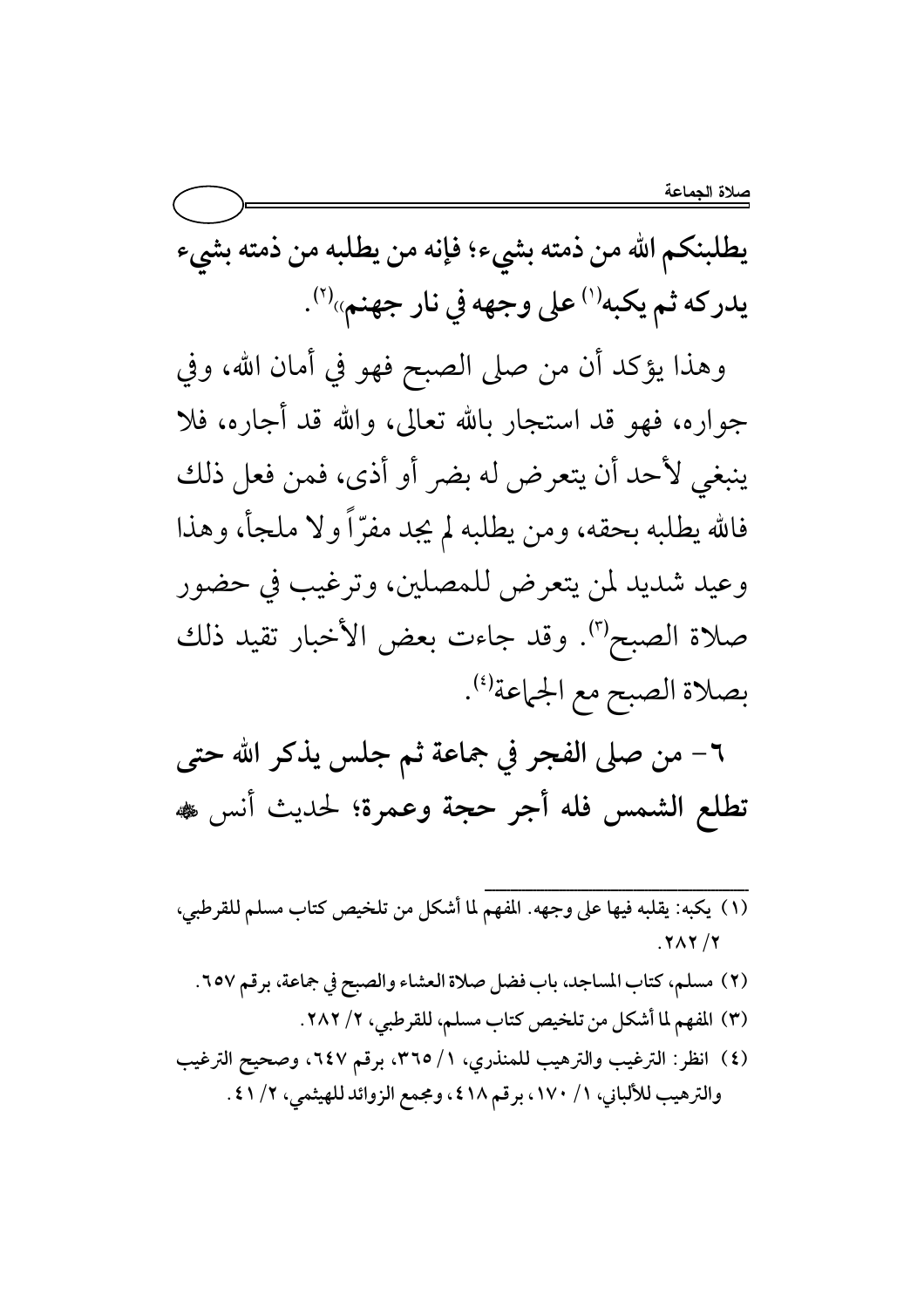=

قال: قال رسول الله ﷺ: «من صلى الفجر في جماعة، ثم قعد يذكر الله حتى تطلع الشمس، ثم صلى ركعتين كانت له كأجر حجة وعمرة: تامة، تامة، تامة»<sup>(١)</sup>.

√− عظم ثواب صلاة العشاء والصبح في جماعة؛ لحديث عثمان بن عفان ﷺ قال: سمعت رسول الله ﷺ يقول: «من صلى العشاء في جماعة فكانها قام نصف الليل، ومن صلى الصبح في جماعة فكأنها صلى الليل كله»<sup>(٢)</sup>.

قيل: المراد بذلك من صلى الصبح في جماعة وقد صلى العشاء في جماعة فكانها صلى الليل كله، ويد على ذلك لفظ ابي داود: «من صلى العشاء في جماعة كان كقيام نصف ليلة، ومن صلى العشاء والفجر في جماعة كان كقيام ليلة»<sup>(٣)</sup>. واختار هذا المنذري، وأن اجتماعهما كقيام ليلة<sup>(؛)</sup>.

 ${}}$ (١) الترمذي، برقم ٥٨٦، وحسنه الألباني في صحيح سنن الترمذي، ١/ ١٨١، وسمعت الإمام ابن باز يحسنه لكثرة طرقه. وتقدم تخريجه في فضل صلاة الضحى. (٢) مسلم، كتاب المساجد، باب فضل صلاة العشاء والصبح في جماعة، برقم ٦٥٦. (٣) أبو داود، كتاب الصلاة، باب فضل صلاة الجماعة، برقم ٥٥٥، والترمذي، كتاب الصلاة، باب فضل العشاء والفجر في جماعة، برقم ٢٢١، وصححه الألباني في صحیح سنن آبي داود، ۱ / ۱ ۱ ۱ . (٤) انظر :مختصر سنن أبي داود للمنذري،١/ ٢٩٣،والترغيب والترهيب للمنذري،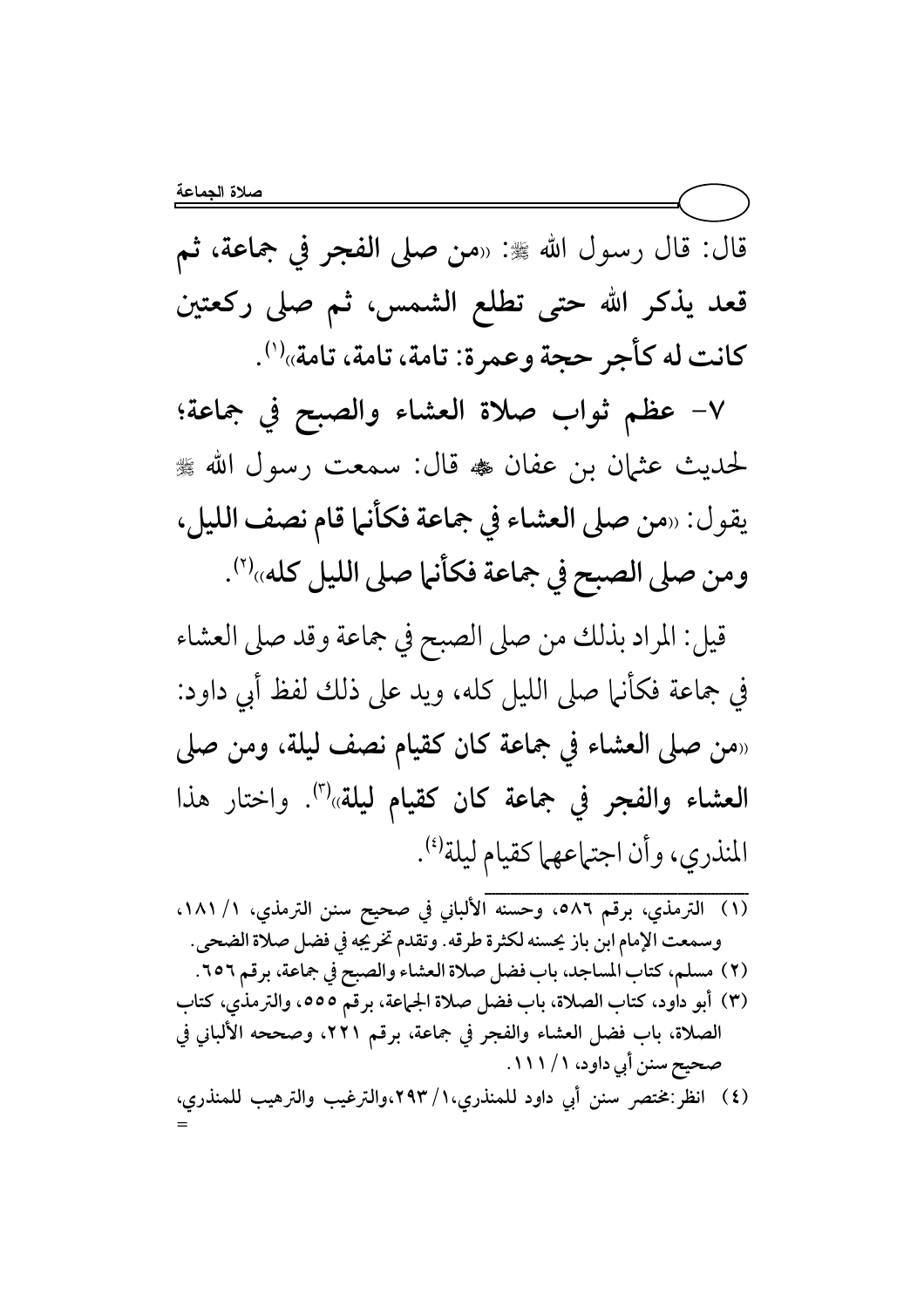وقيل: المراد بذلك أن من صلى العشاء في جماعة كانت له كقيام نصف ليلة، أما من صلى الصبح في جماعة فتكون له كقيام الليل كله، وهذا فضل الله کلة. وأيَّد ذلك الإمام ابن خزيمة – رحمه الله– فقال: «باب فضل صلاة العشاء والفجر في الجماعة، والبيان أن صلاة الفجر في الجماعة أفضل من صلاة العشاء في الجماعة، وأن فضلها في الجماعة ضعفى فضل العشاء في الجماعة»، ثم ساق الحديث بنحو لفظ مسلم'')، وفضل الله ﷺ واسع. وقد قال النبي ﷺ عن صلاة الصبح والعشاء: «…ولو يعلمون ما فيهما لأتوها ولو حبواً»'".

٨- اجتباع ملائكة الليل والنهار في صلاة الفجر والعصر؛ لحديث أبي هريرة ، أن رسول الله ، قال: «يتعاقبون فيكم ملائكة بالليل وملائكة بالنهار، ويجتمعون

- ١ / ٣٤٣، وفيض القدير للمناوى،٦ / ١٦٥،وتحفة الأحوذي للمباركفوري،١ / ١٣. (١) انظر: صحيح ابن خزيمة، ٢/ ٣٦٥.
- (٢) متفق عليه، البخاري، برقم ٢٤٤، ومسلم، برقم ٢٥١، وتقدم تخريجه في وجوب صلاة الجماعة.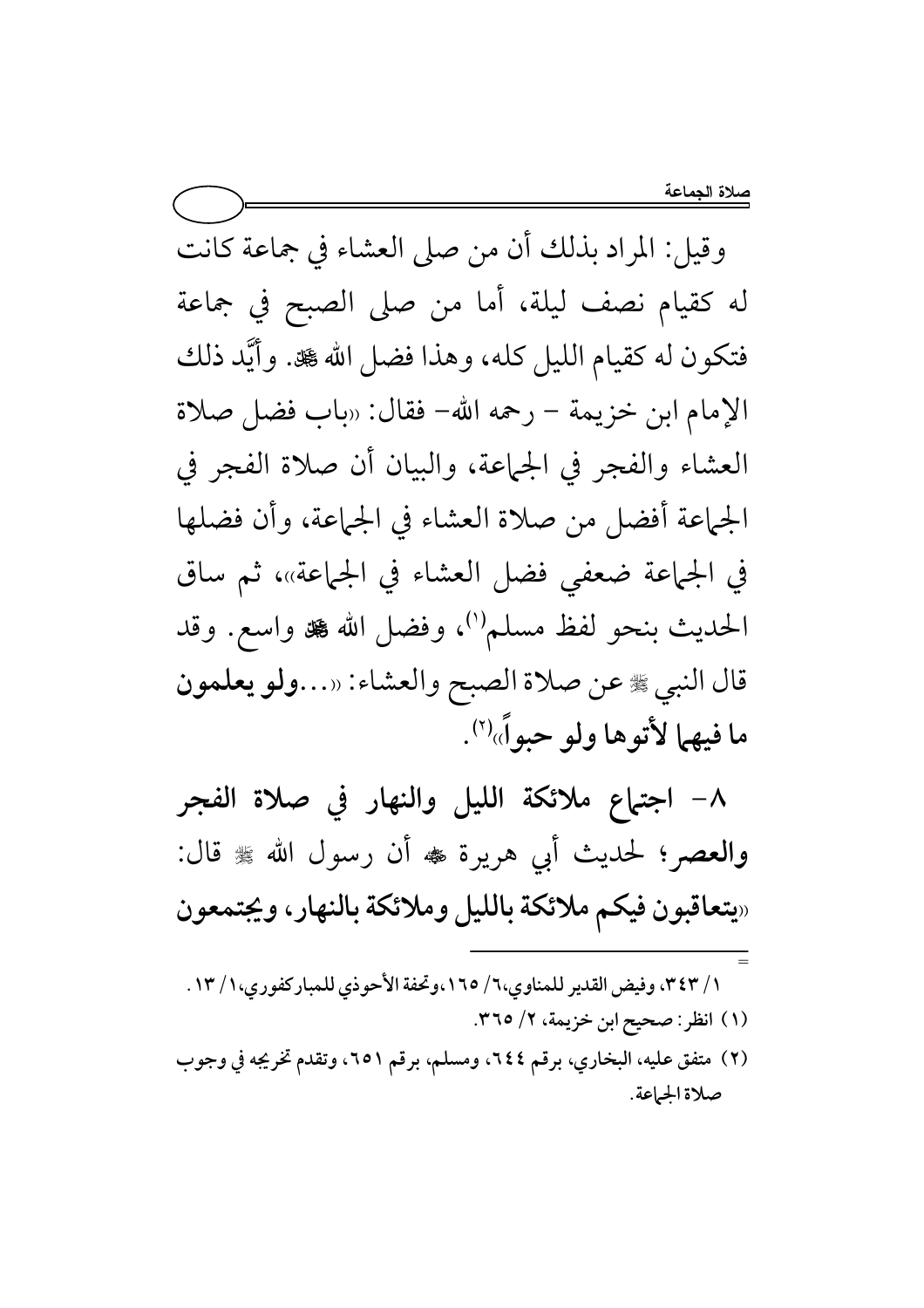في صلاة الفجر وصلاة العصر ، ثم يعرج الذين باتوا فيكم، فيسألهم ربهم وهو أعلم بهم، كيف تركتم عبادي؟ فيقولون: تركناهم وهم يصلون، وأتيناهم وهم يصلون»<sup>(י</sup>). قال الإمام النووي – رحمه الله–: «ومعنى يتعاقبون: تأتى طائفة بعد طائفة، ومنه تعقب الجيوش، وهو أن يذهب إلى ثغر قوم ويجيء آخرون، وأما اجتهاعهم في الفجر والعصر فهو من لطف الله تعالى بعباده المؤمنين، وتكرمته لهم أن جعل اجتهاع الملائكة عندهم، ومفارقتهم لهم في أوقات عباداتهم واجتهاعهم على طاعة ربهم، فيكون شهادتهم لهم بها شاهدوه من الخير»<sup>(٢)</sup>. والأظهر وهو قول الأكثرين أن هؤلاء الملائكة هم الحفظة الكتّاب، وقيل: يحتمل أن يكونوا من جملة الملائكة بجملة الناس غير الحفظة. والله أعلم'''.

(١) متفق عليه: البخاري: كتاب مواقيت الصلاة، باب فضل صلاة العصر، برقم ٥٥٥، ومسلم، كتاب المساجد ومواضع الصلاة، باب فضل صلاتي الصبح والعصر والمحافظة عليهما، برقم ٦٣٢. (٢) شرح النووي على صحيح مسلم، ٥/ ١٣٨. (٣) انظر: شرح النووي على صحيح مسلم، ١٣٨/٥.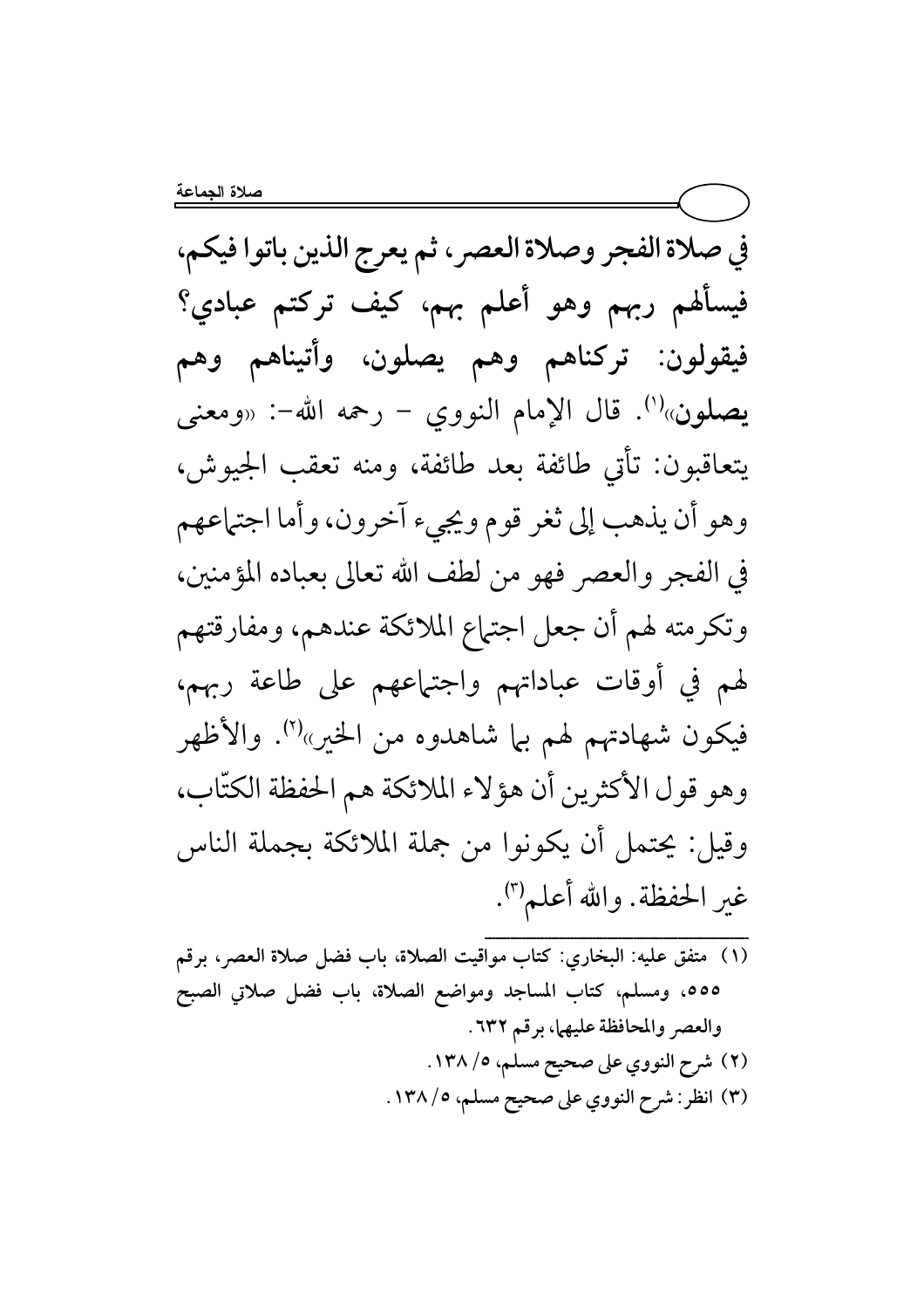وعن جرير بن عبد الله که قال: کنا جلوسا عند رسول الله ﷺ فنظر إلى القمر ليلة البدر فقال: «إنكم سترون ربكم كما ترون هذا القمر، لا تضامُون'' في رؤيته، فإن استطعتم أن لا تغلبوا على صلاة قبل طلوع الشمس وقبل غروبها فافعلوا» يعني الفجر والعصر، ثم قرأ جرير : ﴿ وَسَبِّحْ بِحَمْدِ رَبِّكَ قَبْلَ طَلُوعِ الشَّمْسِ وَقَبْلَ  $\overline{\mathbf{r}}$ وَسَبِّحْ بِحَمْدِ غُرُوبِها ﴾<sup>(٢)</sup>.

وقد ثبت الفضل العظيم لمن حافظ على صلاة الفجر والعصر مع الجماعة، فعن أبي بكر بن عمارة بن رؤيبة عن أبيه قال: سمعت رسول الله ﷺ يقول: «**لن يلجَ النارَ أحدُ** 

- ${}}}}{x}$ (١) لا تضامون: أي لا يلحقكم ضيم وهو المشقة، وفي رواية بتشديد الميم (تضامُّون: أي لا ينضم بعضكم إلى بعض بل كل يراه منفرداً، وجاء «هل تضارُّن» أي لا تضارن غيركم في حالة الرؤية، وكل هذا صحيح. انظر : شرح النووي على صحيح مسلم، ۱۸/۳.
- (٢) متفق عليه، البخاري، كتاب مواقيت الصلاة، باب فضل صلاة العصر، برقم ٤٥٥، ومسلم واللفظ له، كتاب المساجد ومواضع الصلاة، باب فضل صلاة الصبح والعصر والمحافظة عليهما، برقم ٦٣٣، والاية من سورة طه ١٣٠، أما في صحيح البخاري فقرأ: ﴿ وَسَبِّحْ بِحَمْدِ رَبِّكَ قَبْلَ طُلُوعِ الشَّمْسِ وَقَبْلَ الْغُرُوبِ ﴾  $\ddot{\phantom{0}}$ سورة ق، الأية:٣٩.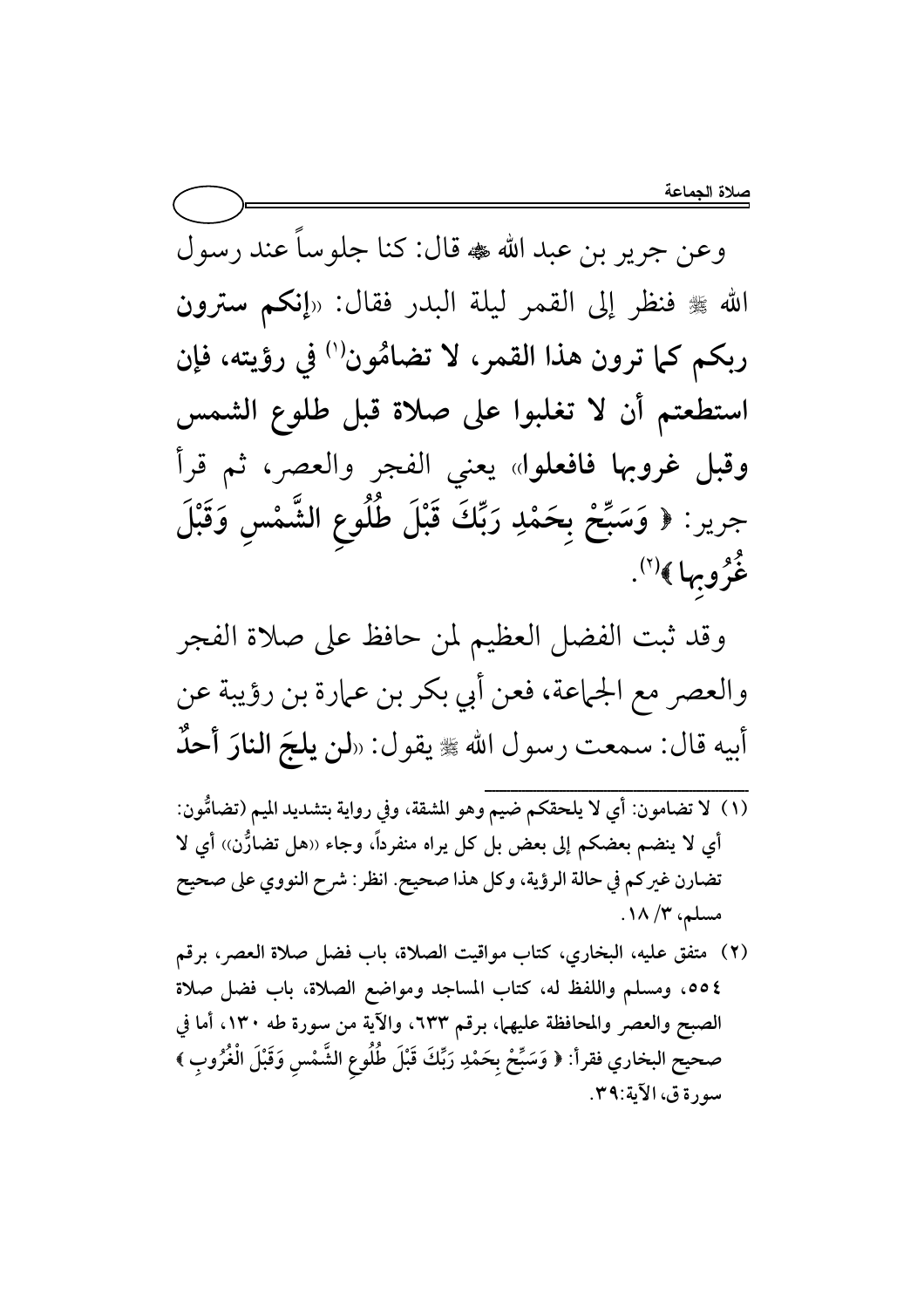صلى قبل طلوع الشمس وقبل غروبها» يعني الفجر والعصر (۱).

وعنه ڜ: أن رسول الله ﷺ قال: «من صلى البردين دخل الجنة»<sup>(٢)</sup>، وهما: الصبح والعصر<sup>(٣)</sup>. وقد جاء الوعيد الشديد لمن ترك صلاة العصر، أو فاتته، فعن بريدة ، أنه قال لأصحابه في يوم ذي غيم: بكِّروا بصلاة العصر؛ فإن النبي ﷺ قال: «من ترك صلاة العصر فقد حبط عمله»<sup>(٤)</sup>.

- وعن عبد الله بن عمر رضي أي عنهما أن رسول الله ﷺ قال: «الذي تفوته صلاة العصر فكأنها وُتِرَ أهلَّهُ وماله»<sup>(٥)</sup>. ذكر الإمام القرطبي – رحمه الله–:أن قوله: «وُتِرَ أهلُه
- (١) مسلم،كتاب المساجد،باب فضل صلاتي الصبح والعصر والمحافظة عليهما،برقم٢٣٤. (٢) متفق عليه: البخاري، كتاب مواقيت الصلاة، باب فضل صلاة الفجر، برقم ٧٤، ومسلم، كتاب المساجد، باب فضل صلاتي الصبح والعصر، برقم ٦٣٥. (٣) انظر: المفهم لما أشكل من تلخيص كتاب مسلم، للقرطبي، ٢/ ٢٦٢. (٤) البخاري، كتاب مواقيت الصلاة، باب من ترك العصر، برقم ٥٥٣. (٥) متفق عليه: البخاري، كتاب مواقيت الصلاة، باب إثم من فاتته العصر، برقم ٥٥٦، ومسلم، كتاب المساجد، باب فضل صلاتي الصبح والعصر ، برقم ٥٣٥.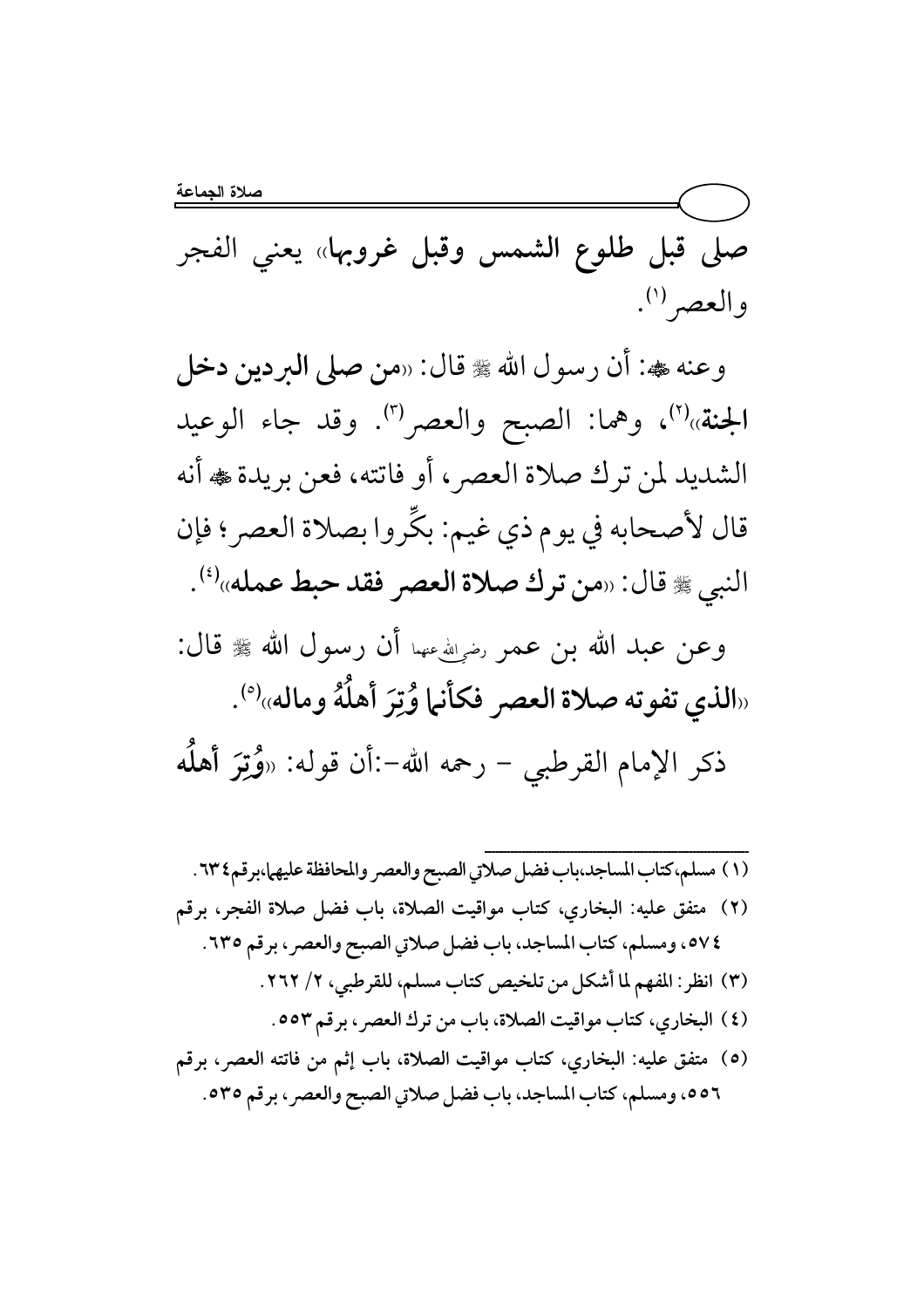ومالَه» روي بالرفع على أن المعنى:نُزع وأُخذ،وروي بالنصب «أهلَه ومالَه» على أن المعنى:شُلب،وقيل في تفسير الحديث:هذا يحصل لمن لم يصلِّها في الوقت المختار، وقيل:هو أن يؤخرها إلى أن تصفرَّ الشمس. وقيل:خُصَّت العصر بالذكر الكونها مشهودة للملائكة، وعلى هذا يشاركها في ذلك الصبح.وقيل:خصت صلاة العصر بالذكر؛لأنها صلاة تأتى في انشغال الناس،وعلى هذا فالصبح أولى بذلك؛لأنها تأتي وقت النوم.أما قوله، «من ترك صلاة العصر فقد حبط عمله» فليس ذلك خاصاً بالعصر، بل ذلك حكم غيرها من الصلوات كذلك (').

٩- يعجب الله تعالى من الصلاة في الجماعة؛ لمحبته لها سبحانه، فعن عبد الله بن عمر رضي الله عنها قال: سمعت رسول الله ﷺ يقول: «إن الله **ليعجب من الصلاة في** الجميع»<sup>(٢)</sup>. وهذا العجب يليق بالله تعالى، ولا يشبه فيه

(١) انظر: المفهم لما أشكل من تلخيص كتاب مسلم، للقرطبي، ٢/ ٢٥٢.

(٢) أحمد في المسند، ٢/ ٥٠، وقال الحافظ المنذري في الترغيب والترهيب، ١/ ٣٣٧: «رواه أحمد بإسناد حسن، وكذلك رواه الطبراني بإسناد حسن))، وحسنه الألباني في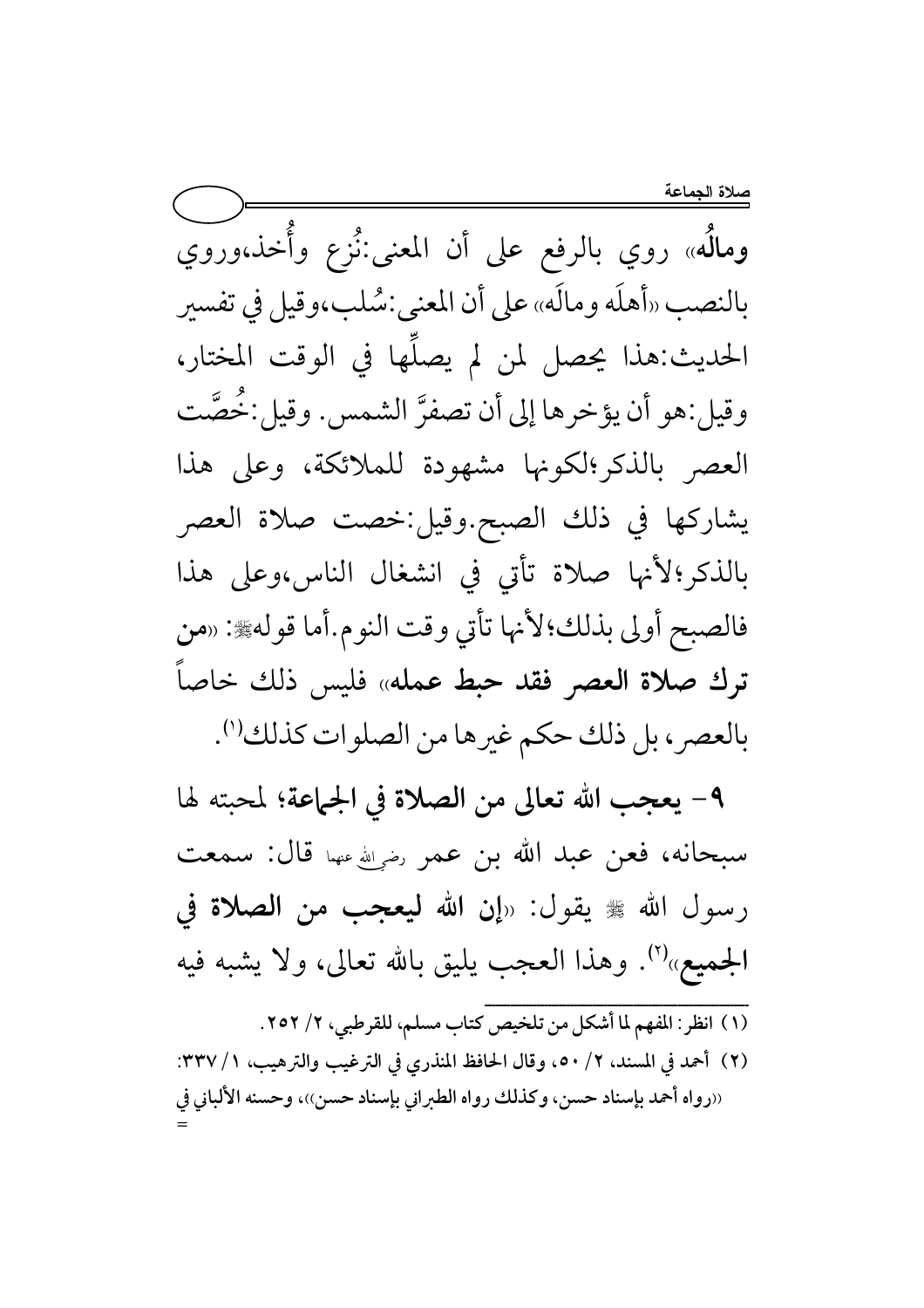أحداً من خلقه؛ لأن عجبه سبحانه ليس كعجب خلقه، ﴿ لَيْسَ كَمِثْلِهِ شَيْءٌ وَهُوَ السَّمِيعُ البَصِيرُ ﴾ (''.

١٠ - منتظر الصلاة مع الجماعة في صلاة، قبل الصلاة وبعدها مادام في مصلاه؛ لحديث أبي هريرة ، أن رسول الله ﷺ قال: «لا يزال العبد في صلاة ما كان في مصلاه ينتظر الصلاة، وتقول الملائكة: اللهم اغفر له، اللهم ارحمه، حتى ينصرف أو يُحدِث». قلت: ما يحدث؟ قال: «يفسو أو يضرط». وفي لفظ لمسلم: «والملائكة يصلون على أحدكم مادام في مجلسه الذي صلَّى فيه يقولون: اللهم ارحمه، اللهم اغفر له، اللهم تب عليه، ما لم يُؤذِ ما لم يُحْدِث»<sup>(٢)</sup>. وقوله: «ما لم يُؤذِ» أي ما لم يصدر عنه ما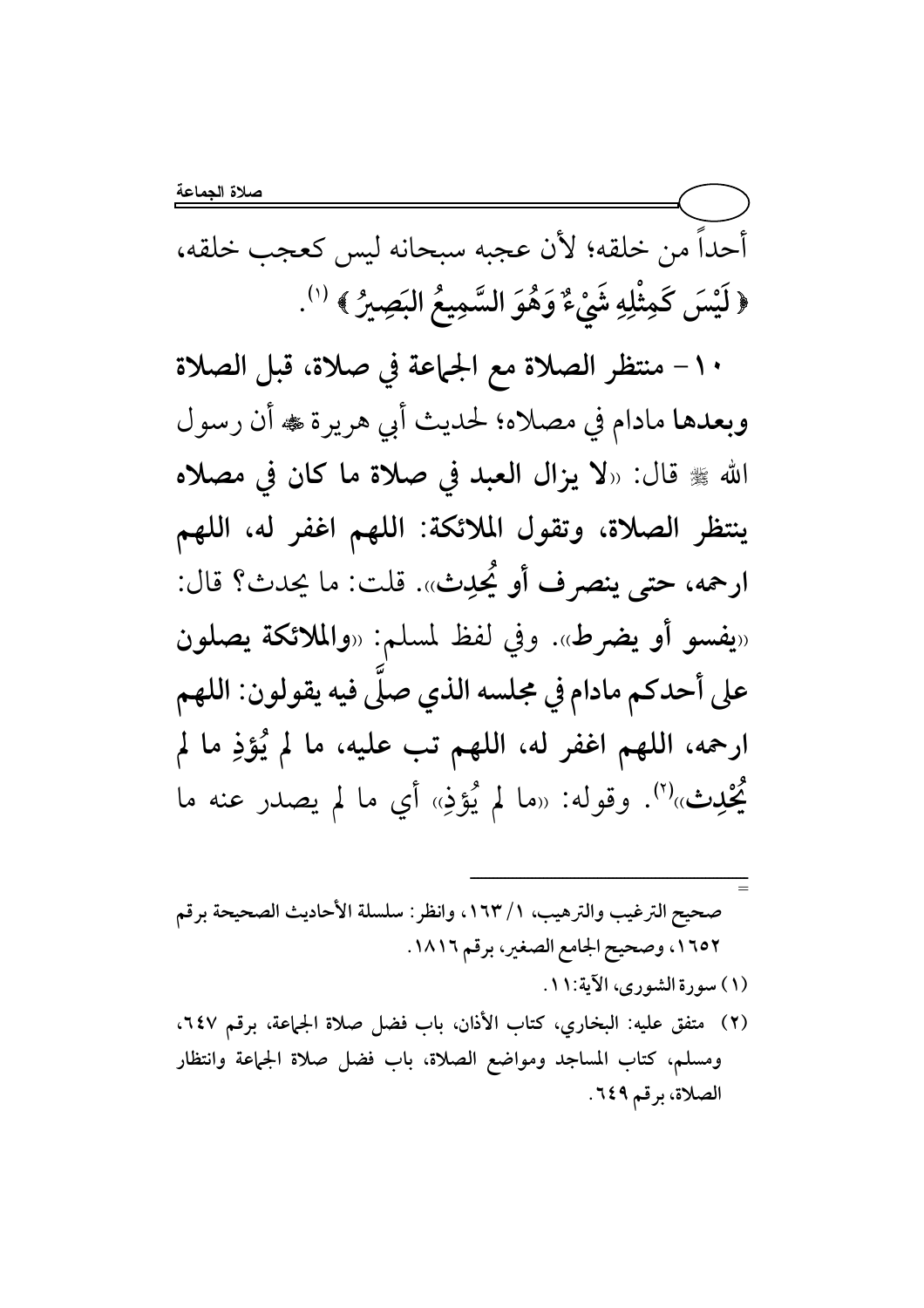<u>صلا</u>ة الجماعة

يتأذى به بنو آدم والملائكة، والله أعلم''.

١١– الملائكة يدعون لمن صلى مع الجماعة قبل الصلاة وبعدها مادام في مصلاه، ما لم يُحْدِث أو يُؤذِ؛ لحديث أبي هريرة ، وفيه: «لا يزال العبد في صلاة ما كان في مصلاه ينتظر الصلاة، وتقول الملائكة: اللهم اغفر له، اللهم ارحمه، حتى ينصرف أو يُحْدِث..» وفي مسلم: «والملائكة يصلون على أحدكم ما دام في مجلسه الذي صلى فيه، يقولون: اللهم ارحمه، اللهم اغفر له، اللهم تب عليه، ما لم يُؤذِ، ما لم يُحْدِث»<sup>(٢)</sup>.

وسمعت سماحة شيخنا الإمام عبد العزيز بن عبد الله ابن باز – رحمه الله– يقول: «والملائكة تصلى عليه في مصلاه، قبل الصلاة في المسجد، وبعدها مادام في مصلاه، ما لم يؤذِ بغيبة أو نميمة، أو كلام باطل، وما لم يحدث»'".

(١) انظر: المفهم لما أشكل من تلخيص كتاب مسلم، للقرطبي، ٢/ ٣٩٠. (٢) متفق عليه: البخاري، برقم ٦٤٧، ومسلم، برقم ٢٤٩، وتقدم تخريجه آنفا. (٣) سمعته منه أثناء تقرير سماحته على صحيح البخاري، الحديث رقم ٤١١٩ .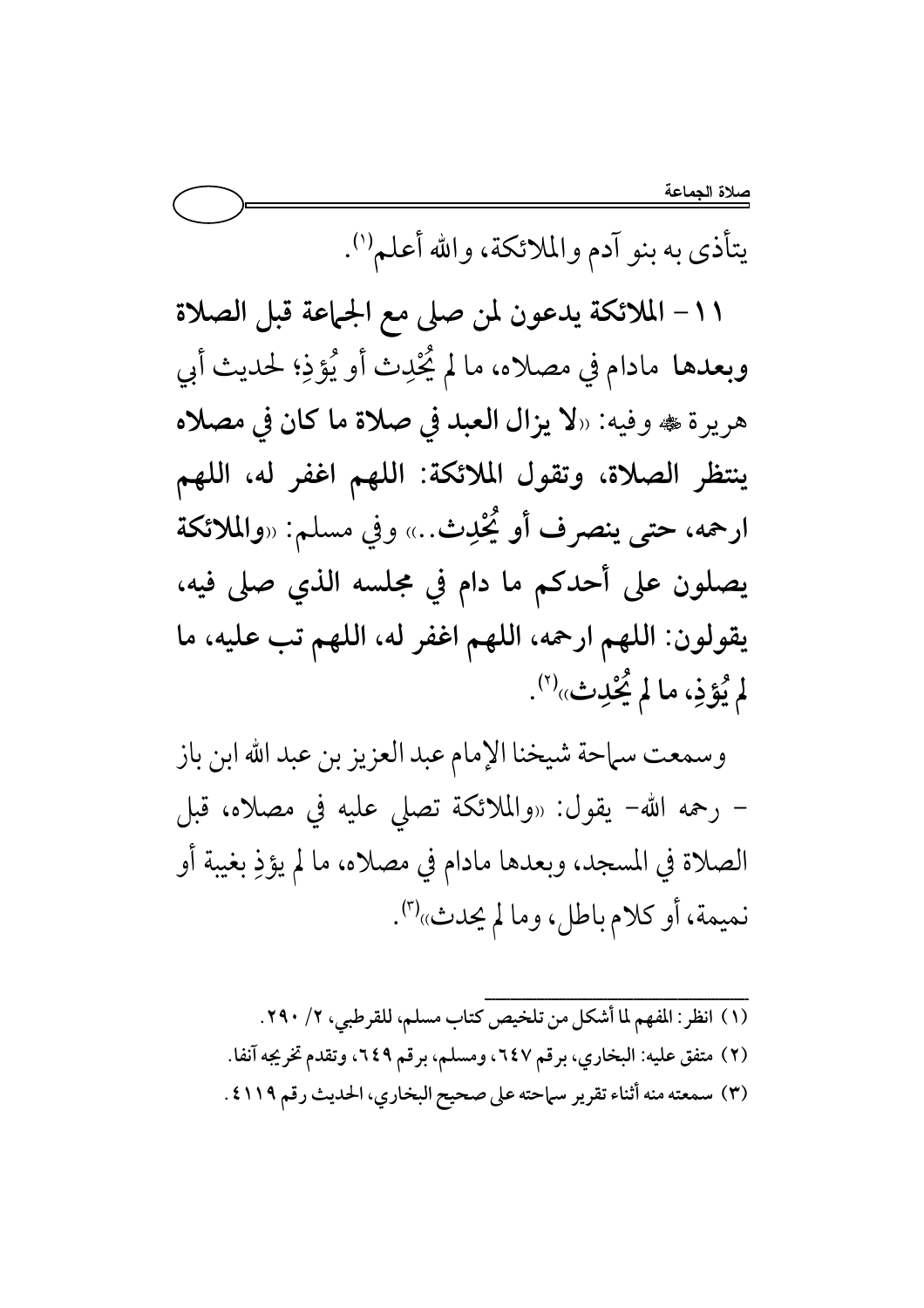١٢- فضل الصف الأول وميامن الصفوف في صلاة الجماعة، وفضل وصلها، ثبت في ذلك فضائل كثيرة منها ما يأتي:

الفضل الأول: القرعة على الصف الأول وأنه مثل صف الملائكة؛ لحديث أبي هريرة ﷺ أن رسول الله ﷺ قال: «لو يعلم الناس ما في النداء والصف الأول ثم لم يجدوا إلا أن يستهموا عليه لاستهموا…»''. وفي رواية لمسلم: «لو تعلمون أو يعلمون ما في الصف المقدم، لكانت القرعة»<sup>(٢)</sup>.

وقد ثبت أن الصف الأول على مثل صف الملائكة؛ لحديث أَبِّي بن كعب هُ عن النبي ﷺ وفيه: «…وإِن الصف الأول على مثل صف الملائكة، ولو علمتم ما فيه لابتدرتموه» الحديث".

(١) متفق عليه:البخاري،برقم ٢١٥،ومسلم،برقم ٤٣٧،وتقدم تخريجه في فضل الصلاة. (٢) مسلم،كتاب الصلاة،باب تسوية الصفوف وإقامتها وفضل الصف الأول،برقم ٤٣٩ . (٣) سنن أي داود، كتاب الصلاة، باب فضل صلاة الجماعة، برقم ٥٥٤، وحسنه الألباني في صحيح سنن أبي داود، ١ / ١١١ .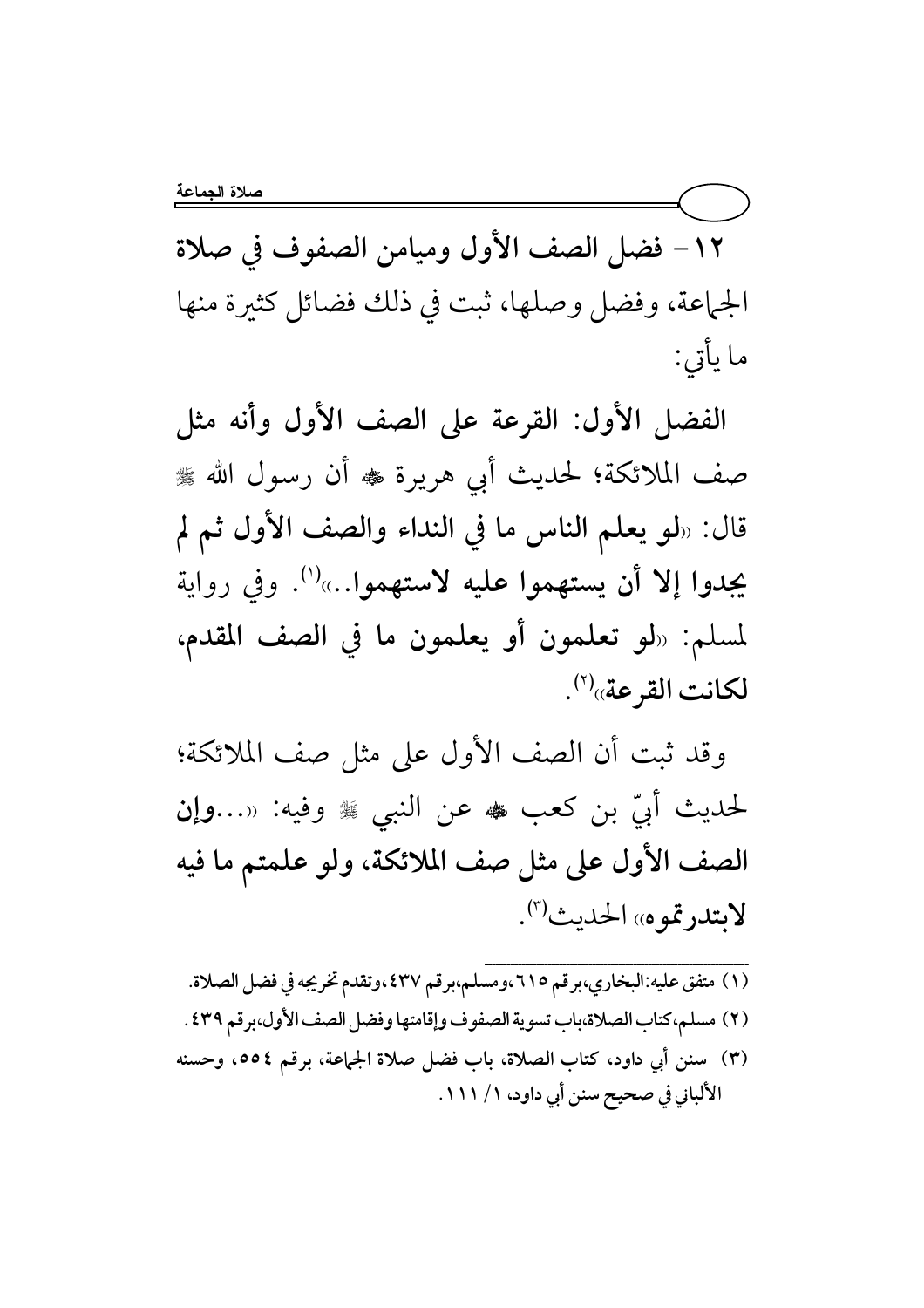قال الشيخ أحمد البنا في شرح قوله ﷺ: «على مثل صف الملائكة...» «أي في القرب من الله کِ ، ونزول الرحمة، وإتمامه واعتداله، ويستفاد منه أن الملائكة يصفون لعبادة الله تعالى'')، وقد جاء ذلك صريحاً عن جابر ﷺ قال: خرج علينا رسول الله ﷺ فقال: »ألا تصفون كما تصف الملائكة عند ربها؟« فقلنا يا رسول الله، وكيف تصف الملائكة عند ربها؟ قال: «يتمون الصفوف الأوَلَ ويتراصون في الصف»<sup>(٢)</sup>.

الفضل الثاني: الصف الأول خير الصفوف؛ لحديث أبي هريرة ۴ قال: قال رسول الله ﷺ: «خبر صفوف الرجال أولها، وشرها آخرها، وخير صفوف النساء آخرها، وشر ها أولها»(").

- (١) بلوغ الأماني من أسرار الفتح الرباني، ٥/ ١٧١. (٢) مسلم،كتاب الصلاة،باب الأمر بالسكون في الصلاة والنهي عن الإشارة باليد ورفعها عند السلام،وإتمام الصفوف الأوَل والتراص فيها،والأمر بالاجتماع،برقم ٤٣٠ . (٣) مسلم، كتاب الصلاة، باب تسوية الصفوف وإقامتها وفضل الأول فالأول منها،
- برقم ٤٤٠.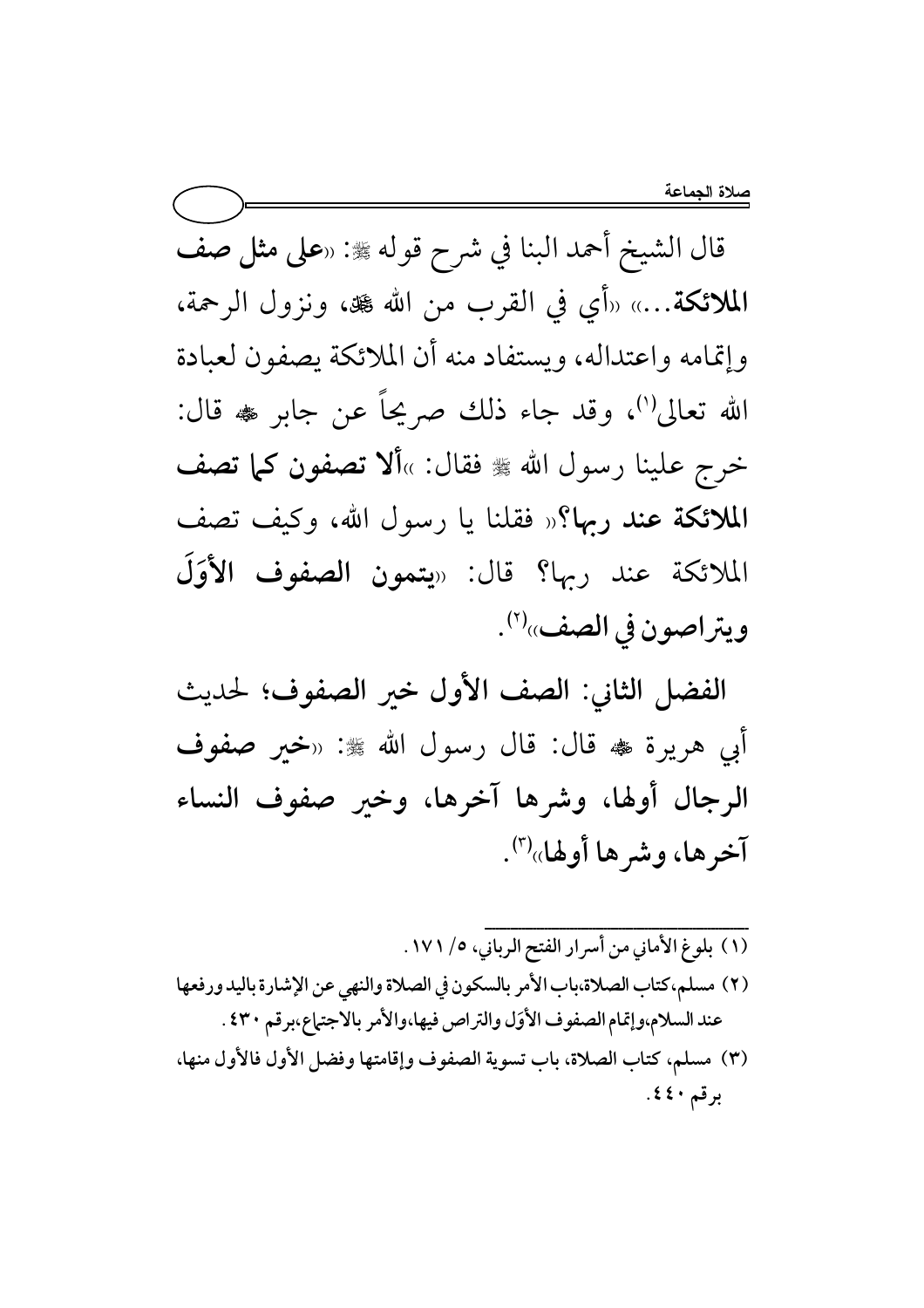قال الإمام النووي -رحمه الله-: «أما صفوف الرجال فهي على عمومها، فخيرها أولها أبداً، وشرها آخرها أبدأ، أما صفوف النساء فالمراد بالحديث صفوف النساء اللواتي يصلين مع الرجال، وأما إذا صلين متميزات لا مع الرجال فهن كالرجال، خير صفوفهن أولها، وشرها آخرها، والمراد بشر الصفوف في الرجال والنساء أقلها ثواباً وفضلاً، وأبعدها من مطلوب الشرع، وخير بعكسه، وإنها فضل آخر صفوف النساء الحاضرات مع الرجال، لبعدهن من مخالطة الرجال، ورؤيتهم وتعلق القلب بهم عند رؤية حركاتهم، وسماع كلامهم، ونحو ذلك، وذم أول صفوفهن لعكس ذلك، والله أعلم»''.

الفضل الثالث: الله تعالى وملائكته يصلون على الصفوف الأوَل، والصف المقدم أكثرها صلاة؛ لحديث أبي أمامة ‱ قال: قال رسول الله ﷺ: «إن الله وملائكته يصلون على الصف الأول» قالوا: يا رسول الله، وعلى

(١) شرح النووي على صحيح مسلم، ٤٠٣/٤.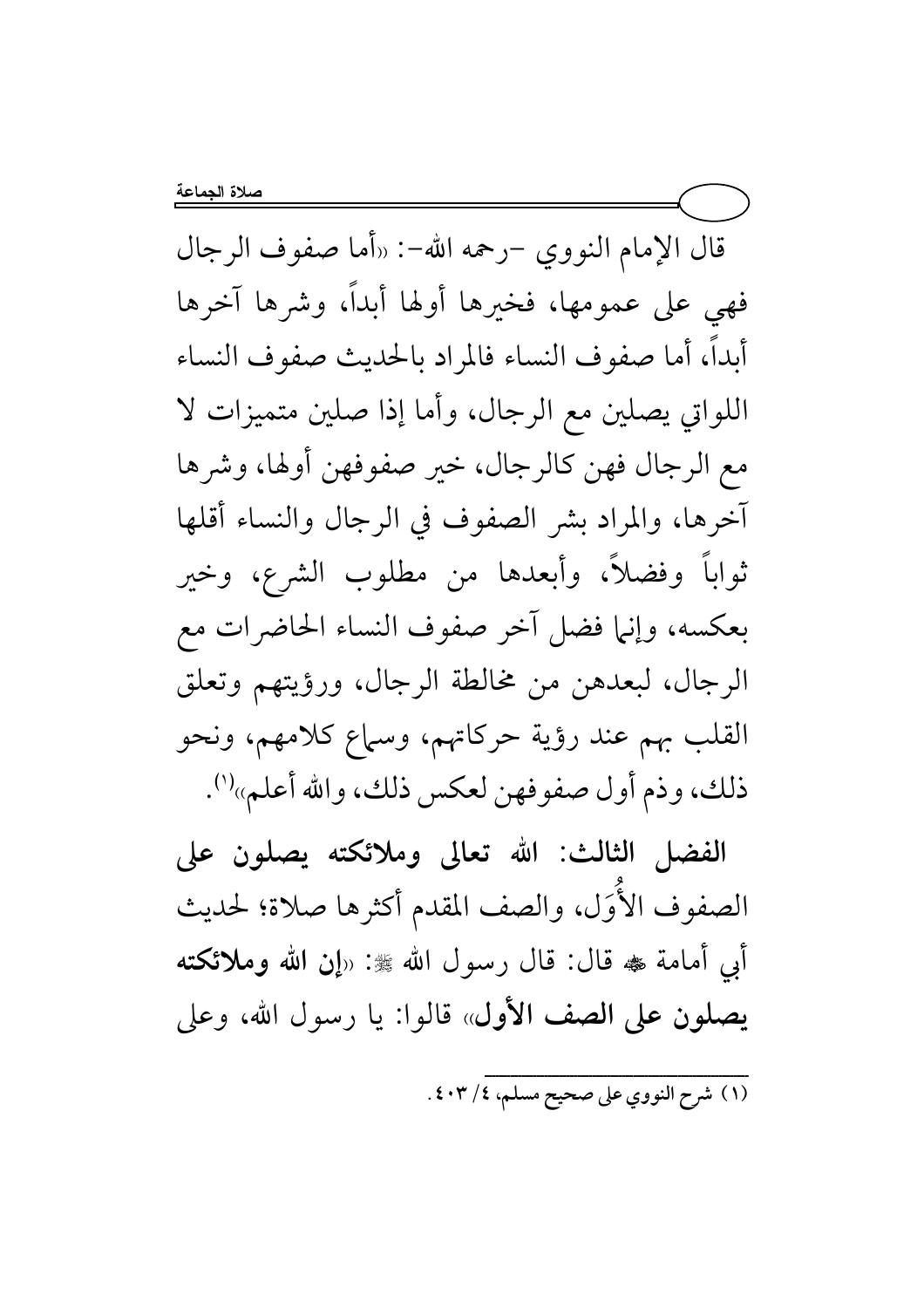الثاني؟ قال: «إن الله وملائكته يصلون على الصف الأول»، قالوا: يا رسول الله وعلى الثاني؟ قال: «وعلى الثاني»<sup>(۱</sup>).

وصلاة الله تعالى: ثناؤه عليهم عند الملائكة، وصلاة الملائكة والنبي ، وسائر الناس: الدعاء والاستغفارا".

وعن النعمان بن بشير ﷺ قال: سمعت رسول الله ﷺ يقول: «إن الله صلى الله على الصف الأول، أو الصفوف الأولى»(٣).

وعن البراء بن عازب ﷺ وسلم عن النبي ﷺ أنه كان يقول: «إن الله وملائكته يصلون على الصفوف المتقدمة»<sup>(٤)</sup>.

- (١) أحمد في المسند، ٥/ ٢٦٢، قال المنذري في الترغيب والترهيب، ١/ ٣٨٤: «رواه أحمد بإسناد لا بأس به، والطبراني وغيره ))، وقال الهيثمي في مجمع الزوائد، ٢/ ٩١: ((رواه أحمد، والطبراني في الكبير، ورجال أحمد موثقون))، وحسنه الألباني في صحيح الترغيب والترهيب، ١ / ١٩٧.
- (٢) انظر :صحيح البخاري،قبل الحديث رقم ٤٧٩٧،وتقدم تخريجه في مفهوم الصلاة.
- (٣) أحمد، ٤/ ٢٦٩، وقال المنذري في الترغيب والترهيب، ١/ ٣٨٥: «رواه أحمد بإسناد جيد))، وحسنه الألباني في صحيح الترغيب والترهيب، ١ / ١٩٧ .
- (٤) النسائي، كتاب الإمامة، باب كيف يقوّم الإمام الصفوف، برقم ٨١١، وابن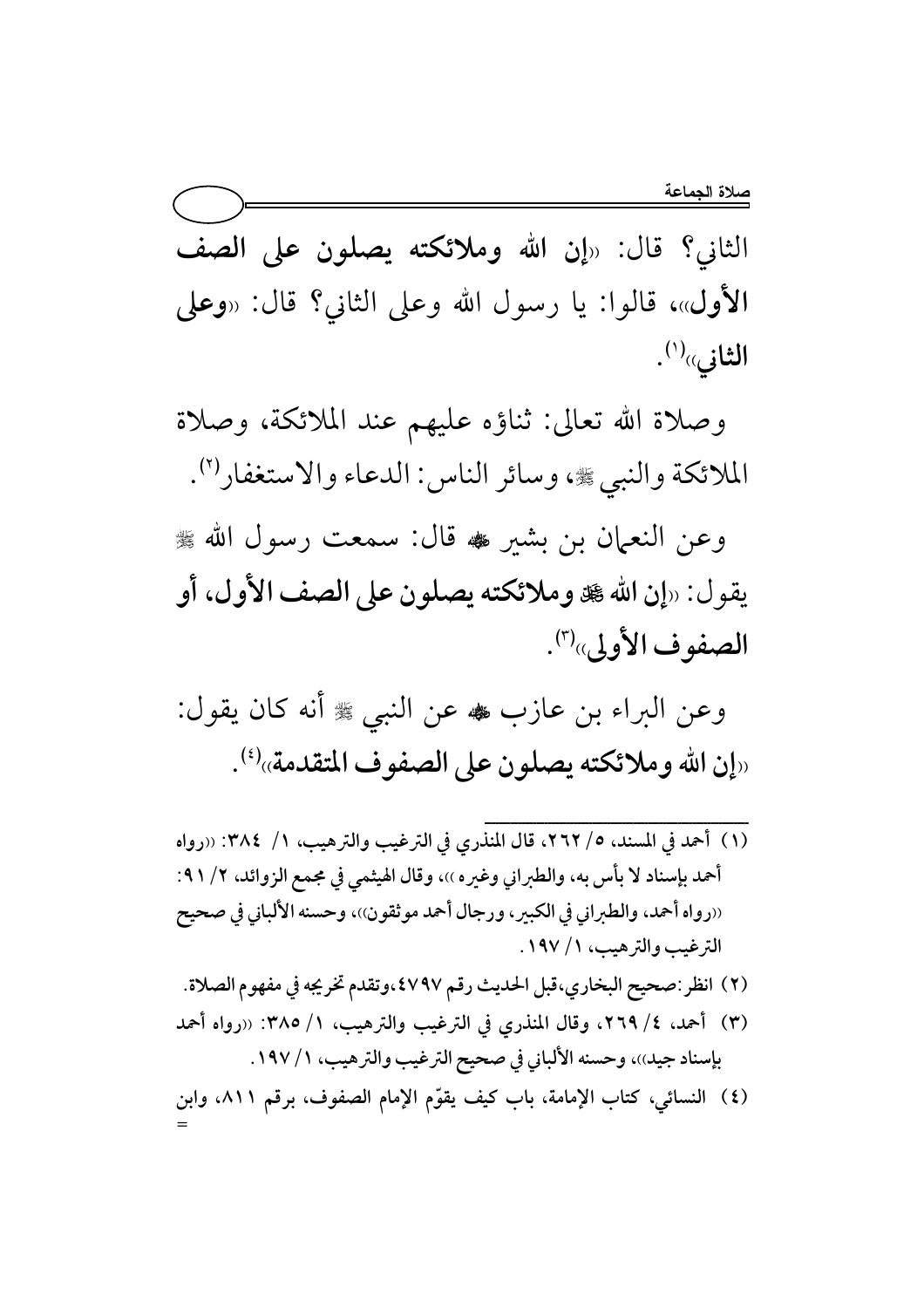الفضل الرابع: النبي ﷺ صلى على الصف الأول ثلاثًا، وعلى الثاني مرة واحدة، لحديث العرباض بن سارية ، عن رسول الله ﷺ: «كان يصلي على الصف الأول ثلاثا، وعلى الثاني واحدة». ولفظ ابن ماجه: «كان يستغفر للصف المقدم ثلاثاً، والثاني مرة»<sup>(١)</sup>.

الفضل الخامس: صلاة الله تعالى وملائكته على ميامين الصفوف؛ لحديث عائشة رضيله عنا قالت: قال رسول الله ﷺ: «إن الله وملائكته يصلون على ميامين الصفوف»<sup>(٢)</sup>، وعن

ــــــــــــــــــــــــــــــــــــــــــــــــــــــــــــــــــــــــ

= ماجه، كتاب إقامة الصلوات، باب فضل الصف المقدم، برقم ٩٩٧، لكن بلفظ: «إن الله وملائكته يصلون على الصف الأول))، وأبو داود، برقم ٢٦٤، ولفظه: «إن الله وملائكته يصلون على الصفوف الأولى ))، وصححه الألباني في صحيح النسائي،  $.1$ vo $/1$ 

- (١) النسائي، كتاب الإمامة، باب فضل الصف الأول على الثاني، برقم ٨١٧. وابن ماجه، كتاب إقامة الصلوات، باب فضل الصف المقدم، برقم ٩٩٦، وابن خزيمة، ٣/ ٢٧، مثل لفظ ابن ماجه، والحاكم وصححه، ووافقه الذهبي، وهو بلفظ ابن ماجه، ١/ ٢١٤، وابن حبان في صحيحه ((الإحسان))، ٥/ ٥٣١، برقم ٢١٥٨، مثل لفظ النسائي، وصححه الألباني في صحيح النسائي، ١٧٧/١، وفي صحيح الترغيب والترهيب، ١ / ١٩٦.
- (٢) أبو داود، كتاب الصلاة، باب من يستحب أن يلي الإمام في الصف، برقم ٦٧٦، وابن ماجه، كتاب إقامة الصلاة، باب فضل ميمنة الصف، برقم ١٠٠٥، وقال =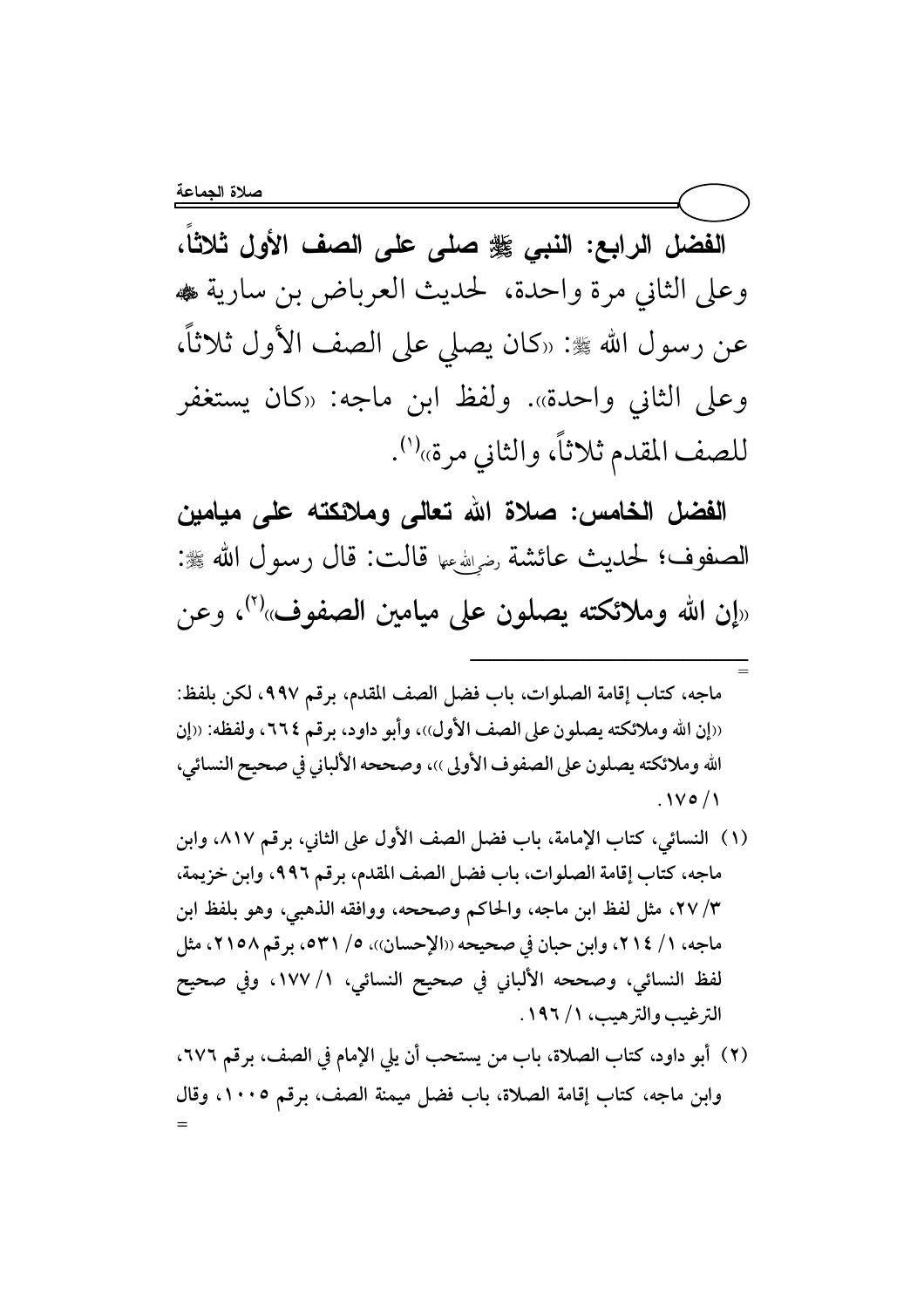البراء بن عازب ، قال: كنا إذا صلينا خلف رسول الله ﷺ أحببنا أن نكون عن يمينه يقبل علينا بوجهه، قال: فسمعته يقول: «رب قني عذابك يوم تبعث أو تجمع عبادك»<sup>(١)</sup>.

الفضل السادس: من وصل صفّاً وصله الله وعليه صلاة الله تعالى وملائكته؛ لحديث عائشة رضي الله عنها قالت: قال رسول الله ﷺ: «إن الله وملائكته يصلون على الذين يَصِلُون الصفوف، ومن سد فرجة رفعه الله بها درجة»''.

وعن عبد الله بن عمر رضيلله عنها أن رسول الله ﷺ قال: «من وصل صفّاً وصله الله، ومن قطع صفّاً قطعه الله ﷺ»").

- المنذري في الترغيب والترهيب، ١/ ٣٨٨: «رواه أبو داود وابن ماجه بإسناد حسن))، وقال الألباني في صحيح أبي داود ١/ ١٣٢: حسن بلفظ ‹‹الذين يصلون الصفوف))، قلت: وحسن إسناده الحافظ ابن حجر في فتح الباري، ٢/ ٢١٣.
- (١) مسلم، كتاب صلاة المسافرين، باب استحباب يمين الإمام، برقم ٧٠٩، وتقدم تخريجه في صفة الصلاة.
- (٢) ابن ماجه، واللفظ له، كتاب إمامة الصلاة والسنة فيها، باب إقامة الصفوف، برقم ٩٩٥، وأحمد، ٦/ ٦٧، وابن خزيمة، ٣/ ٢٣، والحاكم وصححه ووافقه الذهبي، ١ / ٢١٤، وصححه الألباني في صحيح الترغيب والترهيب، ١ / ٢٠٠.

(٣) النسائي، كتاب الإمامة، باب من وصل صفاً، برقم ٨١٩ بلفظه، وأبو داود، كتاب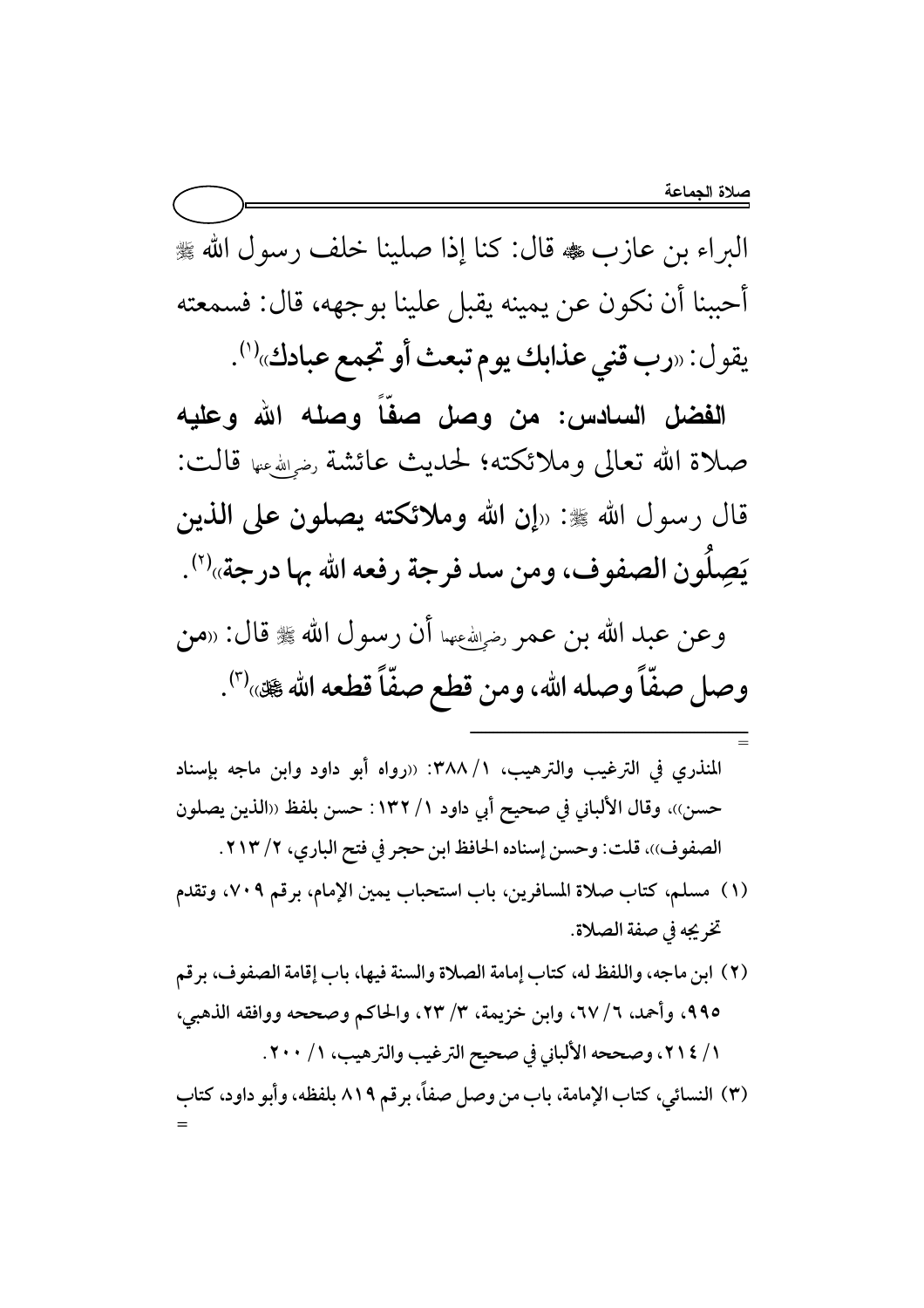١٣ – مغفرة الله ومحبته لمن وافق تأمينه تأمين الملائكة؛ لحديث أبي هريرة ۞ أن رسول الله ﷺ قال: «إذا أُمَّن الإمام فأمِّنوا؛ فإنه من وافق تأمينه تأمين الملائكة غفر له ما تقدم من ذنبه»<sup>(۱)</sup>؛ ولحديثه الآخر ﷺ أن رسول الله ﷺ قال: «إذا قال الإمام: غير المغضوب عليهم ولا الضالين، فقولوا: آمين؛ فإنه من وافق قوله قول الملائكة غُفِرَ له ما تقدم من ذنبه»'أ؟ ولحديث أبي موسى الأشعري ﷺ وفيه: أن رسول الله ﷺ خطبنا فبين لنا سنتنا، وعلمنا صلاتنا، فقال: «إذا صليتم فأقيموا صفوفكم، ثم ليؤمكم أحدكم، فإذا كبَّر فكبِّروا، وإذا قال: غير المغضوب عليهم ولا الضالين، فقولوا: آمين يحبّكم الله» الحديث").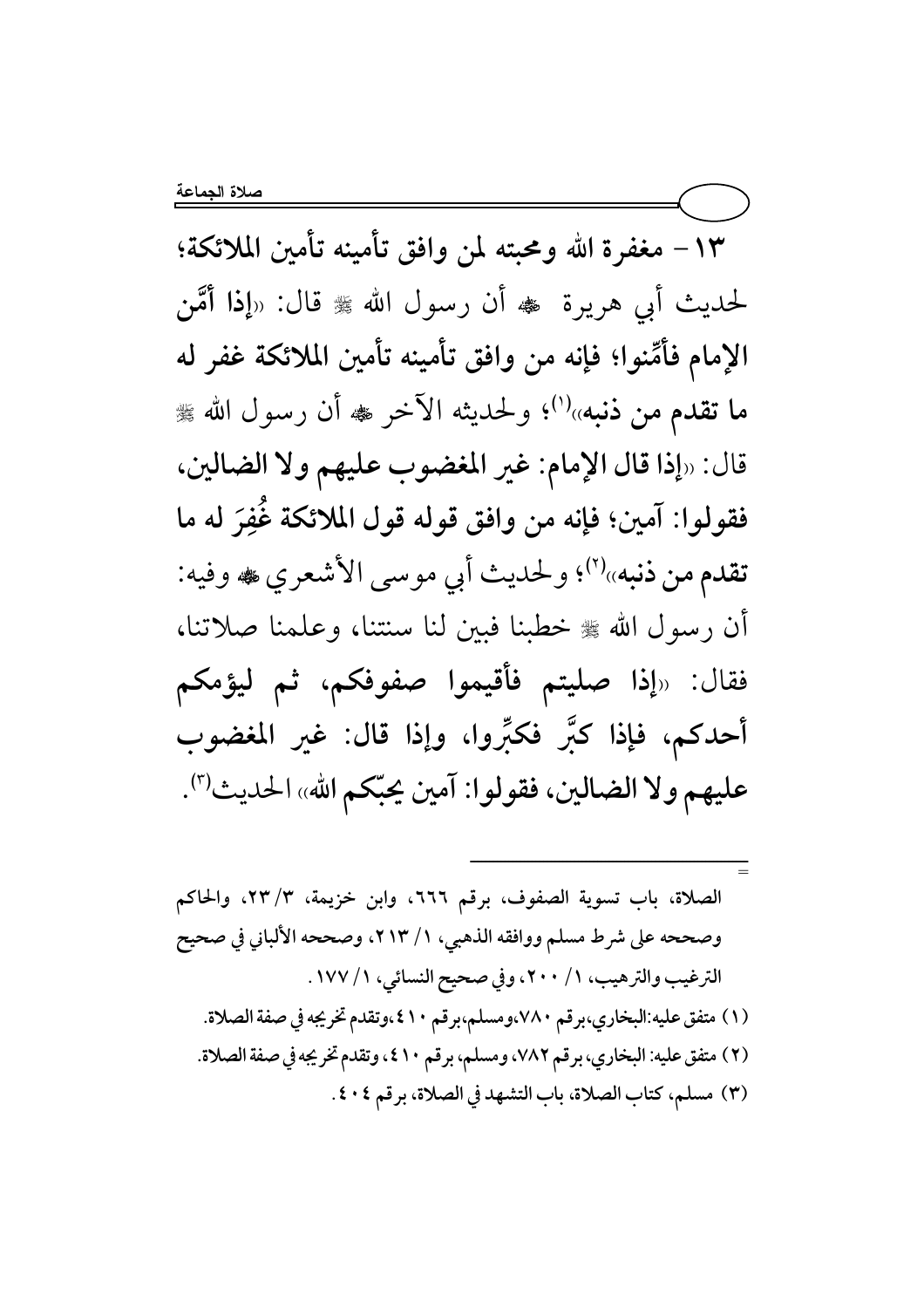الله أكبر ما أعظم هذا الثواب: مغفرة ما تقدم من الذنوب، ومحبة الله تعالى، لمن وافق تأمينه تأمين الملائكة!

المبحث الخامس: فضل المشى إلى صلاة الجماعة:

المشي لأداء الصلاة جماعة من أعظم الطاعات، وقد ثبت في ذلك فضائل عظيمة كثيرة، منها:

١ – شديد الحب لصلاة الجماعة بالمسجد في ظل الله يوم القيامة؛ لحديث أبي هريرة ٢٠٠٠ عن النبي ﷺ أنه قال: «سبعة يظلهم الله تعالى في ظلِّه يوم لا ظلَّ إلا ظلَّه: الإمام العادل، وشابٍ نشأ في عبادة الله، ورجل قلبه معلق في المساجد، ورجلان تحابا في الله اجتمعا عليه وتفرقا عليه، ورجل دعته امرأة ذات منصب وجمال فقال: إني أخاف الله، ورجل تصدق بصدقة فأخفاها حتى لا تعلم شهاله ما تنفق يمينه، ورجل ذكر الله خالياً ففاضت عيناه». وفي لفظ لمسلم: «ورجل معلق بالمسجد إذا خرج منه حتى يعود إليه»(۱).

(١) متفق عليه: البخاري، كتاب الأذان، باب من جلس في المسجد ينتظر الصلاة،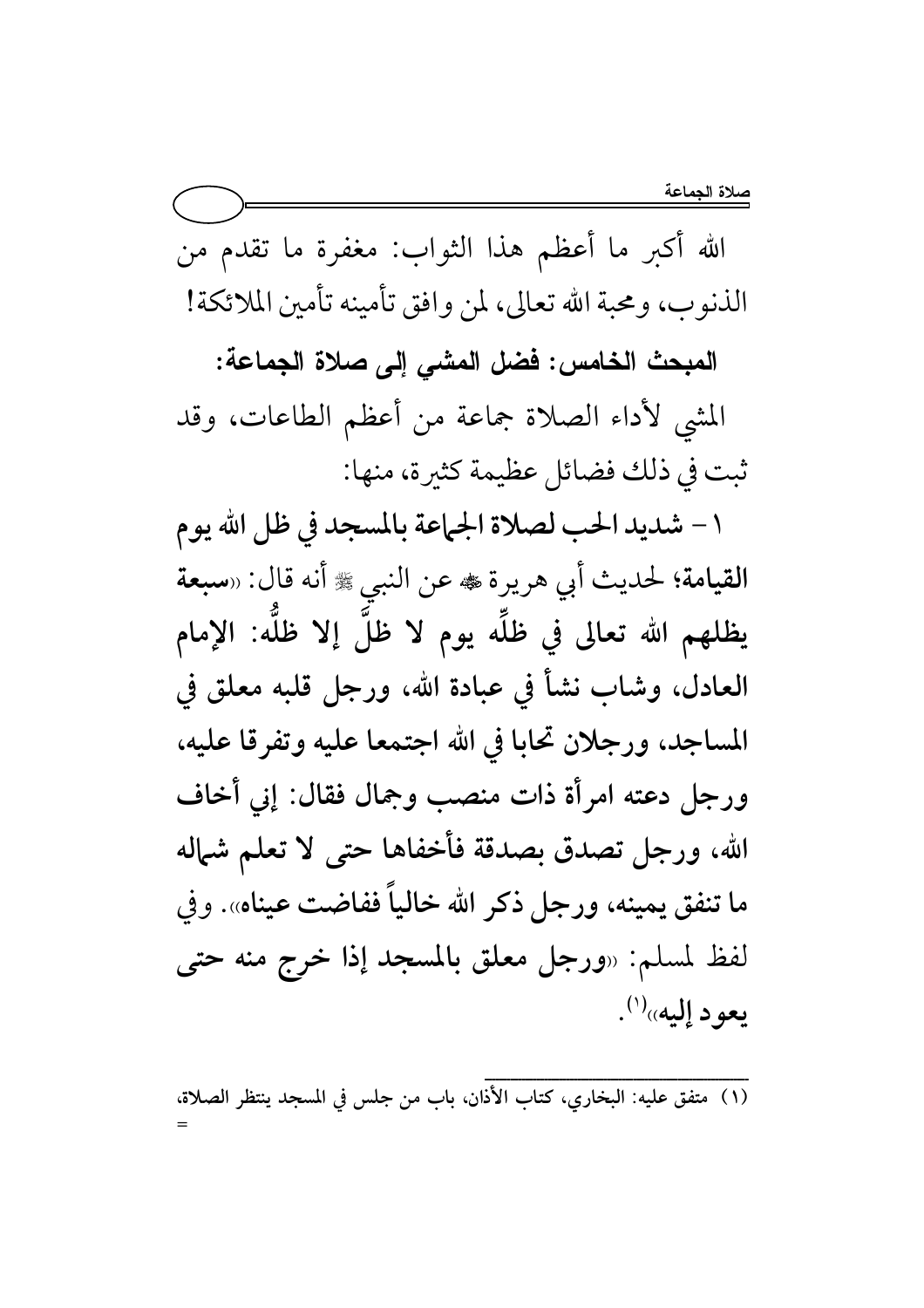قال الإمام النووي – رحمه الله– في شرح قوله ﷺ: «ورجل قلبه معلق في المساجد»، ومعناه شديد الحب لها، والملازمة للجهاعة فيها، وليس معناه دوام القعود في المسجد»<sup>(١)</sup>. وقال الحافظ ابن حجر – رحمه الله–: «معلق في المساجد» هكذا في الصحيحين، وظاهره أنه من التعليق، كأنه شبهه بالشيء المعلق في المسجد، كالقنديل مثلاً، إشارة إلى طول الملازمة بقلبه وإن كان جسده خارجاً عنه، ويدل عليه رواية الجوزقي: «ك**أنها قلبه معلق** في المسجد»، ويحتمل أن يكون من العلاقة: وهي شدة الحب. ويدل عليه رواية أحمد: «معلق بالمساجد»<sup>(٢)</sup>.

٢– المشي إلى صلاة الجماعة ترفع به الدرجات، وتحط الخطايا، وتكتب الحسنات؛لحديث عبد الله بن مسعود ، أنه قال: «وما من رجل يتطهر فيحسن الطهور ثم يعمد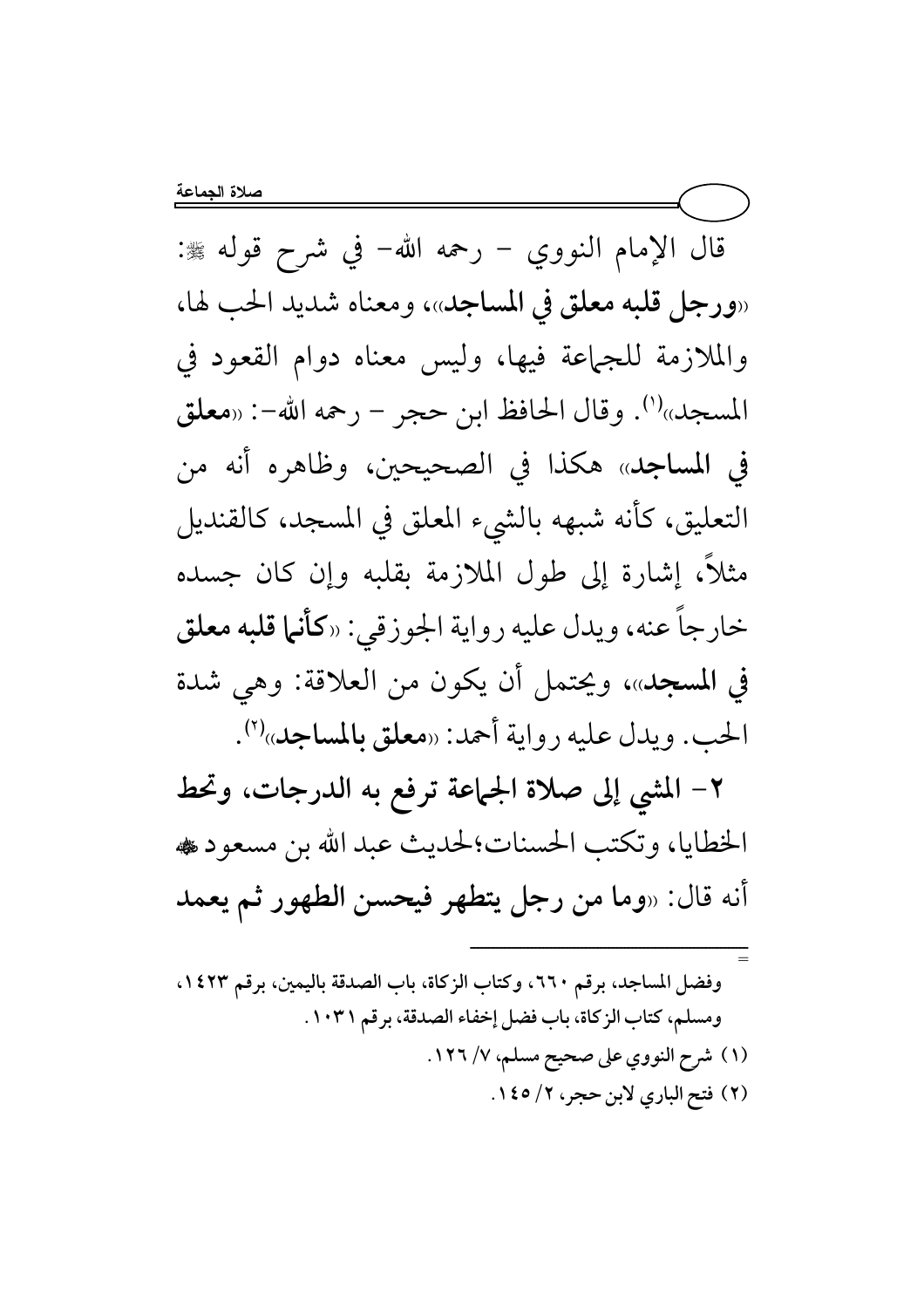إلى مسجد من هذه المساجد إلا كتب الله له بكل خطوة يخطوها حسنة، ويرفعه بها درجة، ويحط عنه بها سيئة....»<sup>(י)</sup>؛ولحديث أبي هريرة ٬ في يرفعه وفيه:«... **وذلك** أن أحدكم إذا توضأ فأحسن الوضوء ثم خرج إلى ځ له ة المسجد لا يُخرجه إلا الصلاة، لم يُخطو خطوة إلا رُفِّهِ جها درجة، وحُط عنه جها خطيئة….»'``.

وعن أبي هريرة ﷺ: «من تطهر في بيته ثم مشى إلى بيت من بيوت الله؛ ليقضي فريضة من فرائض الله كانت خطواته: إحداهما تحط خطيئة، والأخرى ترفع درجة»<sup>(٣)</sup>.

قال الإمام القرطبي − رحمه الله−: «قال الداودي: إن كانت له ذنوب حطت عنه، وإلا رفعت له بها درجات، قلت: وهذا يقتضي أن الحاصل بالخطوة درجة واحدة،

- {{{{{{{{{{{{{{{{{{{{{{{{{{{{{{{{{{{{{{{{{{{{{{{{{{{{{{{{{{{{{{{{{{{{{{{ (١) مسلم، برقم ٢٥٤، وتقدم تخريجه في أدلة وجوب الصلاة مع الجماعة. (٢) متفق عليه: البخاري، برقم ٦٤٧، ومسلم، برقم ٦٤٩، وتقدم تخريجه في فضل صلاة الجماعة.
	- (٣) مسلم، برقم ٦٦٦، وتقدم تخريجه في فضل الصلاة.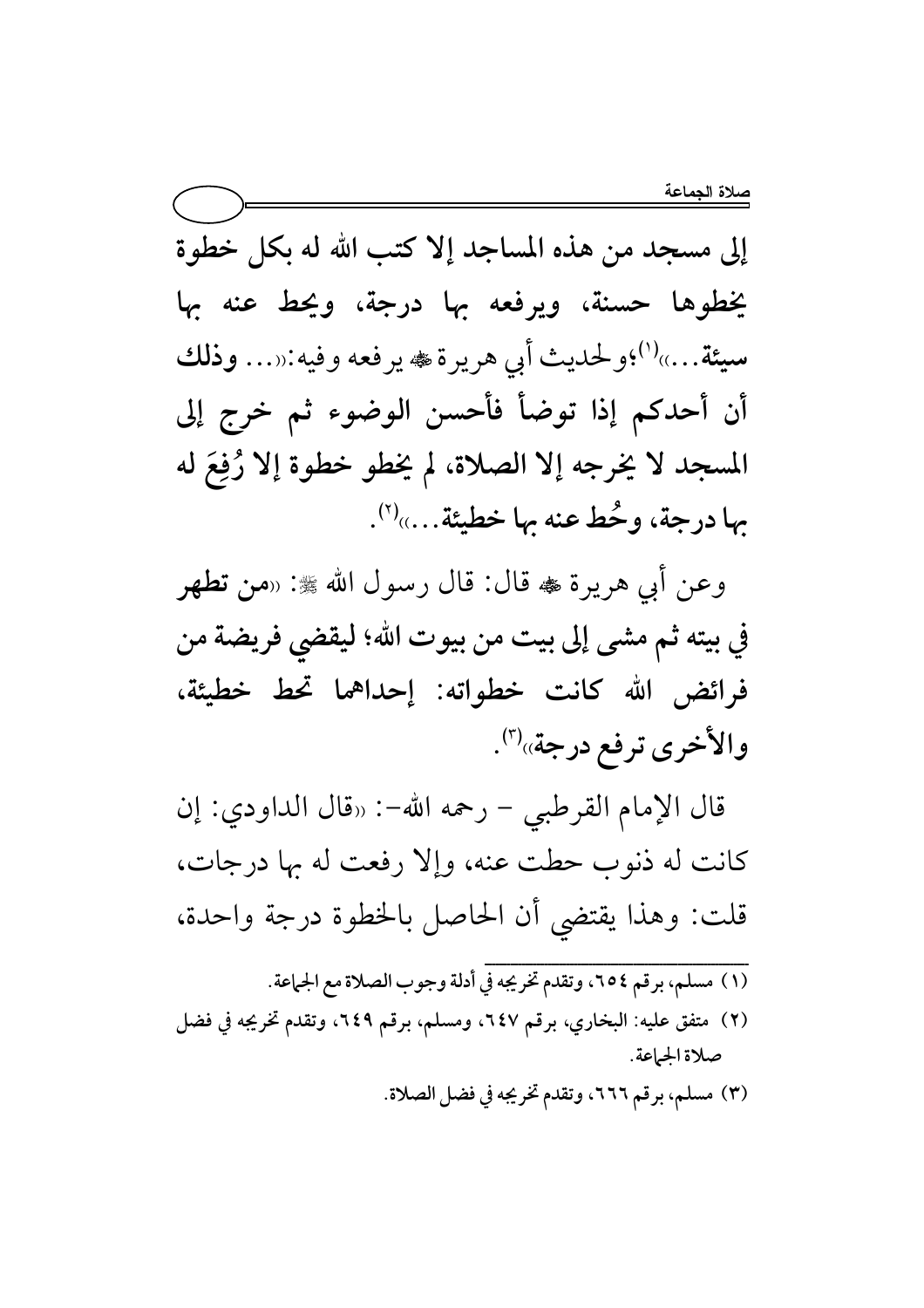إما الحطَّ وإما الرفعُ، وقال غيره: بل الحاصل بالخطوة الواحدة: ثلاثة أشياء؛ لقوله في الحديث الآخر: «كتب الله له بكل خطوة حسنة، ويرفعه بها درجة، ويحط عنه بها سيئة» والله أعلم انتهى<sup>(١)</sup>.

وسمعت شيخنا الإمام عبد العزيز بن عبد الله ابن باز -ر حمه الله- يقول: «كل خطوة واحدة: يرفع بها درجة، وتحط عنه بها خطيئة، وتكتب له حسنة، وهذه الزيادة الأخيرة »الحسنة» في مسلم عن ابن مسعود، وإذا صحت رواية إحداهما يرفع بها درجة، والأخرى يحط عنه بها خطيئة، فتكون هذه الرواية أولاً ثم تفضل الله بالزيادة، فجعل بكل خطوة واحدة ثلاث فضائل: رفع درجة، وحط خطيئة، وكتب حسنة»''.

٣- يكتب له المشى إلى بيته كما كتب له المشى إلى الصلاة، إذا احتسب ذلك؛ لحديث أبي بن كعب ، قال:

> (١) المفهم لما أشكل من تلخيص كتاب مسلم، للقرطبي، ٢/ ٢٩٠. (٢) سمعته أثناء تقريره على صحيح البخاري على الحديث رقم ٢١١٩.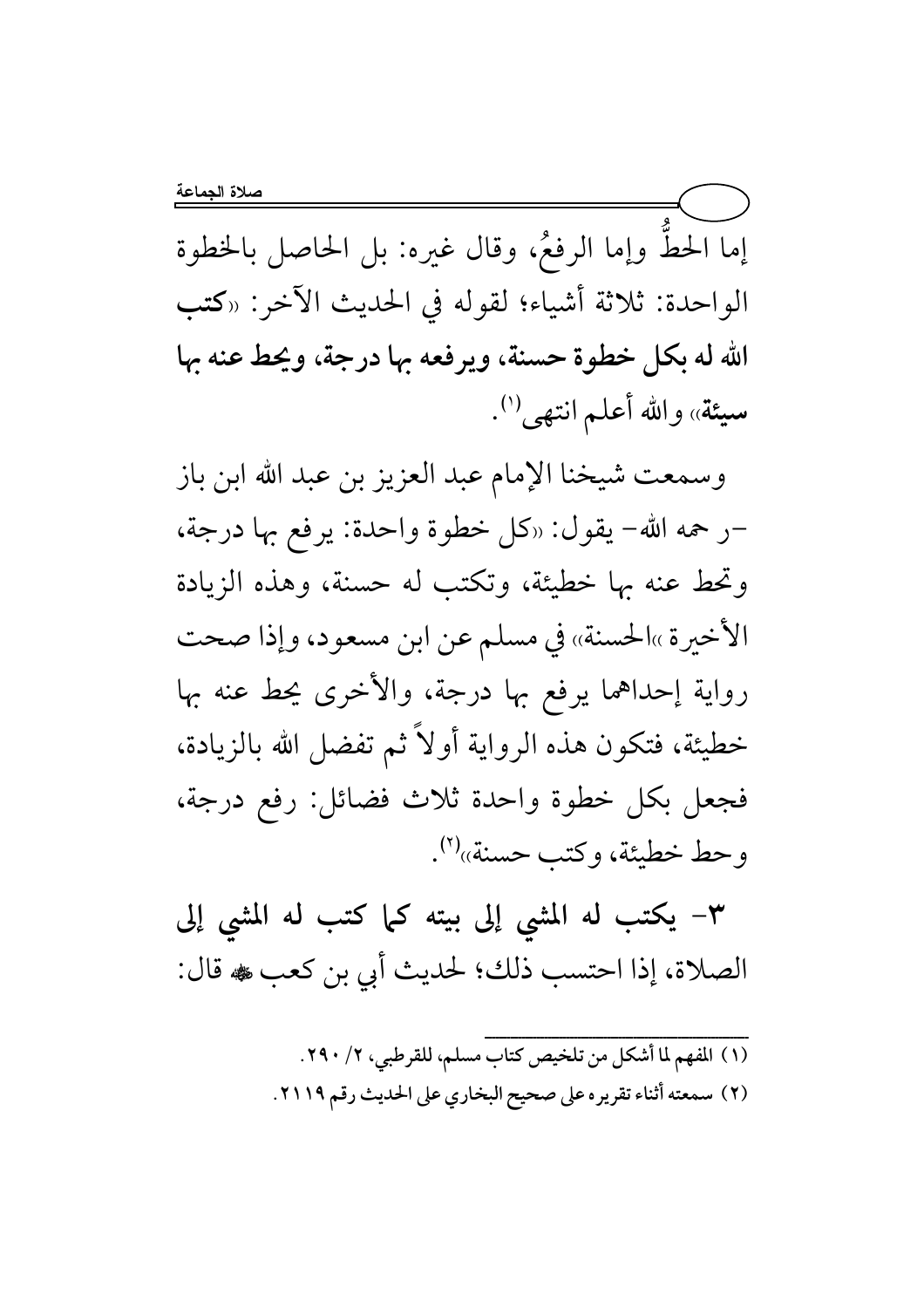كان رجل لا أعلم رجلاً أبعد من المسجد منه، لا تخطئه صلاة، قال: فقيل له أو قلت له: لو اشتريت حماراً تركبه في الظلماء، وفي الرمضاء؟ قال: ما يسرني أن منزلي إلى جنب المسجد، إني أريد أن يكتب لي ممشاي إلى المسجد ورجوعي إذا رجعت إلى أهلي، فقال رسول الله ﷺ: «قد جمع الله لك ذلك كله». وفي لفظ: «إن لك ما  $\mathcal{L}^{(')}$ احتسىت»

قال الإمام النووي – رحمه الله-: «فيه إثبات الثواب في الخُطا في الرجوع كما يثبت في الذهاب»<sup>(٢)</sup>.

وعن أبي موسى ، قال: قال رسول الله ﷺ: «إن أعظم الناس أجراً في الصلاة أبعدهم إليها ممشى، فأبعدهم، والذي ينتظر الصلاة حتى يصليها مع الإمام أعظم أجراً من الذي يصليها ثم ينام»<sup>(٣)</sup>.

- (١) مسلم، كتاب المساجد ومواضع الصلاة،باب فضل كثرة الخطا إلى المساجد،برقم ٦٦٣. (٢) شرح النووي على صحيح مسلم، ٥/ ١٧٤.
- (٣) متفق عليه: البخاري، كتاب الأذان،باب فضل صلاة الفجر في جماعة،برقم ٢٥١، ومسلم، كتاب المساجد ومواضع الصلاة، باب فضل كثرة الخطا إلى المساجد، برقم ٢٦٢.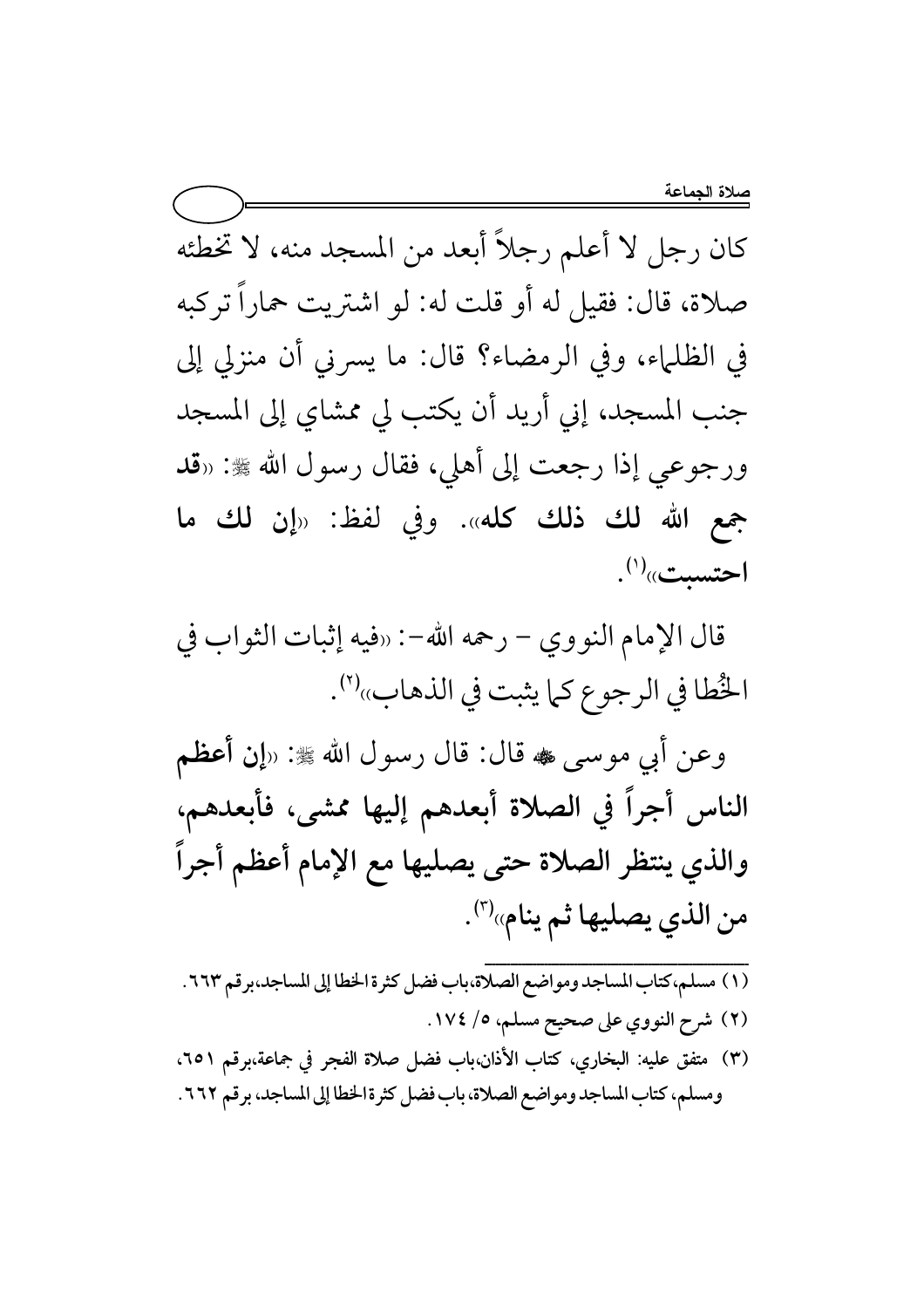وعن جابر ، قال: خلت البقاع حول المسجد، فأراد بنو سلمة أن ينتقلوا إلى قرب المسجد، فبلغ ذلك رسول الله ، ، فقال لهم: «إنه بلغني أنكم تريدون أن تنتقلوا قرب المسجد» قالوا: نعم، يا رسول الله، قد أردنا، فقال: «**يا بنى سلمة،** دیار کم تکتب آثار کم، دیار کم تکتب آثار کم»<sup>(۱)</sup>.

٤- المشي إلى صلاة الجماعة تمحى به الخطايا؛ لحديث أبي هريرة ♣ أن رسول الله ﷺ قال: «ألا أدلكم على ما يمحو الله به الخطايا، ويرفع به الدرجات؟» قالوا: بلي يا رسول الله، قال: «إسباغ الوضوء على المكاره، وكثرة الخطى إلى المساجد، وانتظار الصلاة بعد الصلاة، فذلكم الرباط، فذلكم الرباط» (٢).

محو الخطايا: كناية عن غفرانها، ويحتمل محوها من كتاب الحفظة، ويكون دليلاً على غفرانها، ورفع

(١) متفق عليه: البخاري، كتاب الأذان، باب احتساب الآثار، برقم ٦٥٦، ومسلم، كتاب المساجد ومواضع الصلاة، باب فضل كثرة الخطا إلى المساجد، برقم ٢٦٥. (٢) مسلم، برقم ٢٥١، وتقدم تخريجه في فضل الصلاة.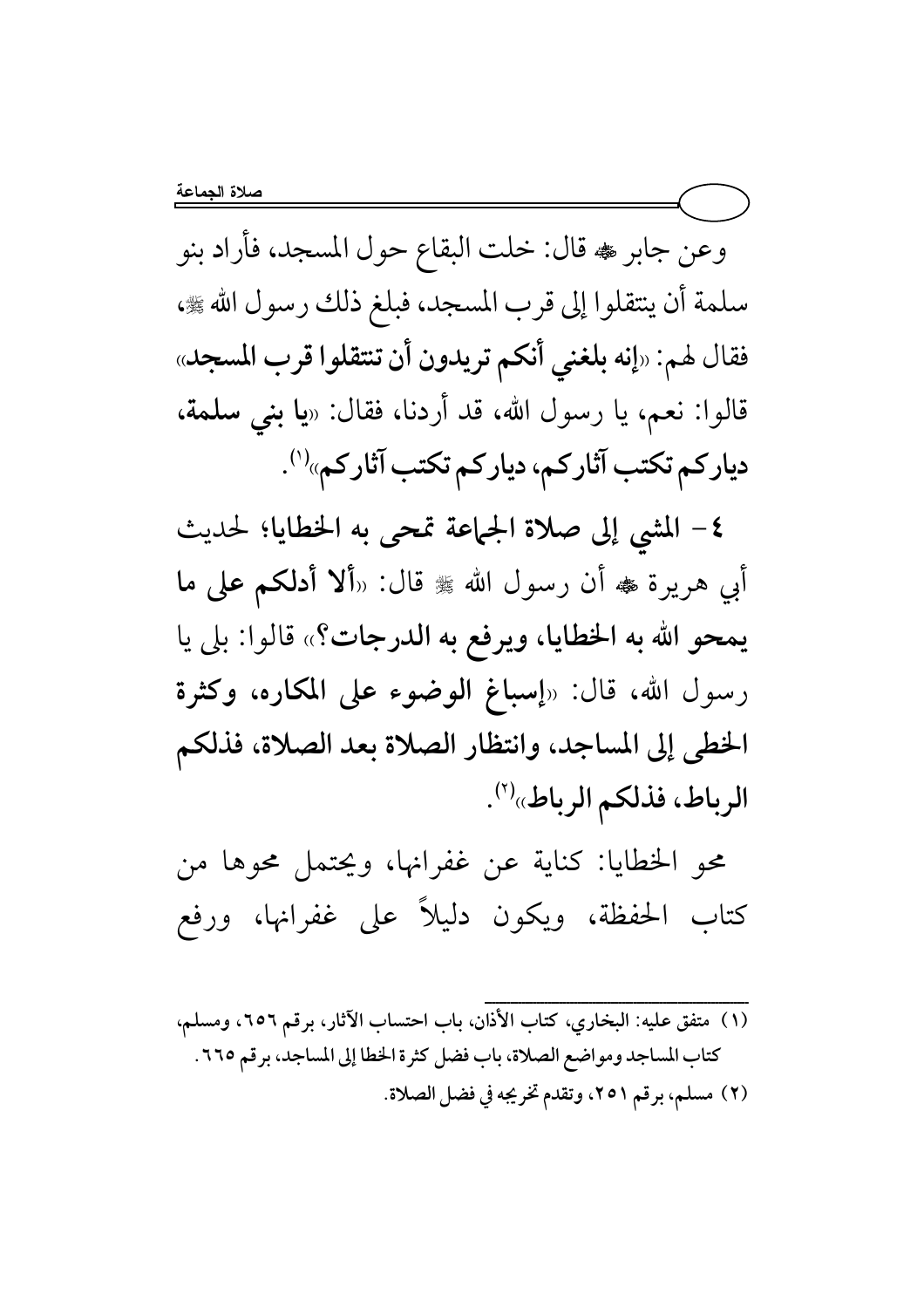الدرجات: أعلى المنازل في الجنة، وإسباغ الوضوء: تمامه، والمكاره: تكون بشدة البرد، وألم الجسم، ونحو ذلك، وكثرة الخطا: تكون ببعد الدار وكثرة التكرار (').

٥- المشي إلى صلاة الجماعة بعد إسباغ الوضوء تغفر به الذنوب؛ لحديث عثمان بن عفان ، قال: سمعت رسول الله ﷺ يقول: «من توضأ للصلاة فأسبغ الوضوء ثم مشى إلى الصلاة المكتوبة فصلاها مع الناس، أو مع الجماعة، أو في المسجد غفر الله له ذنوبه»''.

٦ – إعداد الله تعالى الضيافة في الجنة لمن غدا إلى المسجد أو راح كلَّما غدا أو راح؛ لحديث أبي هريرة ﷺ عن النبي ﷺ قال: «من غدا إلى المسجد أو راح أعد الله له في الجنة نز لاً كلما غدا أو راح»<sup>(٣)</sup>.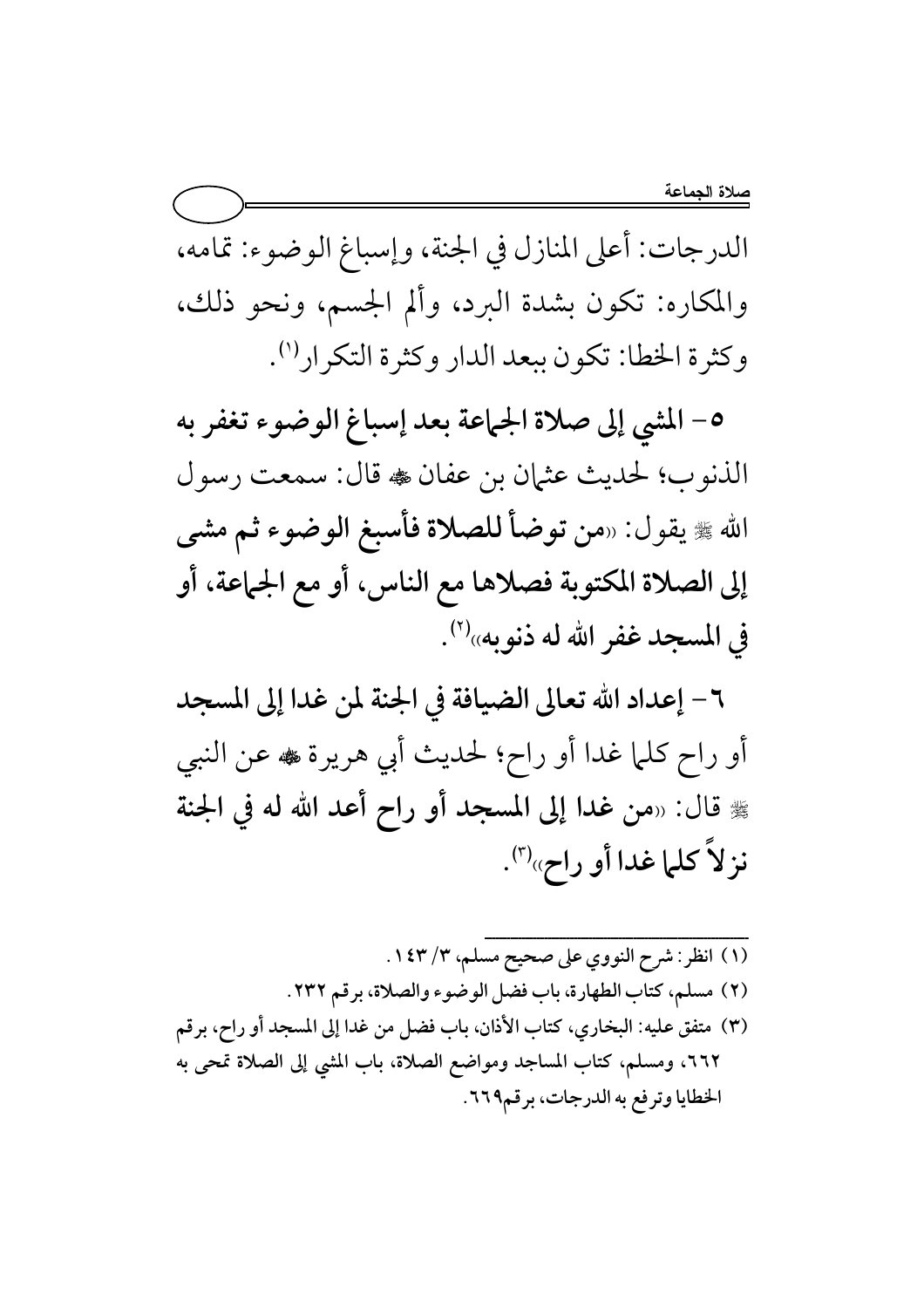وأصل «غدا» خرج بِغَدْوِ، أي: أتى مبكراً، وراح: رجع بعشيٍّ،ثم قد يستعملان في الخروج والرجوع مطلقاً توسعاً،و«أعد» هيأ،و«النزل» ما يهيأ للضيف من الكرامة عند قدومه، ويكون ذلك بكل غدوة أو روحة'')، وهذا فضل الله تعالى يؤتيه من قام بهذا الغدو والرواح، تعد له في الجنة ضيافة بذهابه، وضيافة برجوعه.

٧– من ذهب إلى صلاة الجماعة فسُبق بها وهو من أهلها فله مثل أجر من حضرها؛ لحديث أبي هريرة ، قال: قال النبي ﷺ: «من توضأ فأحسن الوضوء، ثم راح فوجد الناس قد صلوا أعطاه الله کل هنل أجر من صلاها وحضرها لا ينقص ذلك من أجرهم شيئاً»''.

٨– من تطهر وخرج إلى صلاة الجماعة فهو في صلاة حتى يرجع إلى بيته؛ لحديث أبي هريرة ﷺ قال: قال

- (١) انظر: المفهم لما أشكل من تلخيص كتاب مسلم، للقرطبي، ٢/ ٢٩٤، وشرح النووي على صحيح مسلم، ٥/ ١٧٦.
- (٢) أبو داود، كتاب الصلاة، باب فيمن خرج يريد الصلاة فسبق بها، برقم ٥٦٤، وصححه الألباني في صحيح سنن أبي داود، ١ / ١١٣.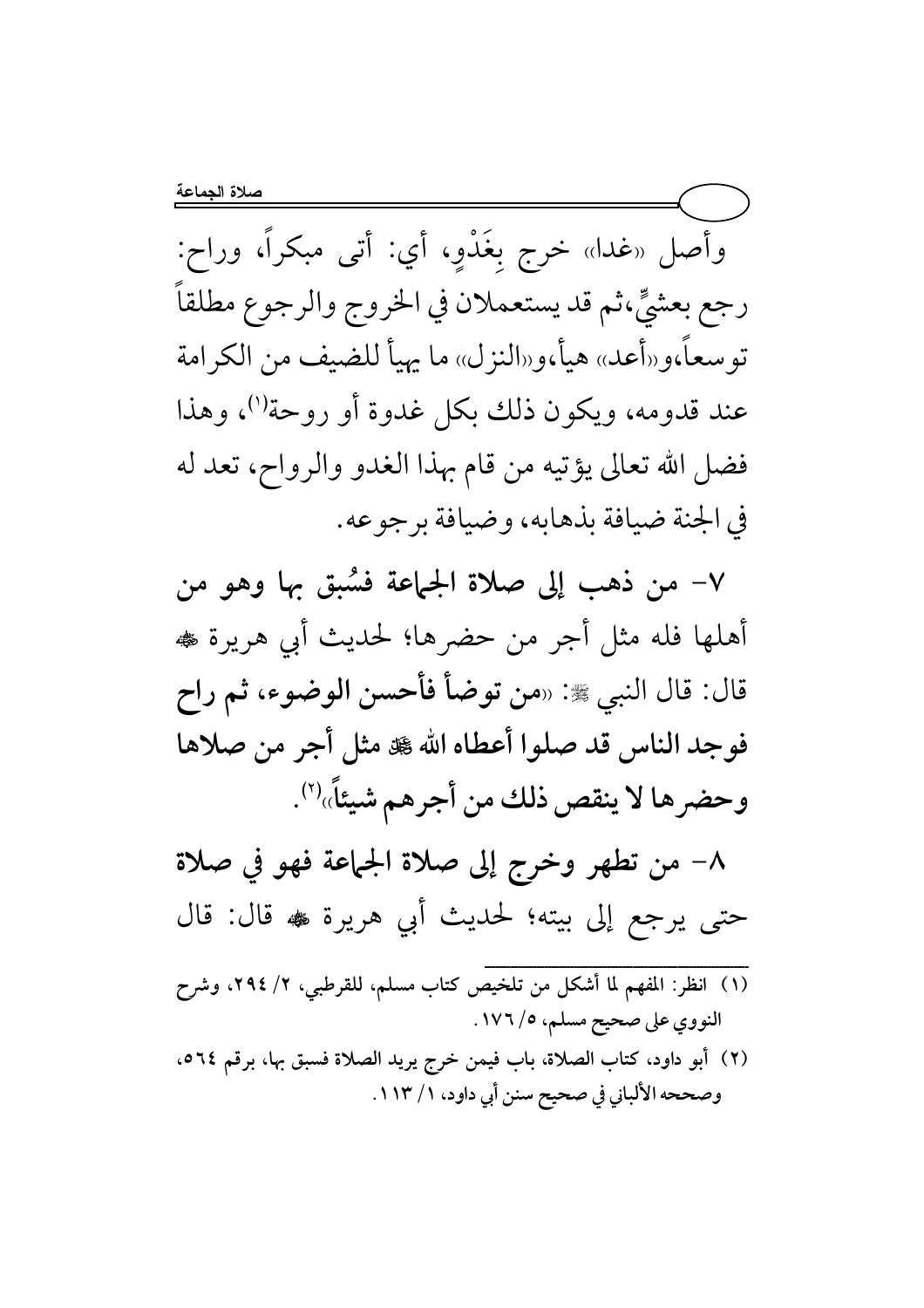رسول الله ﷺ: «إذا توضأ أحدكم في بيته ثم أتى المسجد كان في صلاة حتى يرجع، فلا يقل: هكذا» وشبك بين أصابعه<sup>(۱</sup>).

٩- أجر من خرج إلى صلاة الجماعة متطهراً كأجر الحاج المحرم؛ لحديث أبي أمامة ، أن رسول الله ، وال: «من خرج من بيته متطهراً إلى صلاة مكتوبة فأجره كأجر الحاج المحرم»(٢).

١٠– الخارج إلى صلاة الجماعة ضامن على الله تعالى؛ لحديث أبي أمامة الباهلي ، عن رسول الله ، وقال: «ثلاثة كلهم ضامن على الله ﷺ: رجل خرج غازياً في سبيل الله عز وجل فهو ضامن على الله حتى يتوفاه فيدخله الجنة أو يرده بما نال من أجر وغنيمة، ورجل راح إلى المسجد فهو

- (١) ابن خزيمة، ١/ ٢٢٩، والحاكم وصححه ووافقه الذهبي، ١/ ٢٠٦، وصححه الألباني في صحيح الترغيب والترهيب، ١ / ١١٨.
- (٢) أبو داود، كتاب الصلاة، باب ما جاء في فضل المشي إلى الصلاة، برقم ٥٥٨. وحسنه الألباني في صحيح سنن أبي داود، ١/ ١١١، وفي صحيح الترغيب والترهيب، ١ / ١٢٧.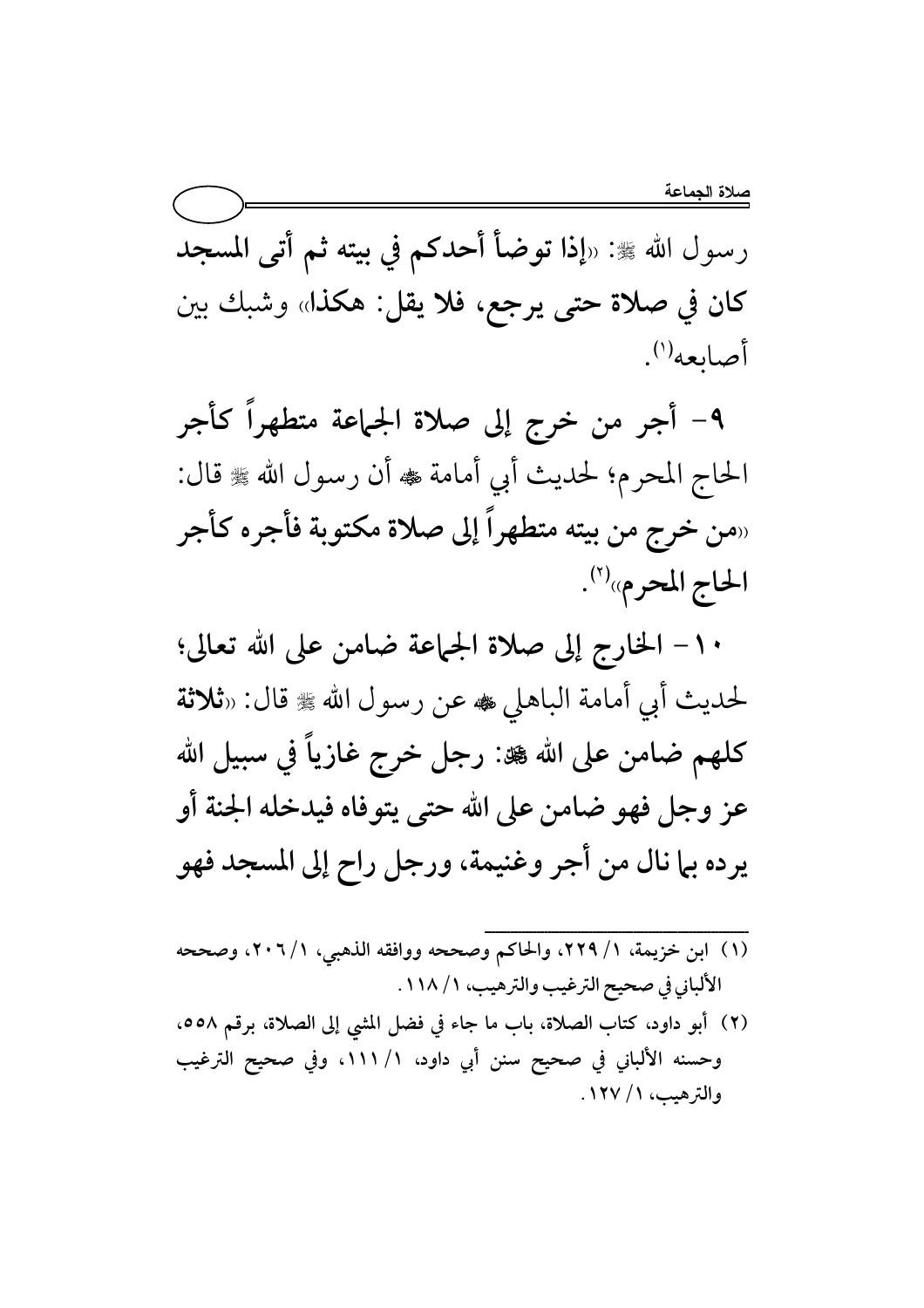ضامن على الله حتى يتوفاه فيدخله الجنة أو يرده بيا نال من أجر وغنيمة، ورجل دخل بيته بسلام فهو ضامن على  $\mathbf{u}^{(1)}$ الله کلق $\mathbf{u}^{(1)}$ .

وهذا من فضل الله ﷺ أن جعل كل واحد من هؤلاء الثلاثة في ضبانه ﷺ حتى يجزيه الجزاء الأوفى؛ فإن معنى «ضامن» أي مضمون، أما قوله ﷺ: «**ورجل دخل بيته** بسلام» فيحتمل وجهين:

الوجه الأول: أن يسلم إذا دخل منزله.

الوجه الثاني: أن يكون أراد بدخول بيته بسلام: أي لزوم البيت طلب السلامة من الفتن، يرغب بذلك في العزلة ويأمره بالإقلال من الخلطة'')، وهذا عند ظهور الفتن وخشية المسلم على دينه، أما مع الأمن من ذلك فالمؤمن الذي يخالط الناس ويصبر على أذاهم ويدعوهم

(١) سنن أبي داود، كتاب الجهاد، باب فضل الغزو في البحر، برقم ٢٤٩٤، وصححه الألباني في صحيح سنن أبي داود، ٢/ ٤٧٣. (٢) انظر: معالم السنن للخطابي، ٣/ ٣٦١.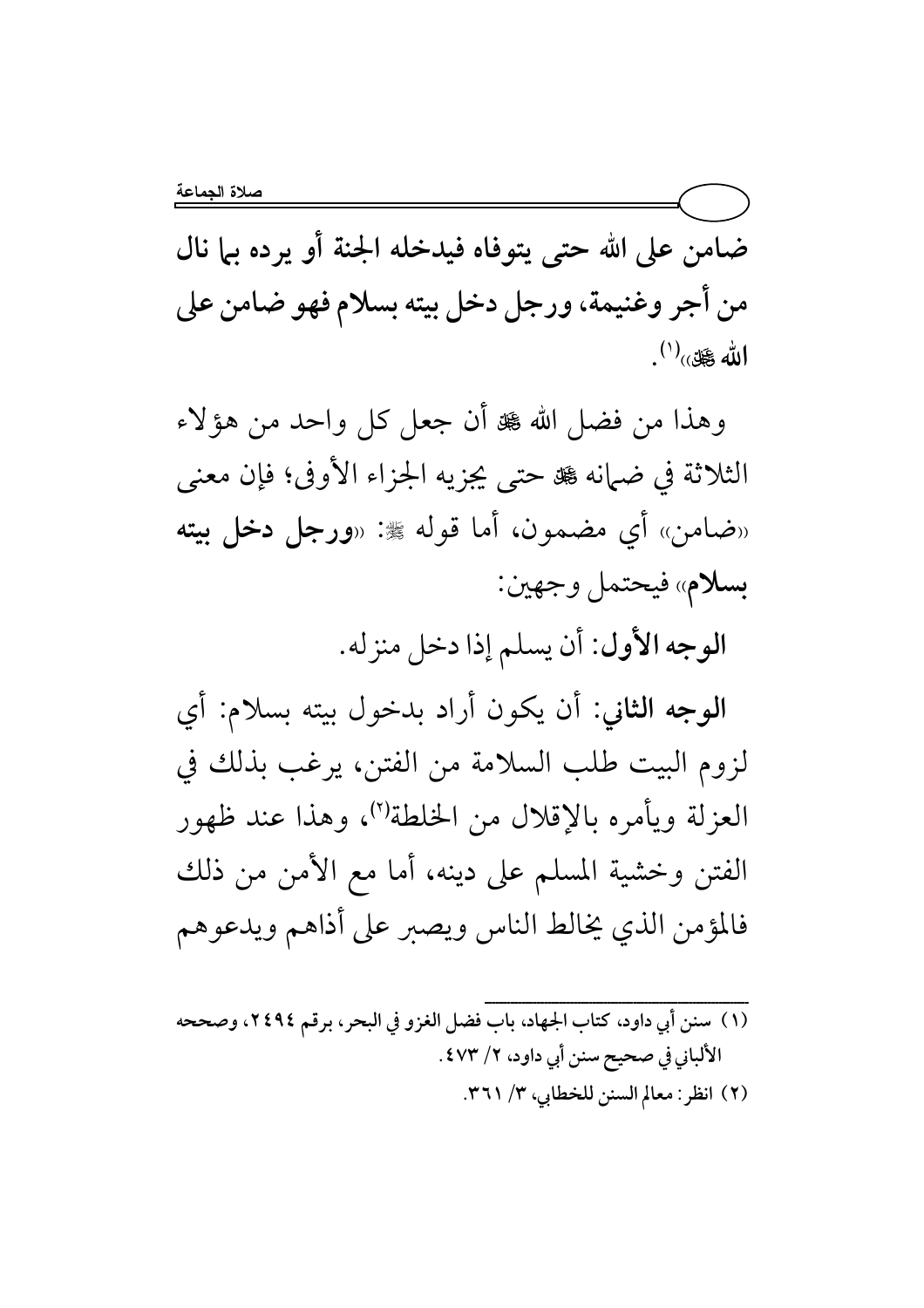إلى الله أعظم أجراً من الذي لا يخالط الناس ولا يصبر على أذاهم، والله أعلم.

١١- اختصام الملأ الأعلى في المشي على الأقدام إلى صلاة الجماعة؛ لحديث عبد الله بن عباس رضي الله عنها عن النبي ﴾ وفيه: أن الله تعالى قال للنبي ﴾ في المنام: «... يا محمد هل تدري فيمَ يختصم'') الملأ الأعلى'')؟ قلت: نعم، في الكفارات: المكث في المسجد بعد الصلاة، والمشي على الأقدام إلى الجماعات، وإسباغ الوضوء في المكاره، ومن فعل ذلك عاش بخير، ومات بخير، وكان من خطيئته

- (١) يختصم: يبحث، واختصامهم: عبارة عن تبادرهم إلى ثبات تلك الأعمال والصعود بها إلى السباء، إما عن تقاولهم في فضلها وشرفها، وإما عن اغتباطهم الناس بتلك الفضائل، لاختصاصهم بها وتفضلهم على الملائكة بسببها مع تهافتهم في الشهوات، وإنيا سياه مخاصمة؛ لأنه ورد مورد سؤال وجواب، وذلك يشبه المخاصمة والمناظرة؛ فلهذا السبب حسن إطلاق لفظ المخاصمة عليه... وذكر ابن كثير رحمه الله أن هذا الاختصام ليس هو الاختصام المذكور في القرآن. انظر: تحفة الأحوذي بشرح جامع الترمذي، ٩/ ١٩٣، ١٠٩.
- (٢) الملأ الأعلى: الملائكة المقربون، والملأ: هم الأشراف الذين يملأون المجالس والصدور عظمة وإجلالاً، ووصفوا بالأعلى إما لعلو مكانتهم عند الله تعالى، وإما لعلو مكانهم. تحفة الأحوذي للمباركفوري، ٣/٩.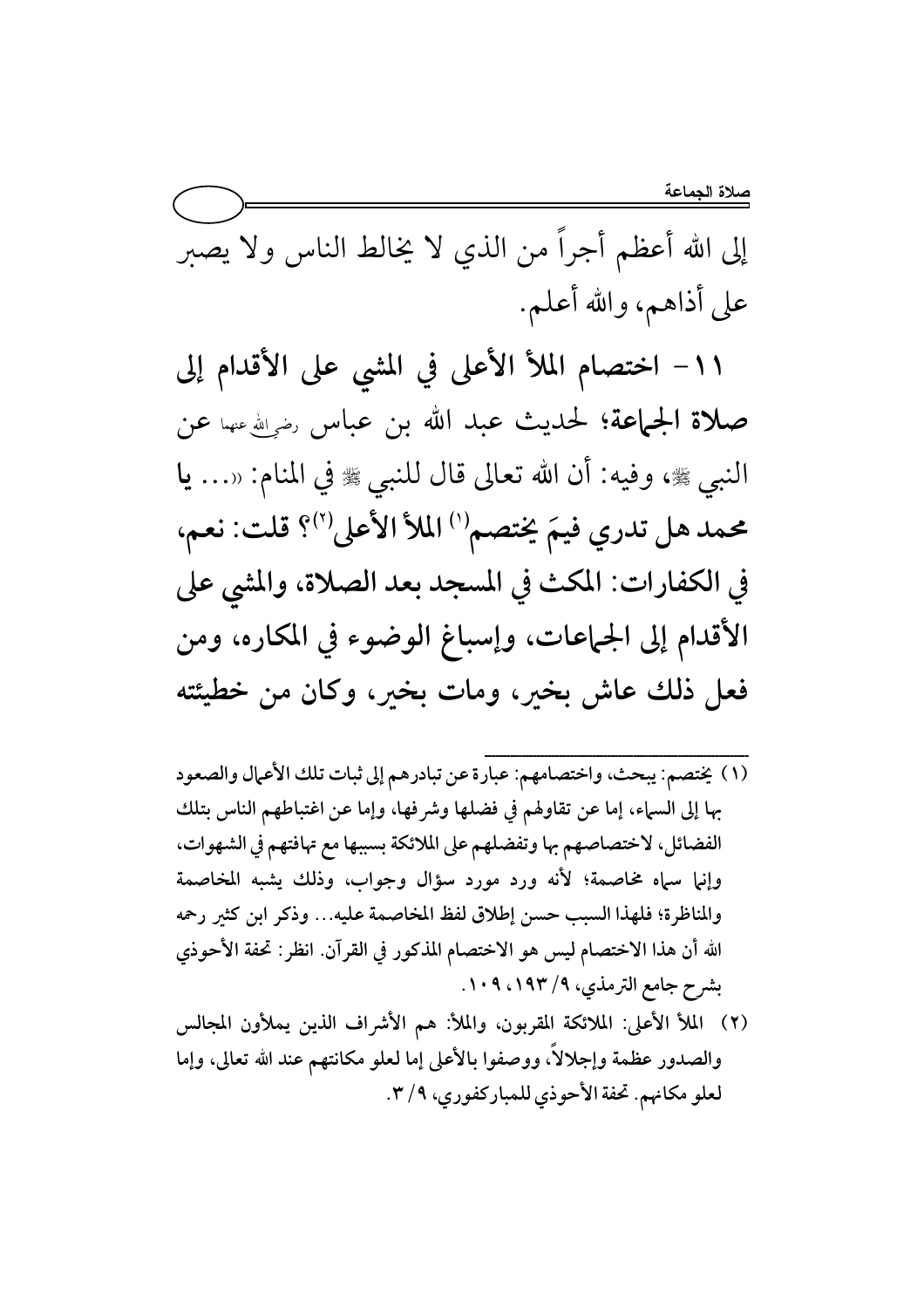كيوم ولدته أمه....)(').

١٢– المشي إلى صلاة الجماعة من أسباب السعادة في الدنيا والآخرة؛ لقوله ﷺ في هذا الحديث: «فمن فعل ذلك عاش بخير ومات بخير»، ولقول الله تعالى''): ﴿ مَنْ عَمِلَ صَالحًا مِّن ذَكَرٍ أَوْ أَنثَى وَهُوَ مُؤْمِنٌ فَلَنُحْيِيَنَّهُ حَيَاةً طَيِّبَةً وَلَنَجْزِيَنَّهُمْ أَجْرَهُم بِأَحْسَنِ مَا كَانُواْ يَعْمَلُونَ ﴾'".

١٣- المشي إلى صلاة الجماعة من أسباب تكفير الخطايا؛ لقوله ﷺ في الحديث السابق: «وكان من خطيئته كيوم ولدته أمه».

١٤- إكرام الله تعالى لزائر المسجد؛لحديث سلمان ، عن النبي ﷺ قال: «من توضأ في بيته ثم أتى المسجد فهو زائر

(١) سنن الترمذي، كتاب التفسير، سورة ص، برقم ٣٢٣٣، ورقم ٣٢٣٤، وله شاهد من حديث معاذ ﷺ عند الترمذي، برقم ٣٢٣٥، وصححهما الألباني في صحيح سنن الترمذي ٣٠/ ٩٨-٩٩. (٢) انظر: تحفة الأحوذي بشرح جامع الترمذي، ٩/ ١٠٤. (٣) سورة النحل، الآية: ٩٧.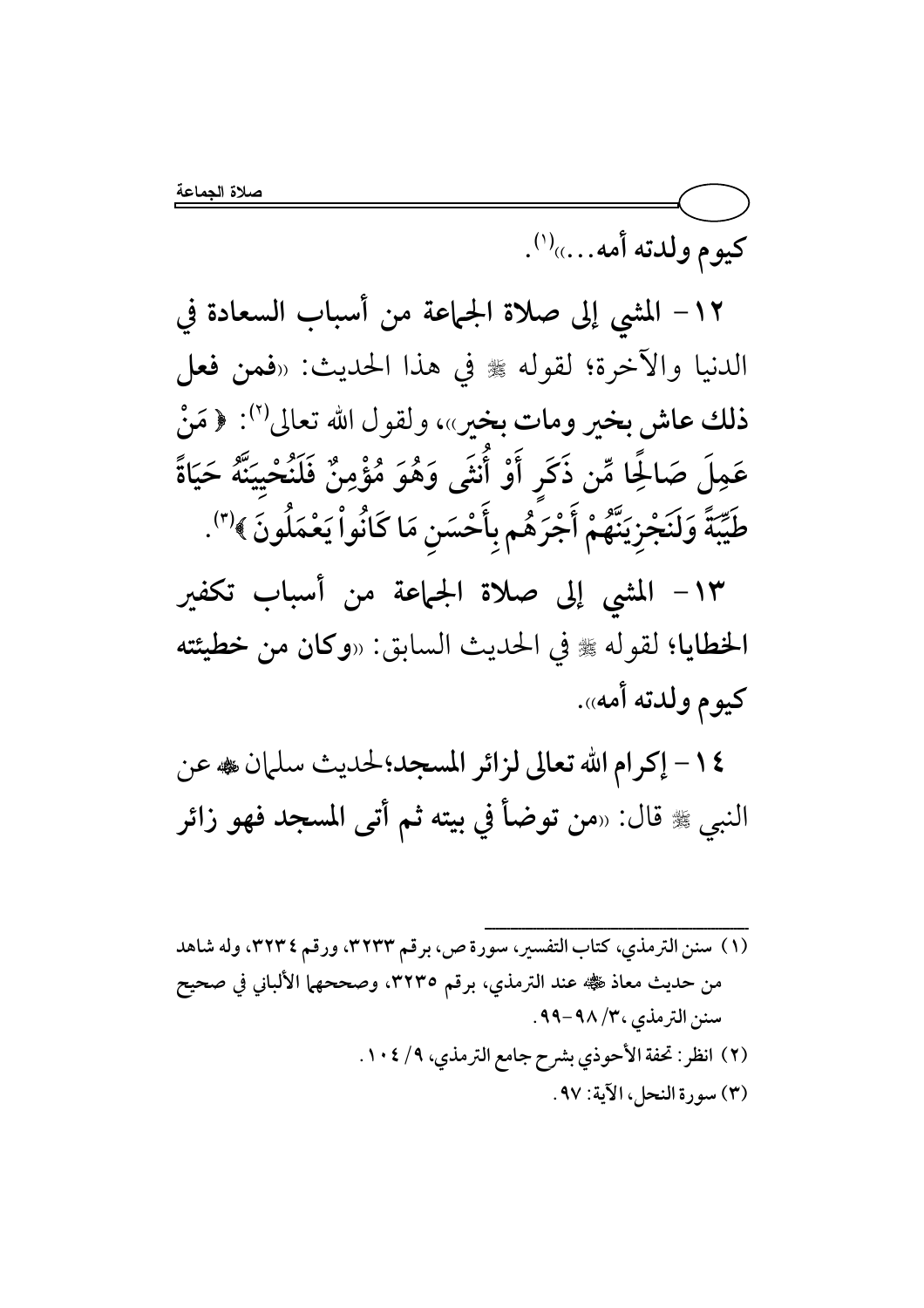لله، وحقٌ على المزُور أن يكرم الزائر»<sup>(י)</sup>.

وعن عمرو بن ميمون – رحمه الله– قال: أدركت أصحاب رسول الله ﷺ وهم يقولون: «المساجد بيوت الله وإنه حق على الله أن يكرم من زاره»<sup>(٢)</sup>، وفي لفظ عن عمرو بن ميمون عن عمر ، قال: «المساجد بيوت الله في الأرض وحق على المزور أن يكرم زائره»'".

١٥- فَرَحْ الله تعالى بمشى عبده إلى المسجد متوضياً؛ لحديث أبي هريرة ، قال: قال رسول الله ﷺ: «لا يتوضأ أحد فيحسن وضوءه ويسبغه ثم يأتي المسجد لا يريد إلا الصلاة فيه، إلا تبشبش الله إليه كما يتبشبش أهل الغائب بطلعته»(4). وقد بوَّب الإمام ابن خزيمة على هذا الحديث

(١) الطبراني في المعجم الكبير، ٦/ ٢٥٣، برقم ٦١٣٩، ٢١٤٥، قال الهيثمي في مجمع الزوائد، ٢/ ٣١: «رواه الطبراني في الكبير، وأحد أسانيده رجاله رجال الصحيح، وأخرجه ابن أبي شيبة في المصنف، ٣١٩ / ٣١٩، برقم ١٦٤٦٥. (٢) أخرجه بإسناده ابن جرير في جامع البيان، ١٨٩/ ١٨٩. (٣) أخرجه ابن أبي شيبة في المصنف، ٣١٨/ ٣١٨، برقم ١٦٤٦٣. (٤) ابن خزيمة في صحيحه، كتاب الإمامة في الصلاة، باب ذكر فرح الرب تعالى بمشى عبده إلى المسجد متوضياً، ٢/ ٣٧٤، برقم ١٤٩١، وصححه الألباني في صحيح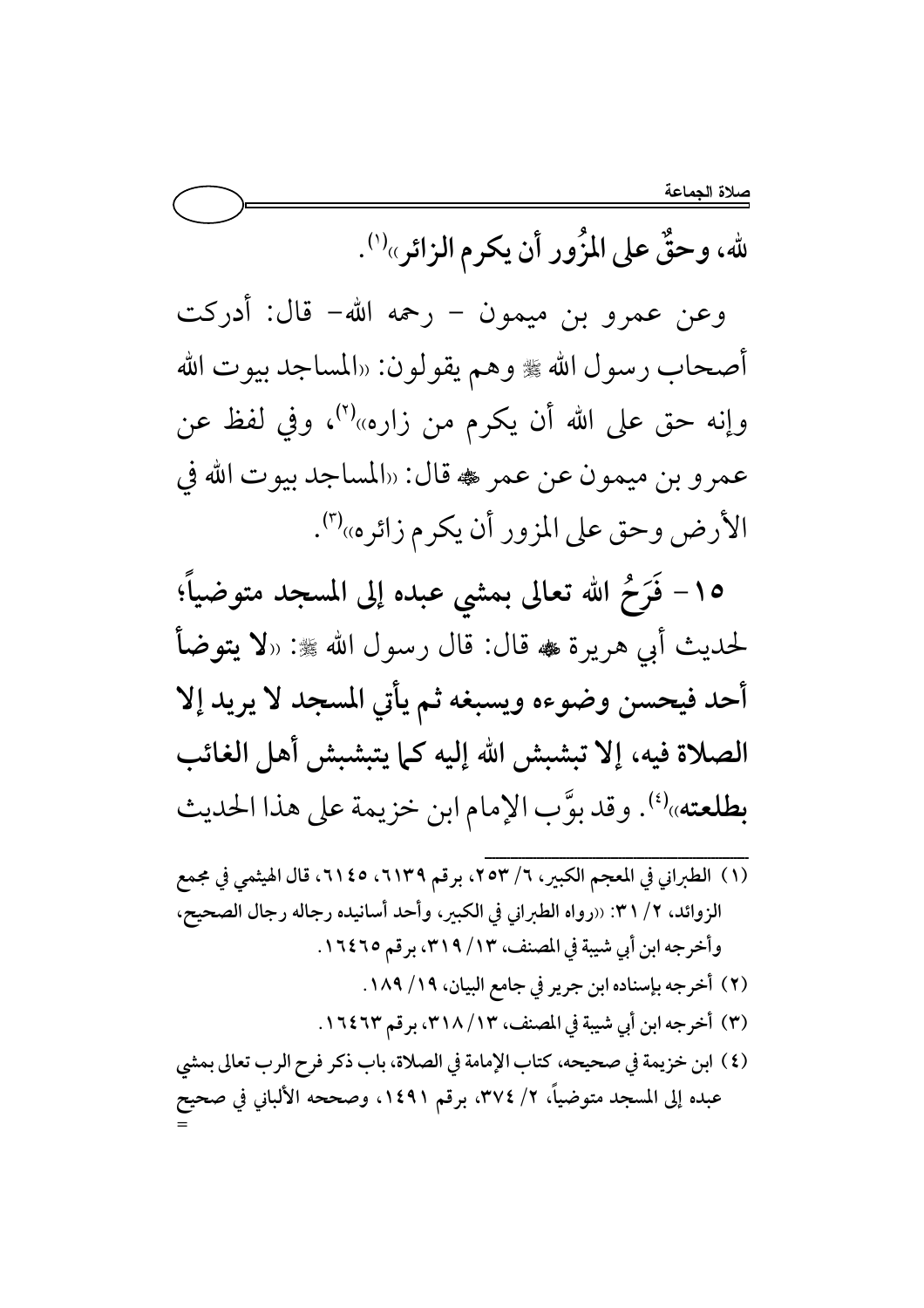بقوله: «باب ذكر فرح الرب تعالى بمشى عبده إلى المسجد متوضياً»''. وجميع صفات الله تعالى تثبت له على الوجه اللائق به کل .

١٦- النور التام يوم القيامة لمن مشى في الظلم إلى المساجد؛ لحديث بريدة ، عن النبي ﷺ أنه قال: «بشر المشائين في الظلم إلى المساجد بالنور التام يوم القيامة»<sup>(٢)</sup>. المبحث السادس:آداب المشي إلى الصلاة في الجماعة: المشي إلى الصلاة له آداب عظيمة، منها ما يأتي: ١ – يتوَضأ في بيته ويسبغ الوضوء؛ لحديث ابن مسعود هه: «ما من رجل يتطهر فيحسن الطهور ثم يعمد إلى مسجد من هذه المساجد إلا كتب الله له بكل خطوة يُخطوها حسنة، ويرفعه بها درجة، ويحط عنه بها سيئة»<sup>(٣)</sup>.

الترغيب والترهيب، ١/ ١٢٣، برقم ٣٠١. (١) صحيح ابن خزيمة، ٢/ ٣٤٧. (٢) أبو داود، برقم ٥٦١، والترمذي، برقم ٢٢٣، وتقدم تخريجه في فضل الصلاة. (٣) مسلم، برقم ٢٥٤، وتقدم تخريجه في وجوب صلاة الجماعة.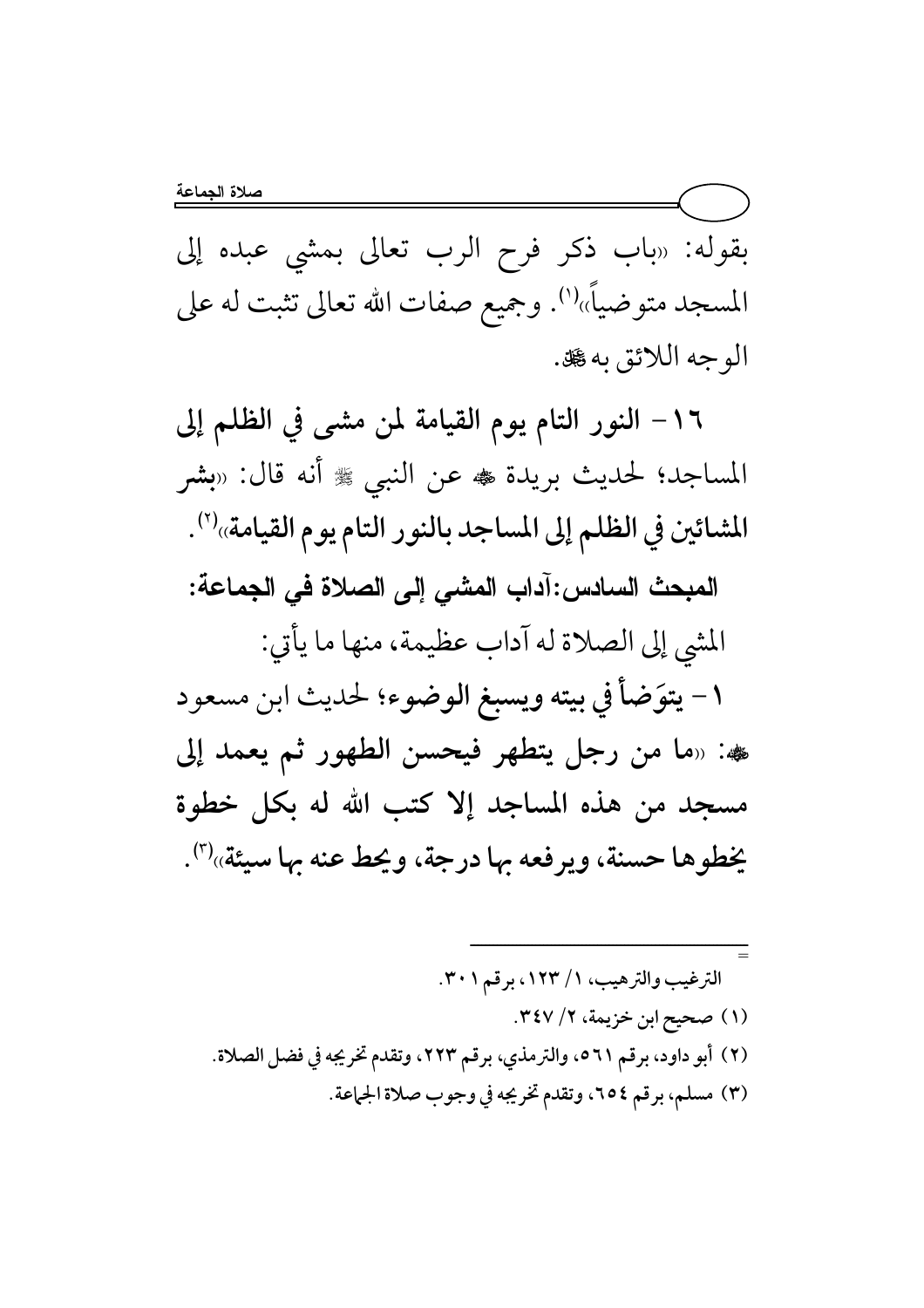٢- يبتعد عن الروائح الكريهة؛ لحديث جابر بن عبد الله رضولله عنهما أن رسول الله ﷺ قال: «من أكل ثوماً أو بصلاً فليعتزلنا، أو ليعتزل مسجدنا، وليقعد في بيته». وفي لفظ لمسلم: «فإن الملائكة تتأذى مما يتأذى منه الإنس». وفي لفظ لمسلم: «من أكل البصل والثوم والكراث، فلا يقربن مسجدنا؛ فإن الملائكة تتأذى مما يتأذى منه بنو آدم»<sup>(י)</sup>.

٣- يأخذ زينته ويتجمل؛ لقول الله تعالى: ﴿ يَا بَنِي آدَمَ خُذُواْ زِينَتَكُمْ عِندَ كُلِّ مَسْجِدٍ ﴾<sup>(٢)</sup>؛ ولقول النبي ﷺ: «إن الله جميل يحب الجمال»<sup>(٣)</sup>.

٤ – يدعو دعاء الخروج من المنزل ويخرج بنية الصلاة؛ فيقول: «بِسم الله توكلت على الله،ولا حول ولا قوة إلا بالله»<sup>(٤)</sup>.

(١) متفق عليه: البخاري، برقم ٨٥٥، ومسلم، برقم ٥٦٤، و٢١١ ، ٥٦٧، وتقدم تخريجه في مكروهات الصلاة. (٢) سورة الأعراف، الآية: ٣١. (٣) مسلم، كتاب الإيهان، باب تحريم الكبر وبيانه، برقم ٩١. (٤) إذا قال ذلك يقال حينئذ: ((هُديت، وكفيت، ووقيت، فتتنحى له الشياطين، فيقول شيطان آخر: كيف لك برجل قد هدي، وكفي ووقي))، أبو داود، كتاب الأدب، باب ما يقال إذا خرج من بيته، برقم ٥٠٩٥، والترمذي، كتاب الدعوات، باب ما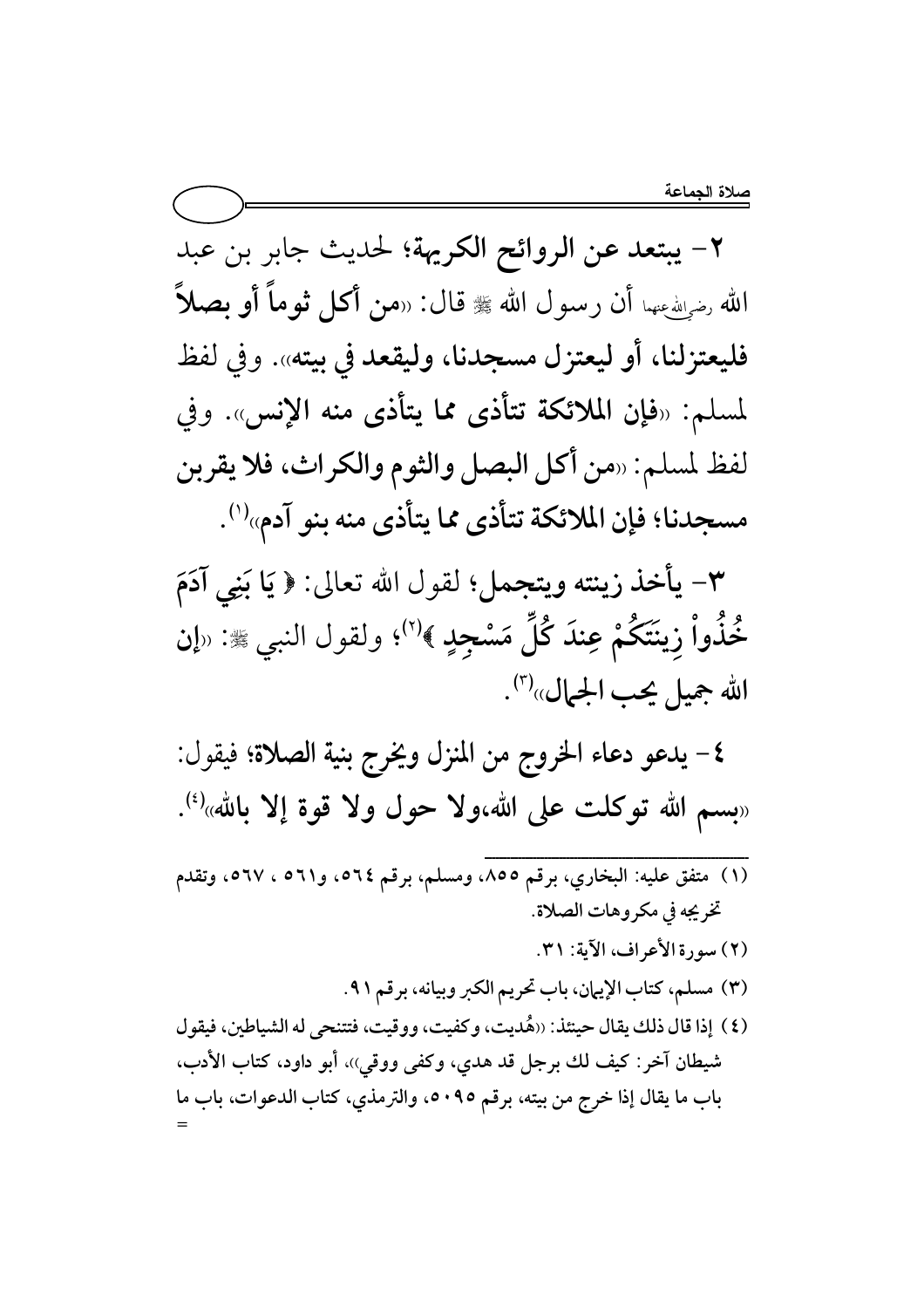«اللهم إني أعوذ بك أن أَضِلَّ أو أُضَلَّ، أو أَزَلَ، أو شَرَكَ الله ع مَ أو أظلَم ، أو أجهل أو يُجهل عليَّ أظلِمَ أو أُظلَم ، أو أجهل أو يُجهل عليَّ»''. «اللهم اجعل ، وفي سمعي نوراً، وفي ، وفي لساني نوراً في قلبي نوراً ، ومن فوقي نوراً، ومن تحتي نوراً، وعن بصري نوراً ُ، وعن شمالي نوراً، ومن أمامي نوراً، ومن يميني نوراً ، واجعل في نفسي نوراً، وأعظم لي نورًا، خلفي نوراً ا، واجعلني نوراً، اللهم وعظم لي نورًا، واجعل لي نورً ، وفي لحمي نوراً، أعطني نوراً، واجعل في عصبي نوراً ، وفي بشري نوراً» ، وفي شعري نوراً وفي دمي نوراً ِاً، وفي شعري نوراً، وفي بشري نوراً»<sup>(٢)</sup>.

 C }# \ o)P
f I ,Y[Zm H6> ,IR#> 8 ¾6 3! GJ`M )8 B)p 9 l kY ,@N8³

ــــــــــــــــــــــــــــــــــــــــــــــــــــــــــــــــــــــــ

=

- (١) أبو داود، كتاب الأدب، باب ما يقول الرجل إذا خرج من بيته، برقم ٥٠٩٤. والترمذي، كتاب الدعوات، باب ما جاء فيها يقول إذا خرج من بيته، برقم ٣٤٢٧، وابن ماجه، كتاب الدعاء، باب ما يدعو الرجل إذا خرج من بيته، برقم ٣٨٨٤. وصححه الألباني في صحيح سنن ابن ماجه، ٢/ ٣٣٦.
- (٢) جميع هذه الألفاظ من صحيح البخاري، كتاب الدعوات، باب الدعاء إذا انتبه من الليل، برقم ٦٣١٦، ومسلم، كتاب صلاة المسافرين باب صلاة النبي ﷺ ودعائه، برقم ٧٦٣، وفي رواية ١٩١– (٧٦٣) فخرج إلى الصلاة وهو يقول. وكل هذه الروايات من حديث ابن عباس رض<sub>رِ</sub>الله عنهما .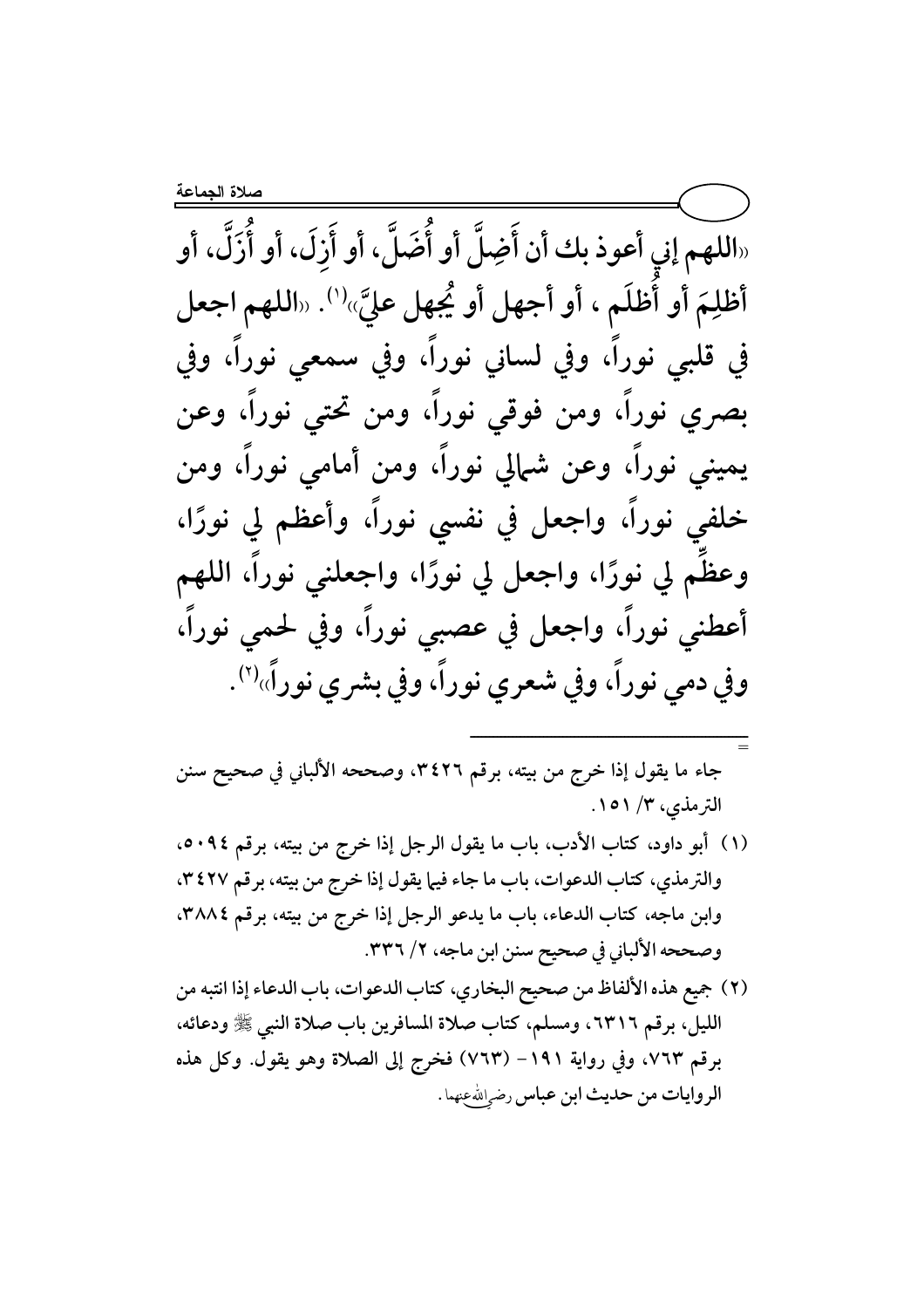٥- لا يشبك بين أصابعه في طريقه إلى المسجد ولا في صلاته؛ لحديث كعب بن عجرة ۴ أن رسول الله ٣ قال: «إذا توضأ أحدكم فأحسن وضوءه، ثم خرج عامداً إلى المسجد فلا يشبكن بين أصابعه؛ فإنه في صلاة»''.

٦– يمشى وعليه السكينة والوقار؛ لحديث أبي هريرة ه عن النبي ﷺ قال: «إذا سمعتم الإقامة فامشوا إلى الصلاة وعليكم السكينة والوقار، ولا تسرعوا، فما أدركتم فصلوا، وما فاتكم فأتموا». وفي لفظ: «إذا أقيمت الصلاة فلا تأتوها تسعون، وأتوها تمشون وعليكم السكينة، فما أدركتم فصلوا، وما فاتكم فأتموا»<sup>(٢)</sup>. وفي هذا الحديث الحث على إتيان الصلاة بسكينة

- (١) الترمذي، برقم ٣٨٧، وصححه الألباني في صحيح الترمذي، ١/ ١٢١، وتقدم تخريجه في مكروهات الصلاة.
- (٢) متفق عليه: البخاري، كتاب الأذان، باب لا يسعى إلى الصلاة وليأتها بالسكينة والوقار، برقم ٦٣٦، وكتاب الجمعة، باب المشي إلى الجماعة، برقم ٩٠٨، ومسلم، كتاب المساجد، باب استحباب إتيان الصلاة بوقار وسكينة، والنهى عن إتيانها سعياً، برقم ٦٠٢.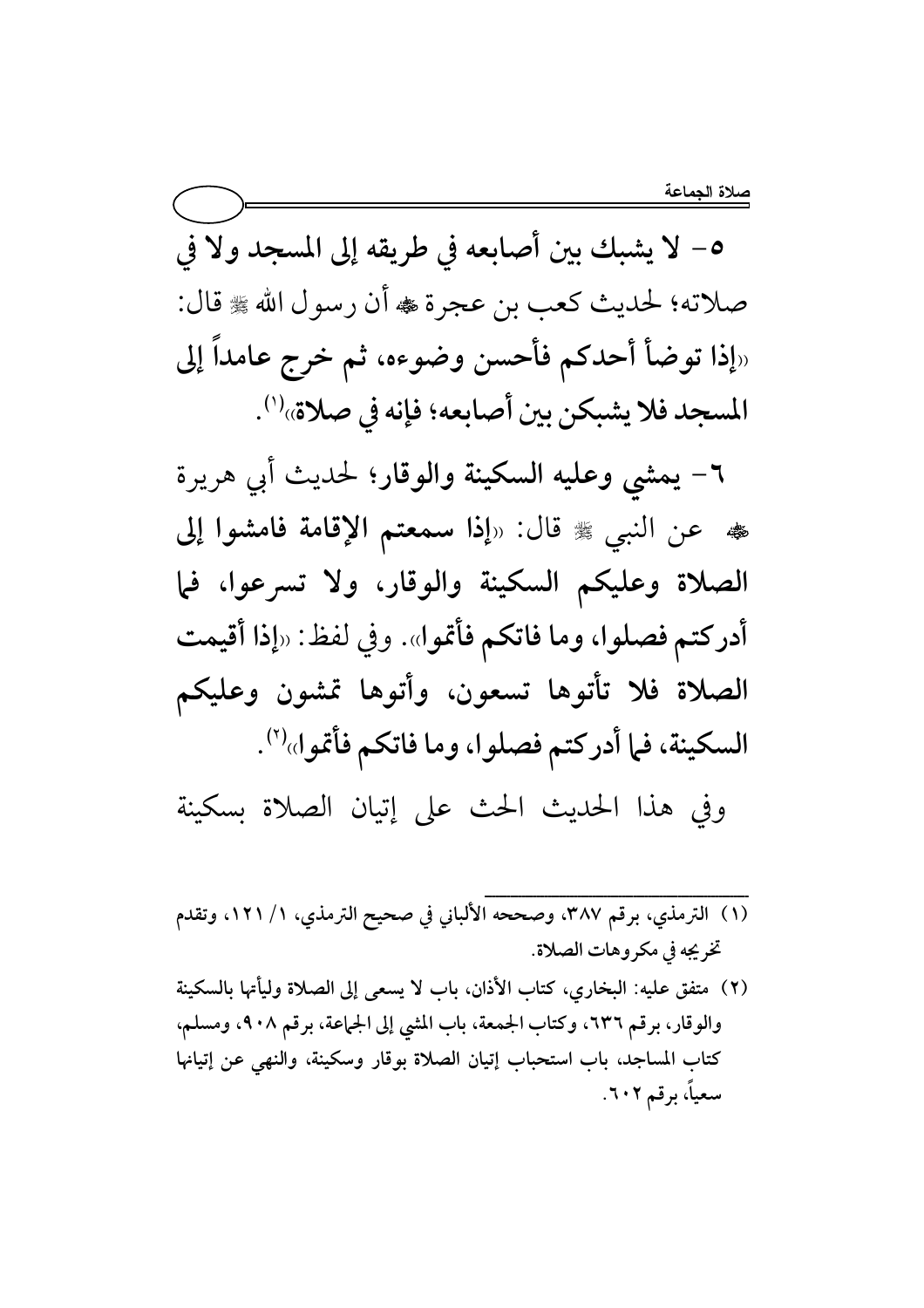ووقار،والنهى عن إتيانها سعياً،سواء فى صلاة الجمعة وغيرها،وسواء خاف فوت تكبيرة الإحرام أو لا،وقوله «إذا سمعت الإقامة» إنها ذكر الإقامة للتنبيه على ما سواها؛ لأنه إذا نهى عن إتيانها سعياً في حال الإقامة مع خوفه فوت بعضها، فقبل الإقامة أولى،وأكَّد ذلك ببيان العلة فقال ﷺ: «فإن أحدكم إذا كان يعمد إلى الصلاة فهو في صلاة»، وهذا يتناول جميع أوقات الإتيان إلى الصلاة، وأكد ذلك تأكيداً آخر، فقال:«فما أدركتم فصلوا وما فاتكم فأتموا».فحصل فيه تنبيه وتأكيد لئلا يتوهم متوهم أن النهي إنها هو لمن لم يخف فوت بعض الصلاة،فصرح بالنهي وإن فات من الصلاة ما فات،وبيَّن ما يفعل فيها فات<sup>(י)</sup>.

٧- ينظر في نعليه قبل دخول المسجد، فإن رأى فيهما أذى مسحه بالتراب؛ لحديث أبي سعيد الخدري ﷺ وفيه: «إذا جاء أحدكم إلى المسجد فلينظر فإن رأى في نعليه قذراً أو أذى فليمسحه وليصلَ فيهمل» (٢). وتطهير النعلين يكون بمسحهما (١) انظر: شرح الإمام النووي على صحيح مسلم، ١٠٣/.

(٢) أبو داود، كتاب الصلاة، باب الصلاة في النعلين، برقم ٢٥٠، وابن خزيمة، برقم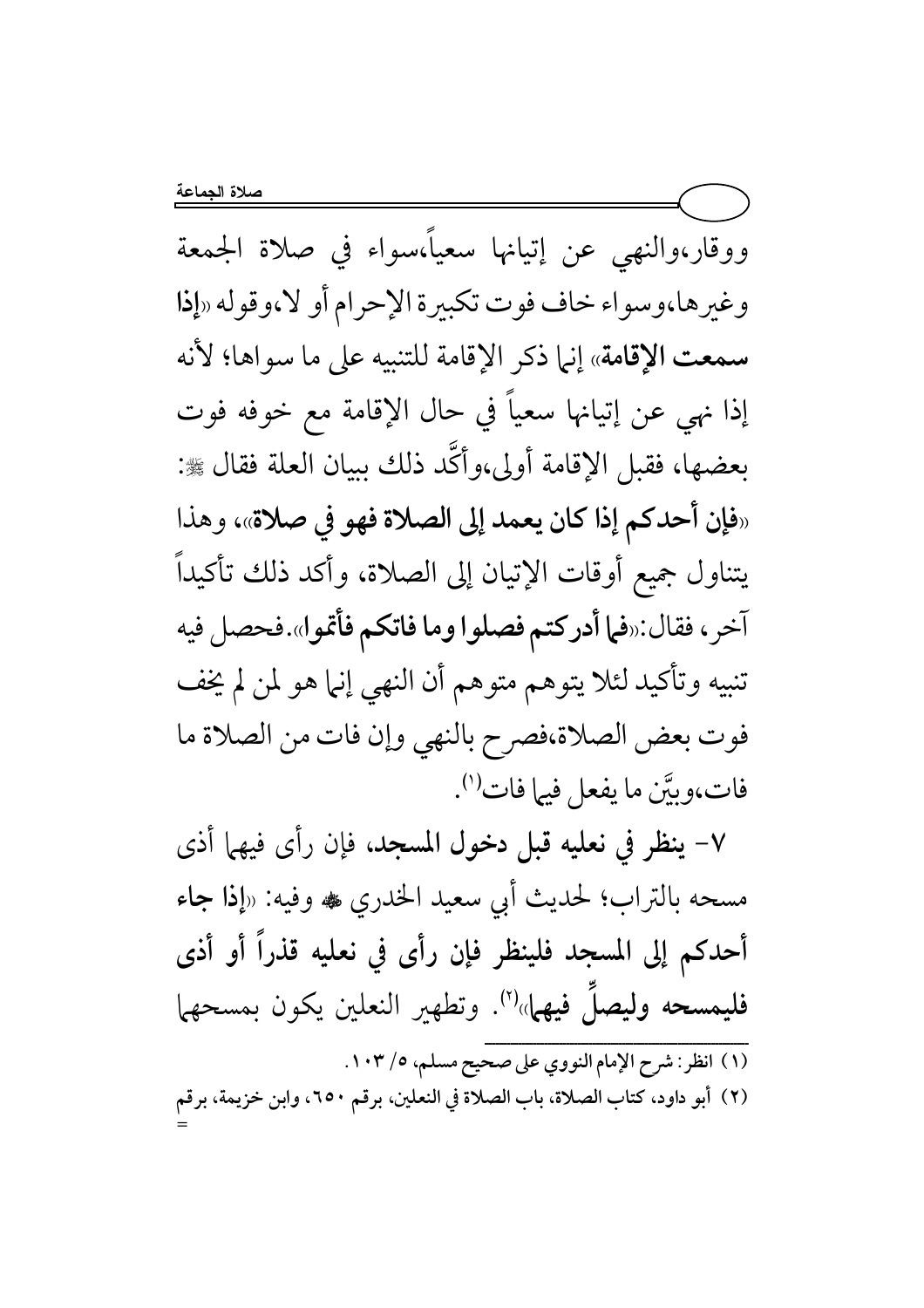بالتراب؛ لحديث أبي هريرة ، قال: قال رسول الله ﷺ: «إذا وطئَ أحدكم بنعليه الأذى فإن التراب له طهور». وفي لفظ: «إذا وطئَ الأذى بخفيه فطهورهما التراب» (').

٨- يقدم رجله اليمني عند دخول المسجد ويقول: رأعوذ بالله العظيم وبوجهه الكريم، وسلطانه القديم، من الشيطان الرجيم»'`'. [بسم الله والصلاة]'`' [والسلام على رسول الله](') [اللهم افتح لي أبواب رحمتك]؛ لحديث أنس ﷺ أنه كان يقول: «من السنة إذا دخلت المسجد أن تبدأ برجلك اليمني، وإذا خرجت أن تبدأ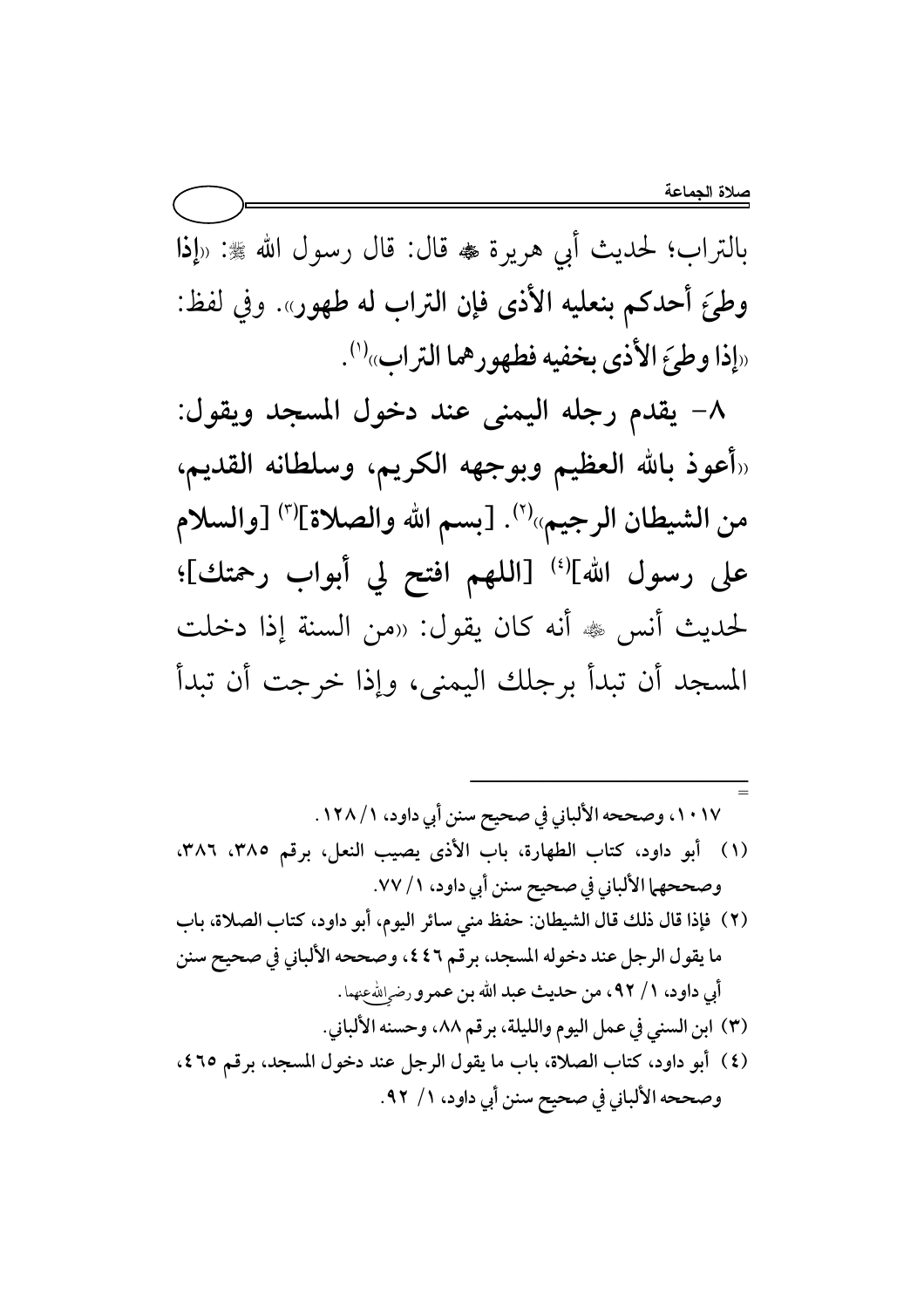برجلك اليسري»''؛ ولحديث أبي حميد أو أبي أسيد، قال: قال رسول الله ﷺ: «إذا دخل أحدكم المسجد فليقل: اللهم افتح لي أبواب رحمتك، وإذا خرج فليقل: اللهم إني أسألك من فضلك»<sup>(٢)</sup>.

٩- يسلم إذا دخل المسجد على من فيه بصوت يسمعه من حوله؛ لحديث أبي هريرة ، أن رسول الله ، قال: «لا تدخلون الجنة حتى تؤمنوا، ولا تؤمنوا حتى تحابوا، أولا أدلكم على شيء إذا فعلتموه تحاببتم؟ أفشوا السلام بينكم»<sup>(٣)</sup>. وقال عمار بن ياسر یه: «ثلاث من جمعهن فقد جمع الإيهان: الإنصاف من نفسك، وبذل السلام للعالم، والإنفاق من الإقتار»<sup>(؛)</sup>.

١٠ - يصلى تحية المسجد، فإن كان المؤذن قد أذن بعد

(١) أخرجه الحاكم، ١/ ٢١٨، وقال: ((هذا حديث صحيح على شرط مسلم))، ووافقه الذهبي، وأخرجه البيهقي، ٢/ ٤٤٢، وحسّنه الألباني في سلسلة الأحاديث الصحيحة، ٥/ ٦٢٤، برقم ٢٤٧٨. (٢) مسلم،كتاب صلاة المسافرين وقصرها،باب ما يقول إذا دخل المسجد،برقم ١١٣. (٣) مسلم، كتاب الإيهان، باب بيان أنه لا يدخل الجنة إلا المؤمنون، برقم ٥٤. (٤) البخاري، كتاب الإيهان، باب السلام من الإسلام، ١/ ١٥.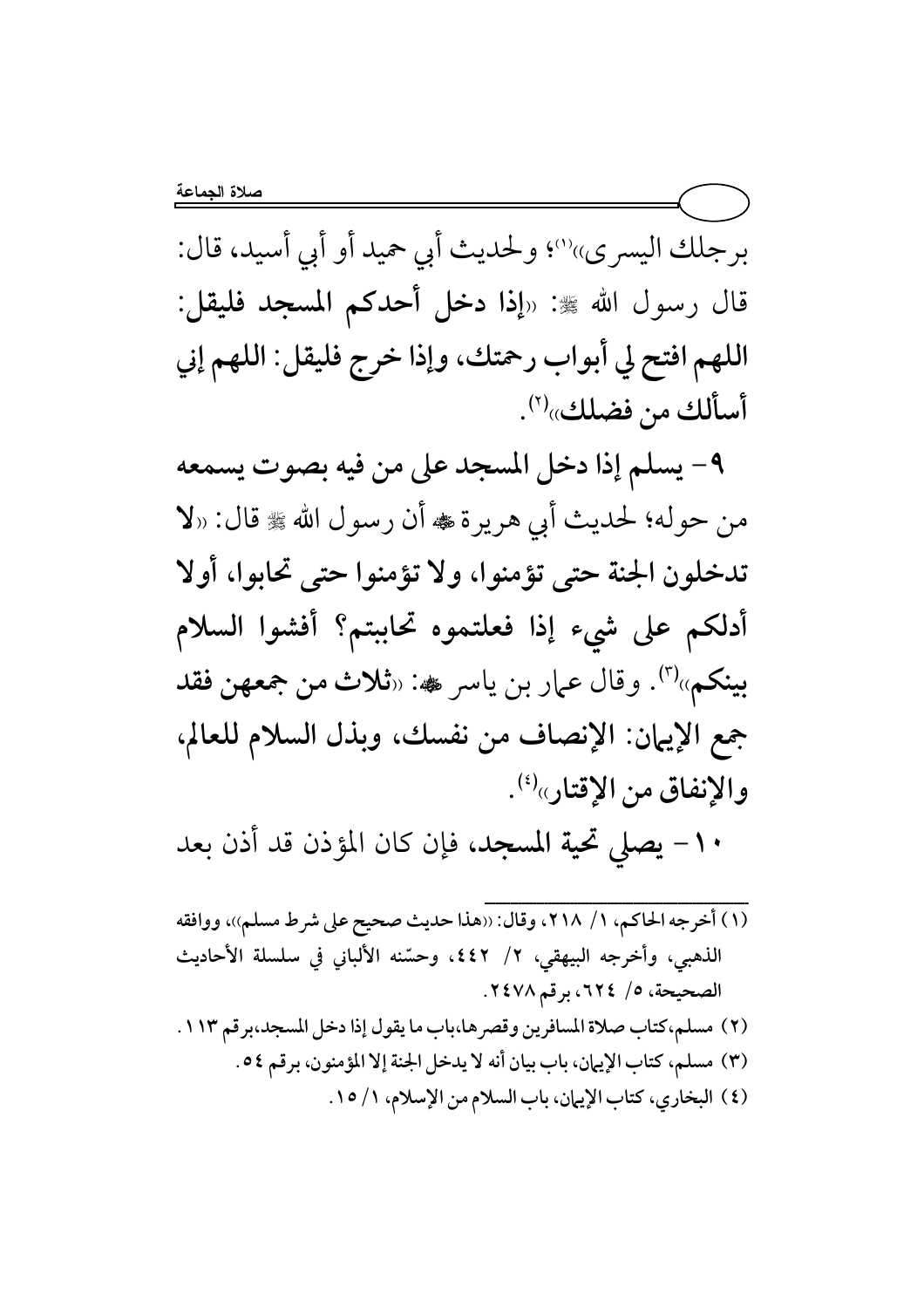دخول الوقت صلى الراتبة إن كان للصلاة راتبة، فإن لم يكن لها راتبة قبلها فسنة ما بين الأذانين؛ لأن بين كل أذانين صلاة، وتجزئ عن تحية المسجد، فإن دخل المسجد قبل دخول وقت الصلاة صلى ركعتين؛ لحديث أبي قتادة هه أن رسول الله ﷺ قال: «إذا دخل أحدكم المسجد فلا يجلس حتى يصلى ركعتين»<sup>(۱)</sup>.

11 – إذا خلع نعليه داخل المسجد وضعهما بين رجليه؛ لحديث أبي هريرة ڤ عن رسول الله ﷺ قال: «إذا صلى أحدكم فخلع نعليه فلا يؤذي بهما أحداً، ليجعلهما بين رجليه، أو ليصلَ فيهما». وفي لفظ: «إذا صلى أحدكم فلا يضع نعليه عن يمينه ولا عن يساره فتكون عن يمين غيره، إلا أن لا يكون عن يساره أحد وليضعهما بين رجليه»<sup>(٢)</sup>.

وسمعت شيخنا الإمام عبد العزيز ابن باز – رحمه

- (١) متفق عليه: البخاري، برقم ٤٤، ومسلم، برقم ٧١٤، وتقدم تخريجه في صلاة التطوع.
- (٢) أبو داود، كتاب الصلاة، باب المصلى إذا خلع نعليه أين يضعهما؟ برقم ٢٥٤، ٥٥م٦، وصححه الألباني في صحيح سنن أبي داود، ١/ ١٢٨.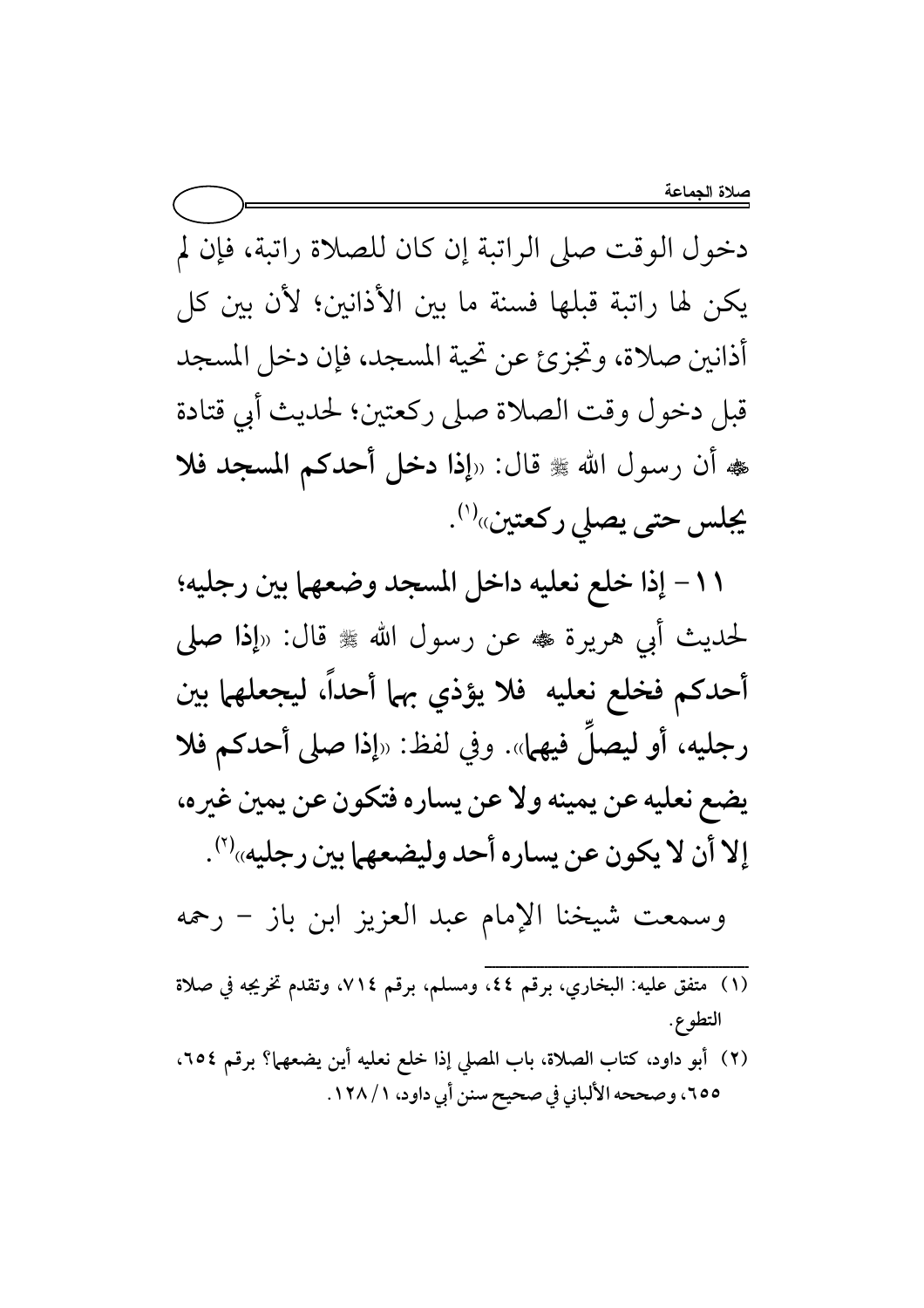الله- يقول: «الصلاة في النعال سنة خلاف اليهود، لكن بعد العناية، فإن رأى فيها شيئاً أزاله بالتراب أو الحجر أو غيره، أما المساجد المفروشة فقد يحصل عليها الغبار للتساهل من بعض الناس، فيحصل تنفير الناس، فالأولى عندي والله أعلم أن يوضع لها محل»<sup>(י)</sup>.

١٢- يختار الجلوس في الصف الأول على يمين الإمام إن تيسر ، بلا مزاحمة ولا أذى لأحد؛ لحديث أبي هريرة ، أن رسول الله ﷺ قال: «لو يعلم الناس ما في النداء والصف الأول ثم لم يجدوا إلا أن يستهموا عليه لاستهموا»<sup>(٢)</sup>؛ولحديث عائشة <sub>يضياش</sub>يها قالت: قال رسول الله ﷺ:«إن الله وملائكته يصلون على ميامين الصفوف»<sup>(٣)</sup>.

١٣ - يجلس مستقبلاً القبلة يقرأ القرآن أو يذكر الله تعالى؛ لحديث أبي هريرة ، قال: قال رسول الله ﷺ: «إن

(١) سمعته من سماحته أثناء تقريره على بلوغ المرام، الحديث رقم ٢٣٢، ورقم ٢٣٣. (٢) متفق عليه:البخاري،برقم ٦١٥،ومسلم،برقم ٤٣٧،وتقدم تخريجه في فضل الأذان. (٣) أبو داود، برقم ٦٧٦، وابن ماجه برقم ١٠٠٥، وحسنه المنذري، وابن حجر في فتح الباري ٢/ ٢١٣، وتقدم تخريجه في فضل الصف الأول وميامن الصفوف.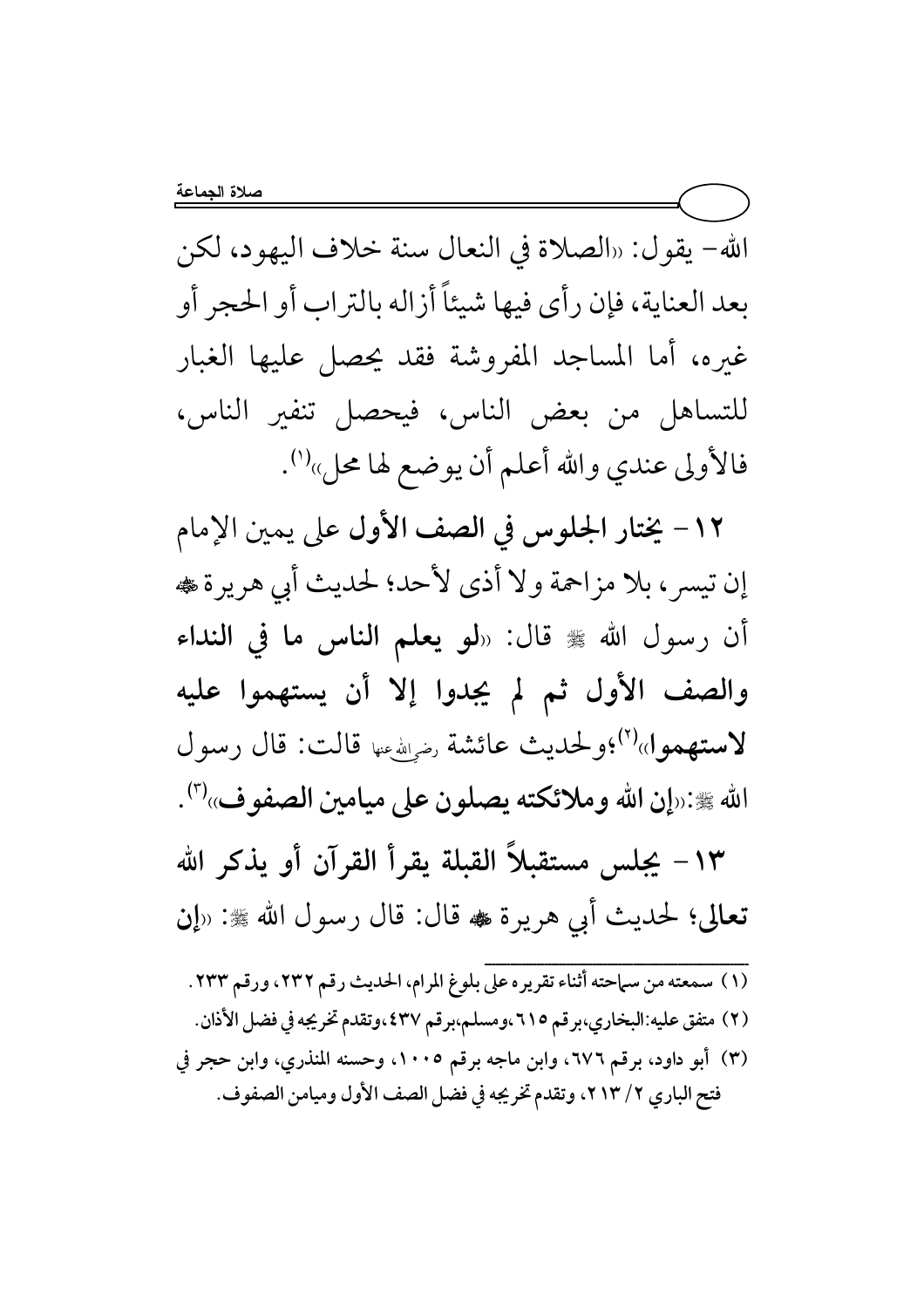لكل شيء سيداً، وإن سيد المجالس قبالة القبلة»<sup>(١)</sup>.

١٤ - ينوي انتظار الصلاة ولا يؤذي؛ فإنه في صلاة ما انتظر الصلاة، وتصلى عليه الملائكة، قبل الصلاة وبعدها مادام في مصلاه؛ لحديث أبي هريرة ﷺ أن رسول الله ﷺ قال: «لا يزال العبد في صلاة ما كان في مصلاه ينتظر الصلاة، وتقول الملائكة: اللهم اغفر له، اللهم ارحمه...... وفي لفظ لمسلم: «والملائكة يصلون على أحدكم مادام في مجلسه الذي صلى فيه، يقولون: اللهم ارحمه، اللهم اغفر له، اللهم تب عليه، ما لم يؤذ، ما لم يحدث»<sup>(٢)</sup>.

١٥- إذا أقيمت الصلاة فلا يصلى إلا المكتوبة؛ لحديث أبي هريرة ، أن النبي ، تال: «إذا أقيمت الصلاة فلا صلاة إلا المكتوبة»'".

- (١) الطبراني في الأوسط [مجمع البحرين، ٥/ ٢٧٨، برقم ٣٠٦٢]، وقال الهيثمي في مجمع الزوائد، ٨/ ٥٩: «رواه الطبراني في الأوسط وإسناده حسن)). (٢) متفق عليه: البخاري، برقم ٦٤٧، ومسلم، برقم ٦٤٩، وتقدم تخريجه في فضل صلاة الجماعة.
	- (٣) مسلم، برقم ٧١٠، وتقدم تخريجه في صلاة التطوع.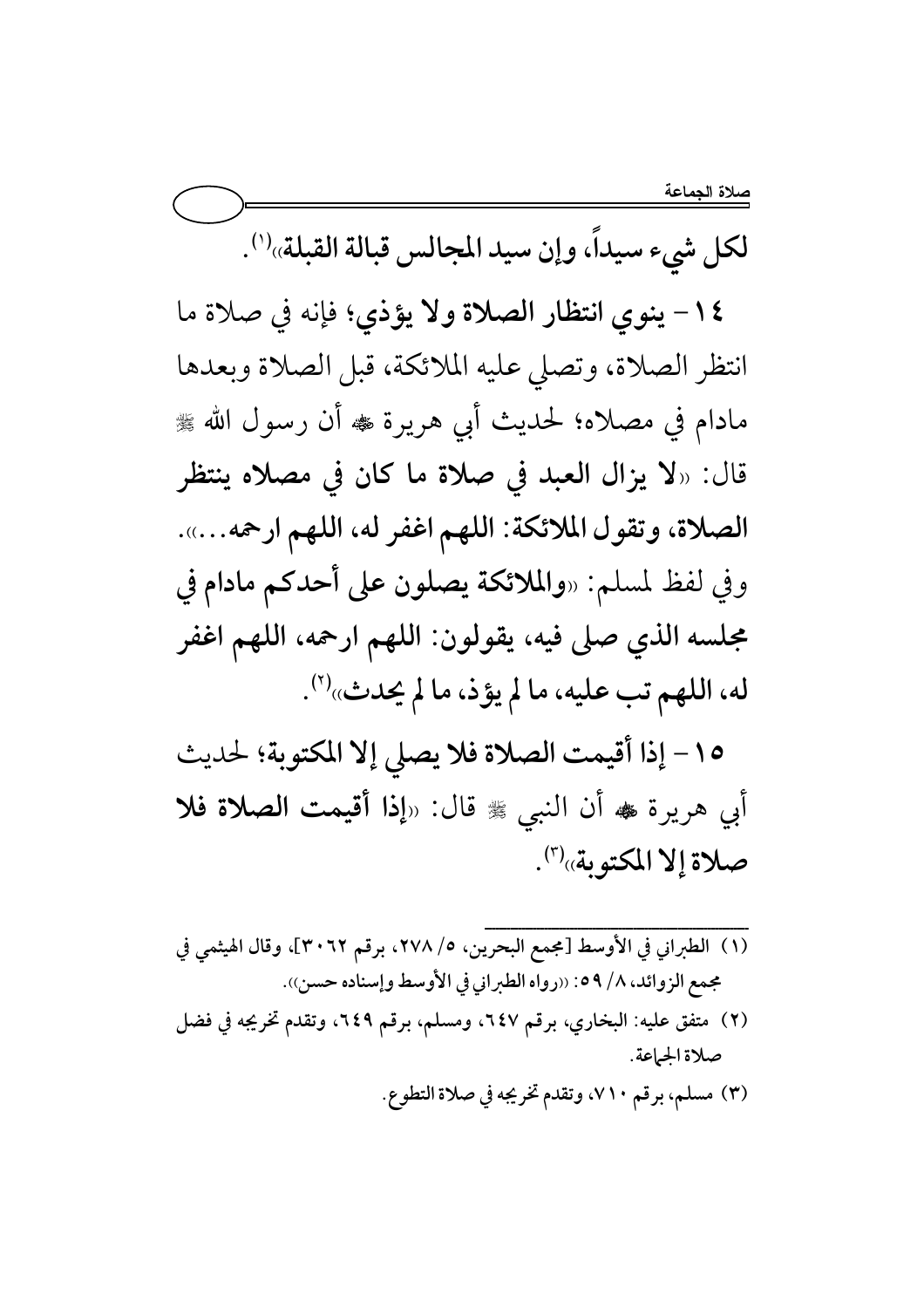١٦- يقدم رجله اليسرى عند الخروج من المسجد بعكس دخوله؛ لأن النبي ﷺ كان يحب التيمن ما استطاع في شأنه كله: في طهوره، وترجله، وتنعله''). وكان ابن عمر رضي لله عنها يبدأ برجله اليمنى فإذا خرج بدأ برجله اليسري<sup>(٢)</sup>. وقال أنس حه: «من السنة إذا دخلت المسجد أن تبدأ برجلك اليمني وإذا خرجت أن تبدأ برجلك اليسرى<sup>(٣)</sup>. ويقول: «بسم الله **والصلاة والسلام على** رسول الله، اللهم إني أسألك من فضلك](أ) [اللهم اعصمني من الشيطان الرجيم]»<sup>(٥)</sup>.

المبحث السابع: تنعقد الجماعة باثنين: إمام ومأموم،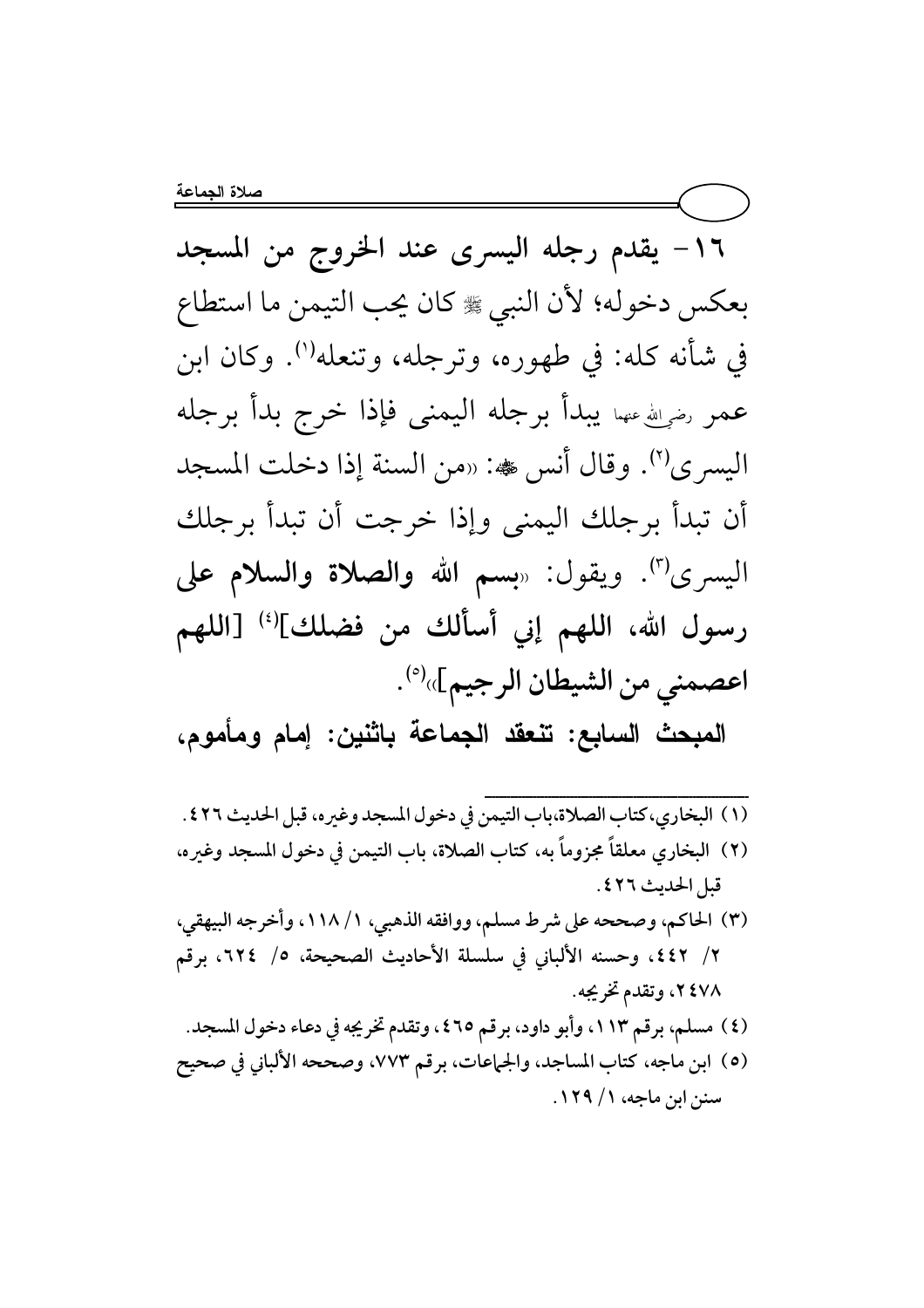ولو مع صبي على الصحيح أو امرأة ذات محرم عند الخلوة؛ لحديث ابن عباس رضي في الله عنها قال: بت عند خالتي ميمونة فقام النبي ، يصلى من الليل، فقمت أصلى معه، فقمت عن يساره، فأخذ برأسي فأقامني عن يمينه«<sup>(١)</sup>. وعن مالك بن الحويرث ، أنه قال: أتى رجلان النبي ، يريدان السفر، فقال النبي ﷺ: «إذا أنتما خرجتما فأذَّنا، ثم أقيها، ثم ليؤمَّكما أكبرُكما»'``؛ ولحديث أنس ﷺ أن النبي ﷺ دخل على أنس، وأمه، وأم حرام خالة أنس، فقال النبي ﷺ: «قوموا فلأصلى بكم» في غير وقت صلاة، فصلى بهم، وجعل أنساً عن يمينه، وأقام المرأة خلفهم'''. ومما يدل على صحة الجماعة وانعقادها برجل وامرأة، حديث أبي سعيد وأبي هريرة لضياشهها عن النبي ﷺ أنه قال: «إذا استيقظ الرجل من الليل وأيقظ امرأته فصليا (١) متفق عليه: البخاري، برقم ١١٧، ٦٩٩، ورقم ٩٩٢، ومسلم، برقم ٨٢ (٧٦٣)، وتقدم تخريجه في صلاة التطوع. (٢) البخاري، كتاب الأذان، باب الأذان للمسافرين، برقم ٦٣٠، وبابٌ: اثنان فما فوقهما جماعة، برقم ٦٥٨. (٣) مسلم، كتاب المساجد، باب جواز الجهاعة في النافلة، برقم ٢٦٠.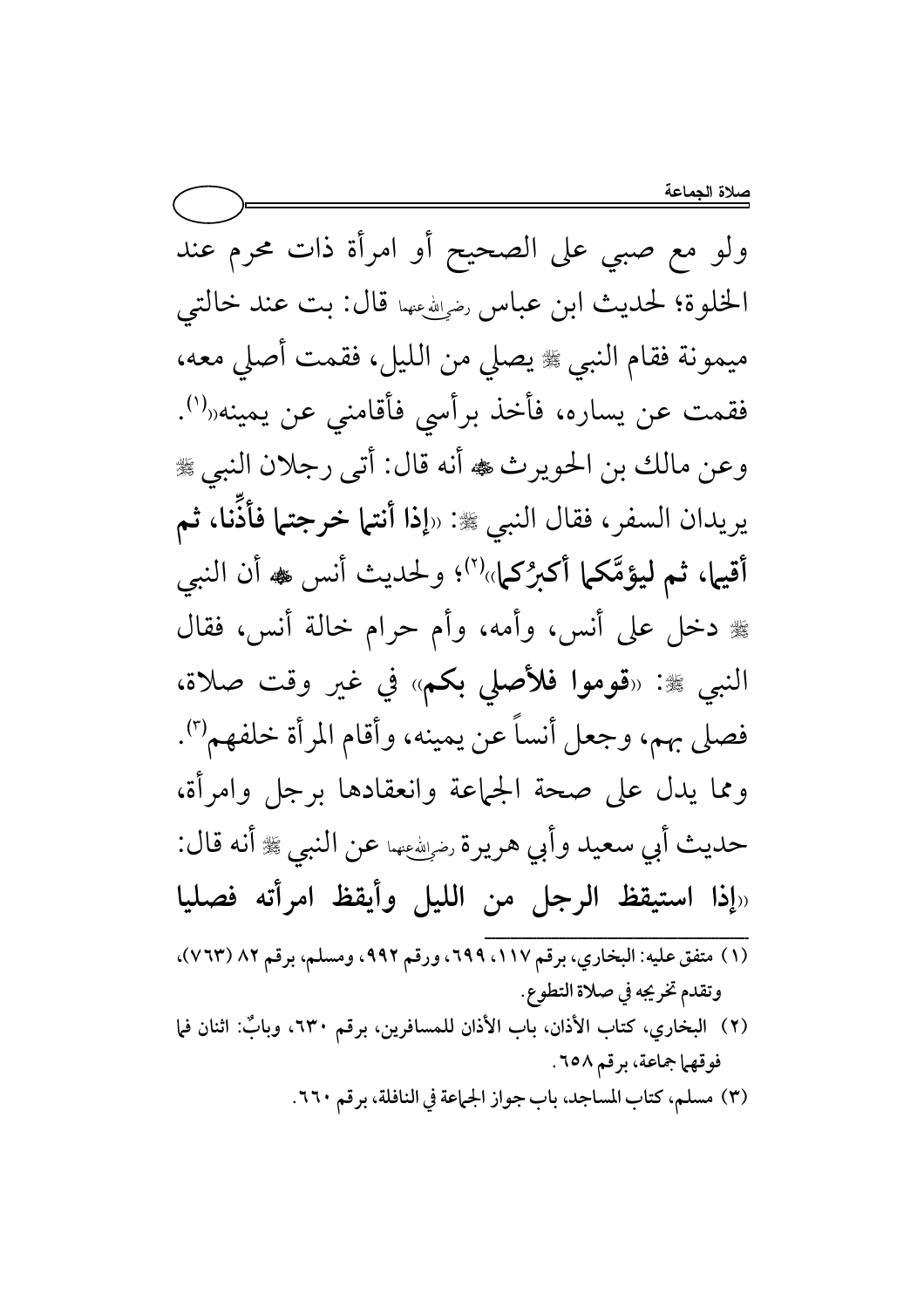ركعتين كتبا من الذاكرين الله كثيراً والذاكرات»''.

والأصل صحة الجماعة وانعقادها بالمرأة مع الرجل كما تنعقد بالرجل مع الرجل، ومن منع فعليه الدليل (٢). إلا إذا كانت أجنبية وحدها، وليس عندهم أحد، فإنه يحرم عليه أن يؤمها؛ لحديث ابن عباس رضي الله عنها أن رسول الله لِهِ قال: «لا يخلون أحدكم بامرأة إلا مع ذي محرم»<sup>(٣)</sup>.

والصواب صحة مصافة الصبى وإمامته في الفرض والنفل؛ لعموم الأدلة، ومن أصرحها حديث عمرو بن سلمة ﴾ قال أبي: جئتكم من عند النبي ﷺ حقًّا فقال: «صلوا صلاة كذا في حين كذا، وصلوا صلاة كذا في حين كذا، فإذا حضرت الصلاة فليؤذِن أحدكم، وليؤمكم أكثركم قرآنا». فنظروا فلم يكن أحد أكثر قرآنًا منى؛ لما

(١) ابن ماجه، برقم ١٣٣٥، وأبو داود، برقم ١٣٠٩، وصححه الألباني في صحيح سنن أبي داود، ١/ ٢٤٣، وتقدم تخريجه في صلاة التطوع. (٢) نيل الأوطار للشوكاني، ٢/ ٣٦٩، والشرح الممتع لابن عثيمين، ٤/ ٣٥١ -٣٥٢. (٣) متفق عليه: البخاري، كتاب جزاء الصيد، باب حج النساء، برقم ١٨٦٢، ومسلم، كتاب الحج، باب سفر المرأة مع محرم إلى الحج، برقم ١٣٤١.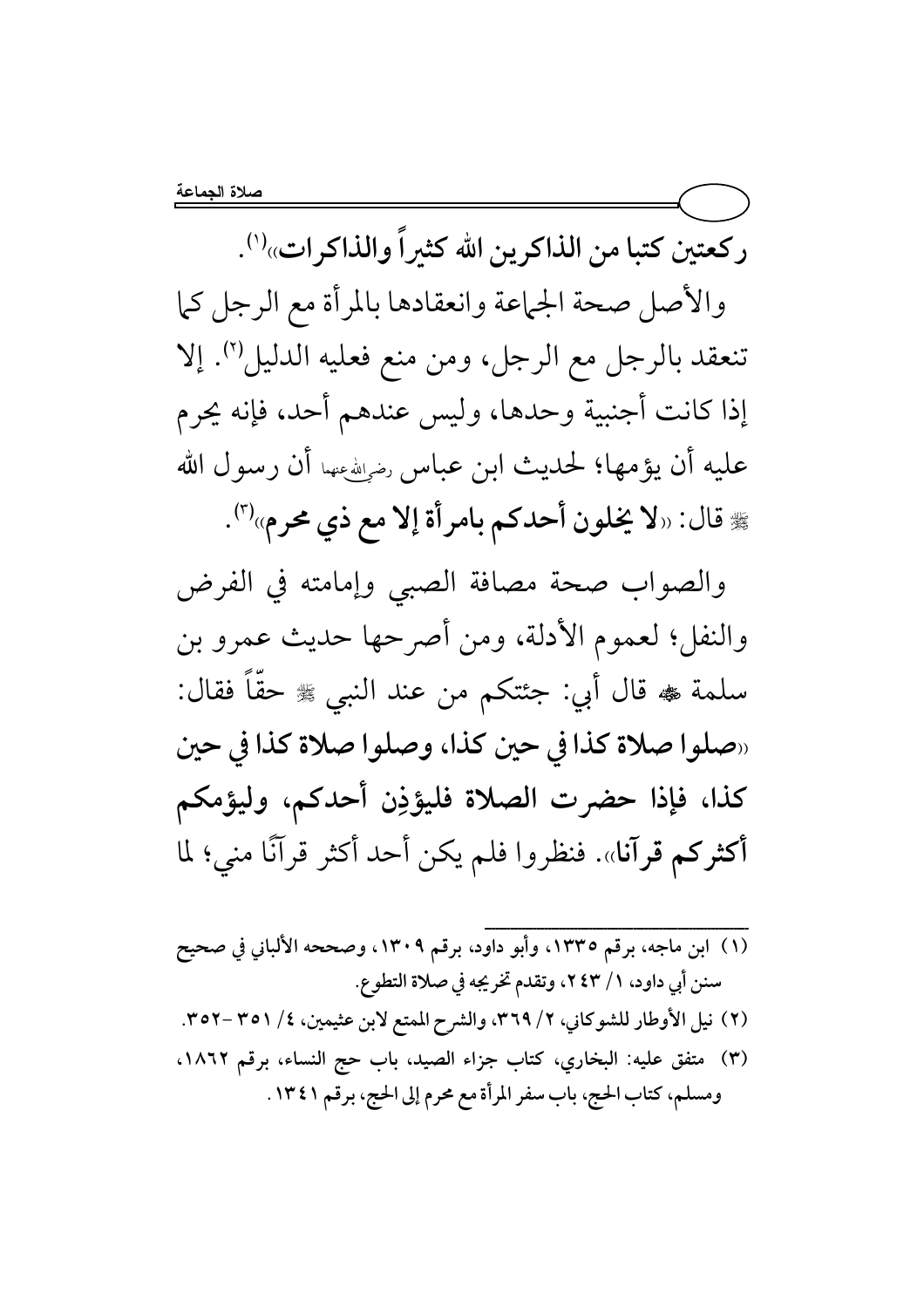كنتُ أتلقَّى من الركبان، فقدموني بين أيديهم، وأنا ابن ستٍّ أو سبْع سنين(').

قال الوزير ابن هبيرة – رحمه الله–: «وأجمعوا على أن أقل الجمع الذي تنعقد به صلاة الجماعة في الفرض غير الجمعة اثنان: إمام ومأموم قائم عن يمينه»(٢).

وقال الإمام ابن قدامة – رحمه الله-: «وتنعقد الجماعة باثنين فصاعداً، لا نعلم فيه خلافاً»'".

وقال الإمام ابن عبد البر – رحمه الله–: «أجمع العلماء على أن المرأة تصلى خلف الرجل وحدها صفاً، وأن سنتها الوقوف خلف الرجل لا عن يمينه»(1).

وسمعت شيخنا الإمام عبد العزيز بن عبد الله ابن باز – رحمه الله– يقول في تقريره على حديث عمرو بن سلمة

> (١) البخاري، كتاب المغازي، بابٌ: وقال الليث. برقم ٤٣٠٢ . (٢) الإفصاح عن معاني الصحاح، ١/ ١٥٥. (٣) المغنى لابن قدامة، ٢/ ٧. (٤) الاستذكار الجامع لمذاهب فقهاء الأمصار، ٦/ ٢٤٩.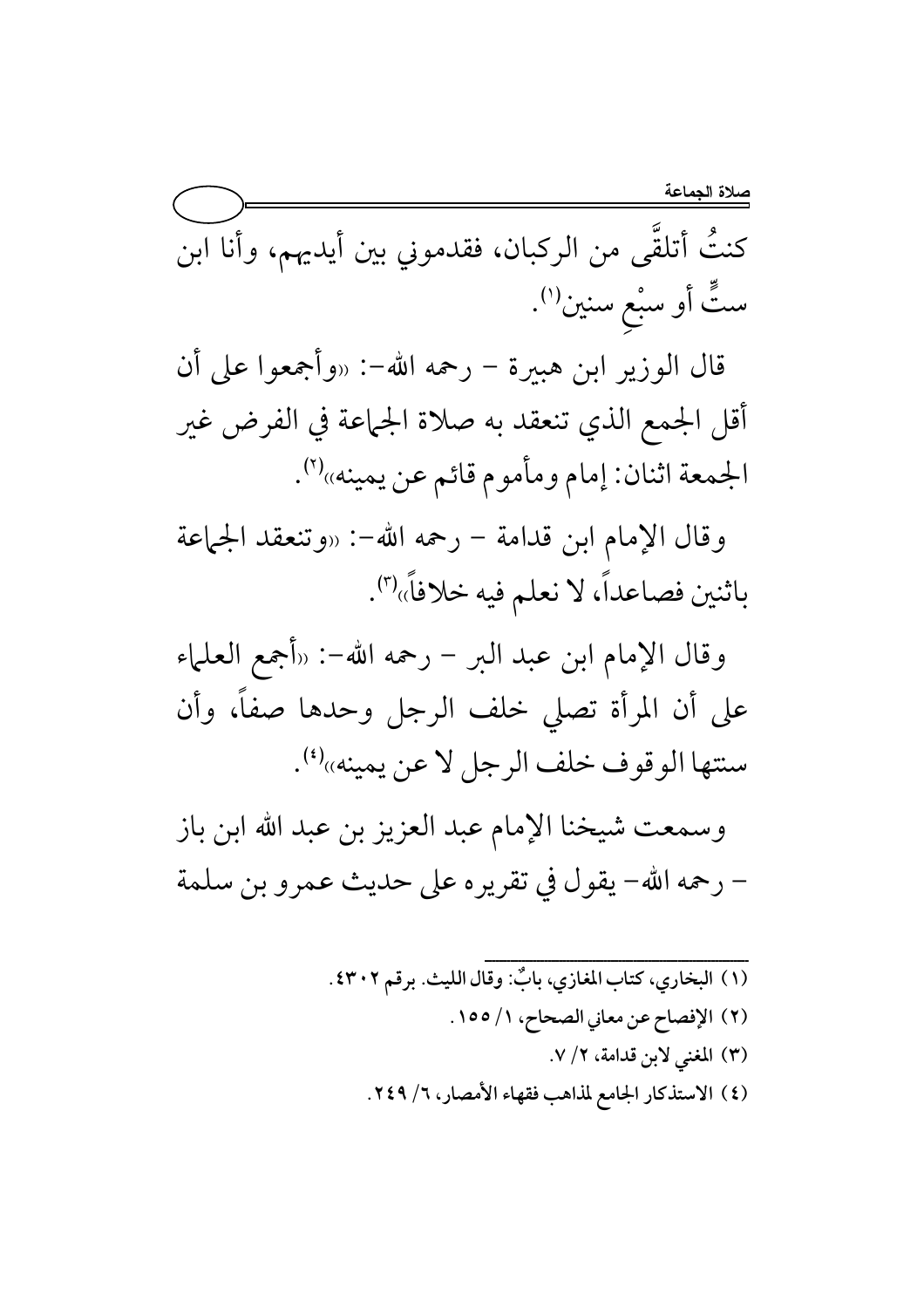آنف الذكر: «هذا الحديث يدل على جواز إمامة الصبي إذا عقل وميَّز، وكثير من الفقهاء يقول: لا يؤمُّ، ولا يُعتدُّ به في المصافة، وهذا قول غلط وضعيف، والصواب أنه يؤمُّ ويصافَّ،وقد صفَّ أنسٌ مع اليتيم خلف النبي ﷺ''، والأصل في الفرائض والنوافل سواء، إلا ما خصه الدليل، وحديث عمرو هذا يدل على جواز إمامة العاقل المميز، ويحمل الشك على السبع؛ لأن الغالب أن المميز ابن سبع، ولقوله ﷺ: «مروا أولادكم بالصلاة وهم أبناء سبع سنين»<sup>(٢)</sup> فإذا كان يتقن الصلاة قدم»<sup>(٣)</sup>، أي إذا كان أكثرهم قرآنًا.

المبحث الثامن: تدرك الجماعة بإدراك ركعة، ولا يُعتدُّ بركعة لا يُدْرِك ركوعها؛ لحديث أبي هريرة ﷺ أن رسول الله ﷺ قال: «من أدرك ركعة من الصلاة فقد أدرك

(١) مسلم، برقم ٦٥٨، وتقدم تخريجه في صلاة التطوع. (٢) أبو داود، برقم ٤٩٥، وأحمد، ٢/ ١٨٠، وصححه الألباني في إرواء الغليل، ١ / ٢٦٦، و٢ / ٧، وتقدم تخريجه في منزلة الصلاة في الإسلام. (٣) سمعته من سماحته أثناء تقريره على بلوغ المرام لابن حجر، الحديث رقم ٤٣٥.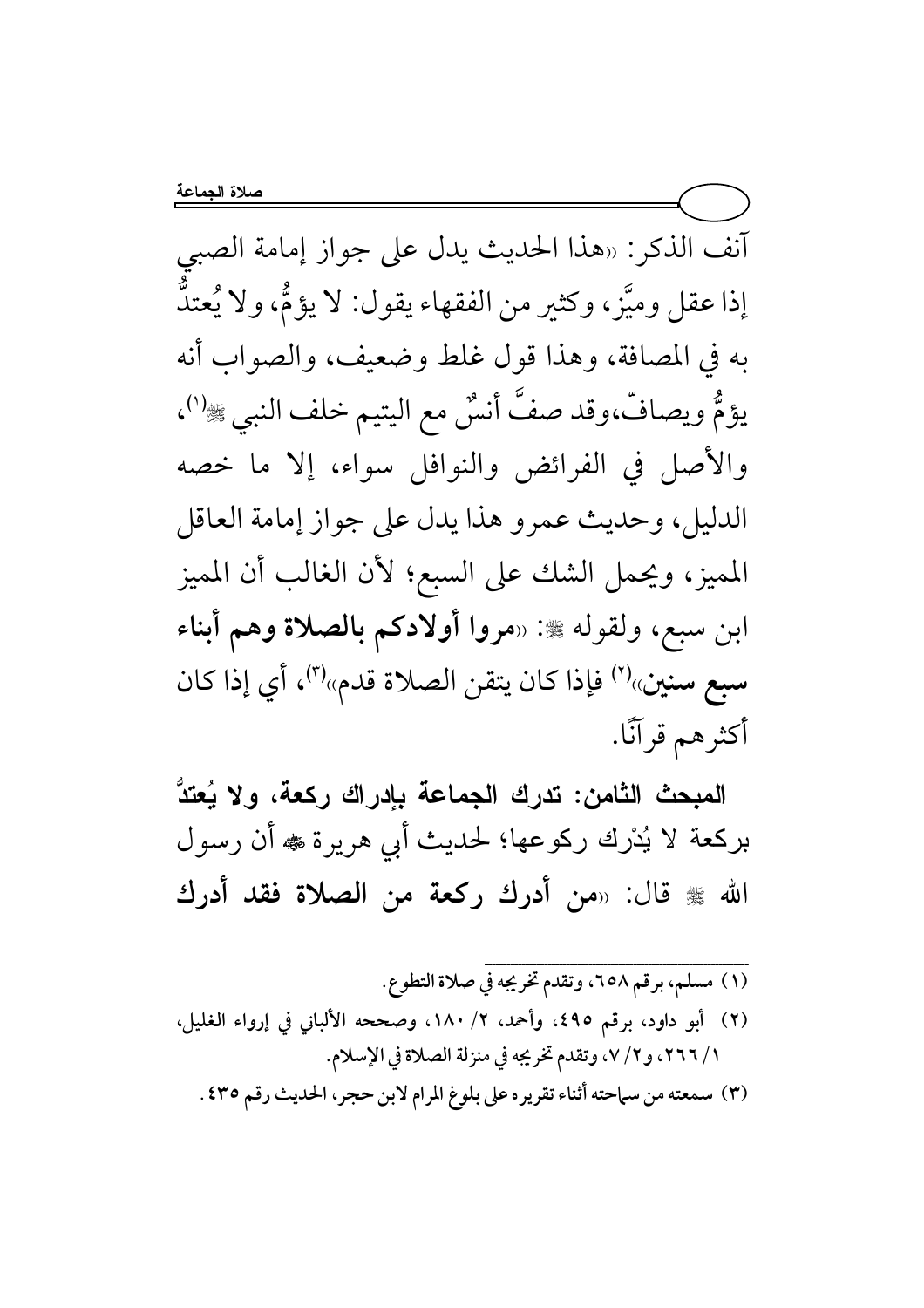الصلاة»''؛ وإذا أدرك الركوع قبل أن يقيم الإمام صلبه من ركوعه فقد أدرك الركعة'')؛ لحديث أبي بكرة ﷺ أنه انتهى إلى النبي ﷺ وهو راكع، فركع قبل أن يصل إلى الصف، فذكر ذلك للنبي ، فقال: «زادك الله حرصاً ولا تَعْذُ<sup>(٣)</sup>»<sup>(٤)</sup>. وزاد أبو داود فيه: «فركع دون الصف ثم مشي إلى الصف»<sup>(י)</sup>.

ومما يدل على أن من أدرك الركوع قبل أن يقيم الإمام صلبه

- (١) متفق عليه: البخاري، كتاب مواقيت الصلاة، باب من أدرك من الصلاة ركعة، برقم ٥٨٠، ومسلم، كتاب المساجد، باب متى يقوم الناس للصلاة، برقم ٦٠٧.
	- (٢) انظر: نيل الأوطار للشوكاني، ٢/ ٣٨١، ومجموع فتاوى ابن باز، ١٢/ ١٦١.
- (٣) ولا تعد: قيل:معناها: لا تُعِدْ صلاتك فإنها صحيحة، وقيل: لا تَعْدُ: من العدو والسعي،وقيل:لا تَعُدْ،من العود:أي لا تَعُدْ ساعياً إلى الدخول في الركوع قبل وصولك الصف،وهذا هو الأقرب،واختاره الصنعاني في سبل السلام،٣/ ١٠٩، وابن باز في مجموع الفتاوى، ١٦/ ١٦٠، وانظر: نيل الأوطار للشوكاني، ٢/ ٤٣٠، وقال ابن عبد البر: «زادك الله حرصاً ولا تعد)) معناه عند أهل العم: «زادك الله حرصاً إلى الصلاة ولا تعد إلى الإبطاء عنها». الاستذكار، ٦/ ٢٥٠، وقال ابن قدامة: «بل إنها يعود النهي إلى المذكور والمذكور الركوع دون الصف))، المغنى، ٢/ ٧٧.
	- (٤) البخاري، كتاب الأذان، بابٌ: إذا ركع دون الصف، برقم ٧٨٣.
- (١) أبو داود، كتاب الصلاة، باب الرجل يركع دون الصف، برقم ٢٨٤، وصححه الألباني في صحيح سنن أبي داود، ١/ ١٣٣.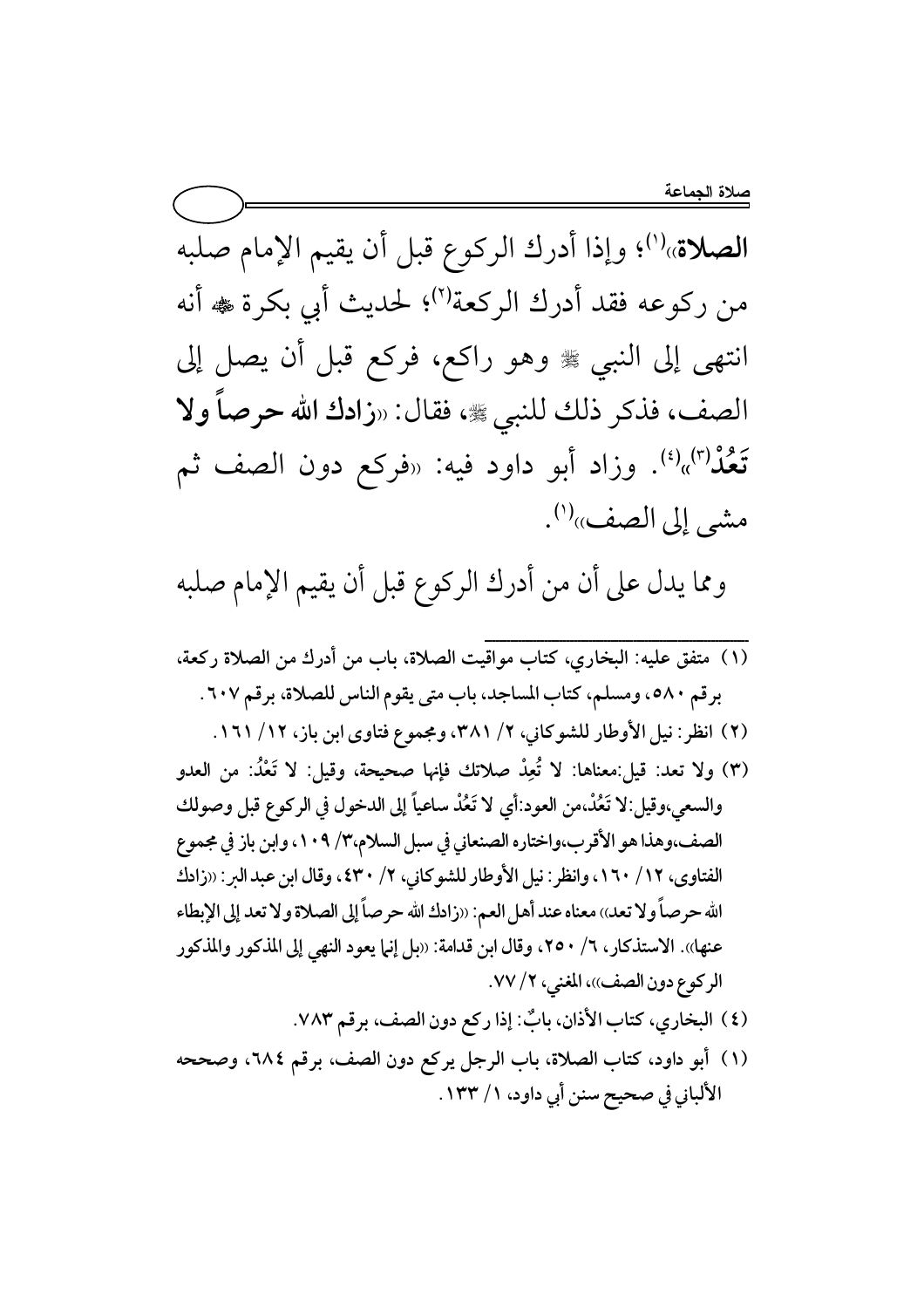فقد أدرك الركعة حديث أبي هريرة ، قال: قال رسول الله ، : «إذا جئتم إلى الصلاة ونحن سجود فاسجدوا ولا تعدوها شيئًا، ومن أدرك الركعة فقد أدرك الصلاة» 'ناً، ومن أدرك الركعة فقد أدرك الصلاة»<sup>(١)</sup>.

وفي لفظ لابن خزيمة والدارقطني والبيهقي: «من أ**درك** ركعة من الصلاة فقد أدركها قبل أن يقيم الإمام صلبه»<sup>(٢)</sup>. وهذا مذهب جمهور الأئمة من السلف والخلف: أن من أدرك الإمام راكعاً فكبر وركع وأمكن يديه من ركبتيه قبل أن يرفع الإمام رأسه فقد أدرك الركعة، ومن لم يدرك ذلك

- {{{{{{{{{{{{{{{{{{{{{{{{{{{{{{{{{{{{{{{{{{{{{{{{{{{{{{{{{{{{{{{{{{{{{{{ (١) سنن أبي داود، كتاب الصلاة، باب الرجل يدرك الإمام ساجداً كيف يصنع، برقم ٨٩٣.، وحسنه الألباني في صحيح سنن أبي داود، ١ / ١٦٩. وقال الإمام ابن باز «وحديث أبي هريرة قد جاء من طريقين يشد أحدهما الآخر، وتقوم بمثلهما الحجة)). انظر مجموع فتاوى ابن باز، ١٦/ ١٦١.
- (٢) سنن الدارقطني، كتاب الصلاة، باب من أدرك الإمام قبل إقامة صلبه فقد أدرك الصلاة، ١/ ٤٦، برقم ١، وسنن البيهقي الكبرى، كتاب الصلاة، باب إدراك الإمام في الركوع، ٢/ ٨٩، وصحيح ابن خزيمة، كتاب الصلاة، باب ذكر الوقت الذي يكون فيه المأموم مدركاً للركعة إذا ركع إمامه قبل، ٣/ ٤٥، برقم ١٥٩٥، قال الألباني في حاشيته على صحيح ابن خزيمة، ٣/ ٤٥: «إسناده ضعيف لسوء حفظ قرَّة، لكن الحديث له طرق أخرى وشواهد كما حققته في صحيح أبي داود (٨٣٢)، والإرواء (٨٩)، قلت الطبعة التي عندي صحيح أبي داود، ١٦٩/١. والإرواء ٢/ ٢٦٠، وحسنه في صحيح أبي داود وصححه في الإرواء.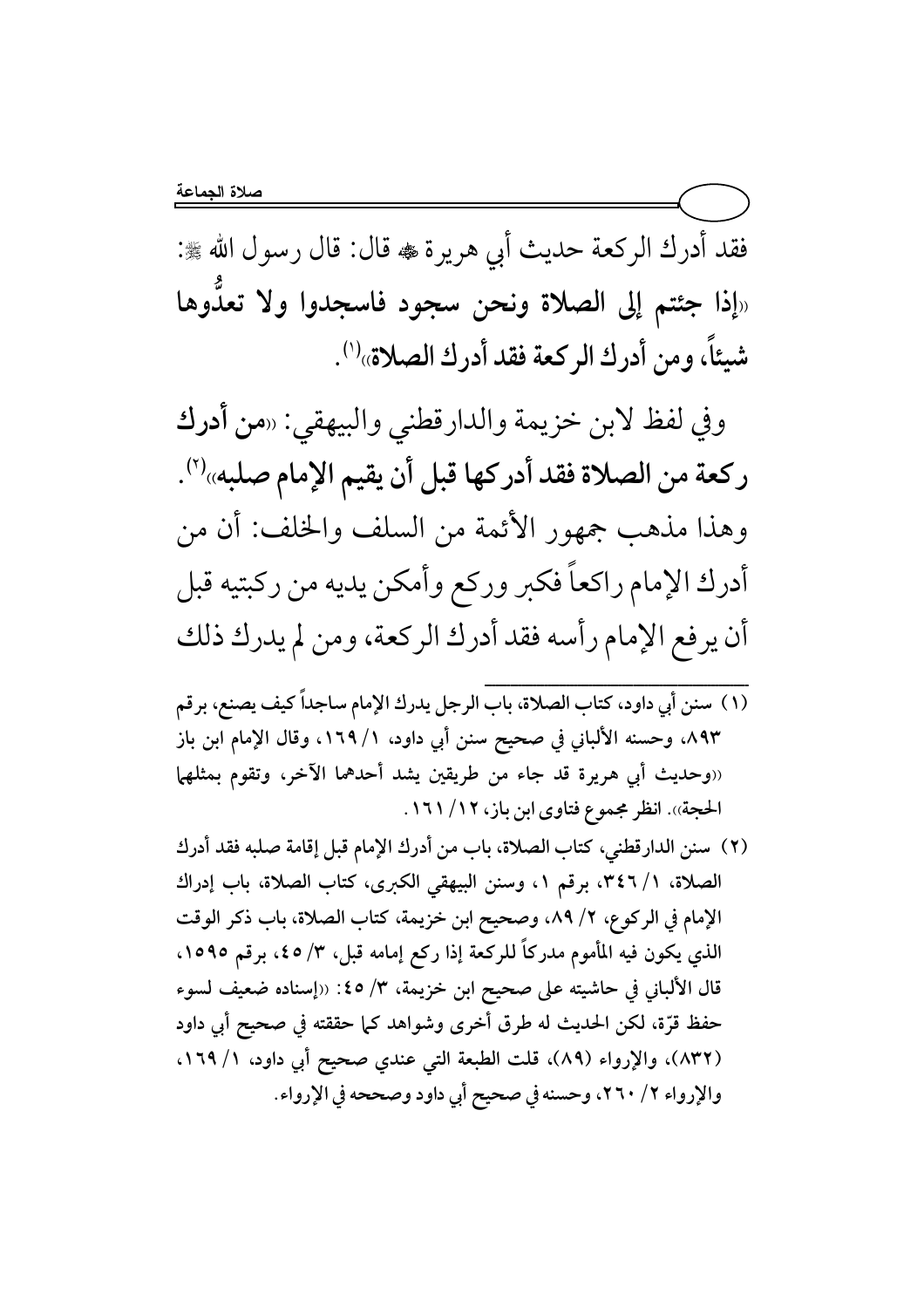فقد فاتته الركعة فلا يُعتد بها، وهذا مذهب الإمام مالك، والشافعي، وأبي حنيفة، وأحمد، وروي ذلك عن علي، وابن مسعود، وزيد، وابن عمر ﷺ. أما من تأخر عن صلاة الجماعة لعذر وهو من المحافظين دائماً على صلاة الجماعة، ثم جاء وأدرك جزءاً من الصلاة أقل من ركعة فقد فاتته صلاة الجماعة، لكن له أجر وفضل الجماعة لحسن نيته ولعذره؛ لحديث أبي هريرة ، قال: قال النبي

(١) وهذا القول هو الصواب الذي عليه جمهور الأئمة، وهو المتفق عليه عند أصحاب المذاهب الأربعة كما تقدم، ورجحه: الإمام ابن عبد البر، والإمام النووي، والشوكاني في قوله الثاني، والإمام ابن باز – رحمهم الله-. والقول الثاني: إن من أدرك الإمام راكعاً ودخل معه في الركوع لا يعتد بتلك الركعة؛ لأن قراءة الفاتحة فرض ولم يأتِ به، روي هذا القول عن أبي هريرة ورجحه البخاري في كتابه «جزء القراءة»، وحكاه عن كل من يرى وجوب قراءة الفاتحة على المأموم، ورجحه الشوكاني في قوله الآخر في النيل وبسط أدلته. والصواب القول الأول كما تقدم. انظر: مجموع هذه الأقوال في عون المعبود شرح سنن أبي داود لمحمد شمس الحق العظيم آبادي، ٣/ ١٤٥-١٦١، فقد أبدع في النقل، وانظر: المجموع للنووي، ٤/ ٢١٥، والاستذكار لابن عبد البر، ٥/ ٢٤-٦٨ و٦/ ٢٤٥-٢٥٠، والمغنى لابن قدامة، ٣/ ٧٦، ونيل الأوطار للشوكاني، ٧ / ٧٨٤-٧٩٢، و٢/ ٣٨١، وسبل السلام للصنعاني، ٣/ ١٠٨، ومجموع فتاوى ابن باز، ١٧/ ١٥٧-١٦٢، والشرح الممتع لابن عثيمين، ٤/ ٢٤٠-٢٤٤.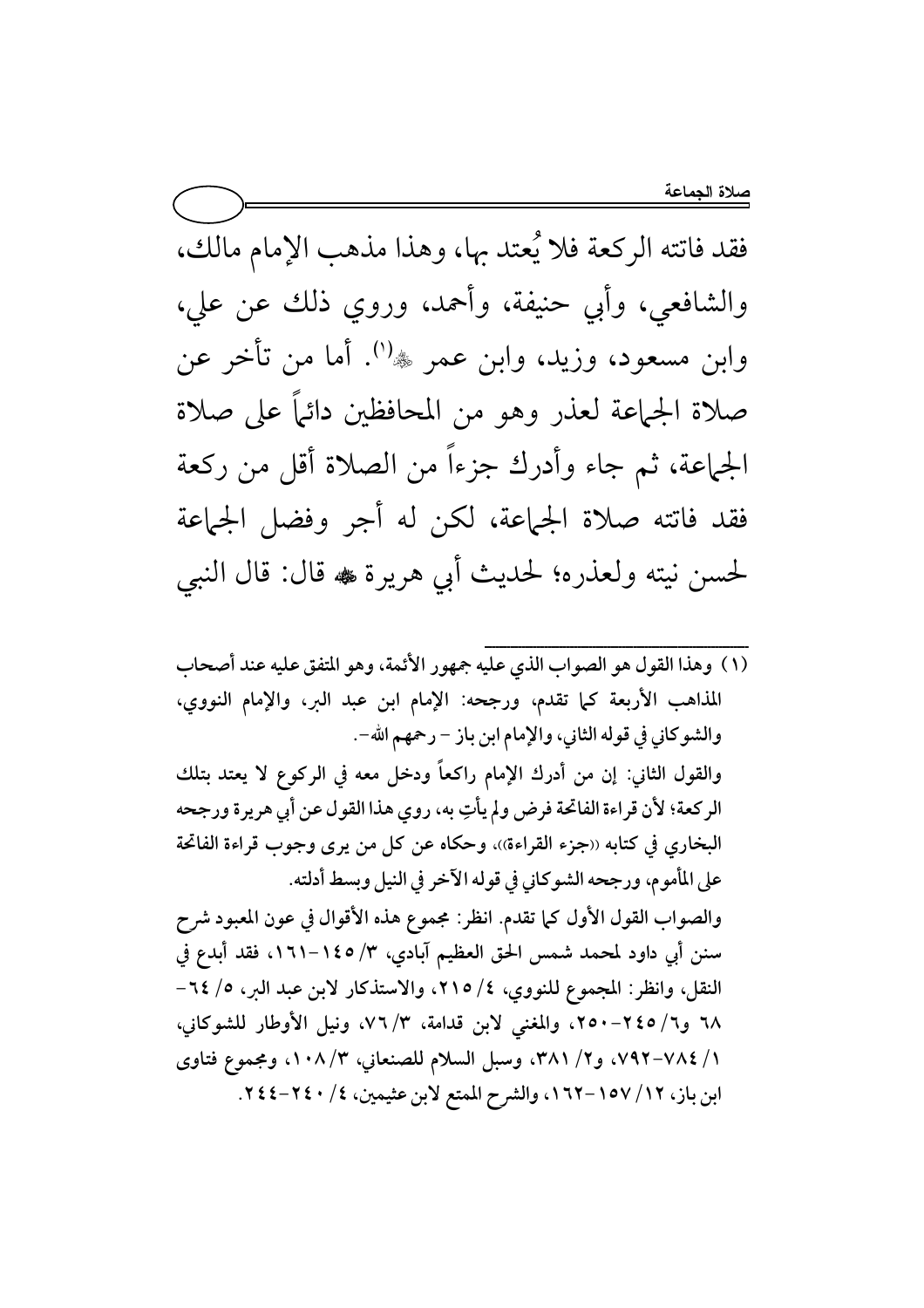لَّة: «من توضأ فأحسن الوضوء، ثم راح فوجد الناس قد صلوا، أعطاه الله ﷺ مثل أجر من صلاها وحضرها، لا ينقص ذلك من أجرهم شيئاً»<sup>(١)</sup>؛ ولحديث أبي موسى ، قال: قال رسول الله ﷺ: «إذا مرض العبد أو سافر كتب له صحيحاً» مثل ما کان یعمل مقیما 'ما صحيحاً»<sup>(٢)</sup>؛ ولحديث أنس بن مالك ﴾ عن النبي ۞ قال في غزوة تبوك: «إن أقواماً بالمدينة ولا وادياً إلا وهم معنا فيه حبسهم خلفنا ما سلكنا شعباً العذر». وفي لفظ: أن رسول الله ﷺ رجع من غزوة تبوك فدنا من المدينة فقال: «إن **بالمدينة أقواماً ما سرتم** مسيراً، ولا قطعتم وادياً إلا كانوا معكم» قالوا: يا رسول الله، وهم بالمدينة؟ قال: «وهم بالمدينة، حبسهم العذر»<sup>(١)</sup>. فدلَّ

- ${}}}}$ (١) أبو داود، كتاب الصلاة، باب فيمن خرج يريد الصلاة فسُبِق بها، برقم ٥٦٤. والنسائي، كتاب الإمامة، باب حد إدراك الجماعة، برقم ٨٥٥، وقال الحافظ ابن حجر في الفتح، ٦/ ١٣٧ : ‹‹إسناده قوي››، وصححه الألباني في صحيح سنن أبي داود، ١ / ١١٣، وقد سبق تخريجه في فضل الصلاة.
- (٢) البخاري، كتاب الجهاد والسير، باب يكتب للمسافر ما كان يعمل في الإقامة، برقم ٢٩٩٦.
- (١) البخاري، كتاب الجهاد والسير، باب من حبسه العذر عن الغزو برقم ٢٨٣٨. وبرقم ٤٤٢٣.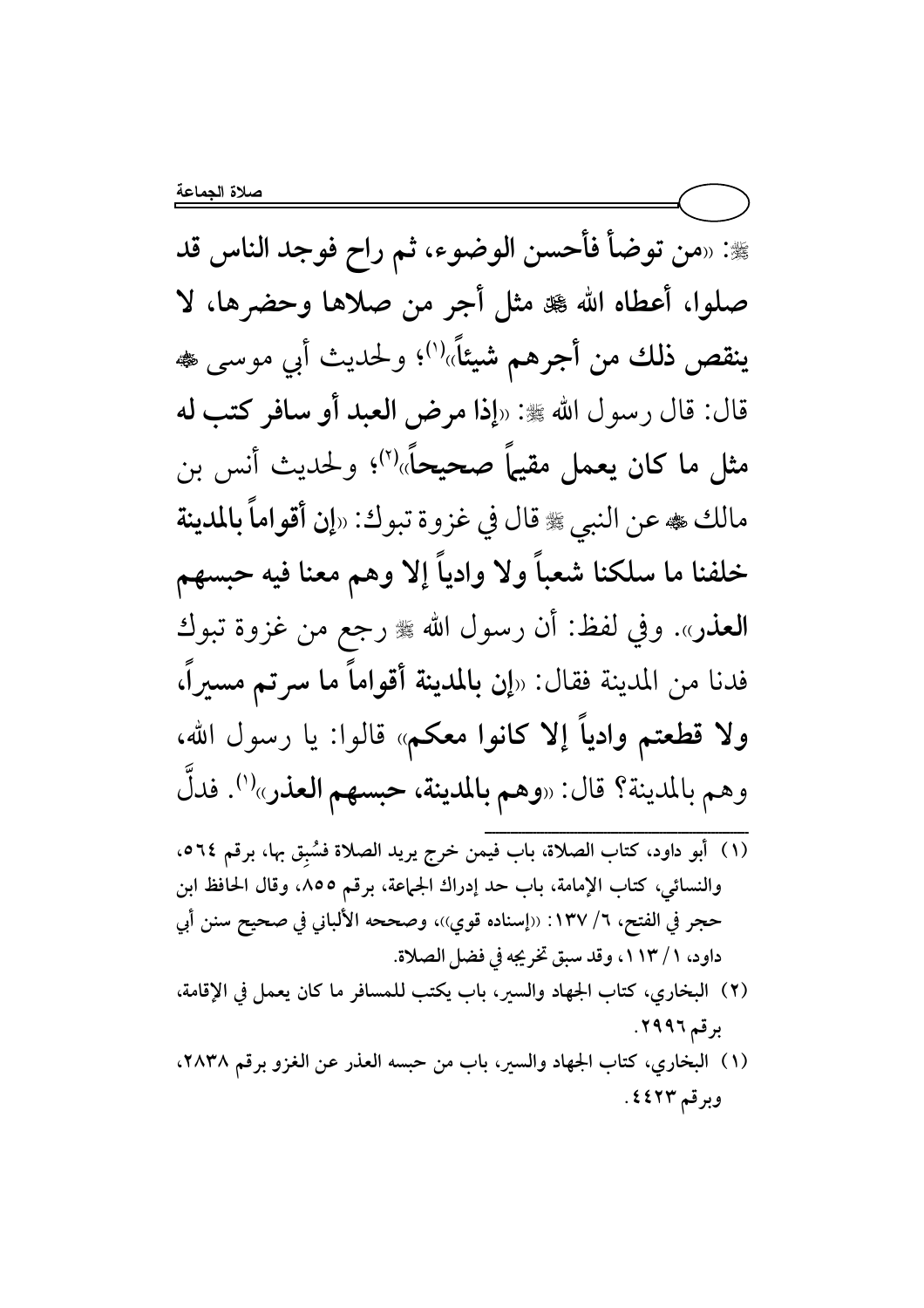صلاة الجماعة

ذلك على أن من حبسه عذر شرعى يكون له أجر من عمل العمل على الوجه الشرعي(').

المبحث التاسع: صلاة الجماعة الثانية مشروعة لمن فانته صلاة الجماعة الأولى مع الإمام في المسجد<sup>(٢)</sup>؛ لحديث أبي سعيد ، أن رسول الله ، وابصر رجلاً يصلي

- (١) انظر: الاختيارات الفقهية لابن تيمية، ص١٠٢، ومجموع فتاوى الإمام عبد العزيز بن عبد الله ابن باز، ١٢/ ١٦٥.
- (٢) تكرار الجاعة في المسجد الواحد له صور، منها: الصورة الأولى: أن يكون إعادة الجماعة أمراً راتباً، بأن يكون في المسجد جماعتان دائماً: الجماعة الأولى، والجماعة الثانية، أو أكثر، فهذا بدعة. الصورة الثانية: أن يكون إعادة الجهاعة أمراً عارضاً، والإمام الراتب هو الذي يصلى بالمسجد، لكن أحياناً يتخلف رجلان، أو ثلاثة،أو أكثر لعذر، فهذا هو محل الخلاف، فمن العلماء من يقول: لا تعاد الجماعة، بل يصلون فرادي، ومنهم من قال: بل تعاد، وهذا هو الصواب وهو الصحيح، وهو مذهب الحنابلة، للأدلة المذكورة في متن هذه الرسالة. الصورة الثالثة: أن يكون المسجد في طريق الناس، أو سوقهم، فيأتي الرجلان

والثلاثة يصلون ثم يخرجون، ثم يأتي غيرهم فيصلون فلا تكره الإعادة في هذا المسجد أيضاً، قال الإمام النووي في المجموع، ٤/ ٢٢٢: ‹‹إذا لم يكن للمسجد إمام راتب فلا كراهة في الجماعة الثانية بالإجماع)). وانظر: الشرح الممتع للعلامة ابن عثيمين ٤/٢٢٦-٢٣٢. وفي المسألة صور أخرى: انظر: صلاة الجماعة للعلامة صالح بن غانم السدلان، ص ١٠٠.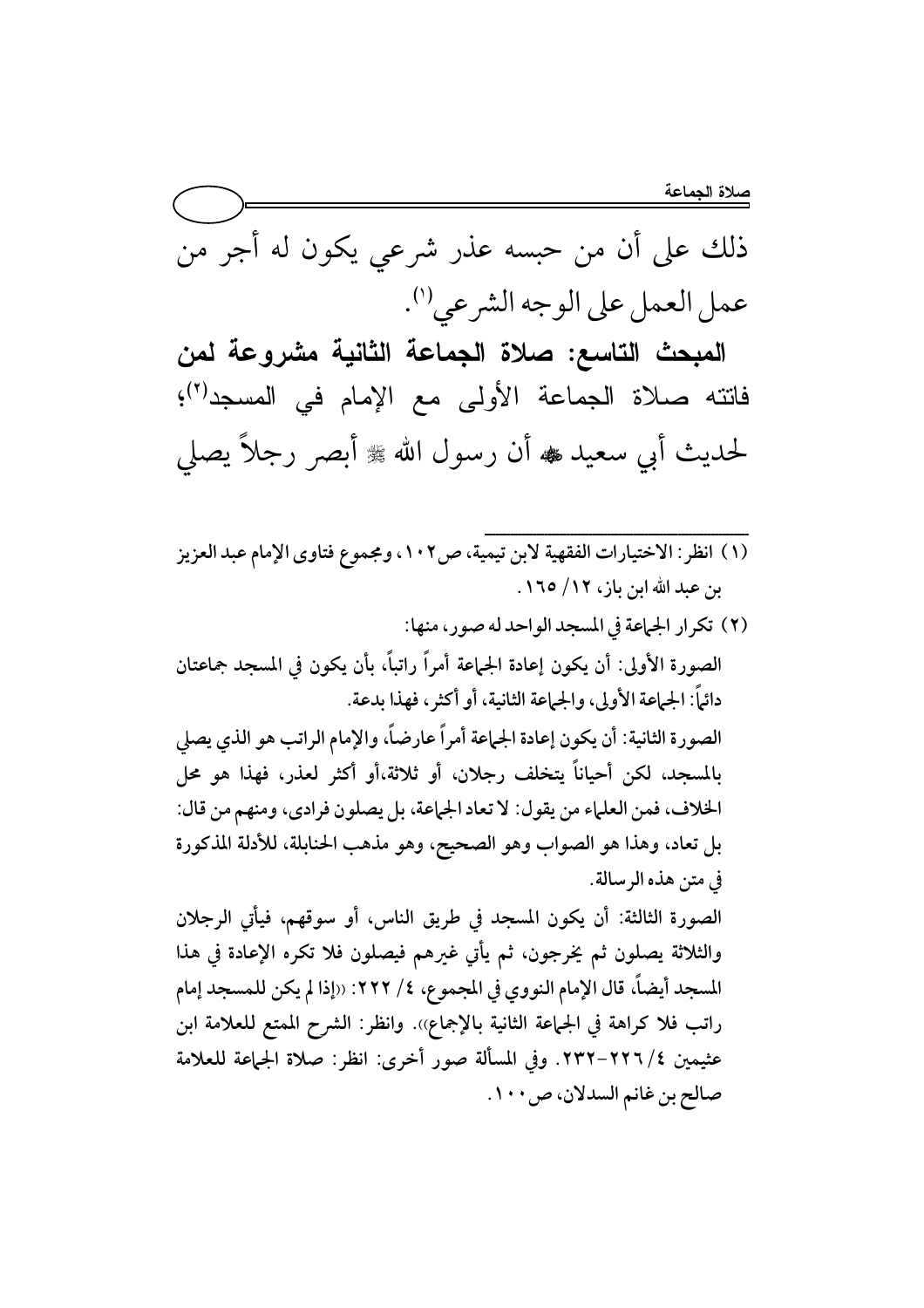وحده، فقال: «ألا **رجل يتصدق على هذا فيص**لي معه؟»<sup>(י)</sup>. ولفظ الترمذي: جاء رجل وقد صلى رسول الله ﷺ، فقال: «أَيُّكُمْ يَتَّجَرُ عَلَى هَذَا؟» فقام رجل فصلى معه. ولفظ الإمام أحمد: أن رجلا دخل المسجد وقد صلى رسول الله ﷺ بأصحابه، فقال رسول الله ﷺ: «من يتصدق على هذا فيصلى معه؟» فقام رجل من القوم فصلى معه. قال الإمام الشوكاني − رحمه الله−: «فقام رجل من القوم فصلي معه» هو أبو بكر الصديق كما بيّن ذلك ابن أبي شيبة»<sup>(י)</sup>.

والحديث يدل على مشروعية الدخول مع من دخل في الصلاة منفرداً، وإن كان الداخل قد صلى في جماعة''. قال الترمذي –رحمه الله–: «وهو قول غير واحد من أهل  ${{\bf{x}}_{i}} = {\bf{x}}_{i}} = {\bf{x}}_{i}} = {\bf{y}}_{i}} = {\bf{y}}_{i}} = {\bf{y}}_{i}} = {\bf{y}}_{i}} = {\bf{y}}_{i}} = {\bf{y}}_{i}} = {\bf{y}}_{i}} = {\bf{y}}_{i}} = {\bf{y}}_{i}} = {\bf{y}}_{i}} = {\bf{y}}_{i}} = {\bf{y}}_{i}} = {\bf{y}}_{i}} = {\bf{y}}_{i}} = {\bf{y}}_{i}} = {\bf{y}}_{i}} = {\bf{y}}_{i}} = {\bf{y}}_{i}} = {\bf{y}}_{i}} = {\bf{y}}_{i}} = {\bf{y}}_{i}} = {\bf{y}}_{$ 

(١) أبو داود، برقم ٥٧٤، والترمذي، برقم ٢٢٠، وأحمد، ٣/ ٤٥، ٢٤، والحاكم وصححه ووافقه الذهبي، 1 / ٢٠٩ وابن حبان، ٦/ ١٥٧، برقم ٢٣٩٧−٢٣٩٩. وأبو يعلي، ٢/ ٣٢١، برقم ١٠٧٥، وصححه الألباني في إرواء الغليل، ٢/ ٣١٦، برقم ٥٣٥، وتقدم تخريجه في الصلوات ذوات الأسباب آخر صلاة التطوع. (۱) نيل الأوطار، ۲/ ۳۸۰. (٢) نيل الأوطار، ٢/ ٣٨٠.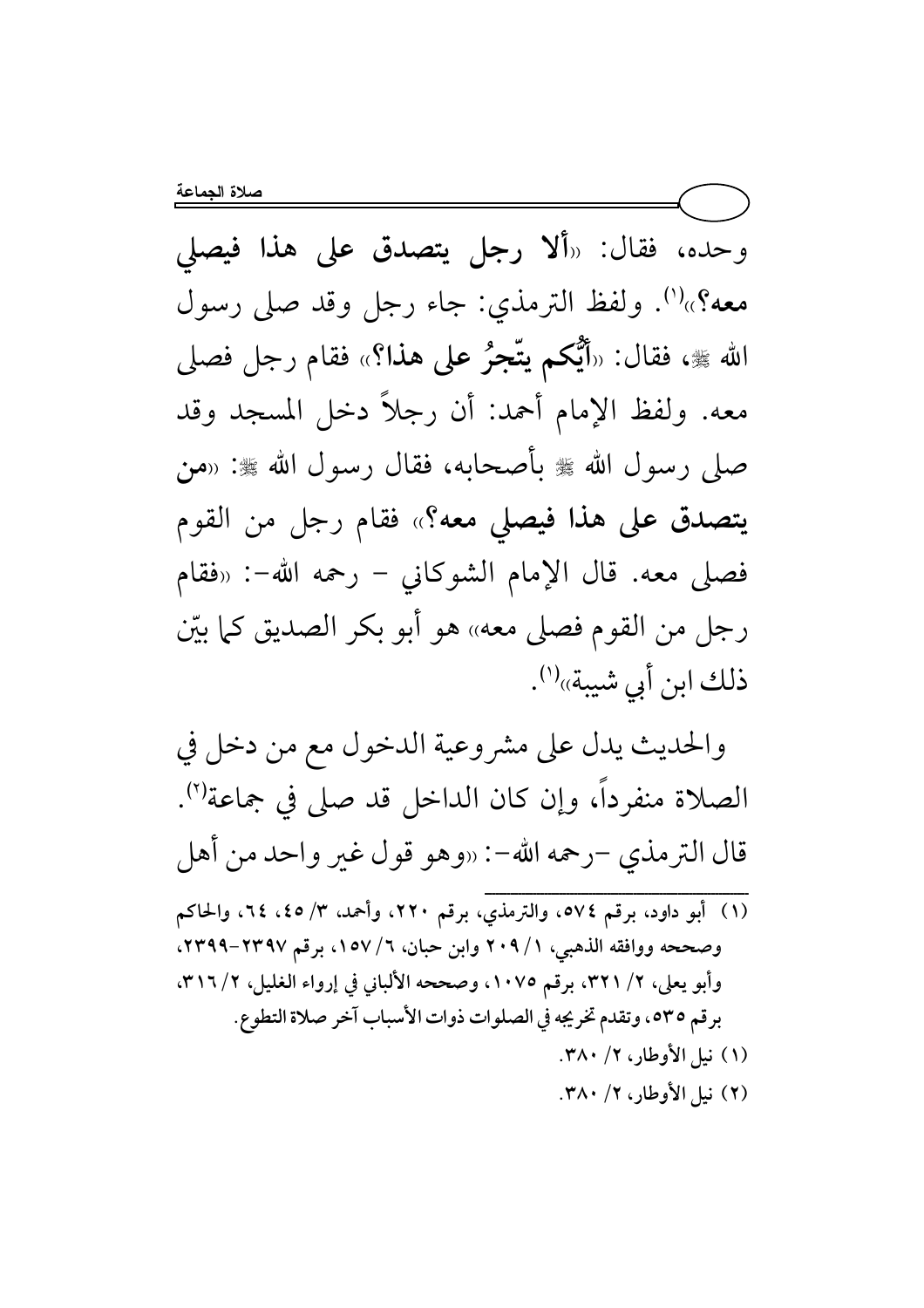العلم من أصحاب النبي ﷺ، وغيرهم من التابعين. قالوا: لا بأس أن يصلى القوم جماعة في مسجد قد صُلِّيَ فيه جماعة، وبه يقول أحمد وإسحاق»<sup>(١)</sup>. وهذا هو الصواب؛ لعموم الأدلة الدالة على أن صلاة الجماعة أفضل من صلاة الفذ بسبع وعشرين درجة؛ ولحديث أُبيّ بن كعب هه وفيه: «وإن صلاة الرجل مع الرجل أزكى من صلاته وحده، وصلاته مع الرجلين أزكى من صلاته مع الرجل، وما كثر فهو أحب إلى الله تعالى»<sup>(٢)</sup>. ومن قال: إن فضل الجماعة يختص بالجماعة الأولى فعليه الدليل المخصص، ومجرد الرأي ليس بحجة")، وقد ثبت عن أنس ﷺ أنه جاء ذات يوم والناس قد صلوا، فجمع أصحابه فصلى بهم جماعة"). والمقصود أن الجماعة الثانية

- المبارك،ومالك،والشافعي، يختارون الصلاة فرادي)).سنن الترمذي،الحديث رقم ٢٢٠.
- (٢) أبو داود، برقم ٥٥٤، والنسائي، برقم ٨٤٣، وحسنه الألباني في صحيح سنن أبي داود، ١ / ١١٠،وفي سنن النسائي، ١ / ١٨٣،وتقدم تخريجه في وجوب صلاة الجماعة.
	- (١) مجموع فتاوى الإمام ابن باز، ١٦/ ١٦٦.
- (٢) البخاري، كتاب الأذان، باب فضل صلاة الجماعة، قبل الحديث رقم ٢٤٥، في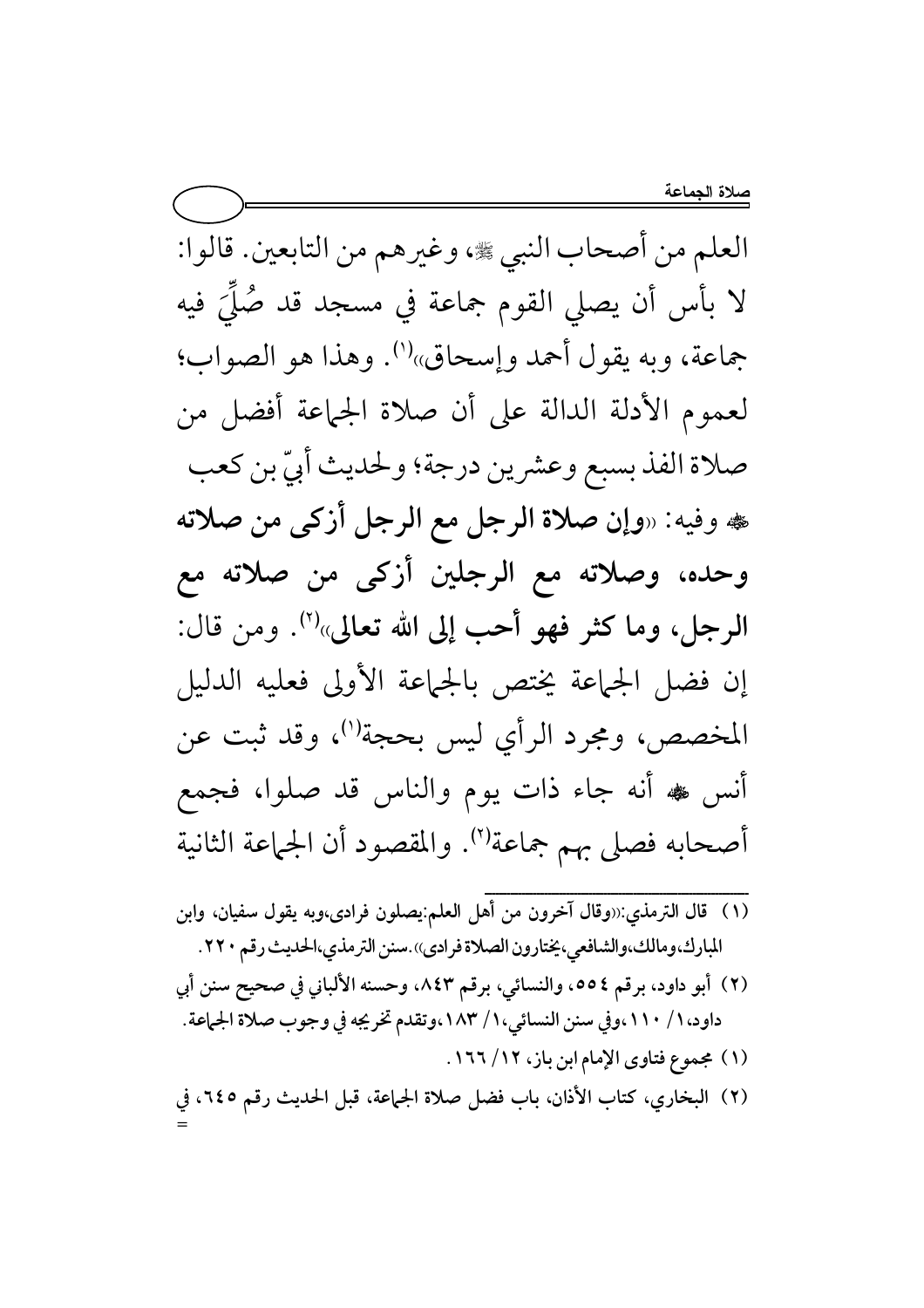مشروعة لمن فاتته الجماعة الأولى، وهذا هو الأصل ولا يخرج منه إلا بدليل''، والله الموفق سبحانه وتعالى''.

= -) Q \_)H0 3& I#& TT :Ia7
 ,d)P
 -6 .H ¡ UU .-E8 F! b0 B)p M6 8 ,.CE8 \ Q4M J>0 I\$ TT : Y kZ ,@W)P
 }R& \ 6-/ > G)H ,Jb 6\*N& ,-P\$4e 1C> .-E8 \ 
)8 > b0 )C> 68 :G)H , UUD 0 .4 ,UUI>) > Q e ,\_)H0 3& pW 68& ' TT :I#& ,}P
 \ 
3 :G)H .S
 .P 0 M6 8 1`"#P
 ,.4 ¢6 8 ,-P# 0 > -MW \ 8 Mw Jb \ b0 B)-&TT :G)H ,-)&W 1C> .-E8 :G)H ,Jb .4 ,UU.-E: \ c#S-R
 2W! 8 )C\$H )8 .MM JTT :6-/ > ´&)i G)H UUIb)#R& 9 Y kZ ,@W)P
 }R&

(۱) مجموع فتاوى الإمام ابن باز، ۱۲/ ۱۳۲

ــــــــــــــــــــــــــــــــــــــــــــــــــــــــــــــــــــــــ

(٢) أما حديث ابن عمر رض<sub>ي</sub>اللهءيما أنه سمع رسول الله ﷺ يقول: «لا تصلوا صلاة في يوم مرتين)) أبو داود، برقم ٥٧٩، والنسائي، ٢/ ١١٤، برقم ٨٦٠ وأحمد ١٩/٢. وصححه الألباني في صحيح سنن أبي داود، ١/ ١١٥، فقال ابن عبد البر : ‹‹اتفق أحمد بن حنبل، وإسحاق بن راهويه على أن معنى قول رسول الله ﷺ: «لاتصلوا صلاة في يوم مرتين)) أن ذلك أن يصلي الرجل صلاة مكتوبة ثم يقوم بعد الفراغ منها فيعيدها على جهة الفرض أيضاً، وأما من صلى الثانية مع الجماعة على أنها له نافلة اقتداء برسول الله صلى الله على الله على الله على الله عنه الله على الله على الله عنه الله عنه افلة) الله عنه الله ذلك ممن أعاد الصلاة في يوم مرتين؛ لأن الأولى فريضة والثانية نافلة)). الاستذكار لأبن عبد البر، 0/ ٣٥٧–٣٥٨، وبيّن شيخ الإسلام ابن تيمية في الفتاوى، ٢٣/ ٢٦٠– ٢٦١، أن حديث ابن عمر في النهى عن إعادة الصلاة مرتين في الإعادة مطلقاً من غير سبب، ولا ريب أن هذا منهى عنه، وأما حديث ابن الأسود فهو إعادة مقيدة بسبب اقتضى الإعادة، فسبب الإعادة حضور الجماعة الراتبة، أو إعادة الصلاة؛ ليحصل من =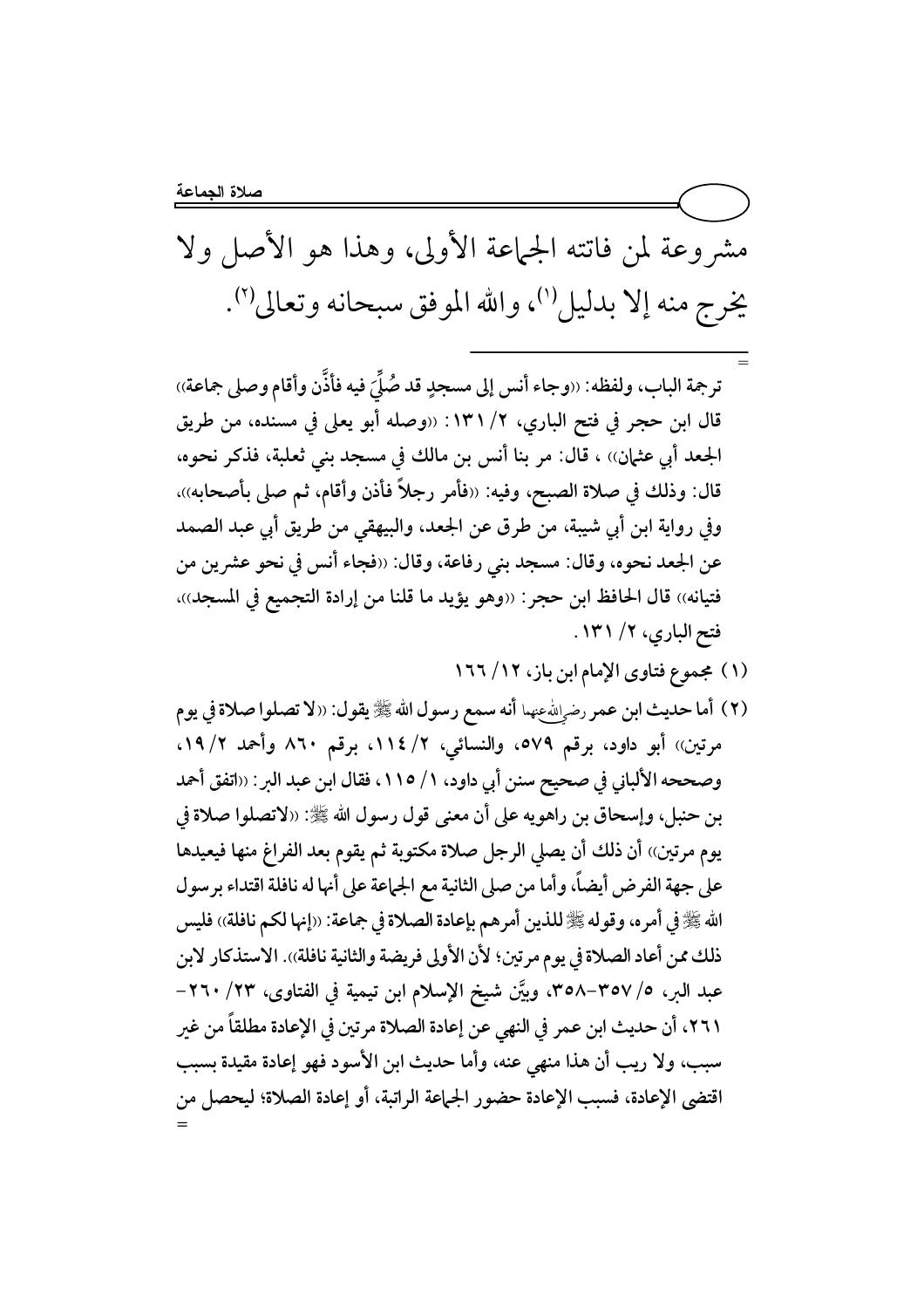المبحث العاشر : من صلى ثم أدرك جماعة أعادها معهم نافلة؛ لحديث أبي ذر ٢ قال: قال لي رسول الله ﷺ: «كيف أنت إذا كانت عليك أمراء يؤخّرون الصلاة عن وقتها، أو يميتون الصلاة عن وقتها؟» قال: قلت فما تأمرني؟ قال: «صلَ الصلاة لوقتها، فإن أدركتها معهم فصلَ فإنها لك نافلة [ولا تقل إني قد صليت فلا أصلي]»<sup>(١)</sup>؛ ولحديث يزيد بن الأسود، وفيه: «...إذا صليتها في رحالكما ثم أتيتها مسجد جماعة فصلَيا معهم فإنها لكما

فاتته صلاة الجماعة على فضل الجماعة، وقال الإمام الخطابي: «هذه صلاة الإيثار والاختيار، دون ما كان له سبب كالرجل يدرك الجماعة وهم يصلون فيصلى معهم ليدرك فضيلة الجماعة، توفيقاً بين الأخبار ورفعاً للاختلاف بينها»، معالم السنن، ١/ ٣٠١، وانظر: عون المعبود شرح سنن أبي داود، ٢/ ٢٨٧،ونيل الأوطار للشوكانى،٢/ ٢٩٦–٢٩٨ و٣٨٠،و٢/ ٥٠٨-١٠٥، ومجموع فتاوى ابن باز، ١٢/ ١٦٥–١٧٥، وقال الإمام ابن عبد البر أيضاً في جواز إعادة الجماعة في المسجد لمن فاتته الجماعة الأولى: «وممن أجاز ذلك ابن مسعود، وأنس، وعلقمة، ومسروق، والأسود، والحسن، وقتادة، وعطاء على اختلاف عنه)) الاستذكار، ٤/ ٦٨، وقال ابن المغنى، قدامة ٠/ ١٠: «ولا يكره إعادة الجماعة في المسجد، ومعناه أنه إذا صلى إمام الحى وحضر جماعة أخرى استحب لهم أن يصلوا جماعة». (١) مسلم،برقم ٢٤٨،وتقدم تخريجه في الصلوات ذات الأسباب في آخر صلاة التطوع.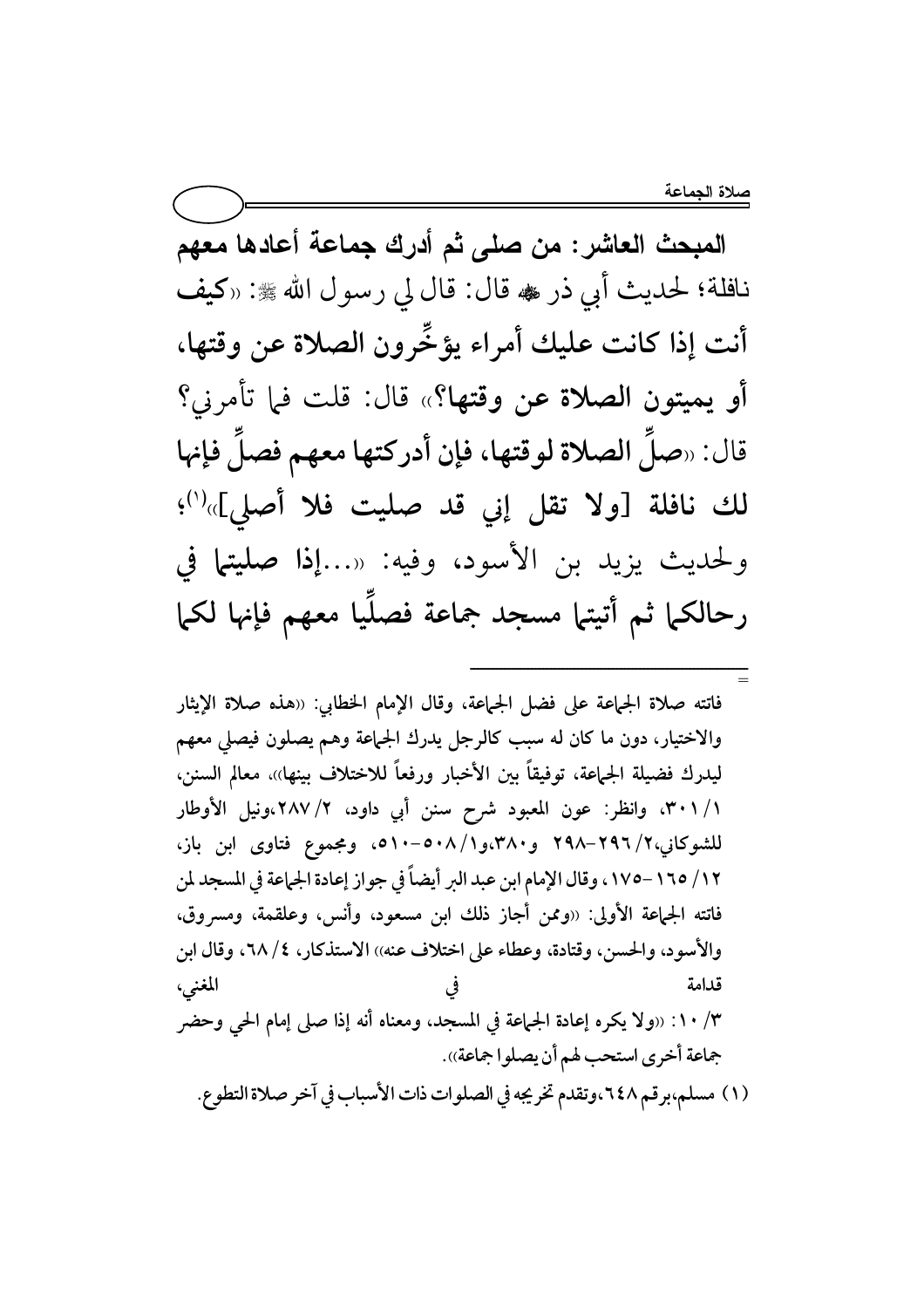نافلة». وفي لفظ: «إذا صلى أحدكم في رحله ثم أدرك الإمام ولم يصلَ فليصلَ معه؛فإنها له نافلة»<sup>(י)</sup>؛ ولحديث محجن،وفيه فقال رسول الله ﷺ:«ما منعك أن تصلى ألست برجل مسلم؟» قال:بلي ولكني كنت قد صليت في أهلي،فقال رسول الله ﷺ:«إذا جئت فصلَ مع الناس وإن كنت قد صليت» (٢) ولحديث عبادة بن الصامت ﷺ (١). ولحديث ابن مسعود ﷺ الله الموفق والهادي إلى سواء السبيل".

المبحث الحادي عشر: المسبوق يصلى ما بقى من

- (١) الترمذي، برقم ٢١٩، وأبو داود، برقم ٥٧٥، والنسائي، برقم ٨٥٨، وصححه الألباني في صحيح النسائي، ١ / ١٨٦، وتقدم تخريجه في الصلوات ذوات الأسباب. (٢) النسائي، برقم ٨٥٧، وصححه الألباني في صحيح النسائي، ١/ ١٨٦، وتقدم تخريجه في الصلوات ذوات الأسباب. (١) أحمد، ٥/ ١٦٩، وأبو داود، كتاب الصلاة، باب إذا أخر الإمام الصلاة عن الوقت، برقم ٤٣٣، وصححه الألباني في صحيح سنن أبي داود، ٨٨/١. (٢) أبو داود، كتاب الصلاة، باب إذا أخر الإمام الصلاة عن الوقت برقم ٤٣٢، وصححه الألباني في صحيح أبي داود، ١/ ٨٧. (٣) انظر : نيل الأوطار للشوكاني، ٥٠٨/١-٥٠٠٥ و٢/ ٢٩٦، ٣٨٤، والشرح الممتع
- لابن عثيمين، ٤/ ٢١٩، وصلاة الجماعة، للسدلان، ص٣٠٣.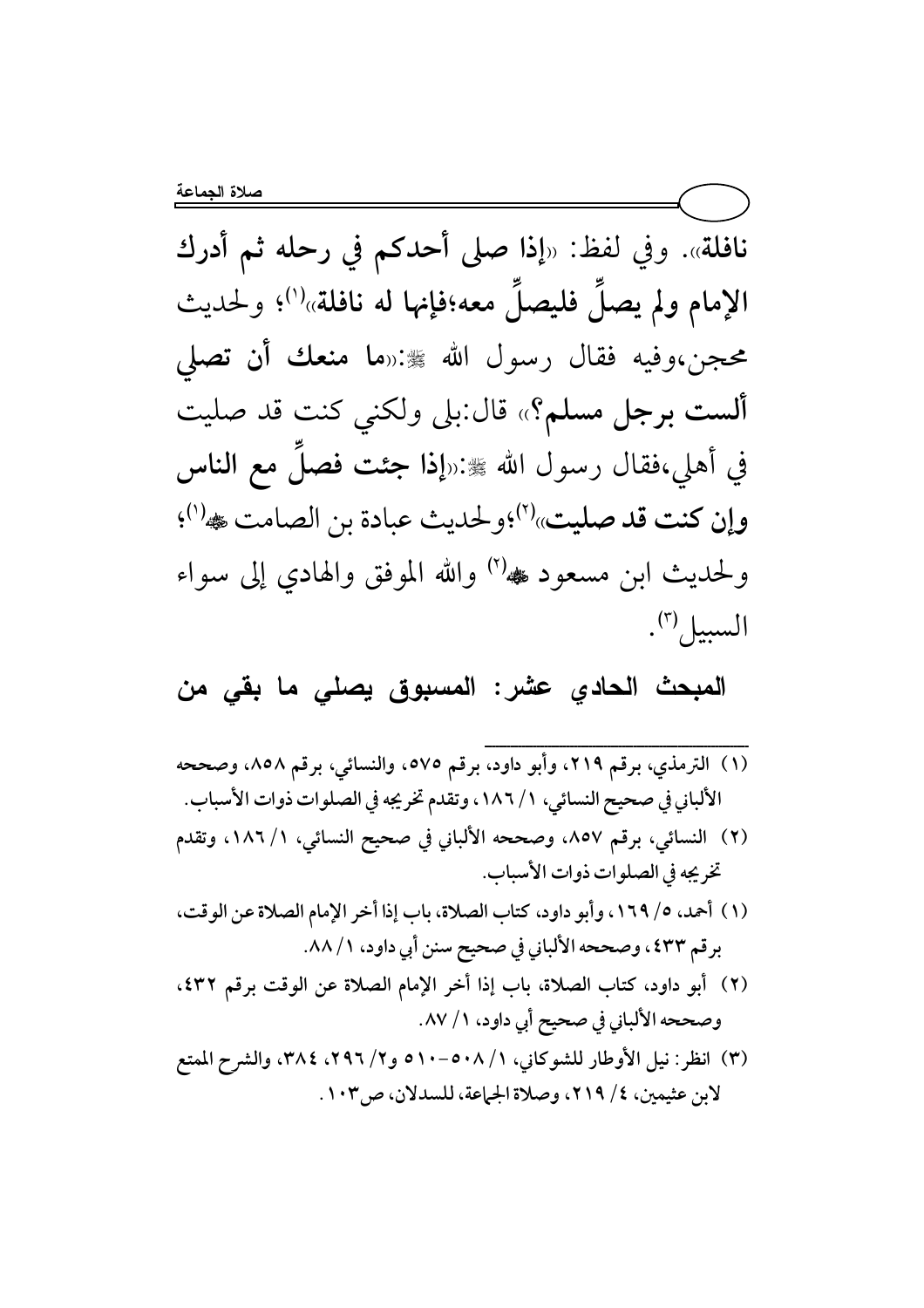صلاته إذا سلم إمامه من غير زيادة؛ لحديث المغىرة بن شعبة هه حينها كان مع النبي ، وفي غزوة تبوك، قال: فتبرز رسول الله ﴾ وذكر وضوءه، وأن ذلك قبل صلاة الفجر، قال:فأقبلت معه حتى نجد الناس قد قدَّموا عبدالرحمن بن عوف، فصلى بهم حين كان وقت الصلاة، ووجدنا عبد الرحمن وقد صلى بهم ركعة من صلاة الفجر، فقام رسول الله ﷺ فصف مع المسلمين فصلى وراء عبد الرحمن بن عوف الركعة الثانية، فلما سلم عبد الرحمن قام رسول الله ﴾ يتم صلاته، فأفزع ذلك المسلمين، فأكثروا التسبيح، فلما قضى رسول الله ﷺ صلاته أقبل عليهم، ثم قال: «أحسنتم، أو قد أصبتم» يغبطهم أن صلوا الصلاة لوقتها»<sup>(י)</sup>. وقوله: «**يتم صلاته**» يدل على أن ما يدركه المسبوق مع الإمام هو أول صلاته؛ لحديث أبي هريرة ،

(١) متفق عليه: البخاري مختصراً، كتاب الوضوء، باب الرجل يوضئ صاحبه، برقم ١٨٢، ومسلم مختصراً، كتاب الطهارة، باب المسح على الخفين، برقم ٢٧٤، وأبو داود، كتاب الطهارة، باب المسح على الخفين، برقم ١٤٩، وأحمد، ٢٥١/٤، وألفاظه من سنن أبي داود ومسند أحمد.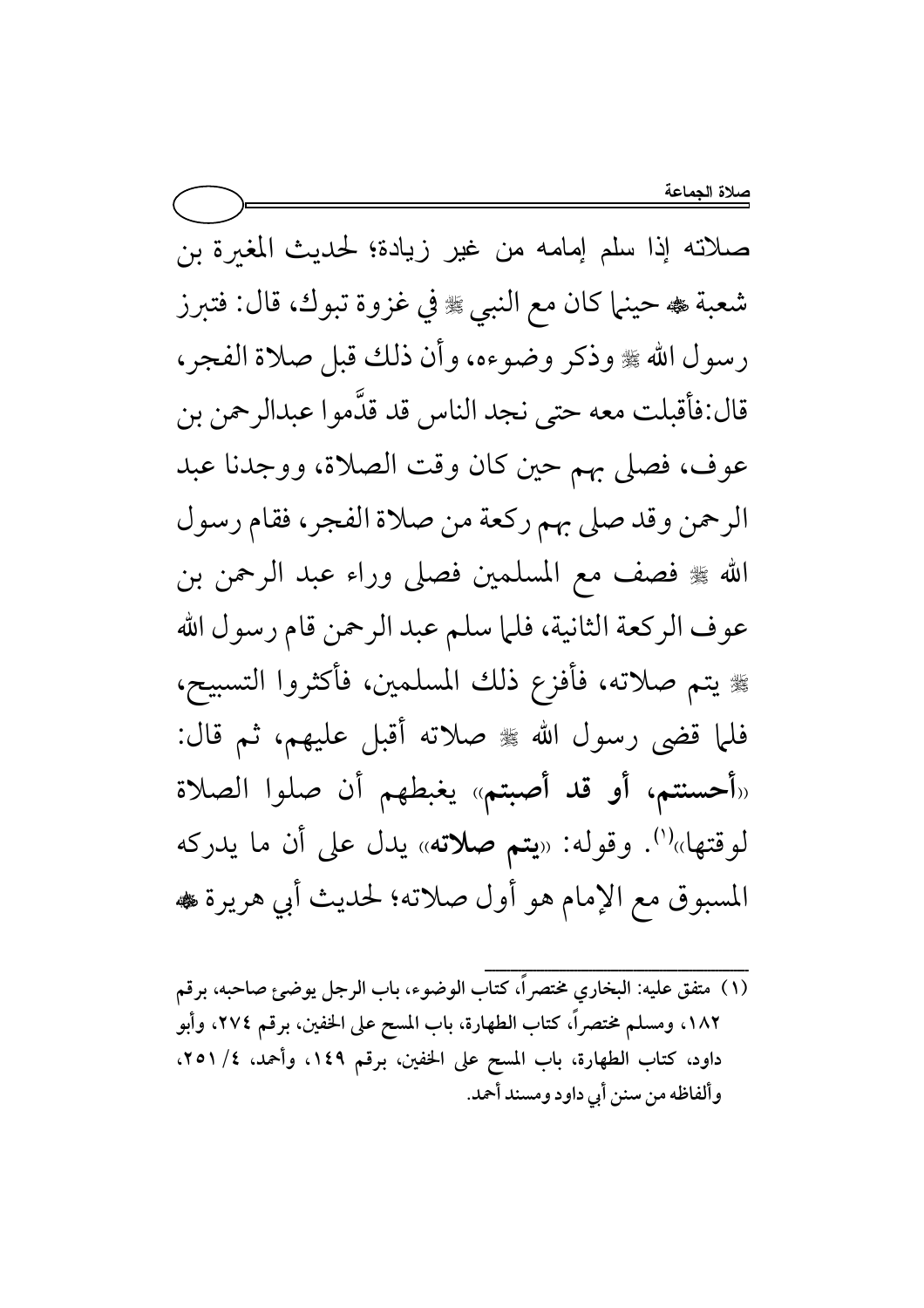عن النبي ﷺ أنه قال: «إذا سمعتم الإقامة فامشوا إلى الصلاة وعليكم السكينة والوقار، ولا تسرعوا، فما أدركتم فصلوا، وما فاتكم فأتموا»<sup>(١)</sup>. وجاء في بعض الروايات: «فاقضوا»<sup>(٢)</sup> والقضاء يطلق على أداء الشيء فهو بمعنى أتموا، فلا مغايرة بين اللفظين")، ولا حجة لمن تمسك برواية «فاقضوا» على أن ما أدركه مع الإمام هو آخر صلاته، وإنها الصواب أن ما يدركه المسبوق مع الإمام هو أول صلاته<sup>(١)</sup>.

(١) متفق عليه: البخاري، برقم ٦٣٦، ومسلم، برقم ٩٠٨، وتقدم تخريجه في آداب المشي إلى الصلاة. (٢) أحمد، ٢/ ٢٧٠، وأبو داود، برقم ٥٧٣، والنسائي، ٢/ ١١٤. (٣) انظر:نيل الأوطار للشوكاني،٢/ ٢٥٧، ٣٨٣،وسبل السلام للصنعاني، ٢/ ١١٥. (١) قال الإمام النووي: ‹‹واختلف العلماء في المسألة، فقال الشافعي وجمهور العلماء من السلف والخلف: ما أدركه المسبوق مع الإمام أول صلاته، وما يأتي به بعد سلامه آخرها، وعكسه أبو حنيفة وطائفة، وعن مالك وأصحابه روايتان كالمذهبين، وحجة هؤلاء: ‹‹واقض ما سبقك››، وحجة الجمهور أن أكثر الروايات ‹‹وما فاتكم فأتموا)) وأجابوا عن رواية «واقض ما سبقك)) أن المراد بالقضاء الفعل لا القضاء المصطلح عليه عند الفقهاء، وقد كثر استعمال القضاء بمعنى الفعل)) شرح النووي على صحيح مسلم، ٥/ ١٠٤.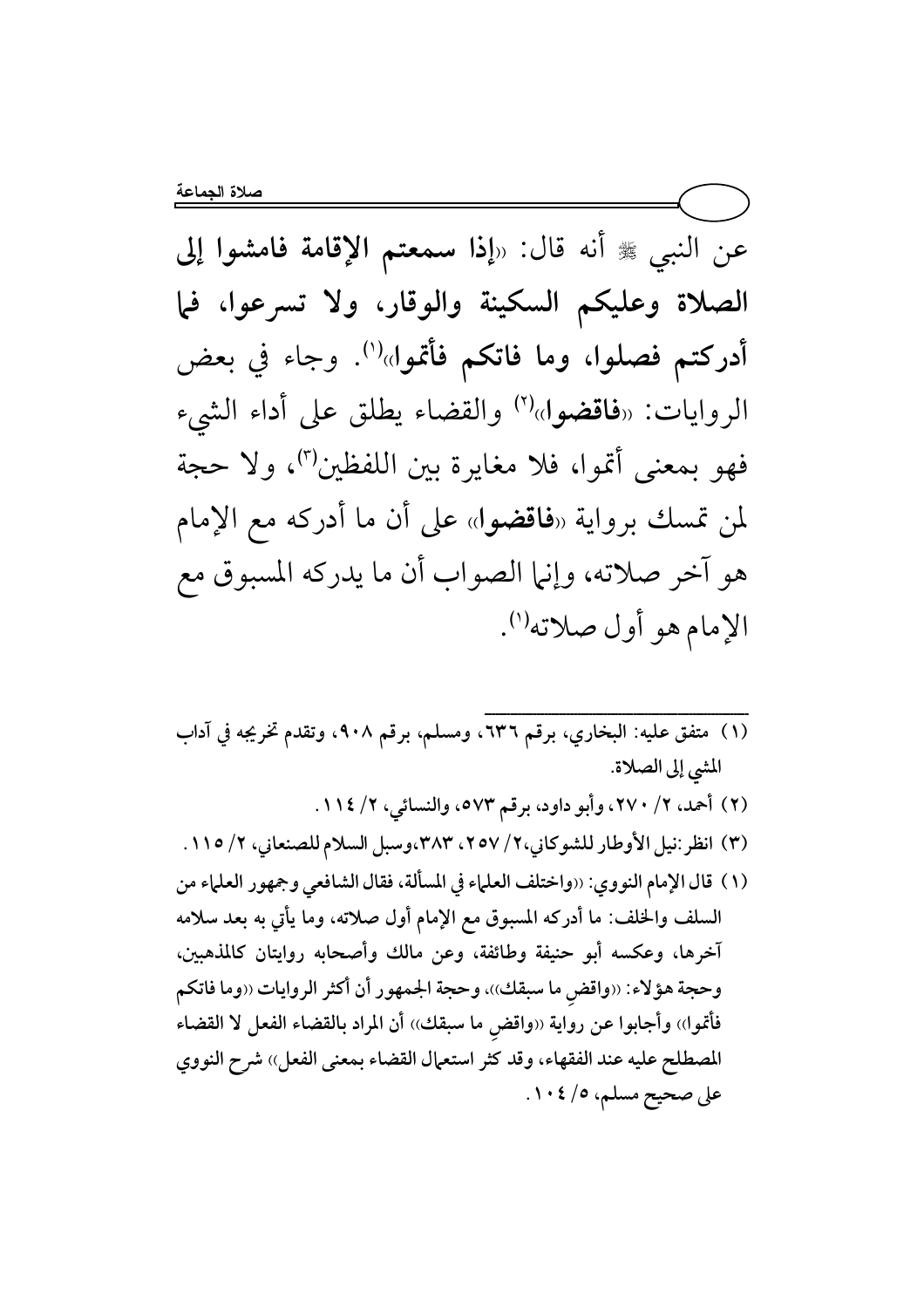وسمعت شيخنا الإمام عبد العزيز بن عبد الله ابن باز – رحمه الله– يقول: «**وما فاتكم فأتمو**ل» هذا أكثر الروايات، وفي بعض الروايات: «فاقضوا» بمعنى أتموا سواء بسواء، فالروايتان مجتمعتان بمعنى الإتمام والإكمال، فما أدرك فهو أول صلاته، وما قضى فهو آخرها<sup>(י)</sup>.

والمسبوق يدخل مع الإمام في أي جزء أدركه فيه؛ لحديث على بن أبي طالب ومعاذ رضي الله عنها قالا: قال رسول الله ﷺ: «إذا أتى أحدكم الصلاة والإمام على حال فليصنع كما يصنع الإمام»<sup>(١)</sup>. قال الترمذي - رحمه الله-:

- .<br>(١) سمعته من سماحته أثناء تقريره على بلوغ المرام، الحديث رقم ٤٤٥.
- (١) الترمذي، كتاب الصلاة، باب ما ذكر في الرجل يدرك الإمام وهو ساجد كيف يصنع، برقم ٥٩١، قال العلامة أحمد محمد شاكر في حاشيته على سنن الترمذي: قال الحافظ ابن حجر في التلخيص الحبير، ٢/ ٤٢، فيه ضعف وانقطاع، ويريد بالضعف الإشارة إلى تضعيف حجاج بن أرطأة وهو عندنا ثقة إلا أنه يدلس ولم يصرح بالسماع هنا، ويشير بالانقطاع إلى أن ابن أبي ليلي لم يسمع من معاذ، ولكن له شاهد من حديثه أيضاً عند أبي داود، برقم ٥٠٦، يقول فيه ابن أبي ليلي: حدثنا أصحابنا ثم ذكر الحديث وفيه فقال معاذ: ((لا أراه على حال إلا كنت عليها)) قال: فقال إن معاذاً قد سن لكم سنة كذلك فافعلوا)). وهذا متصل؛ لأن المراد بأصحابه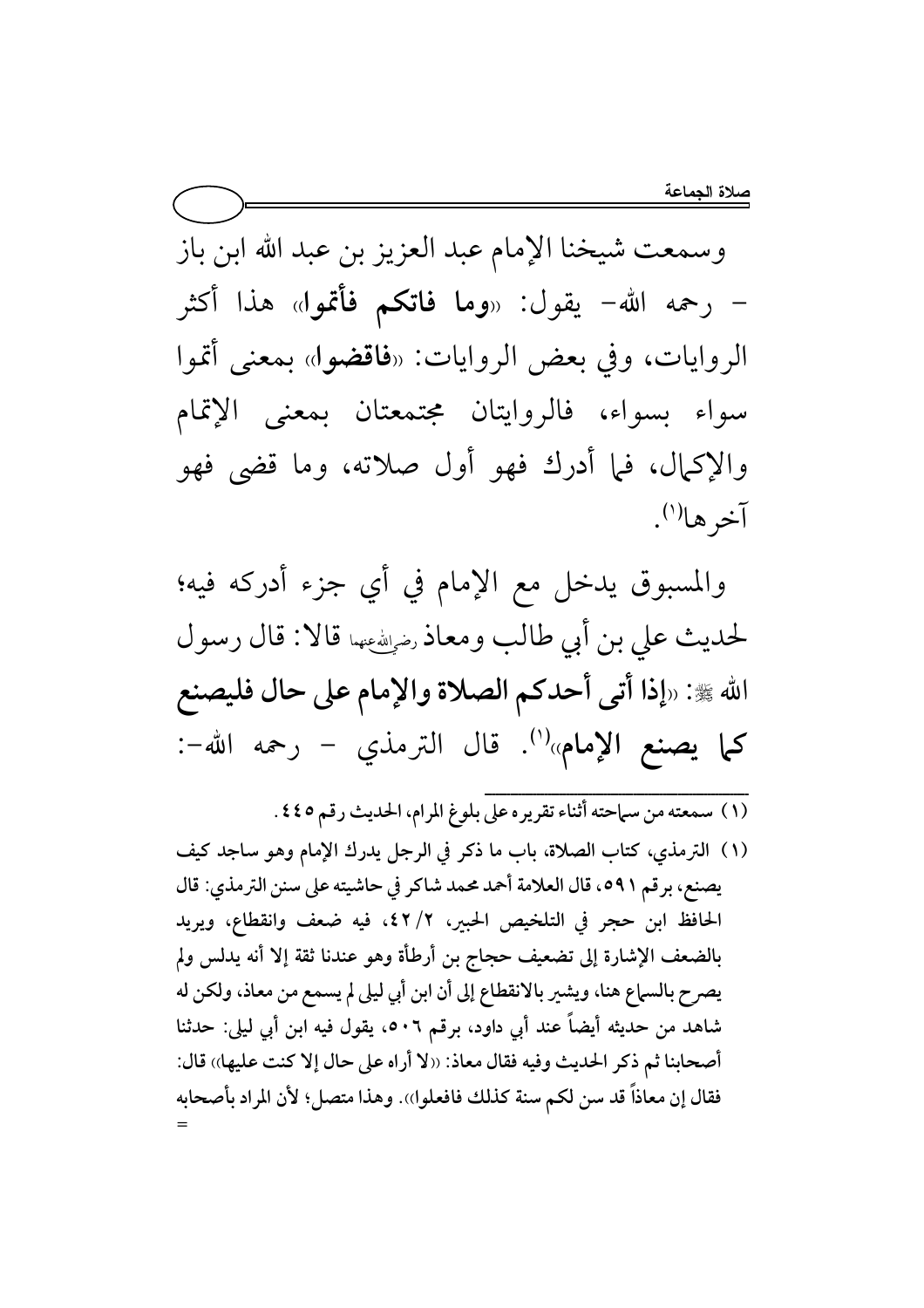«والعمل على هذا عند أهل العلم، قالوا: إذا جاء الرجل والإمام ساجد فليسجد ولا تجزئه تلك الركعة إذا فاته الركوع مع الإمام»<sup>(י)</sup>.

وعن أبي هريرة ، قال:قال رسول الله ﷺ: «إذا جئتم إلى الصلاة ونحن سجود فاسجدوا ولا تعدوها شيئاً، ومن أدرك الركعة فقد أدرك الصلاة»<sup>(١)</sup>.

المبحث الثاني عشر: يعذر في ترك الجماعة بأشياء، هي على النحو الآتي:

\* الخوف أو المرض؛ لحديث ابن عباس رضي الله عن

- = الصحابة كما صرح بذلك في رواية ابن أبي شيبة: «حدثنا أصحاب محمد ﷺ» [حاشية أحمد شاكر على سنن الترمذي، ٢/ ٤٨٦ ]، وذكر له العلامة الألباني شاهداً عن عبد الله بن مغفل ﷺ أخرجه المروزي في مسائل أحمد وإسحاق، قال الألباني في سلسلة الأحاديث الصحيحة، ٣/ ١٨٥: ((وهذا إسناد صحيح رجاله ثقات رجال الشيخين». والحديث صحيح المعنى لقوله ﷺ: «فما أدركتم فصلوا وما فاتكم فأتموا)).
	- (۱) سنن الترمذي، ۶/ ٤٨٦ .

ــــــــــــــــــــــــــــــــــــــــــــــــــــــــــــــــــــــــ

(١) أبو داود، برقم ٨٩٣، وحسنه الألباني في صحيح سنن أبي داود، ١ / ١٦٩، وتقدم تخريجه في إدراك الجماعة بركعة.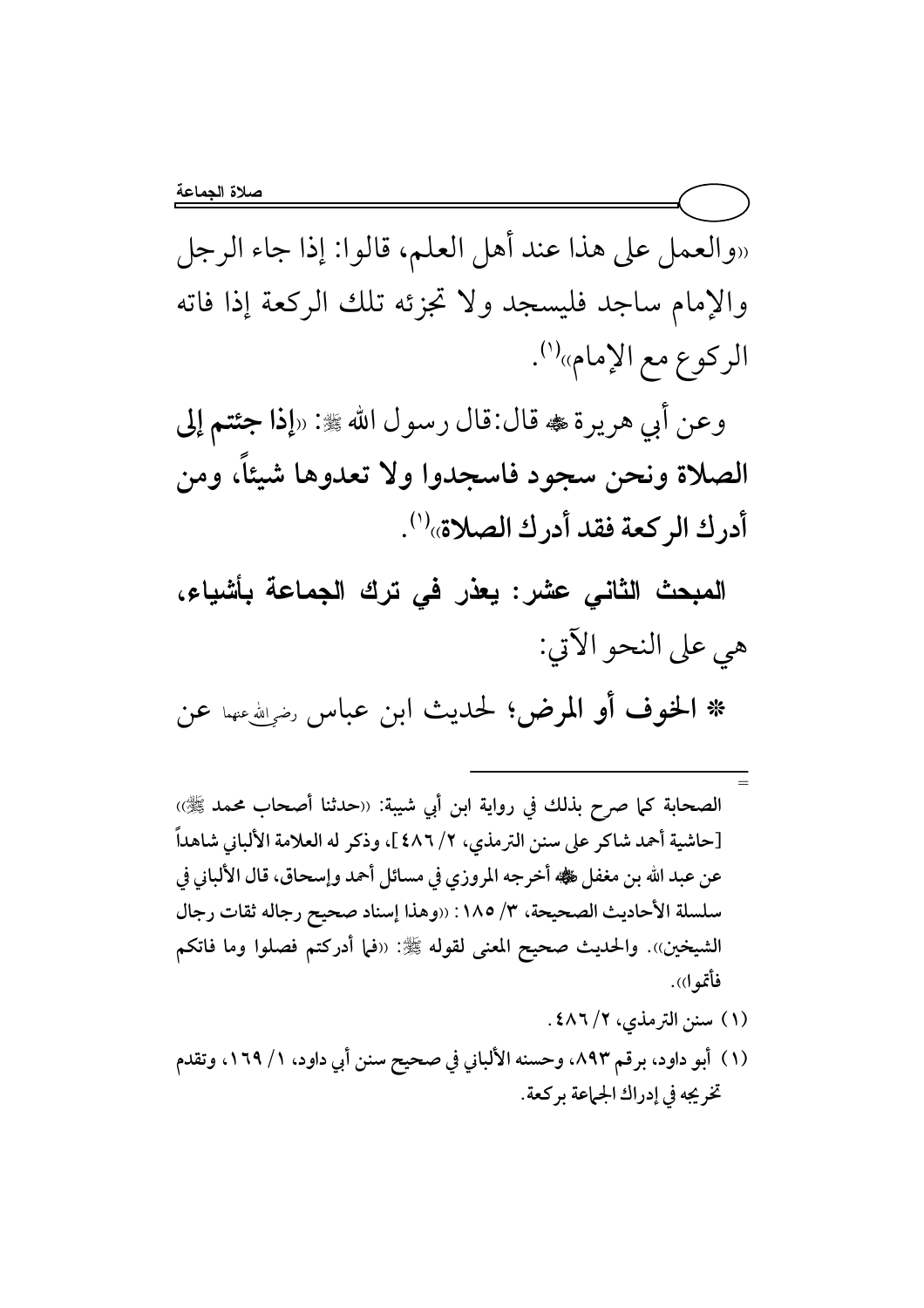النبي ﷺ أنه قال: «من سمع النداء فلم يأته فلا صلاة له إلا من عذر»(').

\* المطر، أو الدحض"؛ لحديث ابن عباس رضي الله عنه أنه قال لمؤذنه في يوم مطير: «إذا قلت أشهد أن محمداً رسول الله، فلا تقل: حي على الصلاة، قل: صلوا في بيوتكم، فكأن الناس استنكروا، فقال: فعله من هو خير منى....<sub>))</sub>(')<sub>.</sub>

\* الريح الشديدة في الليلة المظلمة الباردة؛ لحديث ابن عمر رضوالله عنهما أنه أذَّن بالصلاة في ليلة ذات برد وريح، فقال: ألا صلوا في رحالكم'') ثم قال: كان رسول الله ﷺ

- (١) ابن ماجه، برقم ٧٩٣، وأبو داود، برقم ٥٥١، وصححه الألباني في الإرواء، ٢/ ٣٢٧، وتقدم تخريجه في وجوب صلاة الجماعة.
	- (٢) الدحض: الزلق. فتح الباري لابن حجر، ١/ ٣٨٤.
- (١) متفق عليه: البخاري، كتاب الجمعة، باب الرخصة إن لم يحضر الجمعة في المطر، برقم ٩٠١، وسبق في كتاب الأذان، باب الكلام في الأذان، برقم ٦١٦، وفي باب هل يصلى الإمام بمن حضر، برقم ٢٦٨، ومسلم، كتاب صلاة المسافرين، باب الصلاة في الرحال، برقم ٦٩٩.
- (٢) الرحل: المنزل وسكن الرجل وما فيه من أثاثه. فتح الباري لابن حجر، ١/ ٩٨،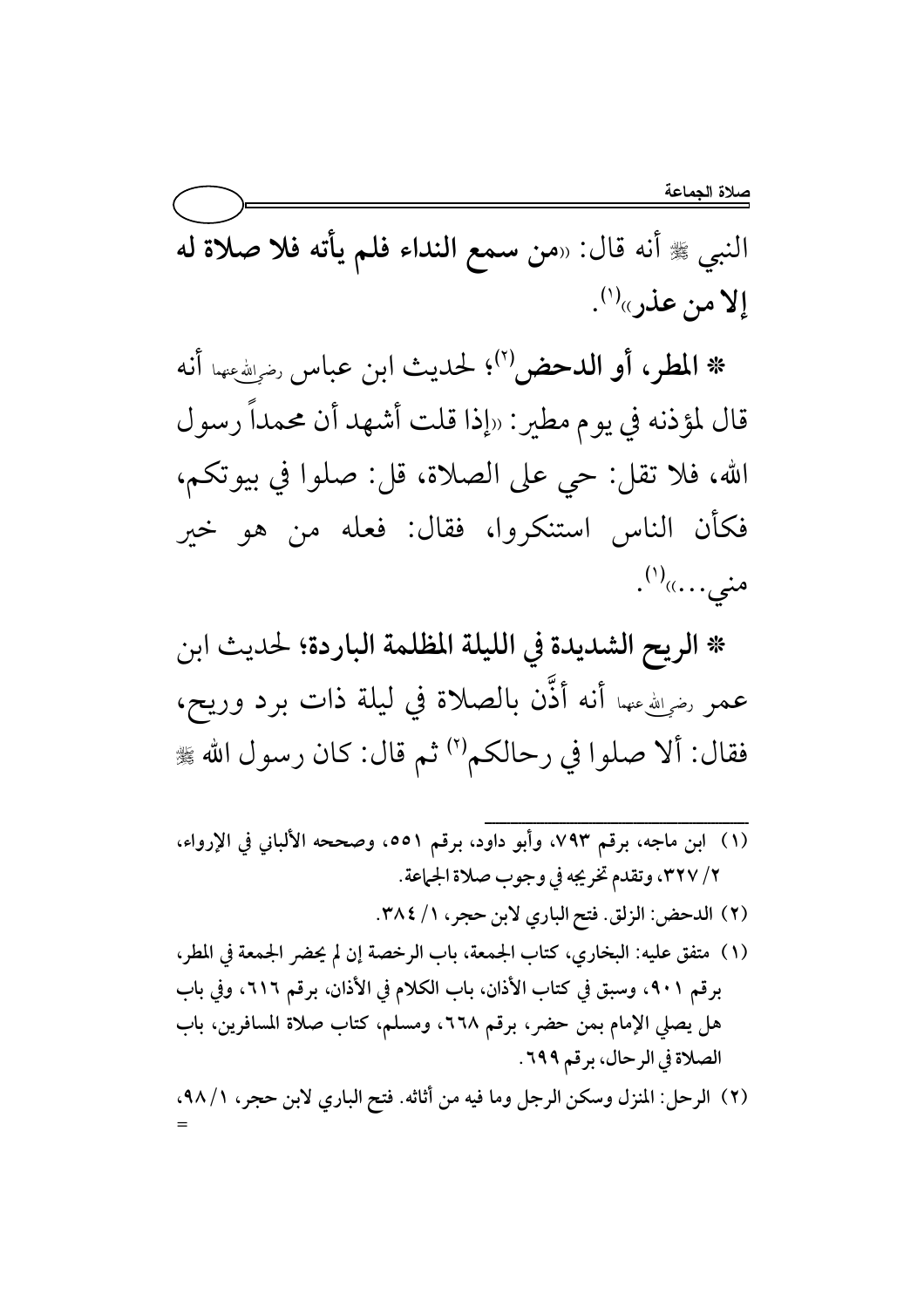يأمر المؤذن إذا كانت ليلة باردة ذات مطر، يقول: «ألا صلوا في الرحال» وفي لفظ للبخاري: «أن رسول الله ﷺ كان يأمر مؤذناً يؤذن، ثم يقول على إثره: «ألا صلوا في الرحال» في الليلة الباردة أو المطيرة في السفر»، وفي لفظ لمسلم: «أن ابن عمر نادي بالصلاة في ليلة ذات برد وريح ومطر، فقال في آخر ندائه: ألا صلوا في رحالكم ألا صلوا في الرحال، ثم قال: إن رسول الله ﷺ كان يأمر المؤذن إذا كانت ليلة باردة، أو ذات مطر في السفر أن يقول: «ألا صلوا في رحالكم»<sup>(١)</sup>.

وعن جابر ﷺ قال: خرجنا مع رسول الله ﷺ في سفر فمطرنا، فقال: «ليصلُّ من شاء منكم في رحله»<sup>(٢)</sup> والأفضل أن يأتى بألفاظ الأذان كاملة ثم يقول: «صلوا

ونيل الأوطار، ٢/ ٣٨٧.

- (١) متفق عليه: البخاري، كتاب الأذان، باب الأذان للمسافرين، برقم ٦٣٢، وباب الرخصة في المطر، والعلة أن يصلى في رحله، برقم ٦٦٦، ومسلم، كتاب صلاة المسافرين، باب الصلاة في الرحال، برقم ٦٩٩.
	- (٢) مسلم، كتابٍ صلاة المسافرين، بابِ الصلاة في الرحال في المطر، برقم ٦٩٨.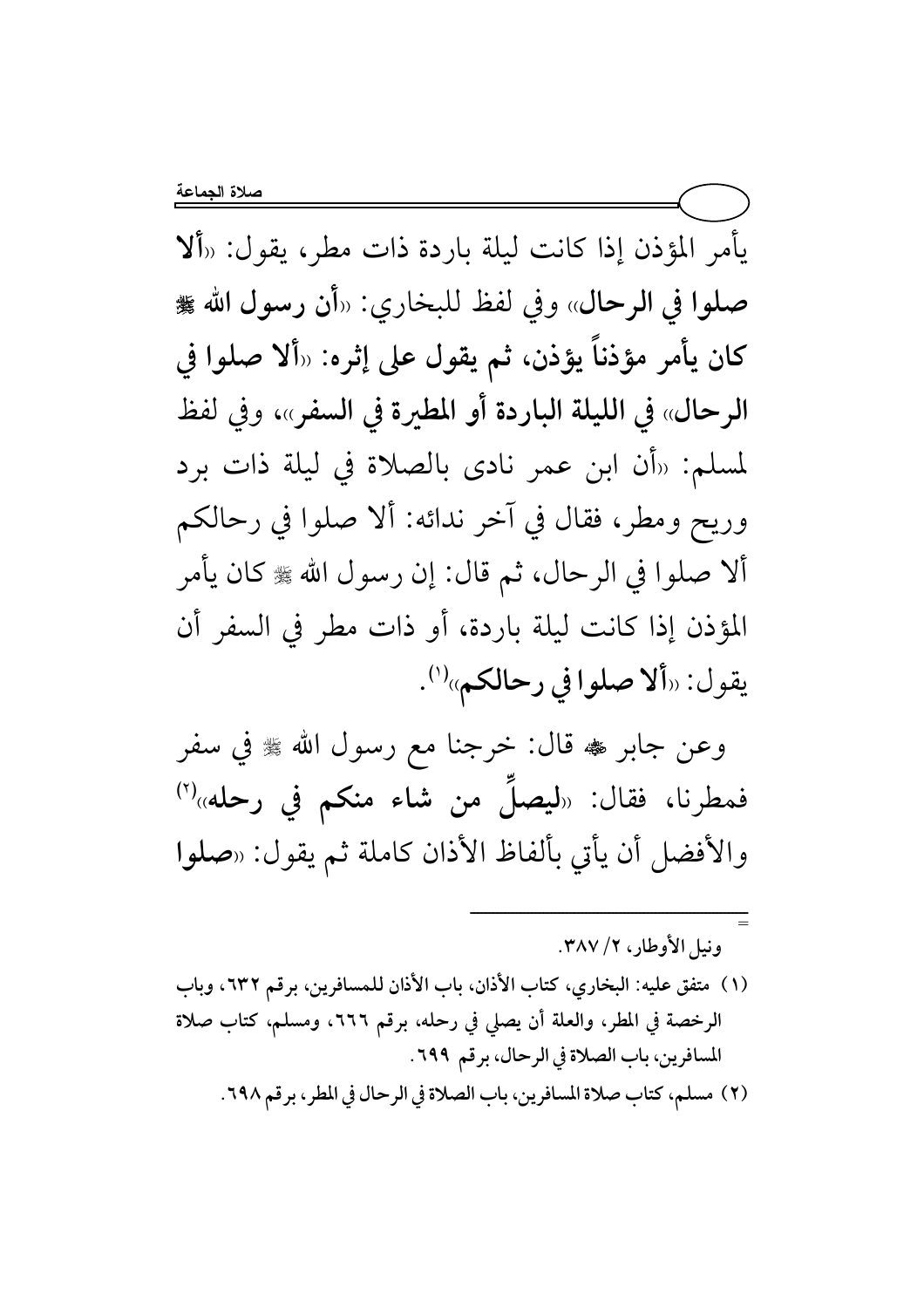في بيوتكم». أو يقول: «صلوا في رحالكم»<sup>(١)</sup>.

آخر ندائه)) أنه قال ذلك بعد فراغه من الأذان، ويحتمل أن يكون في آخره قبل الفراغ، ويكون هذا مثل حديث ابن عباس)). ثم قال: «هذا الحديث قد رواه أبو أحمد بن عدى من حديث أبي هريرة، قال فيه: كان رسول الله ﷺ إذا كانت ليلة باردة أو مطيرة، أمر المؤذن فأذن بالأذان الأول، فإذا فرغ نادي: الصلاة في الرحال أو في رحالكم)). [رواه ابن عدي في الكامل، ٦/ ٢٢٦٣]، وهذا نص يرفع ذلك الاحتمال. [المفهم لما أشكل من تلخيص كتاب مسلم، ٢/ ٣٣٨]، وقال الإمام النووي رحمه الله: «… في حديث ابن عباس رضم الله عنهما أنه يقول: «ألا صلوا في رحالكم)) في نفس الأذان، وفي حديث ابن عمر أنه قال في آخر ندائه، والأمران جائزان نص عليهما الشافعي رحمه الله تعالى في الأم في كتاب الأذان، وتابعه جمهور أصحابنا في ذلك، فيجوز بعد الأذان وفي أثنائه؛ لثبوت السنة فيهما، لكن قوله بعده أحسن؛ ليبقى نظم الأذان على وضعه، ومن أصحابنا من قال: لا يقوله إلا بعد الفراغ، وهذا ضعيف مخالف لصريح حديث ابن عباس رضوالله عنهما ولا منافاة بينه وبين الحديث الأول؛ حديث ابن عمر رض الله عنهما؛ لأن هذا جرى في وقت وذاك في وقت وكلاهما صحيح))، شرح النووي على صحيح مسلم، ٥/ ٢١٤.

وقال الحافظ ابن حجر على قوله: «إذا قلت أشهد أن محمدًا رسول الله فلا تقل حي على الصلاة: وبوب عليه ابن خزيمة، وتبعه ابن حبان، ثم المحب الطبري ‹‹حذف حي على الصلاة في يوم المطر)، وكأنه نظر إلى المعنى؛ لأن حي على الصلاة، والصلاة في الرحال، وصلوا في بيوتكم يناقض ذلك، وعند الشافعية وجه أنه يقول ذلك بعد الأذان، وآخر أنه يقوله بعد الحيعلتين، والذي يقتضيه الحديث ما تقدم)) [فتح الباري، ٢/ ٩٨]، وقال الحافظ في موضع آخر في كلامه على حديث عبد الله بن عمر: «كان يأمر المؤذن يؤذن ثم يقول على إثره: ألا صلوا في الرحال»: «…صريح في أن القول المذكور كان بعد فراغ الأذان)) ثم قال عن اجتماع كلمة صلوا في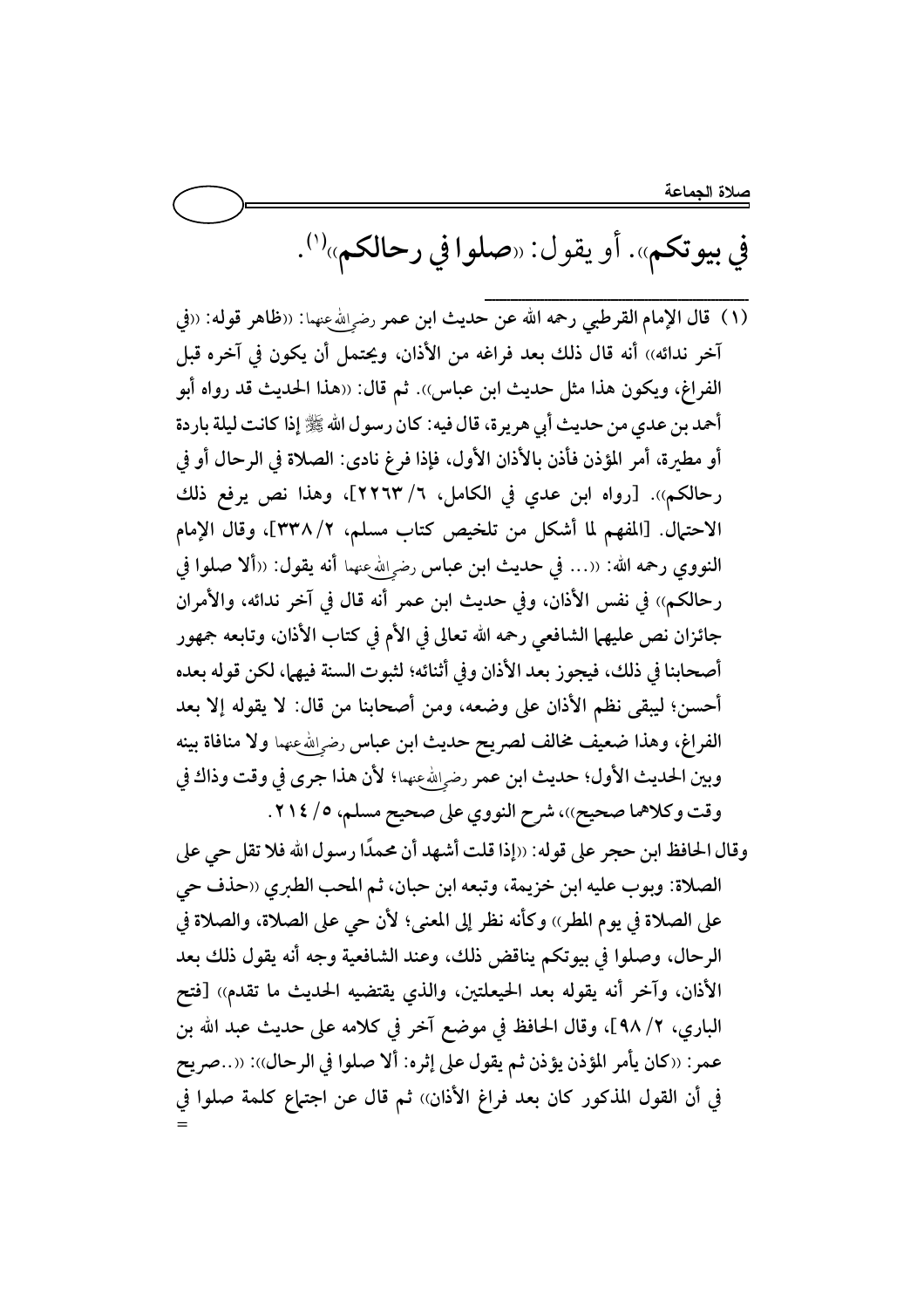\* حضور الطعام ونفسه تتوق إليه؛ لحديث ابن عمر رضيالله عنهما قال: قال النبي ﷺ: «**إذا كان أحدكم على الطعام** فلا يعجل حتى يقضى حاجته منه، وإن أقيمت الصلاة»<sup>(١)</sup>؛ ولحديث عائشة رضي في عن النبي ﷺ أنه قال:

الرحال وكلمة حي على الصلاة: ((وقد قدمنا في باب الكلام في الأذان، عن ابن خزيمة أنه حمل حديث ابن عباس على ظاهره، وأن ذلك يقال: بدلاً من الحيعلة، نظراً إلى المعنى؛ لأن معنى ‹‹حي على الصلاة›› هلموا إليها، ومعنى: ‹‹الصلاة في الرحال)) تأخروا عن المجيء، ولا يناسب إيراد اللفظين معاً، لأن أحدهما نقيض الآخر، ويمكن أن يجمع بينهما ولا يلزم منه ما ذكر بأن يكون معنى الصلاة في الرحال رخصة لمن أراد أن يترخص، ومعنى هلموا إلى الصلاة ندب لمن أراد أن يستكمل الفريضة ولو تحمل المشقة، ويؤيد ذلك حديث جابر عند مسلم قال: خرجنا مع رسول الله ﷺ في سفر فمطرنا فقال: «ليصلِّ من شاء منكم في رحله» [مسلم برقم ٦٩٨] فتح الباري، ٢/ ١١٣، وقال الحافظ أيضاً في موضع آخر على حديث ابن عباس: ‹‹والذي يظهر أنه لم يترك بقية الأذان، وإنما أبدل قوله: ‹‹حى على الصلاة)) بقوله: ((صلوا في بيوتكم)) الفتح، ٢/ ٣٨٤، وانظر المغنى لابن قدامة، ٢/ ٣٧٨-٣٧٩، ونيل الأوطار للشوكاني، ٢/ ٣٨٦.

- وأقرب الأقوال قول النووي رحمه الله تعالى، وقد سمعت شيخنا الإمام ابن باز رحمه الله أثناء تقريره على صحيح البخاري الحديث رقم ٦١٦، يقول: «الأفضل أن يكمل الأذان ثم يقول بعده صلوا في بيوتكم)). وقال على الحديث رقم ٦٦٦: ((يقول ذلك بعد الأذان)) وقال على الحديث رقم ٦٦٨: ((المعروف أنه قاله بعد الأذان)).
- (١) متفق عليه: البخاري، برقم ٢٧٤، ومسلم، برقم ٥٥٩، وتقدم تخريجه في مكروهات الصلاة.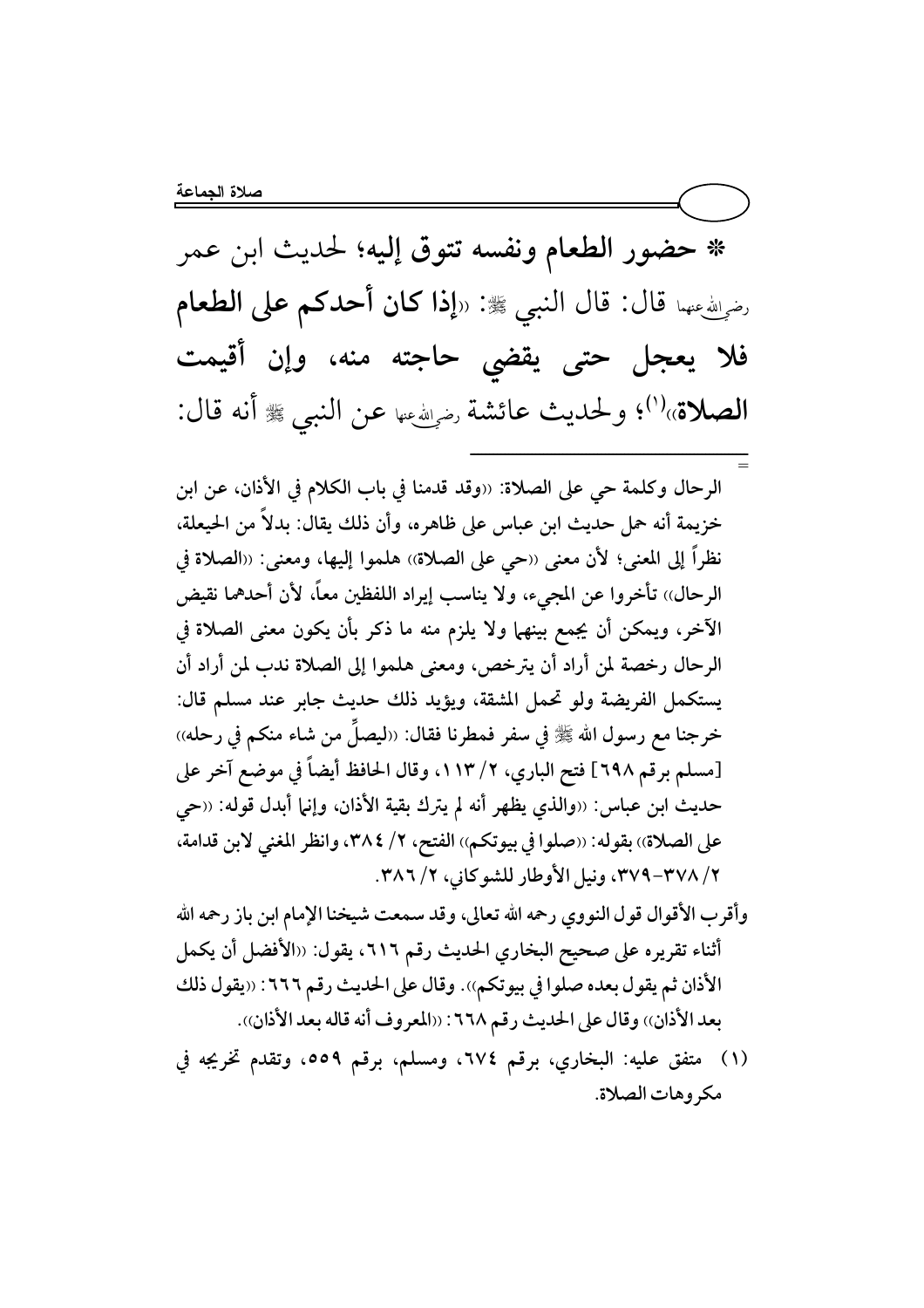«إذا وضع العشاء وأقيمت الصلاة، فابدؤوا بالعشاء»(1).

\* مدافعة الأخبثين [البول والغائط]؛ لحديث عائشة رضي

الله عنها قالت: إني سمعت رسول الله ﷺ يقول: «لا صلاة بحضرة الطعام ولا وهو يدافعه الأخبثان»<sup>(٢)</sup>.

وعن أبي الدرداء ، قال: «من فقه المرء إقباله على حاجته حتى يقبل على صلاته وقلبه فارغ»<sup>(۱)</sup>.

\* يكون له قريب يخاف موته ولا يحضره؛ لحديث ابن عمر رضوالله عنهما أنه ذكر له أن سعيد بن زيد بن عمرو بن نفيل – وكان بدريّاً– مرض في يوم جمعة فركب إليه بعد أن تعالى النهار، واقتربت الجمعة وترك الجمعة").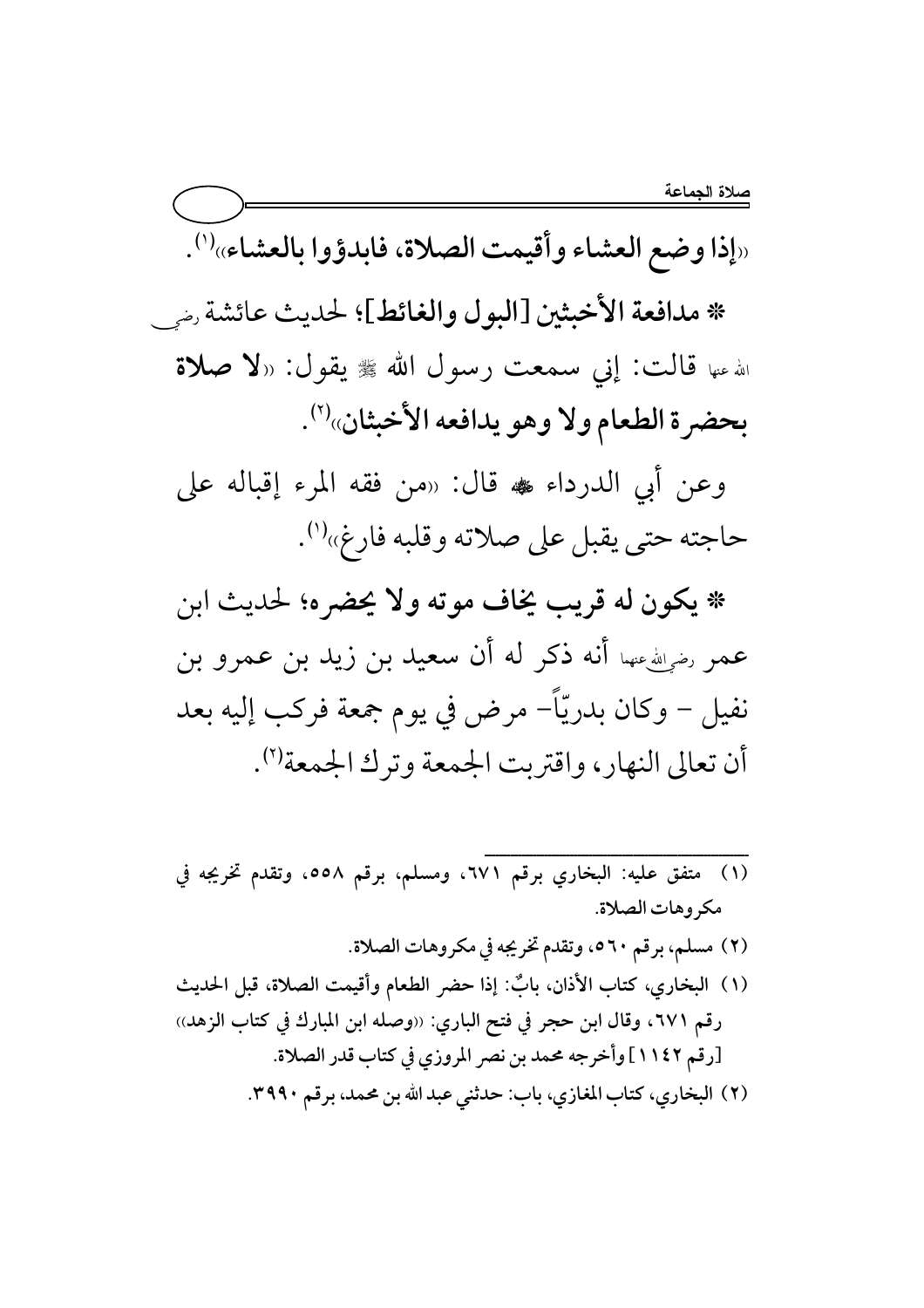فظهر أنه يعذر بترك الجماعة بثمانية أشياء:

المرض، والخوف على النفس، أو المال، أو العرض، والمطر، والدحض [الوحل]، والريح الشديدة في الليلة المظلمة الباردة، وحضور الطعام والنفس تتوق إليه، ومدافعة الأخبثين أو أحدهما، وأن يكون له قريب يخاف موته ولا يحضر ه. وتقدمت الأدلة على كل مسألة من هذه الأثنيباء<sup>(١)</sup>.

وصلى الله وسلم على نبينا محمد، وعلى آله وأصحابه، ومن تبعهم بإحسان إلى يوم الدين.

(١) انظر : المغنى لابن قدامة، ٢/ ٢٧٦- ٣٨٠، والكافي لابن قدامة، ١/ ٣٩٨-٢٠١ .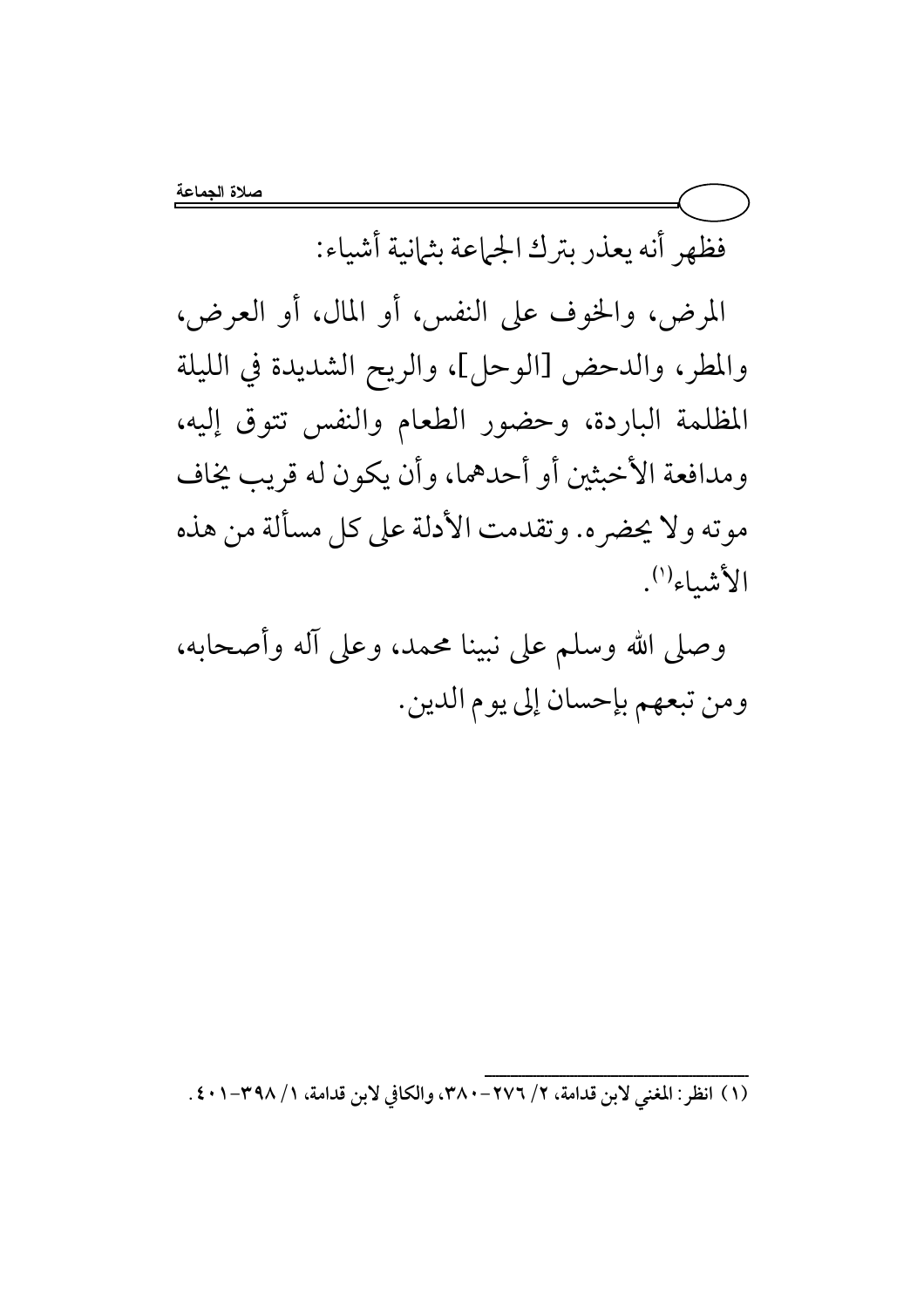## الفمرس

|                                                              | $\mathbf{-}$ |
|--------------------------------------------------------------|--------------|
|                                                              | $-\tau$      |
|                                                              | $-\tau$      |
| الجماعة في الاصطلاح الشرعي ٨                                 | $-\xi$       |
|                                                              |              |
|                                                              | $-1$         |
|                                                              | $-\tau$      |
| عاقب الله من لم يجب المؤذن فيصلي مع الجماعة  ١٠              | $-\tau$      |
|                                                              | $-\xi$       |
| هم النبي ﷺ بتحريق البيوت على المتخلفين عن صلاة الجماعة ١٢    | $-\circ$     |
| لم يرخص النبي ﷺ للأعمى بعيد الدار في التخلف عن الجماعة٤١     | $-7$         |
| بيّن النبي ﷺ أن من سمع النداء فلم يأته فلا صلاة له ١٦        | $-\vee$      |
| نزك الجماعة من علامات النفاق ومن أسباب الضلال١٧              | $-\lambda$   |
|                                                              | $-9$         |
| - استحواذ الشيطان على قوم لا نقام فيهم الجماعة               | $- \wedge$   |
| ١١- تحريم الخروج من المسجد بعد الأذان حتى يصلي مع الجماعة.٢٢ |              |
| ١٢- تفقد النبي ﷺ للجماعة يدل على وجوب صلاة الجماعة ٢٤        |              |
| ١٣- إجماع الصحابة ۞ على وجوب صلاة الجماعة ٢٥                 |              |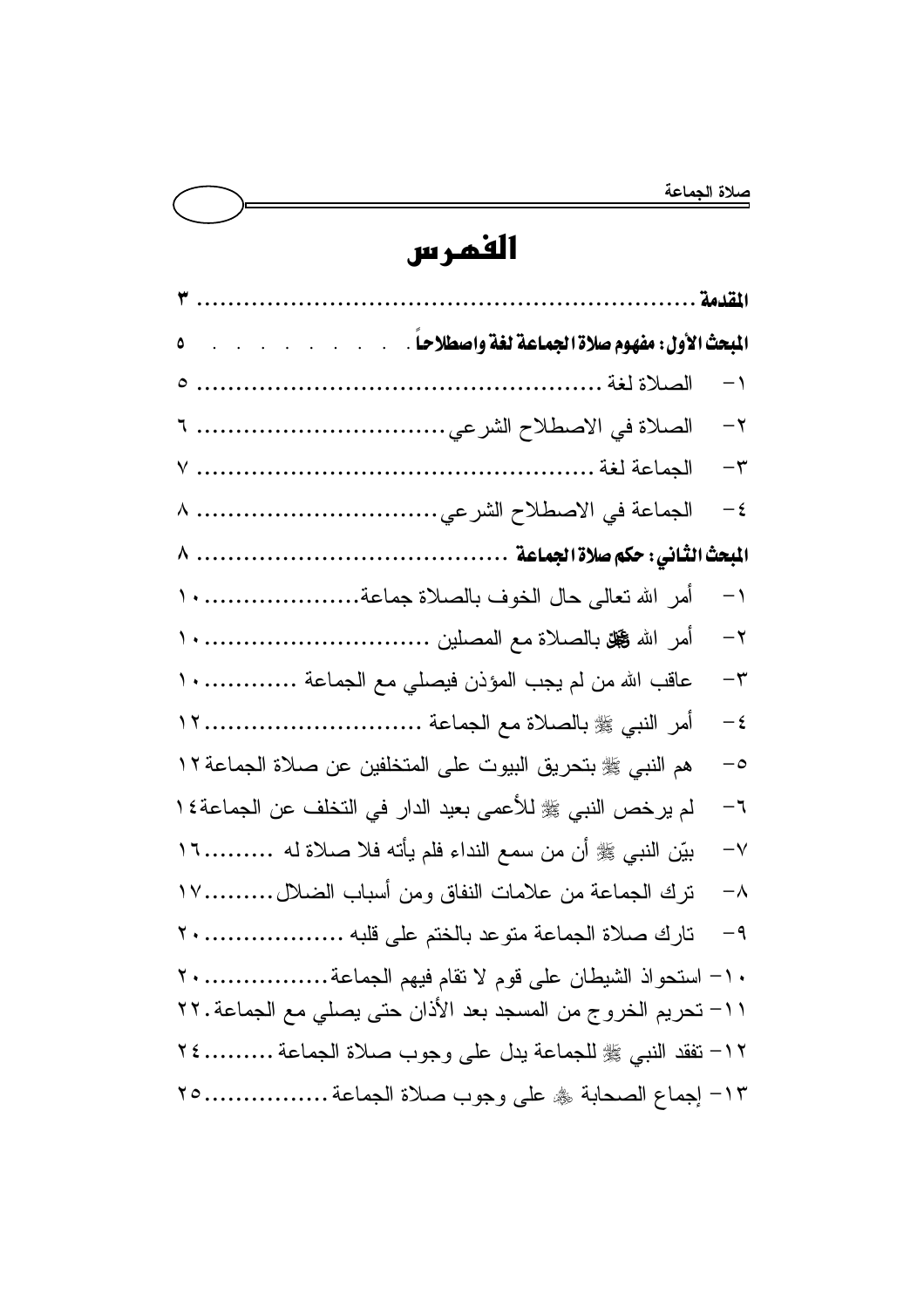| المبحث الثالث: فوائد صلاة الجماعة<br>27                                |               |
|------------------------------------------------------------------------|---------------|
| شرع الله عجل للهذه الأمة الاجتماع في أوقات معلومة٢٧                    | $\rightarrow$ |
| النعبد لله نعالى بهذا الاجتماع .                                       | $-\tau$       |
|                                                                        | $-\tau$       |
|                                                                        | $-\xi$        |
| إظهار شعيرة من أعظم شعائر الإسلام٢٨                                    | $-\circ$      |
|                                                                        | $-7$          |
|                                                                        | $-\vee$       |
|                                                                        | $-\lambda$    |
| نعويد الأمة الإسلامية على الاجتماع وعدم النفرق<br><b>TA</b>            | $-9$          |
|                                                                        |               |
|                                                                        |               |
| ١٢– شعور المسلمين بالمساواة ونحطيم الفوارق الاجتماعية<br>$Y$ 9         |               |
| ١٣- تفقد أحوال الفقراء والمرضى والمتهاونين بالصلاة<br>r                |               |
|                                                                        |               |
| ١٥– اجتماع المسلمين في المسجد من أسباب نزول البركات ٣١                 |               |
| ١٦- يزيد نشاط المسلم فيزيد عمله عندما يشاهد أهل النشاط ٣١              |               |
|                                                                        |               |
|                                                                        |               |
| 19 – اجتماع المسلمين في أوقات معينة يربيهم على المحافظة على الأوقات ٣١ |               |
|                                                                        |               |
|                                                                        |               |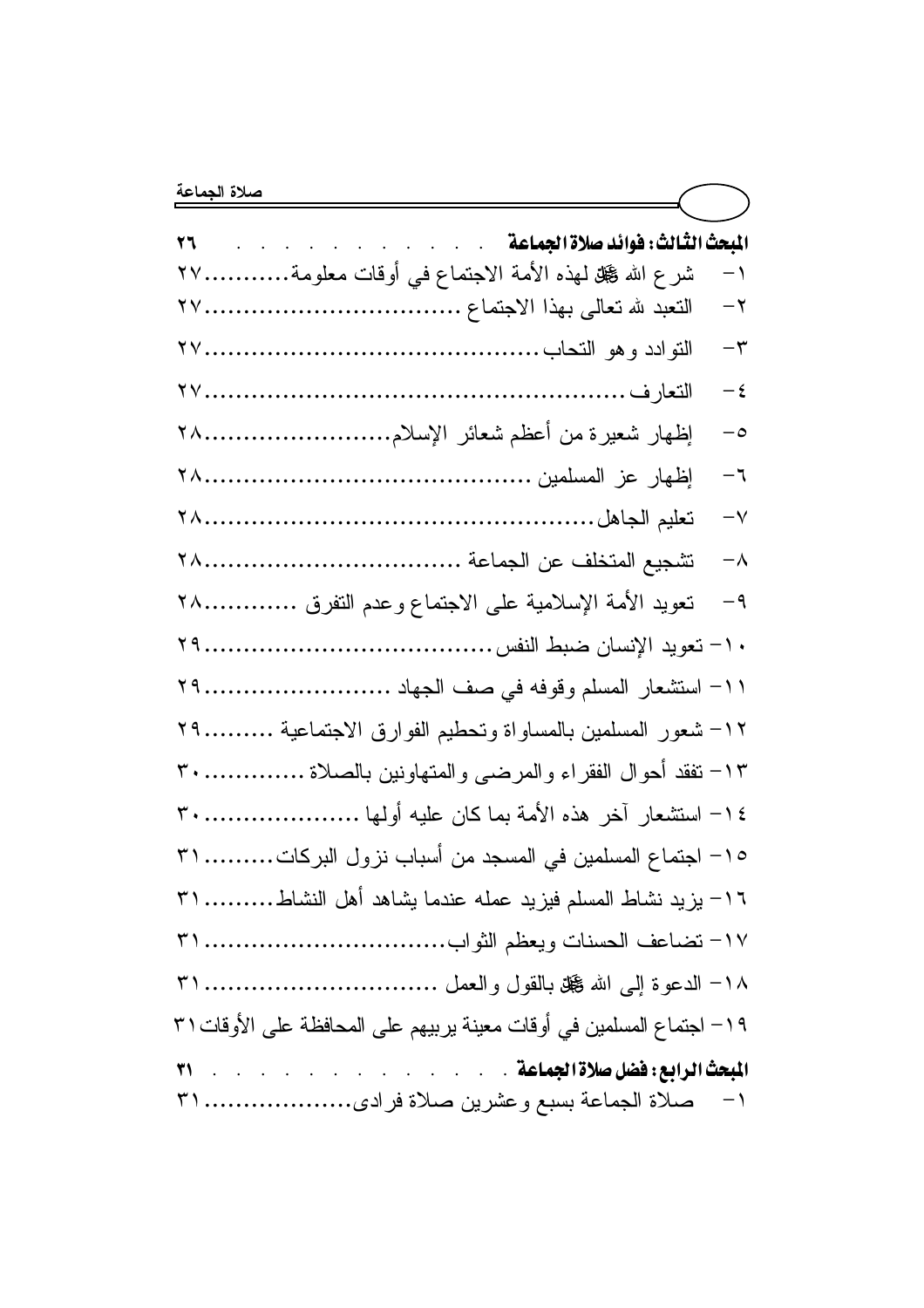يعصم الله بالصلاة مع الجماعة من الشيطان ...................... ٣٦  $-\tau$ يزيد فضل الصلاة مع الجماعة بزيادة عدد المصلين .............٣٧  $-\tau$ براءة من النار وبراءة من النفاق لمن صلى لله أربعين يوماً...٣٧  $-\xi$ من صلى الصبح في جماعة فهو في ضمان الله حتى يمسى ٣٨...  $-\circ$ من صلى الفجر في جماعة ثم جلس يذكر الله حتى نطلع الشمس... ٣٩  $-7$ عظم ثواب صلاة العشاء والصبح في جماعة ................... ٤٠  $-\vee$ اجتماع ملائكة الليل والنهار في صلاة الفجر والعصر .......... ١ ٤  $-\lambda$ يعجب الله تعالى من الصلاة في الجماعة ....................... ٤٥  $-9$ ١٠- منتظر الصلاة مع الجماعة في صلاة قبل الصلاة وبعدها.......٢١ ١١- الملائكة يدعون لمن صلى مع الجماعة قبل الصلاة وبعدها .....٤٧ ١٢- فضل الصف الأول وميامن الصفوف في صلاة الجماعة ........٤٨ ١٣– مغفرة الله ومحبته لمن و افق تأمينه تأمين الملائكة ............... ٥٤ ۵۵ شديد الحب لصلاة الجماعة في المسجد في ظل الله يوم القيامة ٥٥  $-1$ المشي إلى صلاة الجماعة نرفع به الدرجات وتحط الخطايا ...٦٥  $-\tau$ بكتب له المشى إلى بيته كما كتب له المشى إلى الصلاة........٥٨  $-\tau$  $-\xi$ المشي إلى صلاة الجماعة بعد إسباغ الوضوء تغفر به الذنوب ٦١  $-\circ$ إعداد الله تعالى الضبافة في الجنة لمن غدا إلى المسجد......... ٢١  $-7$ من ذهب إلى صلاة الجماعة فسُبق بها وهو من أهلها .........٢٢  $-\vee$ من نطهر وخرج إلى صلاة الجماعة فهو في صلاة حتى يرجع٢٢  $-\lambda$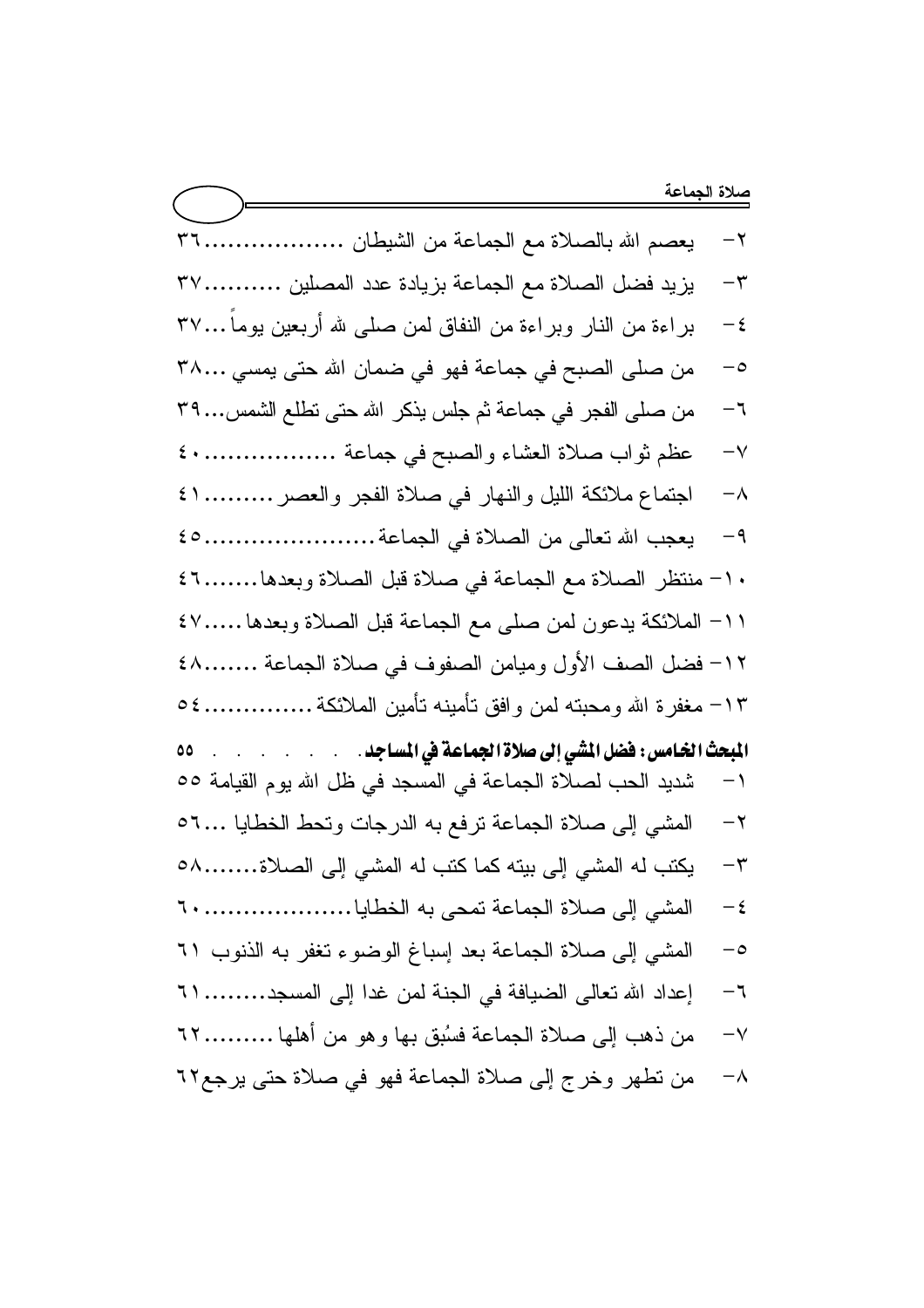1١- اختصام الملأ الأعلى في المشي على الأقدام إلى صلاة الجماعة ٦٥ ١٢– المشي إلى صلاة الجماعة من أسباب السعادة في الدنيا والآخرة ٦٦ ١٣– المشى إلى صلاة الجماعة من أسباب نكفير الخطايا .................... ١٦- النور النام يوم القيامة لمن مشي في الظلم إلى المساجد .........٦٨ ٦٨  $-1$  $-{\bf r}$  $-\epsilon$ لا يشبك بين أصابعه في طريقه إلى المسجد ولا في صلاته ... ٧١  $-\circ$  $-7$  $-\vee$  $-\lambda$ يسلم إذا دخل المسجد على من فيه بصوت يسمعه من حوله ٢٤... ٢٤  $-9$ ٠١٦[ذا خلع تعليه داخل المسجد وضعها بين رجليه ...................... ٧٥ ١٢– يختار الجلوس في الصف الأول على يمين الإمام إن نيسر ٧٦..... ٧٦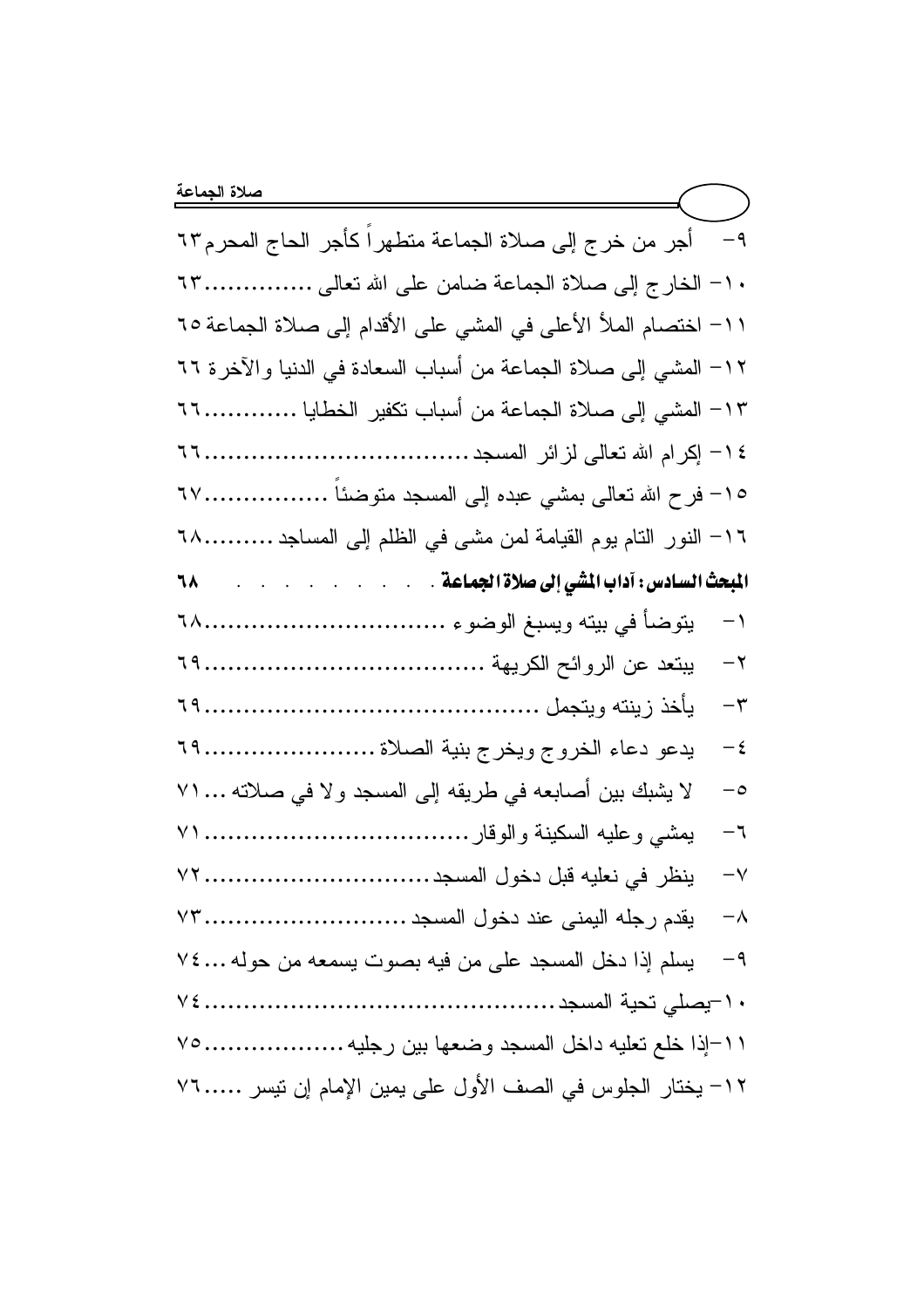| ١٣– يجلس مستقبلاً القبلة يقرأ القرآن أو يذكر الله                                                                                        |
|------------------------------------------------------------------------------------------------------------------------------------------|
|                                                                                                                                          |
| ١٥– إذا أقيمت الصلاة فلا يصلي إلا المكتوبة ٧٧                                                                                            |
| ١٦- يقدم رجله اليسرى عند الخروج من المسجد ويقول ٧٨                                                                                       |
| المبحث السابع: تنعقد الجماعة باثنين: إمام ومأموم<br>٧٨                                                                                   |
| المبحث الثَّامن : تـْدرك الجماعة بـإدراك ركعة ولا يعتد بـركعة لا يدرك ركوعهـا<br>82                                                      |
| المبحث التـاسع : صلاة الجماعة الثـانية مشروعة لمن فـانته صلاة الجماعة الأولى<br>87                                                       |
| المبحث العاشر : من صلى ثم أدرك جماعة أعادها معهم نافلة" .<br>۹١                                                                          |
| المبحث الحـادي عشر : المسبوق يصلي ما بقي من صلاتـه إذا سلم إمـامه __.<br>۹۱<br>$\mathcal{A}^{\mathcal{A}}$ , $\mathcal{A}^{\mathcal{A}}$ |
| المبحث الثَّاني عشَر : يعذر في ترك الجماعة بـأشياء هي على النحو الآتي :<br>٩٦                                                            |
|                                                                                                                                          |
|                                                                                                                                          |
|                                                                                                                                          |
|                                                                                                                                          |
|                                                                                                                                          |
|                                                                                                                                          |
|                                                                                                                                          |
| * يكون له قريب يخاف موته ولا يحضره  ١٠١                                                                                                  |
|                                                                                                                                          |